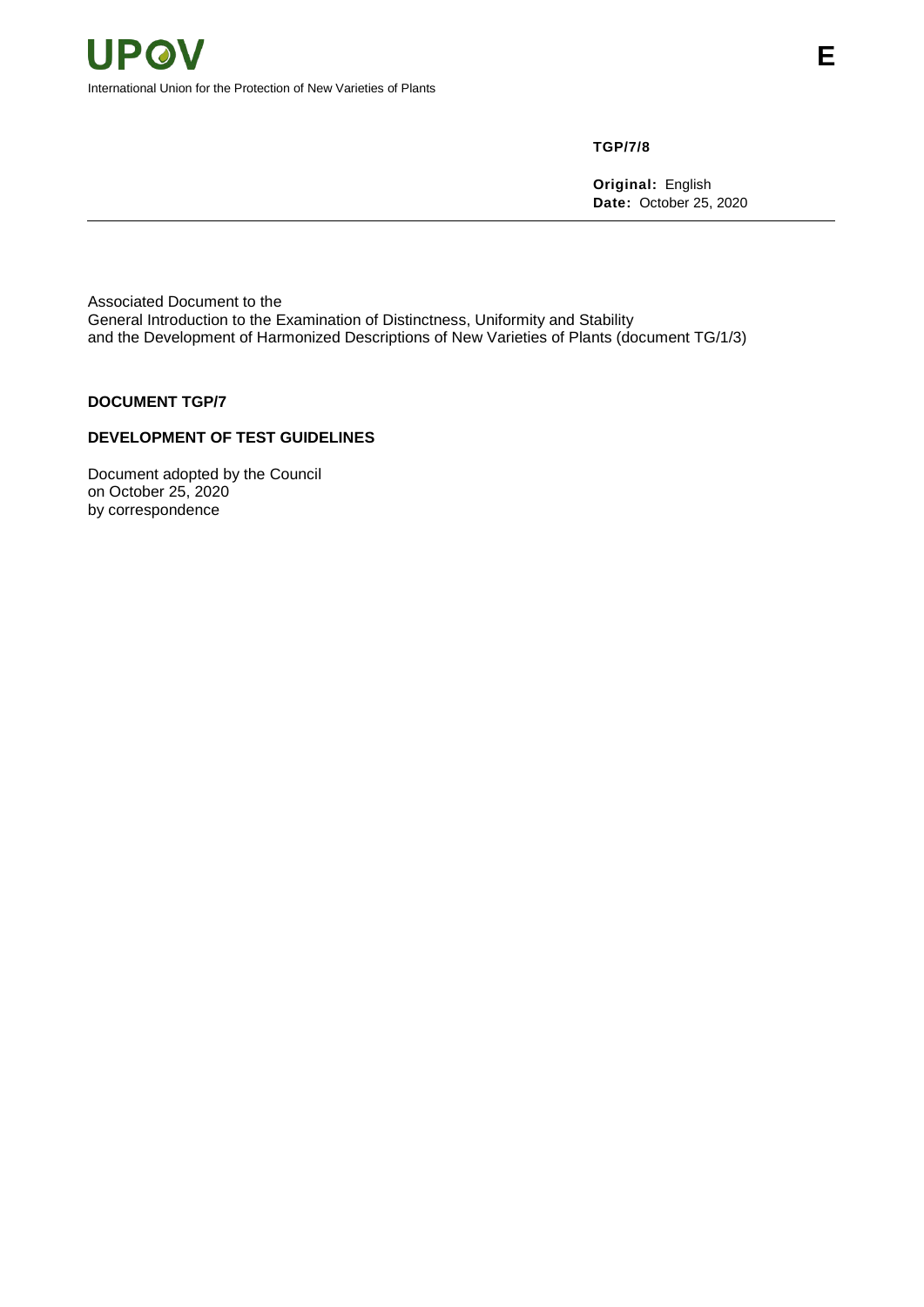# **TGP/7/8** page 2

| 1.1        |                                                                                                |  |
|------------|------------------------------------------------------------------------------------------------|--|
| 1.2        |                                                                                                |  |
| 1.3        |                                                                                                |  |
|            |                                                                                                |  |
|            | SECTION 2: PROCEDURE FOR THE INTRODUCTION AND REVISION OF UPOV TEST GUIDELINES  8              |  |
| 2.1        |                                                                                                |  |
| 2.2        |                                                                                                |  |
|            | 2.2.1                                                                                          |  |
|            | 2.2.2                                                                                          |  |
|            | 2.2.3                                                                                          |  |
|            | 2.2.4                                                                                          |  |
|            |                                                                                                |  |
|            |                                                                                                |  |
|            |                                                                                                |  |
|            |                                                                                                |  |
|            |                                                                                                |  |
|            | STEP 5 Consideration of the Draft Test Guidelines by the Technical Working Parties 11<br>2.2.5 |  |
|            |                                                                                                |  |
|            | 2.2.5.2 Draft Test Guidelines developed jointly by more than one Technical Working Party 11    |  |
|            | 2.2.5.3 Requirements for draft Test Guidelines to be considered by the Technical Working       |  |
|            |                                                                                                |  |
|            | STEP 6 Submission of Draft Test Guidelines by the Technical Working Party 12<br>2.2.6          |  |
|            | 2.2.7                                                                                          |  |
|            | 2.2.8                                                                                          |  |
| 2.3        |                                                                                                |  |
|            | 2.3.1                                                                                          |  |
|            | 2.3.2                                                                                          |  |
|            | 2.3.3                                                                                          |  |
| 2.4        |                                                                                                |  |
| 2.5        | 2.5.1                                                                                          |  |
|            | 2.5.2                                                                                          |  |
|            | 2.5.3                                                                                          |  |
|            |                                                                                                |  |
|            |                                                                                                |  |
|            | 2.5.4                                                                                          |  |
|            | 2.5.5                                                                                          |  |
|            |                                                                                                |  |
|            |                                                                                                |  |
| 3.1        |                                                                                                |  |
| 3.2        |                                                                                                |  |
| 3.3<br>3.4 |                                                                                                |  |
|            |                                                                                                |  |
|            |                                                                                                |  |
|            |                                                                                                |  |
| 4.1<br>4.2 |                                                                                                |  |
| 4.3        |                                                                                                |  |
|            |                                                                                                |  |
|            |                                                                                                |  |
|            | 1.                                                                                             |  |
|            | 2.                                                                                             |  |
|            | 3.                                                                                             |  |
|            | 3.1                                                                                            |  |
|            | 3.2                                                                                            |  |
|            | 3.3                                                                                            |  |
|            | 3.4                                                                                            |  |
|            | 3.5<br>$\boldsymbol{4}$                                                                        |  |
|            | 4.1                                                                                            |  |
|            | 4.2                                                                                            |  |
|            | 4.3                                                                                            |  |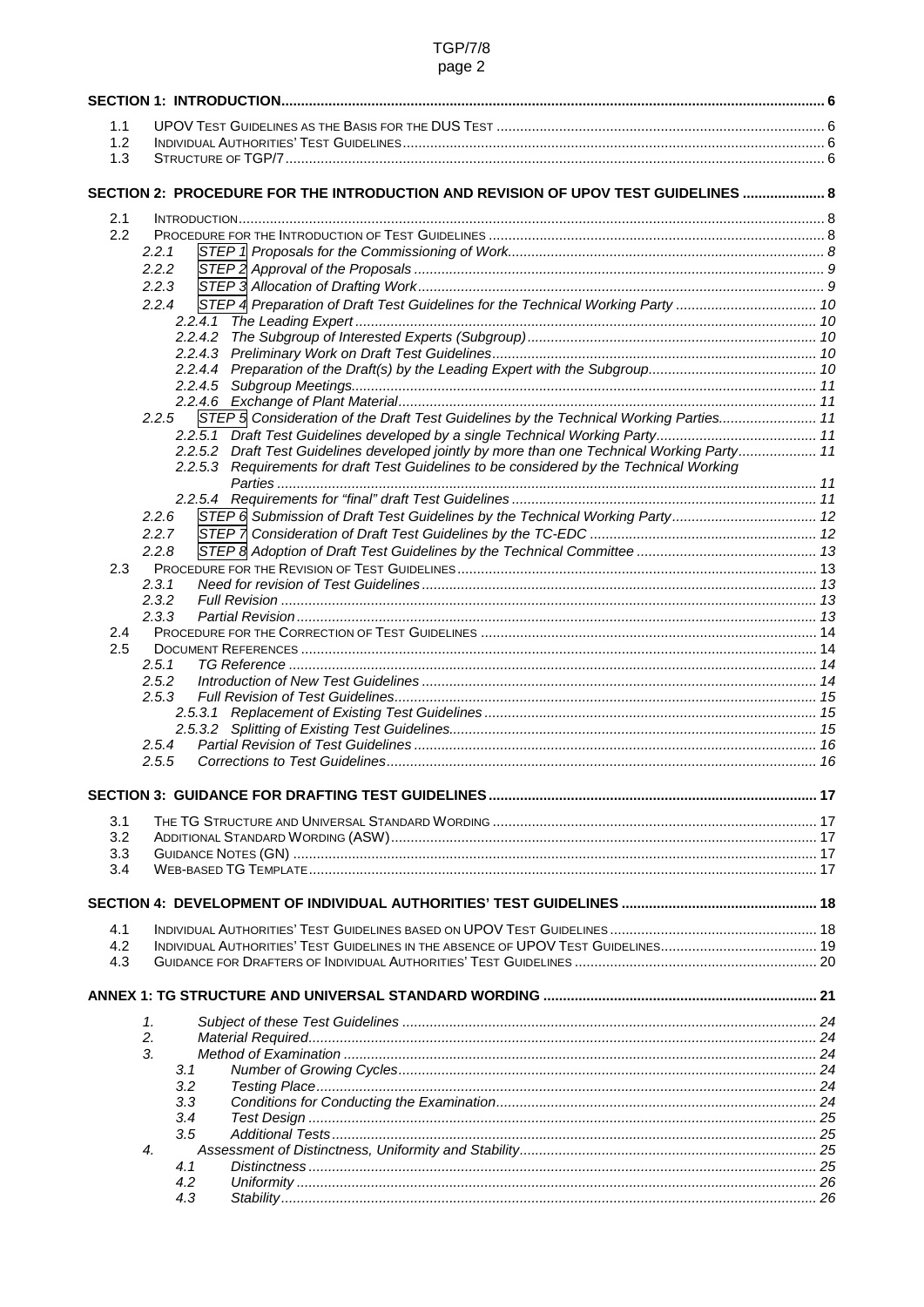# TGP/7/8 page 3

| 5.  |                                                                                            |  |
|-----|--------------------------------------------------------------------------------------------|--|
| 6.  |                                                                                            |  |
| 6.1 |                                                                                            |  |
| 6.2 |                                                                                            |  |
| 6.3 |                                                                                            |  |
| 6.4 |                                                                                            |  |
| 6.5 |                                                                                            |  |
| 7.  | Table of Characteristics/Tableau des caractères/Merkmalstabelle/Tabla de caracteres 29     |  |
| 8.  |                                                                                            |  |
| 9.  |                                                                                            |  |
| 10. |                                                                                            |  |
|     |                                                                                            |  |
|     |                                                                                            |  |
|     |                                                                                            |  |
|     |                                                                                            |  |
| (a) |                                                                                            |  |
| (b) | Test Guidelines which apply to seed-propagated as well as other types of varieties  38     |  |
|     |                                                                                            |  |
| (a) |                                                                                            |  |
| (b) |                                                                                            |  |
|     |                                                                                            |  |
| (a) |                                                                                            |  |
| (b) |                                                                                            |  |
| (C) |                                                                                            |  |
| (d) |                                                                                            |  |
| (e) |                                                                                            |  |
| (f) |                                                                                            |  |
|     |                                                                                            |  |
|     |                                                                                            |  |
|     | (a)                                                                                        |  |
|     | (b)                                                                                        |  |
|     | (c)                                                                                        |  |
|     |                                                                                            |  |
| (a) |                                                                                            |  |
| (b) |                                                                                            |  |
| (C) |                                                                                            |  |
|     |                                                                                            |  |
|     |                                                                                            |  |
|     |                                                                                            |  |
|     |                                                                                            |  |
| (a) |                                                                                            |  |
|     |                                                                                            |  |
|     | (ii) Test Guidelines covering cross-pollinated varieties and varieties with other forms of |  |
|     |                                                                                            |  |
| (b) |                                                                                            |  |
| (c) | Uniformity assessment by off-types (all characteristics observed on the same sample        |  |
|     |                                                                                            |  |
| (d) | Uniformity assessment by off-types (characteristics observed on different sample           |  |
|     |                                                                                            |  |
|     |                                                                                            |  |
|     |                                                                                            |  |
|     |                                                                                            |  |
| (e) |                                                                                            |  |
|     |                                                                                            |  |
| (a) | Test Guidelines covering seed-propagated and vegetatively propagated varieties 41          |  |
| (b) |                                                                                            |  |
| (c) |                                                                                            |  |
|     |                                                                                            |  |
|     |                                                                                            |  |
|     |                                                                                            |  |
|     |                                                                                            |  |
| (a) | Test Guidelines covering varieties with non-climacteric fruit (e.g. cherry, strawberry) 42 |  |
| (b) |                                                                                            |  |
|     |                                                                                            |  |
|     |                                                                                            |  |
|     |                                                                                            |  |
|     |                                                                                            |  |
|     |                                                                                            |  |
|     |                                                                                            |  |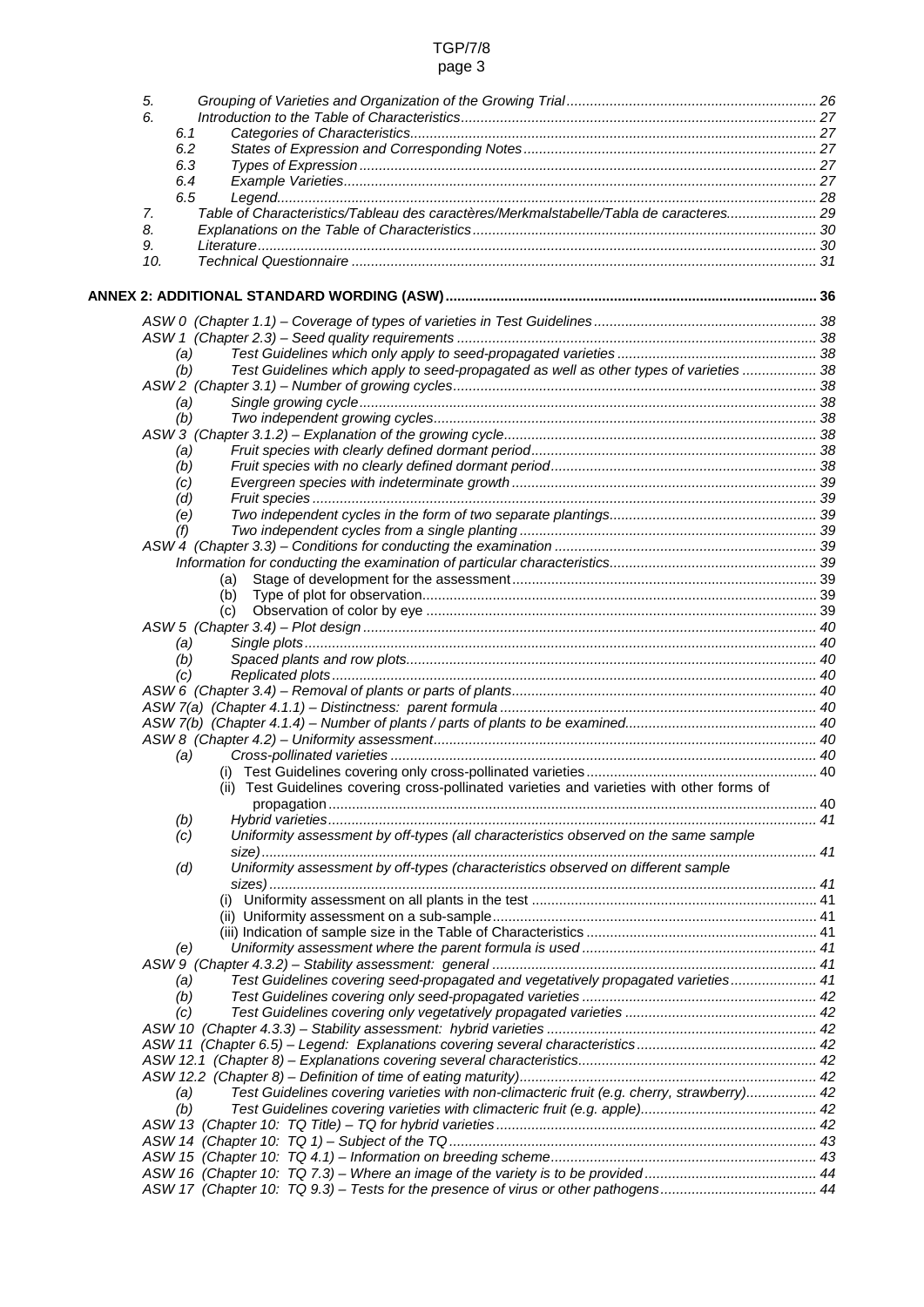| <b>TGP/7/8</b> |
|----------------|
| page 4         |

| GN 0            | (Cover page; Chapter 8) - Use of proprietary text, photographs and illustrations in               |  |
|-----------------|---------------------------------------------------------------------------------------------------|--|
|                 |                                                                                                   |  |
| GN 1            |                                                                                                   |  |
| GN <sub>2</sub> |                                                                                                   |  |
| GN <sub>3</sub> |                                                                                                   |  |
| GN4             | (Chapter 1.1) - Subject of the Test Guidelines: Different types or groups within a species or     |  |
|                 |                                                                                                   |  |
| GN 5            |                                                                                                   |  |
| GN 6            |                                                                                                   |  |
| GN <sub>7</sub> |                                                                                                   |  |
| GN8             |                                                                                                   |  |
| GN 9            |                                                                                                   |  |
|                 |                                                                                                   |  |
|                 | GN 10.2 (Chapter 4.1.4) - Number of Plants / Parts of Plants to be Examined (for distinctness) 49 |  |
| GN 11           |                                                                                                   |  |
| (a)             |                                                                                                   |  |
| (b)             |                                                                                                   |  |
| (c)             |                                                                                                   |  |
| GN 12           | (Chapter 7) - Selecting a characteristic for inclusion in the Table of Characteristics 51         |  |
| GN 13           |                                                                                                   |  |
| 1.              |                                                                                                   |  |
| 2.              |                                                                                                   |  |
|                 | 2.1                                                                                               |  |
|                 |                                                                                                   |  |
| 3.              |                                                                                                   |  |
| 4.              |                                                                                                   |  |
| GN 14           |                                                                                                   |  |
| <b>GN 15</b>    |                                                                                                   |  |
| GN 16           |                                                                                                   |  |
| GN 17           |                                                                                                   |  |
| GN 18           |                                                                                                   |  |
|                 |                                                                                                   |  |
| 1.<br>2.        |                                                                                                   |  |
| 3.              |                                                                                                   |  |
| GN 19           |                                                                                                   |  |
| 1.              | (Chapter 7) - Presentation of characteristics: General presentation of states of expression 56    |  |
|                 | 1.1                                                                                               |  |
|                 |                                                                                                   |  |
|                 | 1.3                                                                                               |  |
|                 |                                                                                                   |  |
| 2.              |                                                                                                   |  |
| 3.              |                                                                                                   |  |
| 4.              |                                                                                                   |  |
| GN 20           | (Chapter 7) - Presentation of characteristics: States of expression according to type of          |  |
|                 |                                                                                                   |  |
|                 | Introduction 1, 57                                                                                |  |
| 1.<br>2.        |                                                                                                   |  |
|                 |                                                                                                   |  |
|                 | 2.1                                                                                               |  |
|                 | 2.2                                                                                               |  |
|                 | 2.3                                                                                               |  |
| 3.              |                                                                                                   |  |
|                 | 3.1                                                                                               |  |
|                 | 3.2                                                                                               |  |
|                 | 3.3                                                                                               |  |
|                 | 3.4                                                                                               |  |
|                 | 3.5                                                                                               |  |
|                 | 3.6                                                                                               |  |
|                 | 3.7                                                                                               |  |
|                 | 3.8                                                                                               |  |
|                 | 3.9                                                                                               |  |
| 4.              |                                                                                                   |  |
|                 | 4.1                                                                                               |  |
|                 | 4.2                                                                                               |  |
|                 | 4.3                                                                                               |  |
|                 | 4.4                                                                                               |  |
|                 | 4.5                                                                                               |  |
| GN 21           |                                                                                                   |  |
| GN 22           |                                                                                                   |  |
|                 |                                                                                                   |  |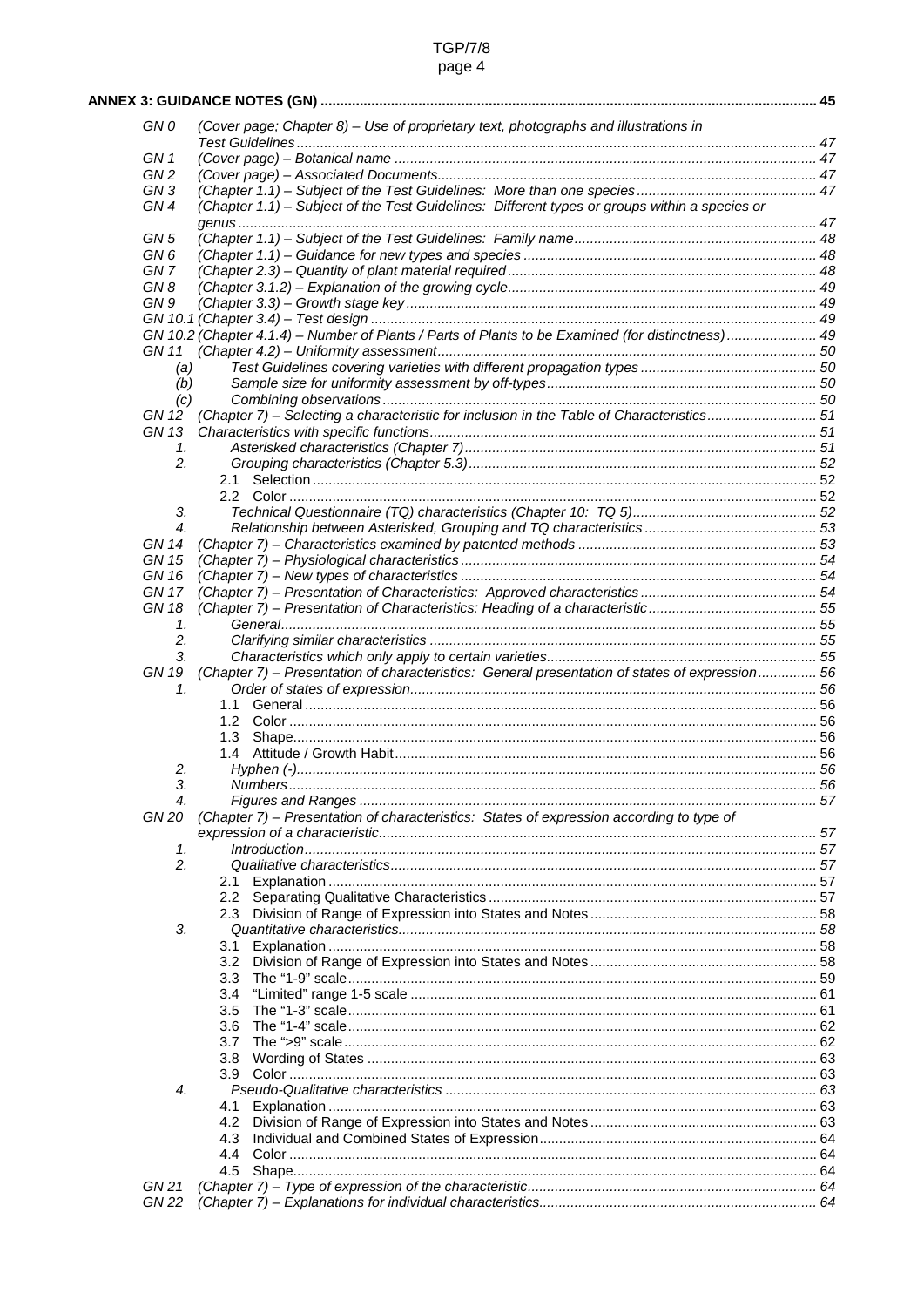# TGP/7/8

# page 5

| GN 23        |                                                                                          |  |
|--------------|------------------------------------------------------------------------------------------|--|
| <b>GN 24</b> |                                                                                          |  |
| GN 25        |                                                                                          |  |
| GN 26        |                                                                                          |  |
| <b>GN 27</b> | (Chapter 7) - Handling a long list of characteristics in the Table of Characteristics 67 |  |
| GN 28        |                                                                                          |  |
| 1.           |                                                                                          |  |
| 2.           |                                                                                          |  |
|              | 2.1                                                                                      |  |
|              | $2.2^{\circ}$                                                                            |  |
|              | 2.3                                                                                      |  |
|              | 2.4                                                                                      |  |
|              | 2.5                                                                                      |  |
| 3.           |                                                                                          |  |
|              | 3.1                                                                                      |  |
|              | 3.2                                                                                      |  |
| 4.           |                                                                                          |  |
|              | 41                                                                                       |  |
|              | 4.2                                                                                      |  |
| GN 29        |                                                                                          |  |
| 1.           |                                                                                          |  |
| 2.           |                                                                                          |  |
| GN 30        |                                                                                          |  |
| 1.           |                                                                                          |  |
| 2.           |                                                                                          |  |
| 3.           |                                                                                          |  |
| GN 31        |                                                                                          |  |
| GN 32        | (Chapter 10: TQ 4.2) - Information on method of propagation of hybrid varieties  76      |  |
| GN 33        |                                                                                          |  |
| GN 34        |                                                                                          |  |
| GN 35        | (Chapter 10: TQ 7.3) – Guidance for applicants on providing suitable photographs of the  |  |
|              |                                                                                          |  |
| GN 36        |                                                                                          |  |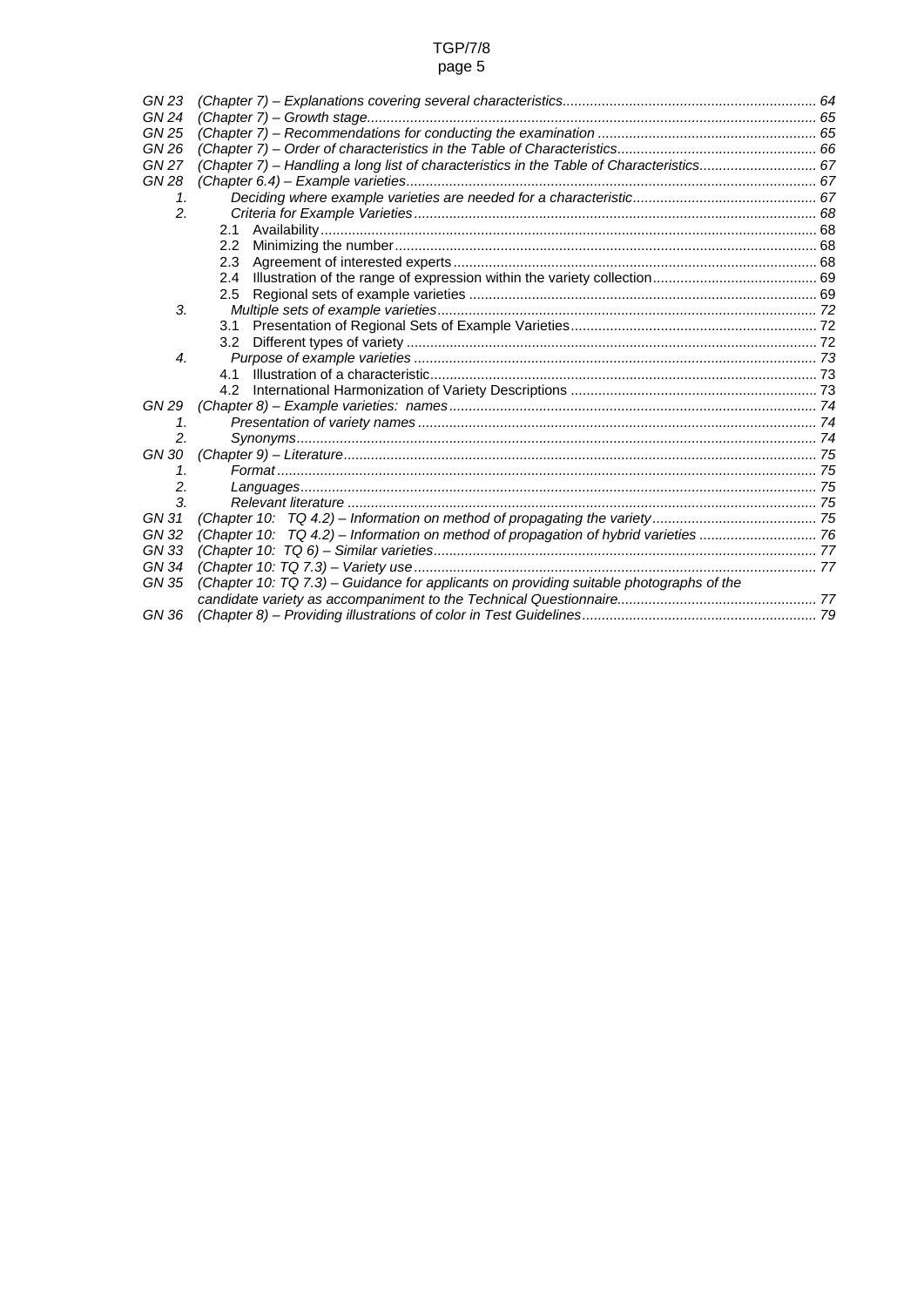#### TGP/7/8 – Section 1: Introduction page 6

#### <span id="page-5-0"></span>**SECTION 1: INTRODUCTION**

#### <span id="page-5-1"></span>**1.1 UPOV Test Guidelines as the Basis for the DUS Test**

The General Introduction (Chapter 2, section 2.2.1) states that "Where UPOV has established specific Test Guidelines for a particular species, or other group(s) of varieties, these represent an agreed and harmonized approach for the examination of new varieties and, in conjunction with the basic principles contained in the General Introduction, should form the basis of the DUS test." It further states in Chapter 8, section 8.2.1, that "The individual Test Guidelines are prepared or, where appropriate, revised according to the procedures set out in document TGP/7, Development of Test Guidelines". Thus, the purpose of this document is to provide guidance on the development of these UPOV Test Guidelines ("Test Guidelines").

#### <span id="page-5-2"></span>**1.2 Individual Authorities' Test Guidelines**

The General Introduction also states that "Where UPOV has not established individual Test Guidelines relevant to the variety to be examined, the examination should be carried out in accordance with the principles in this document [the General Introduction] and, in particular, the recommendations contained in Chapter 9, Conduct of DUS Testing in the Absence of Test Guidelines. In particular, the recommendations in Chapter 9 are based on the approach whereby, in the absence of Test Guidelines, the DUS examiner proceeds in the same general way as if developing new Test Guidelines." Section 4 "Development of individual authorities' test guidelines" provides guidance on the development of individual authorities' test guidelines.

#### <span id="page-5-3"></span>**1.3 Structure of TGP/7**

This document is structured in the following way:

- Section 1: Introduction (this section)
- Section 2: Procedure for the Introduction and Revision of UPOV Test Guidelines
- Section 3: Guidance for Drafting Test Guidelines
	- 3.1 The TG Structure and Universal Standard Wording

This section introduces the Test Guidelines structure and the universal standard wording that is appropriate for all Test Guidelines, as provided in Annex 1 of this document.

3.2 Additional Standard Wording (ASW)

Annex 1 contains the universal standard wording that is appropriate for all Test Guidelines. However, this section explains that UPOV has developed additional standard wording (ASW) which should be used, where appropriate, for the Test Guidelines concerned. The additional standard wording is provided in Annex 2 of this document.

3.3 Guidance Notes (GN)

There are many aspects of the Test Guidelines where the individual drafter's experience and knowledge are needed for preparing the Test Guidelines. This includes, for example, the selection of appropriate ASW, trial design, the identification of characteristics and selection of example varieties. The purpose of this section is to provide guidance notes on how to proceed in a harmonized way for such aspects. These guidance notes are presented in Annex 3 of this document and include guidance on the use of the characteristics which have been included in adopted Test Guidelines after the adoption of document TGP/7 ("approved characteristics") (see GN 17).

3.4 Web-based TG Template

UPOV has developed the web-based TG Template (see[: https://www3.wipo.int/upovtg/\)](https://www3.wipo.int/upovtg/) to implement the guidance for drafting Test Guidelines provided in document TGP/7.

Section 4: Development of individual authorities' test guidelines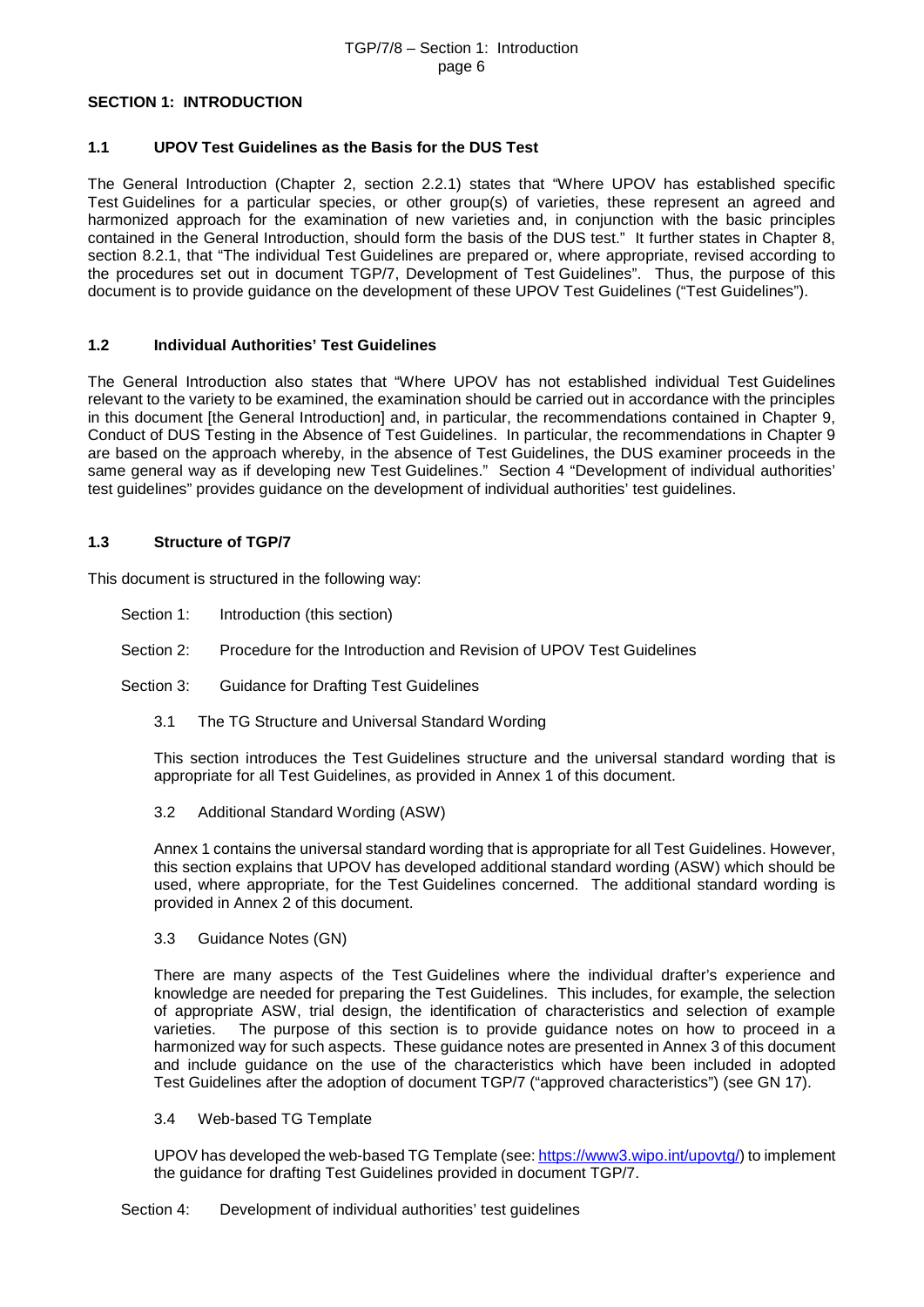# TGP/7/8 – Section 1: Introduction page 7

- Annex 1: TG Structure and Universal Standard Wording
- Annex 2: Additional Standard Wording (ASW)
- Annex 3: Guidance Notes (GN)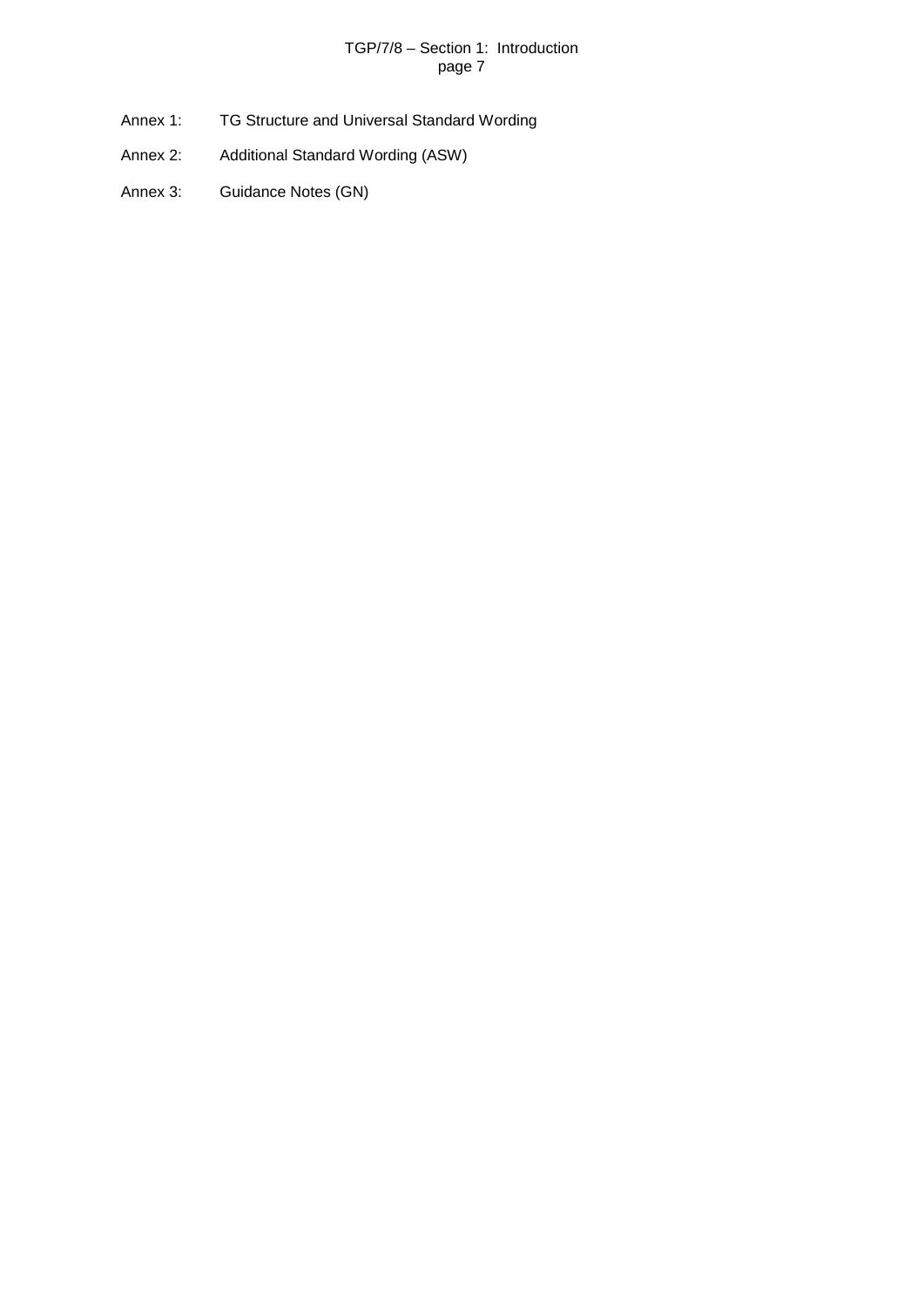# <span id="page-7-0"></span>**SECTION 2: PROCEDURE FOR THE INTRODUCTION AND REVISION OF UPOV TEST GUIDELINES**

# <span id="page-7-1"></span>**2.1 Introduction**

2.1.1 The General Introduction (Chapter 1, Section 1.4) explains that the individual Test Guidelines are prepared by the appropriate Technical Working Party, which is composed of government-appointed experts from each member of the Union with invited experts from other interested States and observer organizations. The involvement, as observer organizations, of the main international non-governmental organizations in the field of plant breeding and the seed and plant industries ensures that the knowledge and experience of breeders and the seed and plant industries are taken into account. Once developed, the Test Guidelines are submitted for approval by the Technical Committee.

2.1.2 To facilitate its work, the Technical Committee has established the Enlarged Editorial Committee (TC-EDC) which examines drafts of all Test Guidelines, produced by the Technical Working Parties (TWPs), and makes recommendations before these are put forward for adoption by the Technical Committee.

# 2.1.3 Transparency and Responsibility

This section has been developed in recognition of the need to ensure that the procedure for the introduction and revision of Test Guidelines is transparent and to clarify responsibility for each step in the procedure.

# 2.1.4 Leading Expert

The procedure recognizes that the drafting of Test Guidelines is led by an expert or experts (referred to as the "Leading Expert" in this document) from within one of the UPOV Technical Working Parties (TWPs).

#### 2.1.5 Interested Experts

The Leading Expert drafts the Test Guidelines in close cooperation with all those experts of the TWPs who have expressed an interest (the "interested experts"), to ensure that the full extent of knowledge and expertise is reflected in the draft.

# 2.1.6 The Subgroup of Interested Experts ("Subgroup")

The TWP will establish a subgroup consisting of the Leading Expert and the other interested experts wishing to participate in the drafting of the Test Guidelines in question. For the purpose of this document, the term "subgroup" also applies where the interested experts comprise all the experts in the TWP concerned. In the case of Test Guidelines being developed by more than one TWP, the interested experts will be identified for each TWP and the subgroup will comprise the interested experts in all relevant TWPs.

# 2.1.7 Consultation

2.1.7.1 The drafts of Test Guidelines, prepared by the Leading Expert in conjunction with the interested experts, are considered at the relevant TWP meetings before submission to the Technical Committee for approval. This procedure involves the main international non-governmental organizations in the field of plant breeding and genetic resource management, by means of their invitation to participate in the meetings of the relevant TWPs and Technical Committee as observers.

2.1.7.2 In addition, the relevant TWP may enhance the consultation of interested experts for certain Test Guidelines by the arrangement of Test Guidelines Subgroup meetings between the TWP sessions.

# <span id="page-7-2"></span>**2.2 Procedure for the Introduction of Test Guidelines**

# <span id="page-7-3"></span>2.2.1 STEP 1 Proposals for the Commissioning of Work

The Technical Committee is responsible for the commissioning of any work concerning Test Guidelines. Proposals for the commissioning of work by the Technical Committee can be made: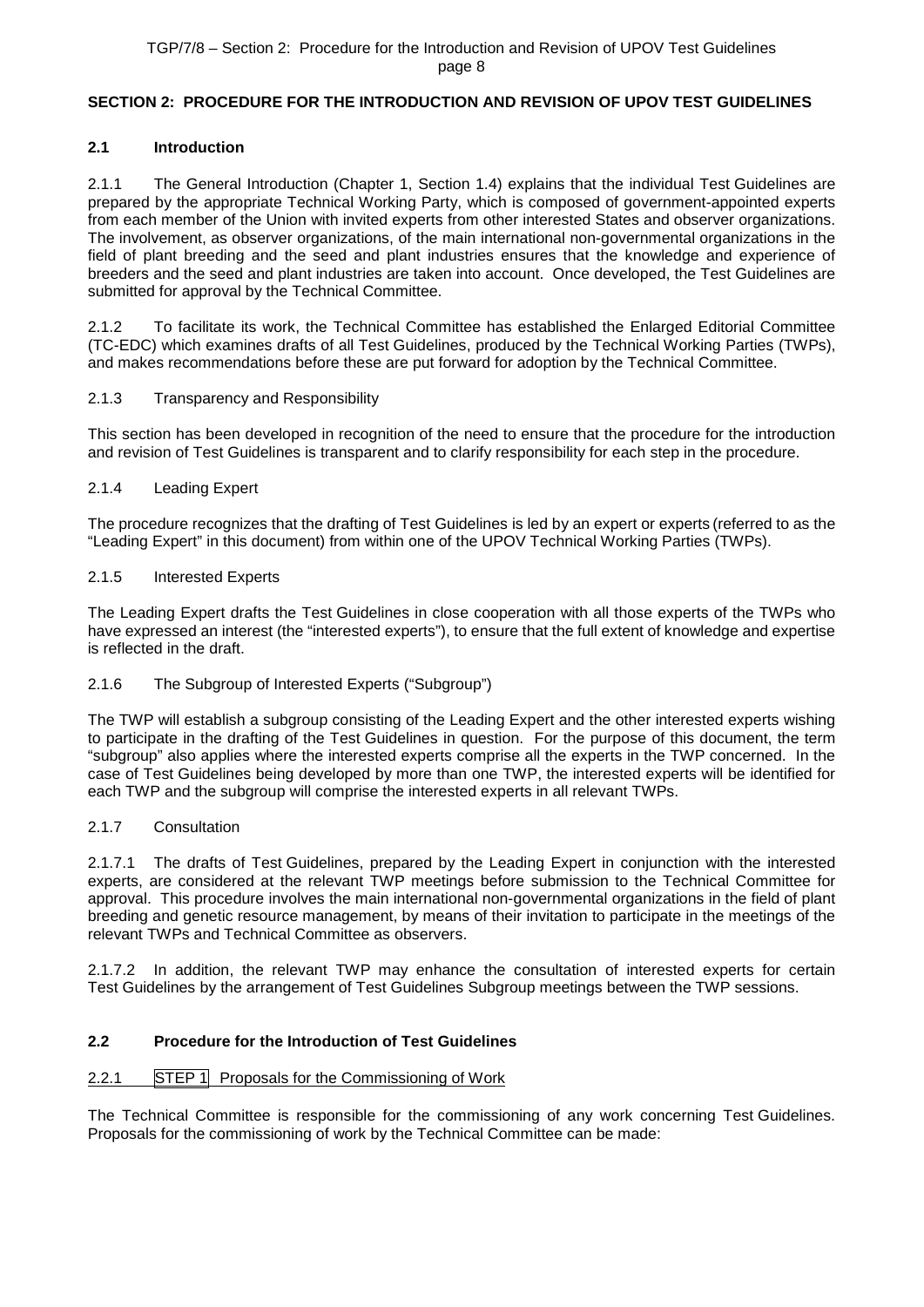# (a) by a UPOV body

Most Test Guidelines are commissioned on the basis of proposals from a TWP, but may also be proposed by the Technical Committee itself, the Council, the Consultative Committee or the Administrative and Legal Committee (hereinafter referred to as "the CAJ").

(b) directly to the Technical Committee by a member of the Union;

(c) directly to the Technical Committee by an observer State or observer organization to the Technical Committee.

# <span id="page-8-0"></span>2.2.2 STEP 2 Approval of the Proposals

2.2.2.1 The purpose of Test Guidelines is to elaborate the principles contained in the General Introduction, and its associated TGP documents, into detailed practical guidance for the harmonized examination of DUS and, in particular, to identify appropriate characteristics for the examination of DUS and production of harmonized variety descriptions. In the case of species or crops which are only of interest at a national or local level and where international harmonization is not necessary, the development of Test Guidelines may be of low priority. For such situations, UPOV still provides effective guidance for developing a robust DUS examination by means of the General Introduction and, in particular, documents TGP/7, Development of Test Guidelines, which is aimed at drafters of both (UPOV) Test Guidelines individual authorities' test guidelines, and TGP/13, Guidance for New Types and Species.

2.2.2.2 In recognition of the importance of international harmonization, the Technical Committee will take into account the following factors when considering and prioritizing the commissioning of Test Guidelines:

(a) Total number of applications for plant breeders' rights within the territories of the members of the Union.

The Technical Committee is unlikely to prioritize Test Guidelines where there are very few applications, unless certain other factors make this appropriate e.g. it is known that there is an intensive breeding effort in progress at the international level (see (e)).

(b) Number of authorities receiving applications for the varieties which would be covered by the Test Guidelines.

In general, Test Guidelines where only one or two authorities are receiving applications would not normally be given a high priority.

(c) Number of foreign applications received by members of the Union.

A high level of foreign applications indicates that international harmonization is important.

- (d) Economic importance of the crop/species.
- (e) The level of breeding activity.

It may be important to know if the number of new varieties is likely to increase, or decrease significantly

(f) Any other factors considered relevant by the Technical Committee.

2.2.2.3 The proposer should provide as much information as possible concerning these factors.

# <span id="page-8-1"></span>2.2.3 STEP 3 Allocation of Drafting Work

2.2.3.1 The Technical Committee will decide which Technical Working Party (TWP) or Parties (TWPs) should be responsible for the drafting of the Test Guidelines in question. In general, where the proposal is made by a TWP, the Technical Committee will commission the work from that same TWP, but it may decide to request the approval of another TWP before a draft is submitted for adoption.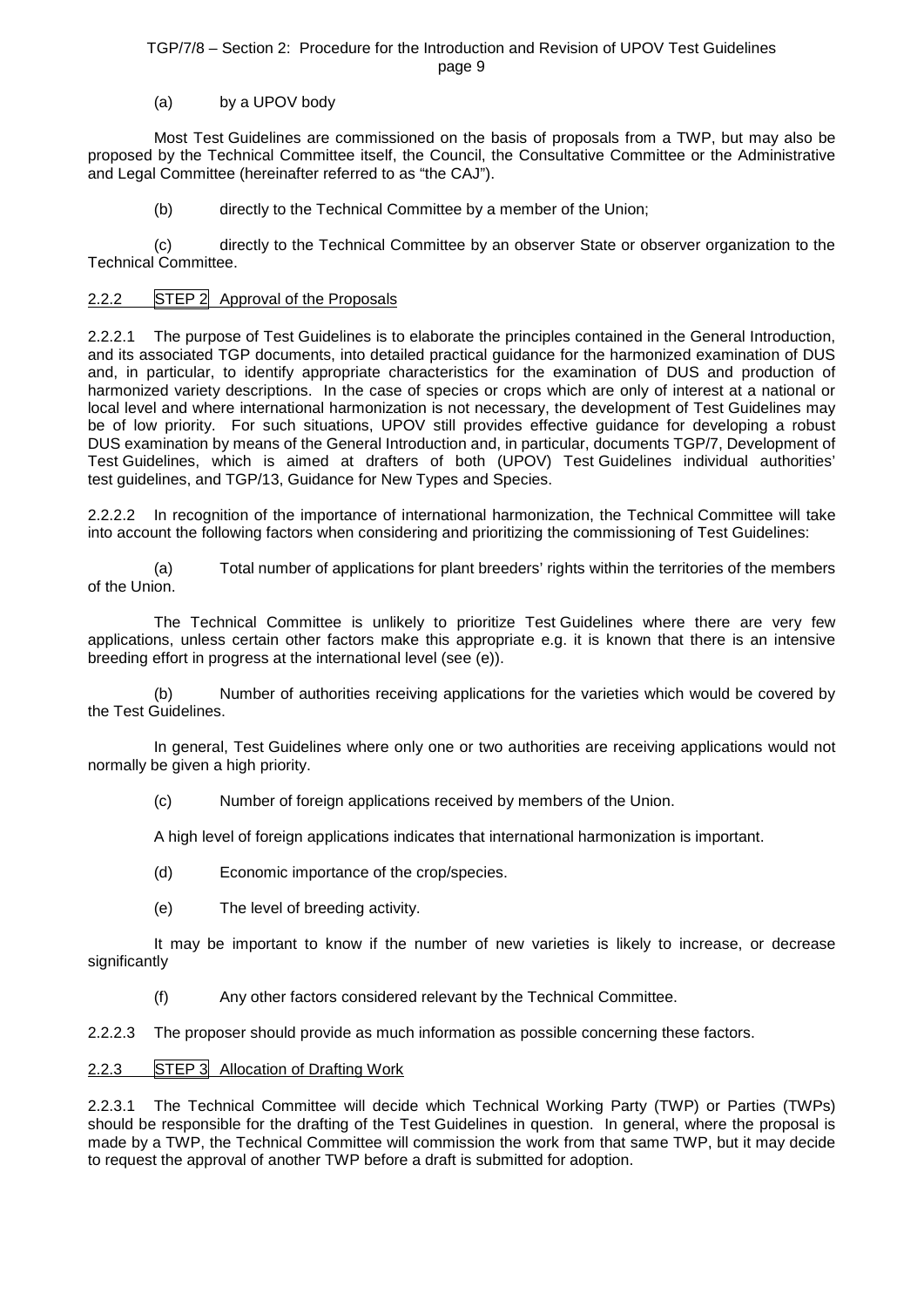2.2.3.2 In cases where more than one TWP has proposed the development of Test Guidelines with the same coverage, the Technical Committee will decide which TWP should be responsible for the drafting of the Test Guidelines and which other TWPs should cooperate. This will be decided on the basis of the level of experience in the TWPs concerned. In such cases, the Technical Committee will request the approval of other cooperating TWPs before a draft is submitted for adoption.

2.2.3.3 Information on proposals for the drafting of Test Guidelines by the TWPs is presented in document TC/[Session reference]/2.

# <span id="page-9-0"></span>2.2.4 STEP 4 Preparation of Draft Test Guidelines for the Technical Working Party

#### <span id="page-9-1"></span>*2.2.4.1 The Leading Expert*

The TWP will agree on a Leading Expert who will be responsible for preparing all drafts of the Test Guidelines until a document is agreed by the TWP.

# <span id="page-9-2"></span>*2.2.4.2 The Subgroup of Interested Experts (Subgroup)*

The TWP will establish a subgroup consisting of the Leading Expert and the other interested experts wishing to participate in the drafting of the Test Guidelines in question.

#### <span id="page-9-3"></span>*2.2.4.3 Preliminary Work on Draft Test Guidelines*

Pending the commissioning of the work by the Technical Committee, the TWP may establish the subgroup (see 2.2.4.2) and preliminary work on the preparation of the Test Guidelines may commence.

#### <span id="page-9-4"></span>*2.2.4.4 Preparation of the Draft(s) by the Leading Expert with the Subgroup*

2.2.4.4.1 The web-based TG Template is to be used for preparing draft UPOV Test Guidelines (see: [https://www3.wipo.int/upovtg/\)](https://www3.wipo.int/upovtg/).

2.2.4.4.2 In advance of the TWP session, the Leading Expert should prepare a preliminary draft of the Test Guidelines ("Subgroup draft") for comments by the subgroup using the web-based TG Template.

2.2.4.4.3 The subgroup of interested experts participating in the drafting of the Test Guidelines will be invited to provide comments to the Leading Expert using the web-based TG template.

2.2.4.4.4 On the basis of the comments received from the subgroup, the Leading Expert should establish a first draft for the TWP(s). This draft is provided to the Office, which will produce a document for distribution to the members of the TWP(s) concerned for discussion at their session(s). Prior to the TWP session, the Office will make a preliminary check that the draft has been prepared according to the guidance provided in document TGP/7. A result of that check will be provided to the Leading Expert at least one week before the session.

2.2.4.4.5 In the case of Test Guidelines which have been considered by the relevant TWP(s) (Step 5) and where the responsible TWP has requested amendment of the draft, the Leading Expert should, after consulting the members of the subgroup, establish a further draft for consideration at the following TWP meeting in the manner explained above. To assist Leading Experts in preparing draft Test Guidelines the following guidance information and materials are provided on the UPOV website (see http://www.upov.int/resource/en/dus\_quidance.html):

- (i) General Introduction to DUS;<br>(ii) TGP Documents:
- TGP Documents;
- (iii) Test Guidelines;
- (iv) Practical Technical Knowledge;
- (v) Cooperation in Examination;
- (vi) Web-based TG Template;
- (vii) Additional characteristics;
- (viii) Test Guidelines under development (document TC/xx/2);
- (ix) Summary information on quantity of plant material required on adopted Test Guidelines; and
- (x) Document TGP/14 "Glossary of Terms Used in UPOV Documents".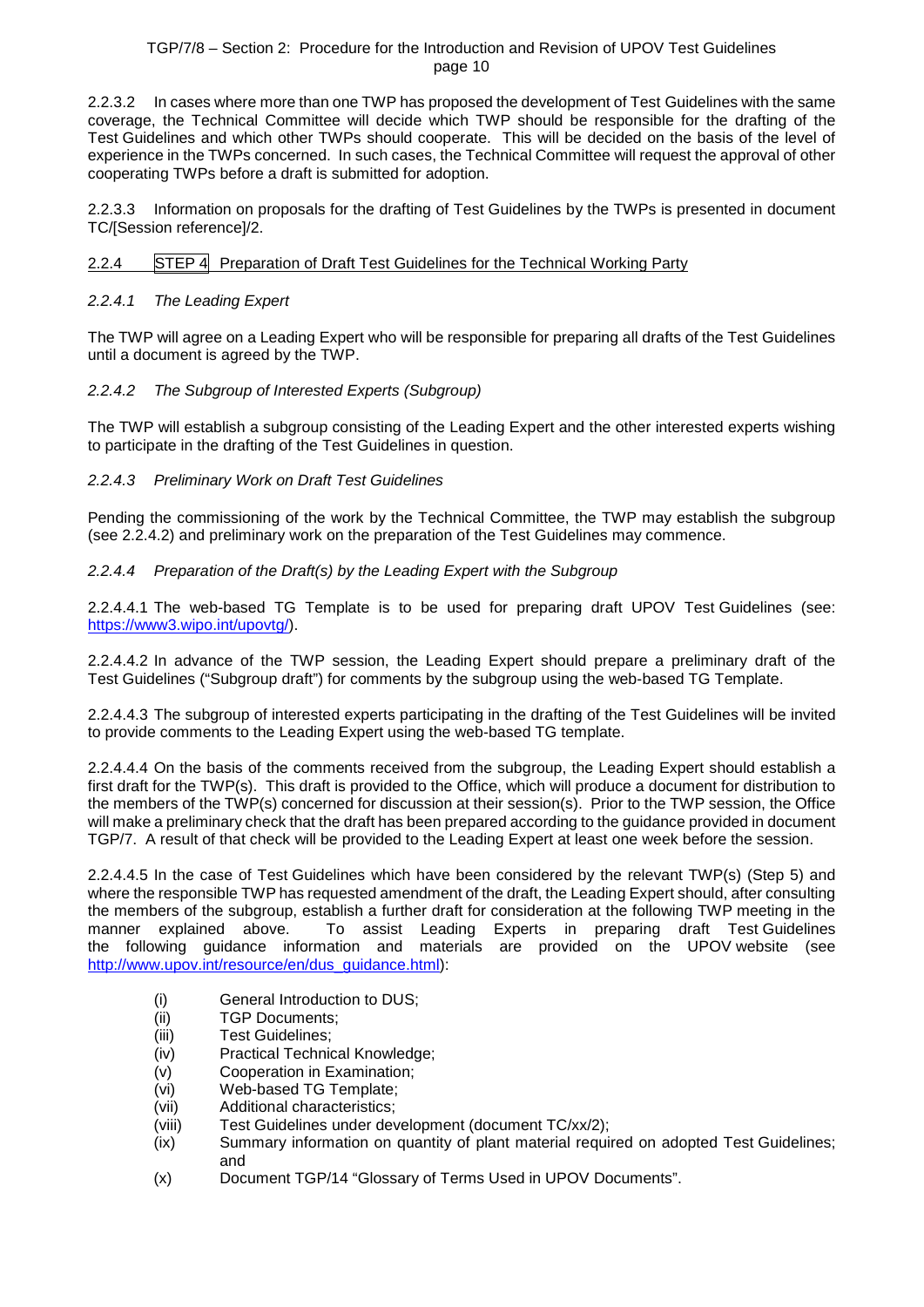# <span id="page-10-0"></span>*2.2.4.5 Subgroup Meetings*

The relevant TWP may enhance the consultation of interested experts for certain Test Guidelines by the arrangement of Test Guidelines Subgroup meetings. These Subgroup meetings may be held in conjunction with other UPOV meetings or may be organized as a separate meeting, with or without the Office being present. The Leading Expert takes the results of the discussions in the Subgroup meeting into account when preparing a new draft of the Test Guidelines for consideration by the TWP.

#### <span id="page-10-1"></span>*2.2.4.6 Exchange of Plant Material*

Where appropriate, the Leading Expert may arrange an exchange of plant material of representative varieties in order to develop suitable grouping and asterisked characteristics.

#### <span id="page-10-2"></span>2.2.5 STEP 5 Consideration of the Draft Test Guidelines by the Technical Working Parties

#### <span id="page-10-3"></span>*2.2.5.1 Draft Test Guidelines developed by a single Technical Working Party*

The TWP decides if the draft is ready for submission to the Technical Committee (Step 6) for adoption, or whether it should be revised and re-presented at a subsequent session of the TWP (Step 4).

#### <span id="page-10-4"></span>*2.2.5.2 Draft Test Guidelines developed jointly by more than one Technical Working Party*

Where more than one TWP is involved in drafting particular Test Guidelines, the leading TWP is the one from which the Leading Expert derives. The leading TWP will decide at what stage to send it to the other interested TWPs for comment. The comments from the other TWPs will be reported to the Leading Expert. The Leading Expert, in consultation with the other interested experts will then develop a revised draft for submission to all interested TWPs. Only when all interested TWPs have agreed will the draft be submitted to the Technical Committee.

#### <span id="page-10-5"></span>*2.2.5.3 Requirements for draft Test Guidelines to be considered by the Technical Working Parties*

Unless otherwise agreed at the TWP session, or thereafter by the TWP Chairperson, the timetable for the consideration of draft Test Guidelines by the Technical Working Parties is as follows:

| Action                                                  | Latest date<br>before the TWP session |
|---------------------------------------------------------|---------------------------------------|
| Circulation of Subgroup draft by Leading Expert:        | 14 weeks                              |
| Comments to be received from Subgroup:                  | 10 weeks                              |
| Provision of draft to the Office by the Leading Expert: | 6 weeks                               |
| Posting of draft on the website by the Office:          | 4 weeks                               |

In cases where *either* of the deadlines for circulation of the Subgroup draft or for the provision of the draft to the Office by the Leading Expert is not met, the Test Guidelines would be withdrawn from the TWP agenda and the Office would inform the TWP accordingly at the earliest opportunity (i.e. not later than 4 weeks before the TWP session). In those cases where draft Test Guidelines are withdrawn from the TWP agenda because of failure by the Leading Expert to meet the relevant dates, it would be possible for specific matters concerning those Test Guidelines to be discussed at the TWP session. However, to consider specific matters it would be necessary for a document to be provided to the Office at least 6 weeks before the TWP session.

In order to be considered by a TWP, the Leading Expert of the draft Test Guidelines should be present at the session. Subject to approval by the TWP Chairperson, and where arranged sufficiently in advance of the session, a suitable alternative expert may act as the Leading Expert at the session, or the Leading Expert may participate by electronic means, where that enables the Test Guidelines to be considered in an effective way.

#### <span id="page-10-6"></span>*2.2.5.4 Requirements for "final" draft Test Guidelines*

The elements set out in this section only apply to those Test Guidelines which the TWP may decide are ready to submit to the Technical Committee ("final" draft Test Guidelines) and do not apply to Test Guidelines where further drafts are to be developed for discussion in subsequent sessions of the TWP. In order for the TWP to be able to agree to submit draft Test Guidelines to the Technical Committee, there are certain elements in their preparation which should, in general, be met. Thus, the TWP will, in general, only consider the submission of Test Guidelines to the Technical Committee where a "complete" draft has been issued to the members of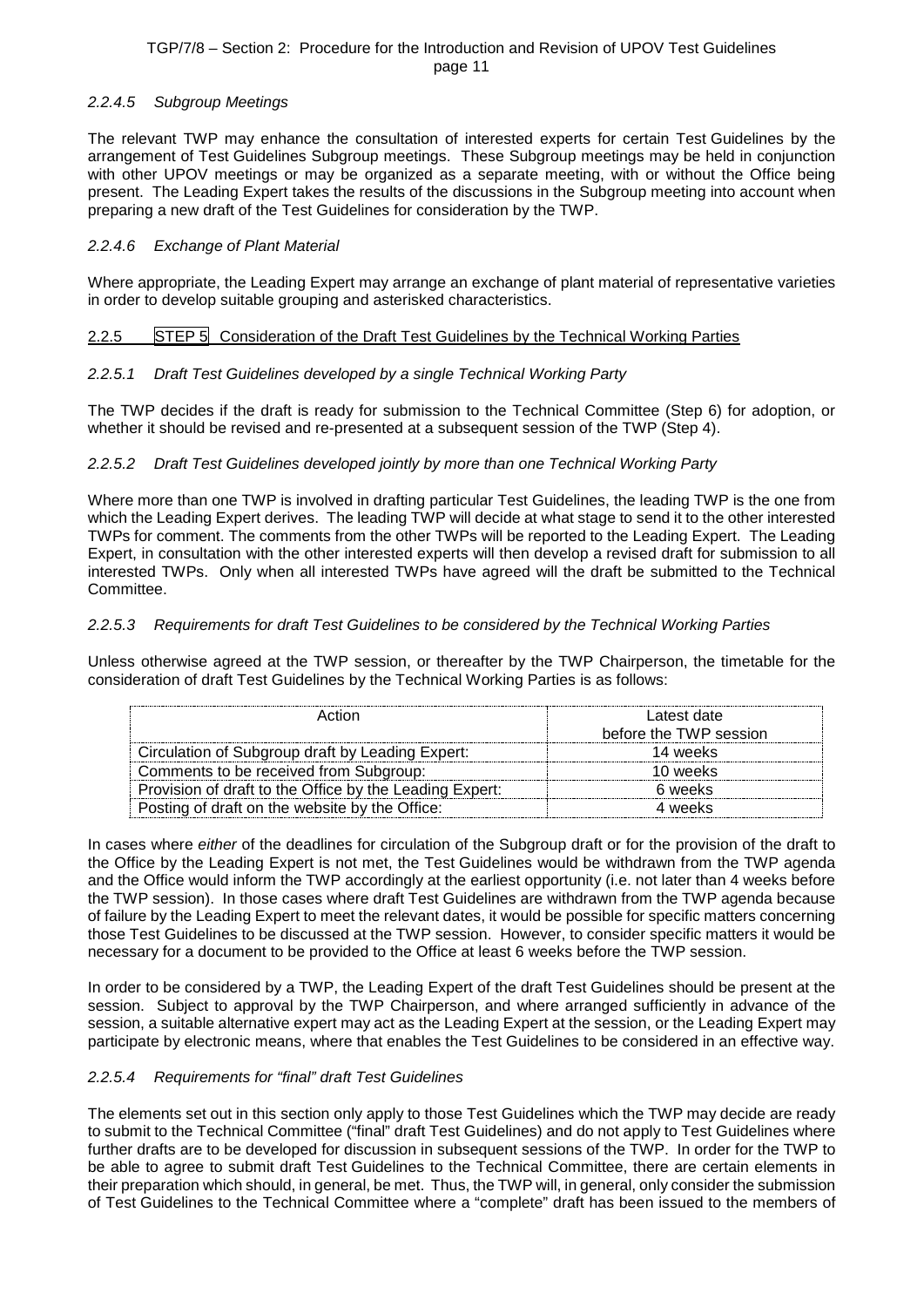the TWP in accordance with the schedule set out in Section 2.2.5.3. A draft would be considered to be "complete" if there was no missing information from any chapter of the Test Guidelines. Thus, it should include, for example, explanations of characteristics contained in the Table of Characteristics and an appropriate set of example varieties. Where the TWP amends the "complete" draft at its session, the amendments are to be specified and approved in a report of the meeting (i.e. the report on the conclusions or detailed report), and the Test Guidelines are submitted to the Technical Committee on this basis.

# <span id="page-11-0"></span>2.2.6 STEP 6 Submission of Draft Test Guidelines by the Technical Working Party

2.2.6.1 Once the TWP has agreed to submit particular draft Test Guidelines to the Technical Committee, the Office will prepare the necessary documents in all the UPOV languages (see also 2.2.6.2). Where the TWP has specified amendments to be made to the draft prior to submission to the Technical Committee (which will be recorded in a report of the TWP session), the Office will, if necessary in consultation with the Leading Expert and Chairperson of the TWP, be responsible for incorporating these amendments. Where the amendments requested by the TWP require further information to be provided to the Office by the Leading Expert, this should be provided within six weeks of the TWP session, or according to a deadline agreed by the Chairperson of the TWP in conjunction with the Office. If specified by the TWP, this information must first be agreed by all interested experts. In general, if the Leading Expert is unable to provide the agreed information within the specified deadline, the Test Guidelines would be re-presented at the following TWP session (Step 4). After translation into all the UPOV languages, the Test Guidelines are issued, by the Office, to members of, and observers to, the Technical Committee. In general, the Test Guidelines are to be issued at least four weeks prior to the relevant session of the Technical Committee.

2.2.6.2 If, for any reason, it is not possible for all draft Test Guidelines to be translated prior to the relevant session of the TC, the TC-EDC will recommend to the TC the order of priority on the basis of the factors identified in Section 2.2.2.2 and the amount of translation work required for each of the Test Guidelines. Draft Test Guidelines which are not translated will resume from Step 6 for the following session.

# <span id="page-11-1"></span>2.2.7 STEP 7 Consideration of Draft Test Guidelines by the TC-EDC

2.2.7.1 The TC-EDC has been established by the Technical Committee to examine drafts of all Test Guidelines, produced by the TWPs, before these are put forward for adoption by the Technical Committee. The role of the TC-EDC is to ensure consistency of the Test Guidelines with the requirements of document TGP/7 and to check the alignment of texts across all the official UPOV languages. It does not conduct a substantive technical review of the Test Guidelines. The members of the TC-EDC are selected by the TC, both to provide broad experience of the UPOV system and also to represent the UPOV languages – English, French, German and Spanish. The Chairperson of the TC-EDC is provided by the UPOV Secretariat.

2.2.7.2 The TC-EDC reviews the draft Test Guidelines, taking into account any specific instructions from the Technical Committee, and makes a recommendation on whether the Test Guidelines are suitable for adoption (Step 8). It may make a proposal to the Technical Committee for adoption subject to amendments of an editorial nature, which it specifies.

2.2.7.3 Unless otherwise agreed by the TC, the TC-EDC meets twice each year, once in the period March/April and once in conjunction with the TC session (October/November). The TC-EDC will consider Test Guidelines submitted by the Technical Working Parties at least 14 weeks prior to the TC-EDC meeting. Test Guidelines submitted less than 14 weeks prior to the TC-EDC meeting will be considered at its subsequent meeting.

2.2.7.4 The potential outcomes for Test Guidelines considered by the TC-EDC are as follows:

- (a) no changes required to the Test Guidelines, or strictly editorial changes for which recommendations are agreed by the TC-EDC; or
- (b) editorial clarifications required; or
- (c) technical issues to be resolved.

2.2.7.5 In cases where no changes are required to the Test Guidelines, or strictly editorial changes for which recommendations are agreed by the TC-EDC, the Test Guidelines will be put forward for adoption by the Technical Committee.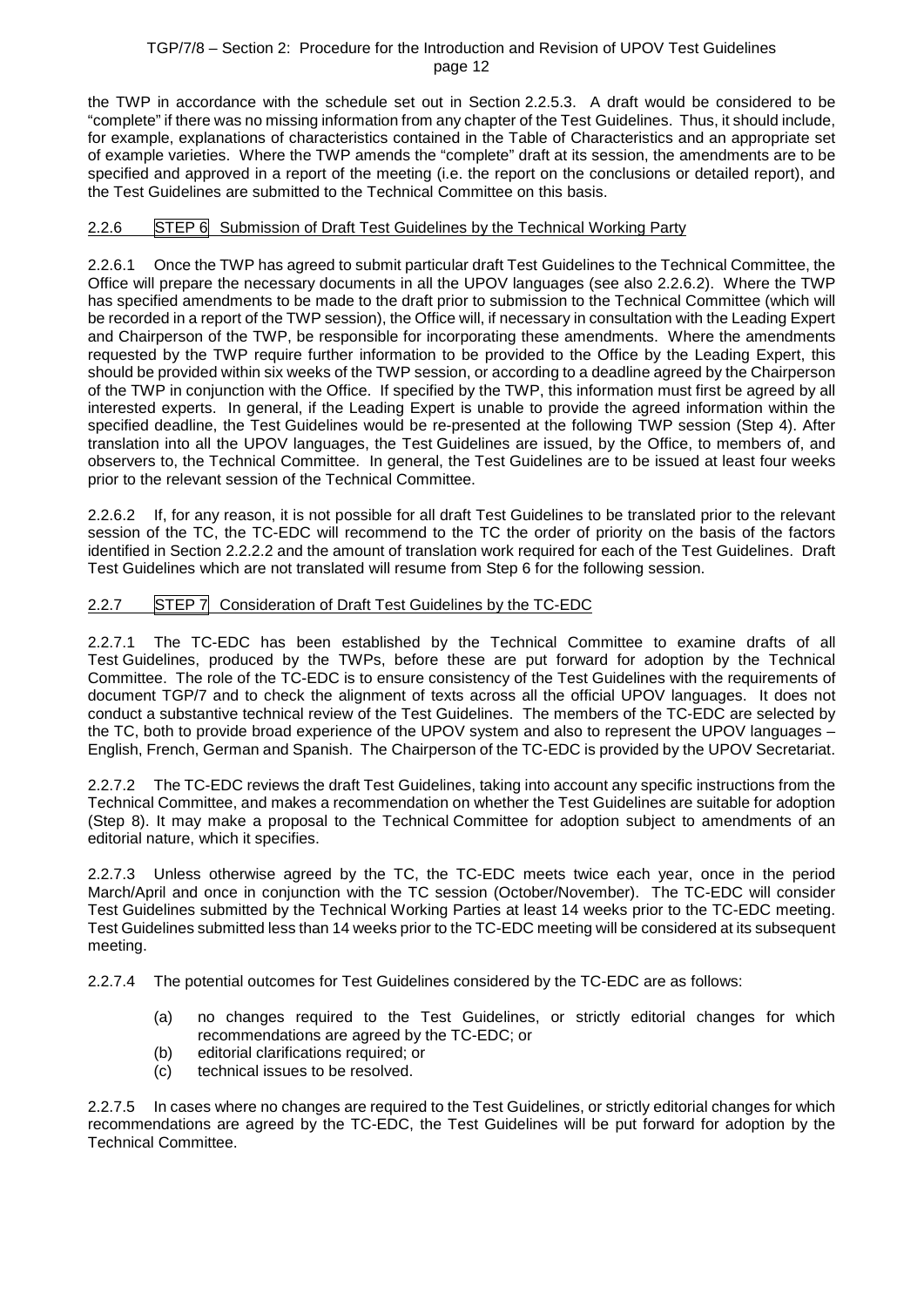- 2.2.7.6 The following procedure applies for Test Guidelines when editorial clarifications are required:
	- request for clarifications is transmitted to the Leading Expert;
	- clarifications to be provided within four weeks;
	- if the clarifications are agreed by the TC-EDC, the Test Guidelines will be recommended for adoption at the TC-EDC meeting;
	- the Test Guidelines are considered for adoption by the TC.
- 2.2.7.7 The following procedure applies for Test Guidelines with technical issues to be resolved:
	- technical issues to be transmitted to the Leading Expert;
	- the technical issues are to be addressed at the respective Technical Working Party by means of a TWP document prepared by the Leading Expert at least four weeks before the TWP session (new draft Test Guidelines should not be prepared);
	- resolution of the issues to be provided to the TC-EDC at least seven weeks before the TC-EDC meeting;
	- if agreed by the TC-EDC, the Test Guidelines would be recommended for adoption at the TC-EDC meeting;
	- Test Guidelines are considered for adoption by the TC.

# <span id="page-12-0"></span>2.2.8 STEP 8 Adoption of Draft Test Guidelines by the Technical Committee

2.2.8.1 The Technical Committee will, on the basis of the recommendations of the TC-EDC, decide whether to adopt the Test Guidelines, or refer them back to the TWP concerned.

2.2.8.2 The Technical Committee may adopt Test Guidelines at its session or by correspondence. Test Guidelines may be adopted by correspondence according to the following procedure:

- the draft Test Guidelines are circulated to the TC for adoption by correspondence with the recommendations by the TC-EDC;
- the draft Test Guidelines are considered as adopted if no comments are received within six weeks;
- if any comments are received, the draft Test Guidelines are referred to the relevant TWP to address those comments.

2.2.8.3 Where the Technical Committee adopts the Test Guidelines, the Office will make all amendments agreed by the Technical Committee, which will be recorded in a report of the relevant Technical Committee meeting. The Office will then publish the adopted Test Guidelines within four months from the date of adoption.

#### <span id="page-12-1"></span>**2.3 Procedure for the Revision of Test Guidelines**

#### <span id="page-12-2"></span>2.3.1 Need for revision of Test Guidelines

Developments in plant breeding and variety production may result in a need to revise the existing Test Guidelines. For example, there may be a need to update the:

- (a) Table of Characteristics; and/or<br>(b) Example varieties
- **Example varieties**

#### <span id="page-12-3"></span>2.3.2 Full Revision

Where there is a need to update the Test Guidelines in a comprehensive way, for example to update the Table of Characteristics, a "full revision" is undertaken and the procedure is the same as for the introduction of new Test Guidelines as set out in Section 2.2.

#### <span id="page-12-4"></span>2.3.3 Partial Revision

2.3.3.1 Where it is appropriate to update only a specific part of the Test Guidelines without undertaking a comprehensive review of the entire Test Guidelines, a "partial revision" is undertaken.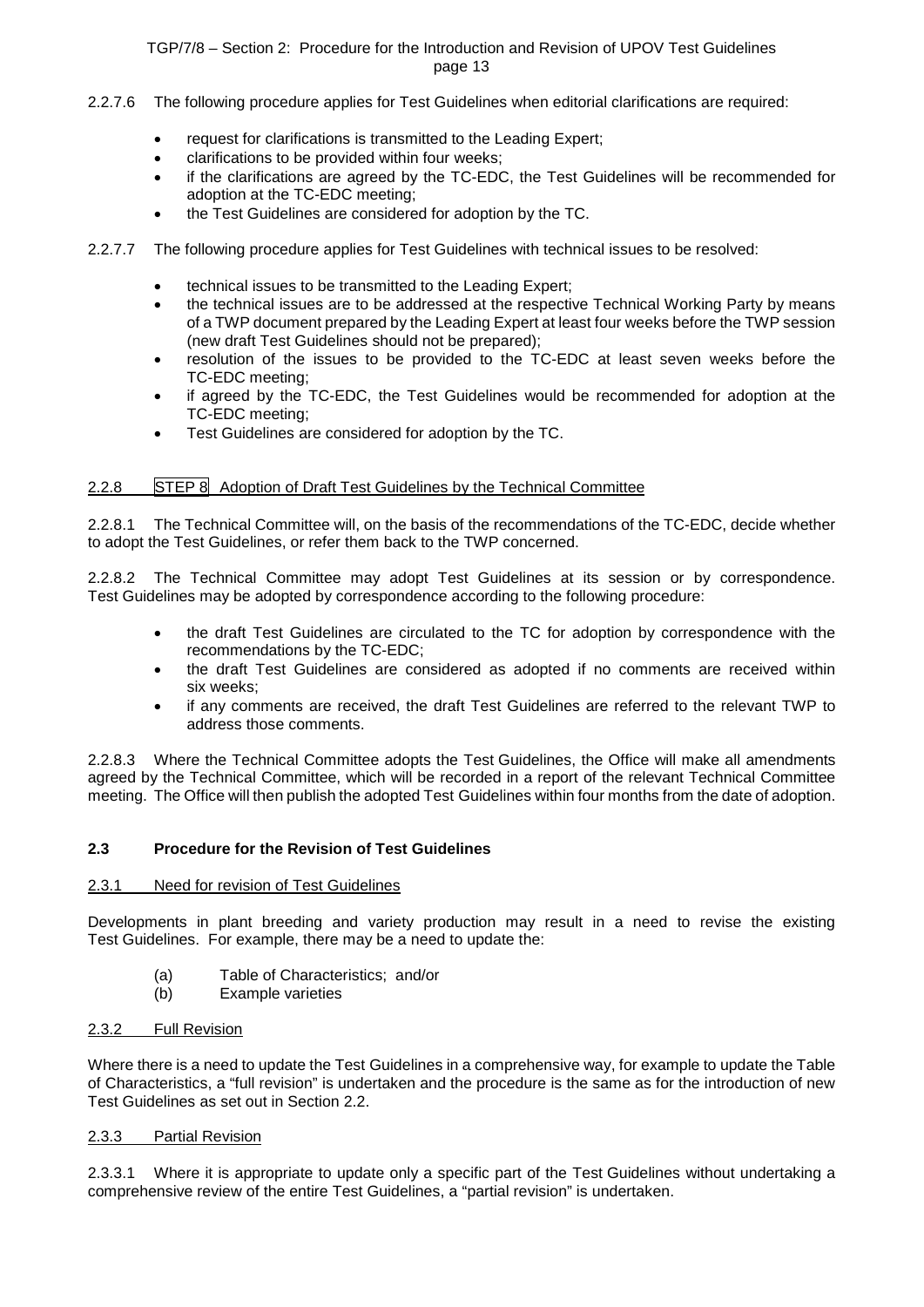2.3.3.2 Partial revisions often arise as a result of new breeding developments, for example requiring the introduction of a new state of expression for an existing characteristic, or a new characteristic, or as a result of new developments for characteristics such as disease resistance, for example resulting in the need for new states for disease races. In such cases, in order to retain internationally harmonized variety descriptions, in particular for asterisked characteristics, it is beneficial to have the possibility of a rapid procedure for revision of Test Guidelines. Therefore, as an alternative to following the procedure for a full revision of the Test Guidelines (see Section 2.3.2), any member of the Union or observer State or observer organization to the Technical Committee may make a proposal for a partial revision directly to the relevant TWP(s). It is not necessary for a Leading Expert or subgroup of interested experts to be established, although it would be beneficial for the proposer of the partial revision to consult with interested experts before developing a specific proposal.

2.3.3.3 For a partial revision of Test Guidelines, a new draft of the Test Guidelines should not be prepared. The proposer of the partial revision should prepare a TWP document specifying only the revisions to be made to the adopted Test Guidelines. The timetable for the consideration of the proposal by the Technical Working Parties is as follows:

| ∆rtinn                                                                                     | Latest date<br>before the TWP session |
|--------------------------------------------------------------------------------------------|---------------------------------------|
| Circulation of draft TWP document to TWP by proposer (to<br>be distributed by the Office): | 14 weeks                              |
| Comments to be received from TWP:                                                          | 10 weeks                              |
| Provision of draft TWP document to the Office by the<br>proposer:                          | 6 weeks                               |
| Posting of TWP document on website by the Office:                                          |                                       |

2.3.3.4 The procedure for approval of the proposed partial revision would be as set out in Sections 2.2.6 to 2.2.8, except that reference to draft Test Guidelines would be replaced by reference to a TC document specifying the revisions to be made to the adopted Test Guidelines and the reference to Leading Expert and interested experts would be replaced by reference to the proposer and the TWP, respectively.

# <span id="page-13-0"></span>**2.4 Procedure for the Correction of Test Guidelines**

The Office may make amendments to correct clear editorial mistakes in adopted Test Guidelines. The corrected Test Guidelines will be shown with "Corr." after the TG reference. All such corrections will be reported to the Technical Committee at the first session following such corrections.

# <span id="page-13-1"></span>**2.5 Document References**

# <span id="page-13-2"></span>2.5.1 TG Reference

All adopted Test Guidelines receive a reference constructed as follows:

TG / [sequential number allocated to the TG - fixed] / [version number – updated at adoption] e.g. TG/100/6

# <span id="page-13-3"></span>2.5.2 Introduction of New Test Guidelines

2.5.2.1 This section explains how the document references are developed for draft Test Guidelines on the basis of the following example:

| Coverage of Test Guidelines: | Plantus magnifica L. (Common name: Alpha) |  |
|------------------------------|-------------------------------------------|--|
| Technical Working Party:     | TWX                                       |  |

2.5.2.2 At the point of proposing/commissioning of draft Test Guidelines they are given a simple short reference by the TWP/Technical Committee based on the botanical or common name, according to which is considered the most appropriate reference. This reference is used only as a code and is based on the botanical or common name as a means of aiding recognition.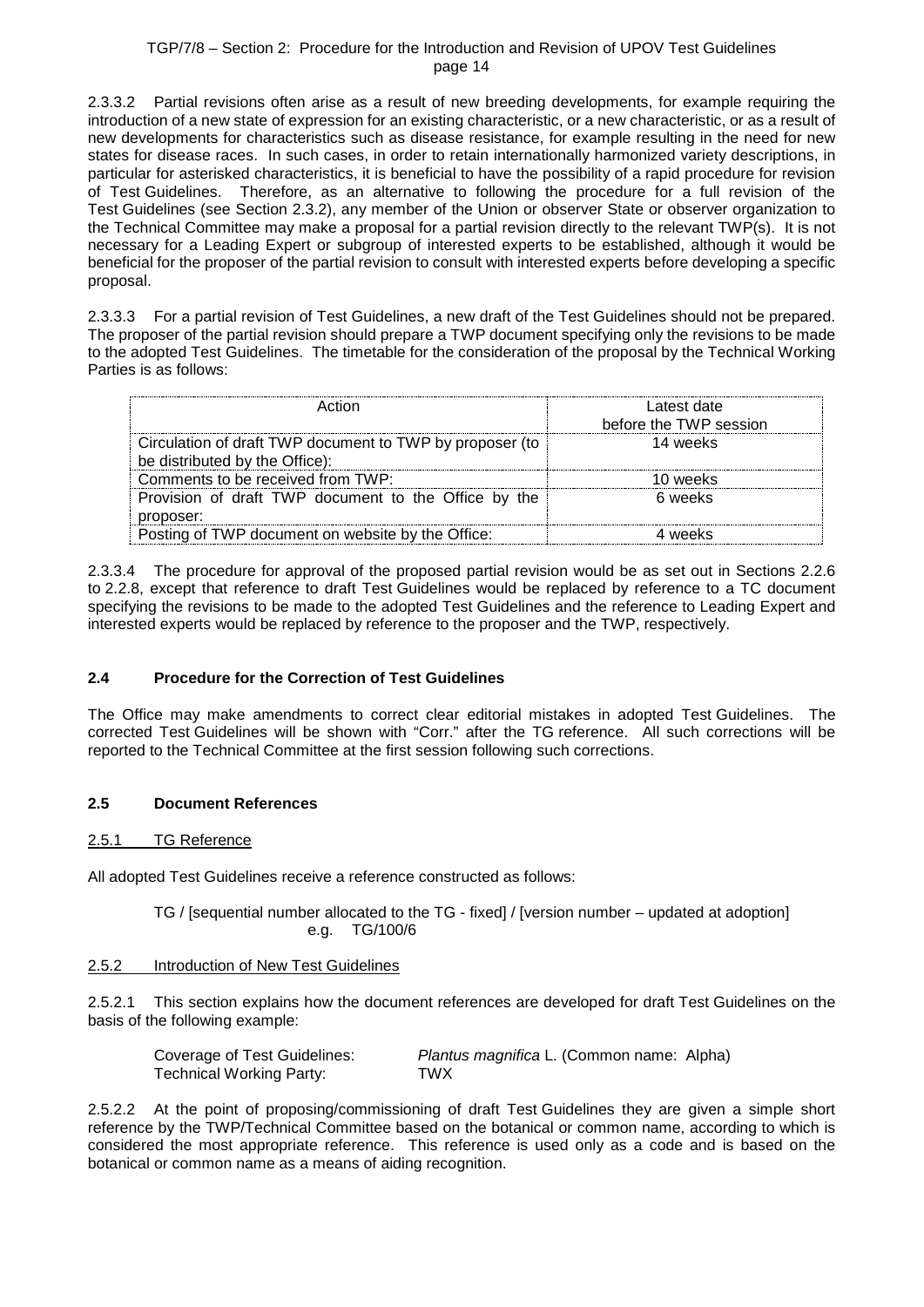#### Example 1:

| Draft to TWX (2005):                  | Alpha proj.1 |
|---------------------------------------|--------------|
| Draft to TWX (2006):                  | Alpha proj.2 |
| Draft to Technical Committee (2007):  | Alpha proj.3 |
| Final adopted document:               | TG/500/1     |
| Example 2:                            |              |
| Draft to TWX (2005):                  | Alpha proj.1 |
| Draft to TWX (2006):                  | Alpha proj.2 |
| Draft to TWX Subgroup Meeting (2006): | Alpha proj.3 |
| Draft to TWX (2007):                  | Alpha proj.4 |
| Draft to Technical Committee (2008):  | Alpha proj.5 |
| Final adopted document:               | TG/500/1     |

2.5.2.3 Thus, the progress of the document can be easily followed and versions can be produced for other TWPs and UPOV meetings and if the Test Guidelines are not put forward for adoption, the sequence of TG references is not affected.

#### <span id="page-14-0"></span>2.5.3 Full Revision of Test Guidelines

Where existing Test Guidelines are to be fully revised, different circumstances can arise. For example, the revised Test Guidelines may be a straightforward replacement of the existing Test Guidelines or the original Test Guidelines may need to be split into two or more Test Guidelines. The document references for these two particular situations are explained below using the following starting point:

| <b>Coverage of Test Guidelines:</b> | Plantus magnifica L. (Common name: Alpha) |
|-------------------------------------|-------------------------------------------|
| Test Guidelines Reference:          | TG/500/1                                  |
| <b>Technical Working Party:</b>     | TWX                                       |

#### <span id="page-14-1"></span>*2.5.3.1 Replacement of Existing Test Guidelines*

In a case where TG/500/1 is being updated without any change to the coverage of the Test Guidelines, the document references would be, for example, as follows:

Example 1:

| Draft to TWX (2005):                  | TG/500/2 proj.1 |
|---------------------------------------|-----------------|
| Draft to TWX (2006):                  | TG/500/2 proj.2 |
| Draft to Technical Committee (2007):  | TG/500/2 proj.3 |
| Final adopted document:               | TG/500/2        |
| <u>Example 2:</u>                     |                 |
| Draft to TWX (2005):                  | TG/500/2 proj.1 |
| Draft to TWX (2006):                  | TG/500/2 proj.2 |
| Draft to TWX Subgroup Meeting (2006): | TG/500/2 proj.3 |
| Draft to TWX (2007):                  | TG/500/2 proj.4 |
| Draft to Technical Committee (2008):  | TG/500/2 proj.5 |
| Final adopted document:               | TG/500/2        |

#### <span id="page-14-2"></span>*2.5.3.2 Splitting of Existing Test Guidelines*

In a case where the existing Test Guidelines are to be split – for example, into *Plantus magnifica* L. *major* and *Plantus magnifica* L. *minor -* the Technical Committee would decide on which type retains the TG/500 reference. If *Plantus magnifica* L. *major* retained the reference TG/500, it would be handled in exactly the same way as in 2.5.3.1, i.e. it would become TG/500/2. *Plantus magnifica* L. *minor* would be handled as a new document of Test Guidelines according to 2.5.2 and would become TG/xxx/1.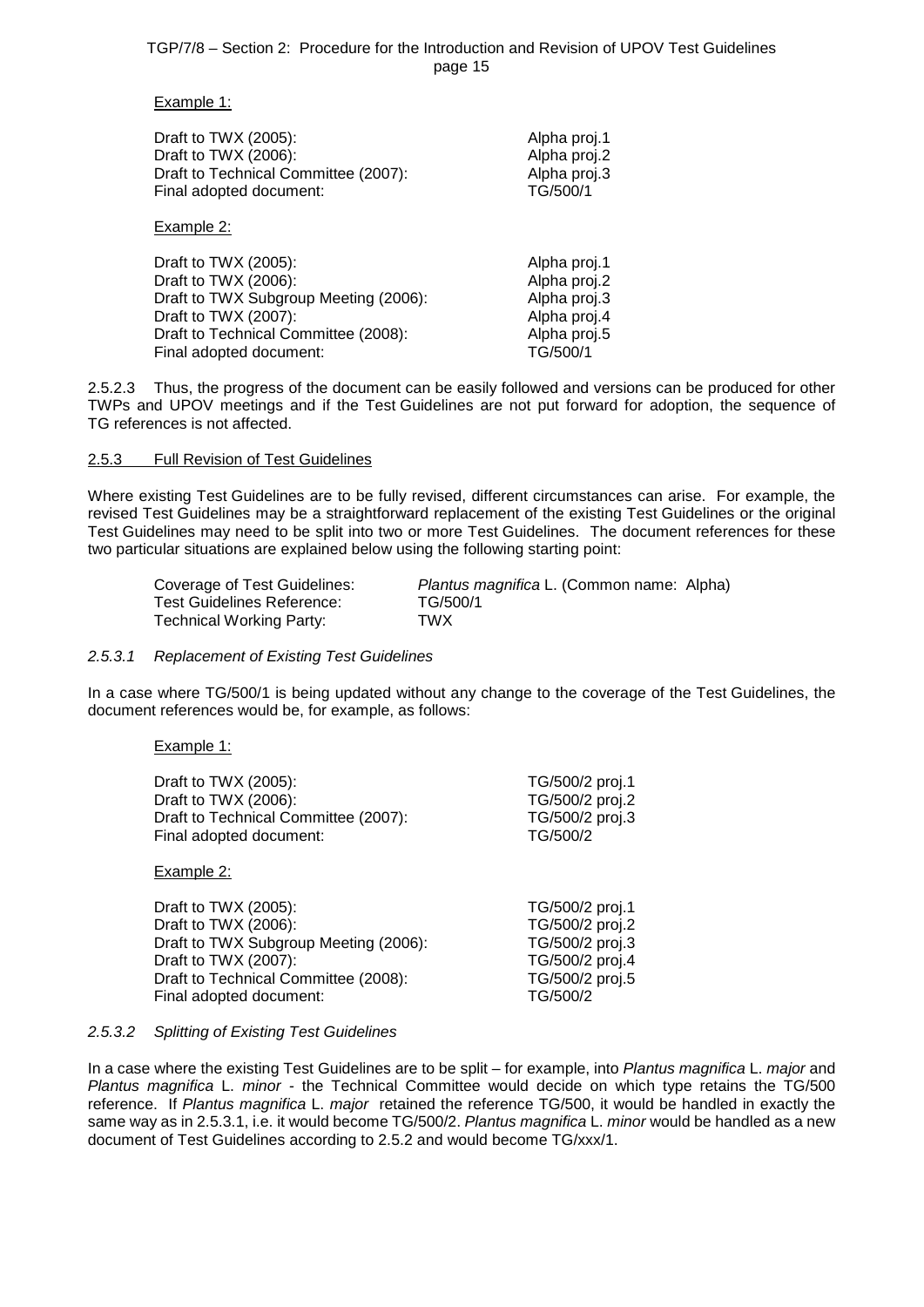#### <span id="page-15-0"></span>2.5.4 Partial Revision of Test Guidelines

In the case of Test Guidelines being only partly revised this would be indicated by the addition of "Rev.", "Rev. 2", etc.

Example 1:

| Draft to TWX $(2005)$ :<br>Draft to TWX (2006):<br>Draft to Technical Committee (2007): | TWX/[session]/x<br>TWX/[session]/y<br>TC/[session]/z |
|-----------------------------------------------------------------------------------------|------------------------------------------------------|
|                                                                                         |                                                      |
| Final adopted document:                                                                 | TG/500/1 Rev.                                        |

#### <span id="page-15-1"></span>2.5.5 Corrections to Test Guidelines

In the case of a correction to the Test Guidelines, this would be indicated by the addition of "Corr.", "Corr. 2", etc.

Example:

Starting version TG/500/1<br>Corrected version TG/500/1 Corr. Corrected version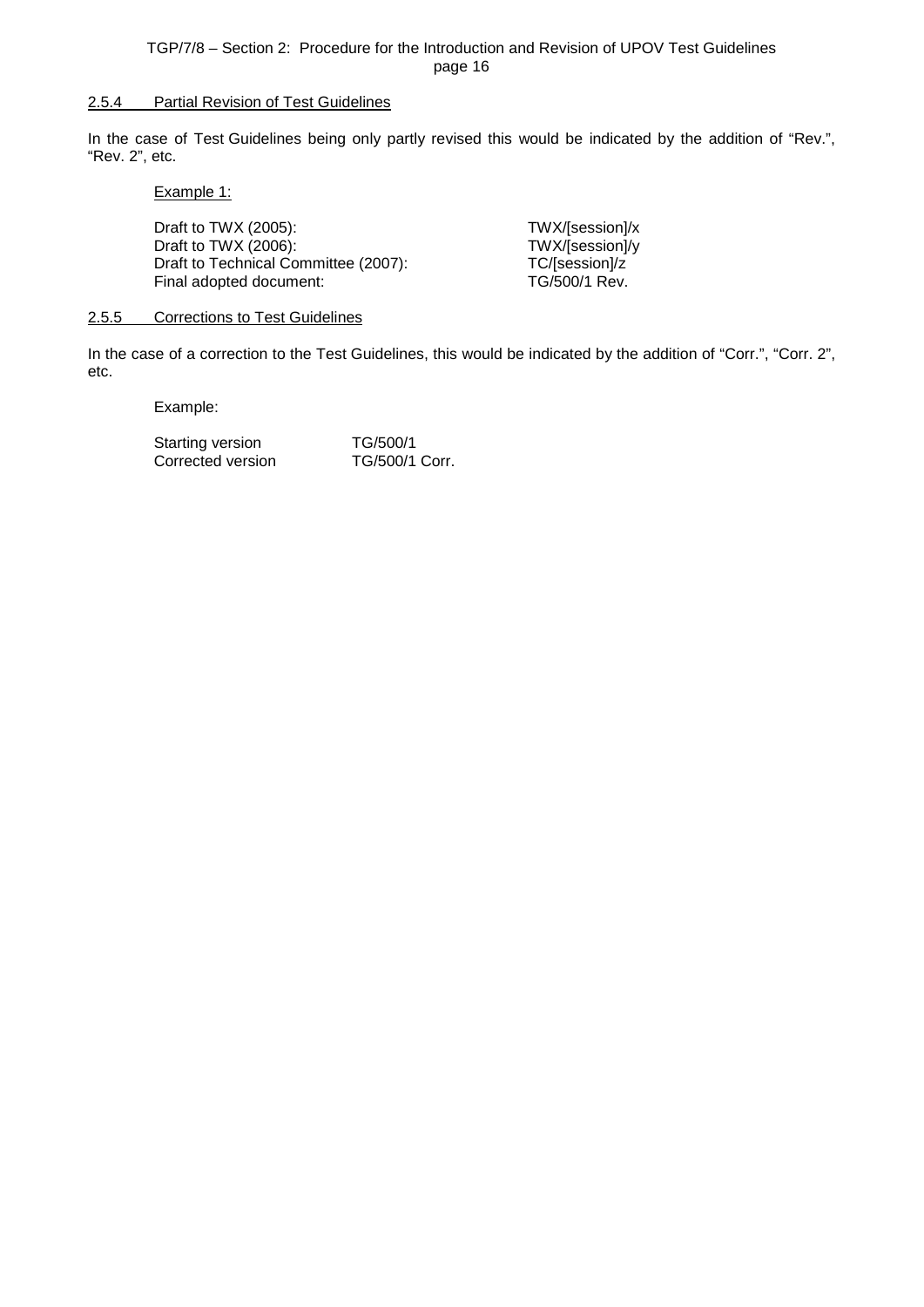# <span id="page-16-0"></span>**SECTION 3: GUIDANCE FOR DRAFTING TEST GUIDELINES**

# <span id="page-16-1"></span>**3.1 The TG Structure and Universal Standard Wording**

3.1.1 UPOV has developed a standard structure and universal standard wording that is appropriate for all UPOV Test Guidelines ("Test Guidelines"). This is presented in Annex 1.

3.1.2 Further guidance for drafters of Test Guidelines is provided by means of additional standard wording (ASW) and guidance notes (GN). Indications are provided in Annex 1 on where this further guidance is available (see Sections 3.2 and 3.3).

#### <span id="page-16-2"></span>**3.2 Additional Standard Wording (ASW)**

3.2.1 In addition to the universal standard wording, UPOV has developed additional standard wording which should be used, where appropriate, for the Test Guidelines concerned. For example, for Test Guidelines where the material is supplied in the form of seed, there is standard wording concerning the quality of the seed to be supplied. Of course, this standard wording for seed should not be included in Test Guidelines where, for example, the material is to be provided as tubers and for this reason such additional standard wording is not included as universal standard wording. The additional standard wording (ASW) is presented in Annex 2.

3.2.2 Where such additional standard wording is available, an insert is highlighted in Annex 1 at the appropriate location, e.g.

{ **ASW 1** (Chapter 2.3) – seed quality requirements}

#### <span id="page-16-3"></span>**3.3 Guidance Notes (GN)**

3.3.1 There are many aspects of the Test Guidelines where the individual drafter's experience and knowledge are needed for preparing the Test Guidelines. This includes, for example, the selection of appropriate ASW, trial design, the identification of characteristics and the selection of example varieties. In such situations general guidance on how to proceed in a harmonized way, in line with the experience accumulated by UPOV through the crop experts, is provided by a series of guidance notes (GN) presented in Annex 3.

3.3.2 Where such guidance is available for drafters, an insert is highlighted in Annex 1 at the appropriate location, e.g.

 $\{$  GN 5 (Chapter 1.1) – Subject of the Test Guidelines: Family Name $\}$ 

# <span id="page-16-4"></span>**3.4 Web-based TG Template**

UPOV has developed the web-based TG Template (see: [https://www3.wipo.int/upovtg/\)](https://www3.wipo.int/upovtg/) to implement the guidance for drafting Test Guidelines provided in document TGP/7.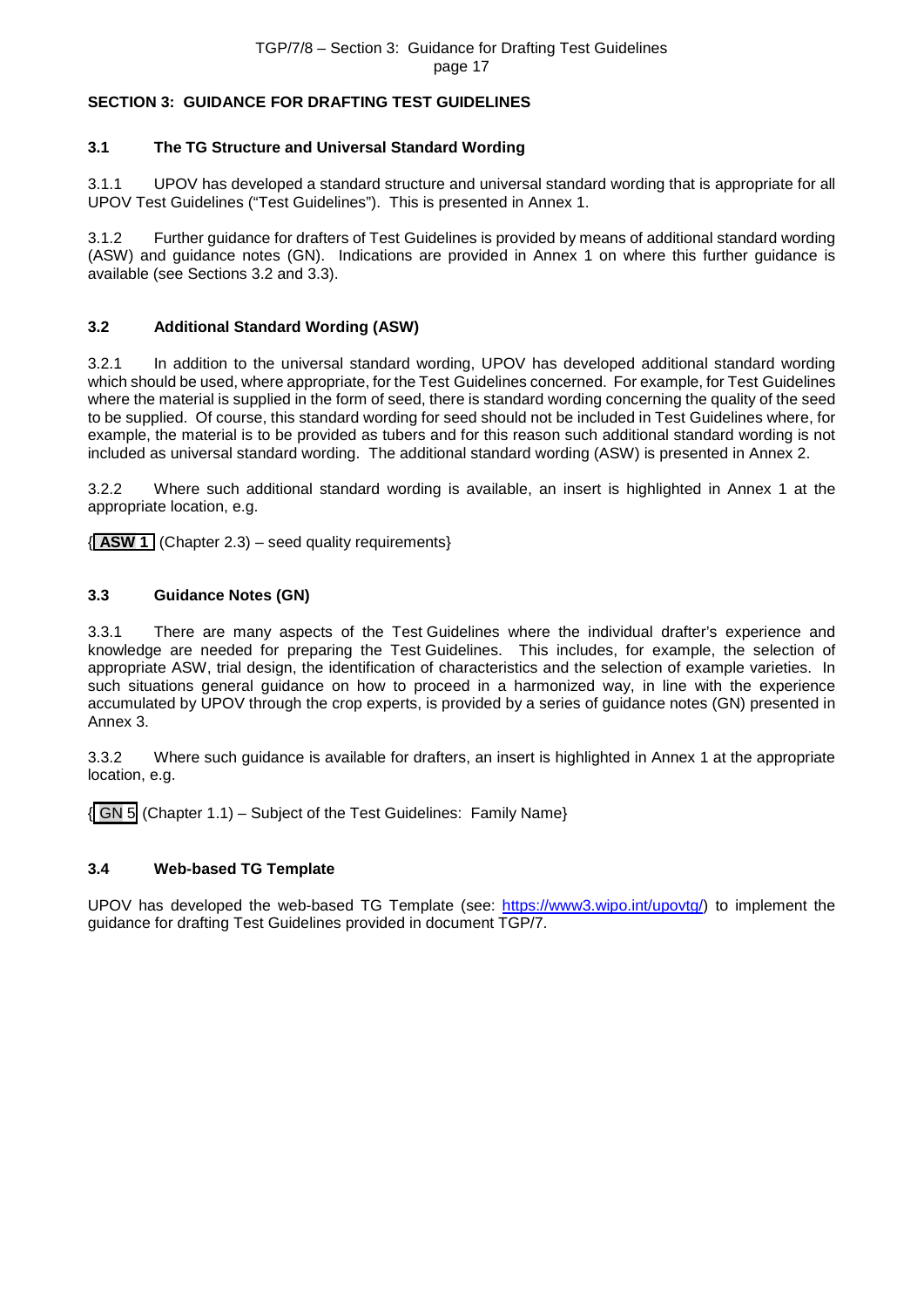# <span id="page-17-0"></span>**SECTION 4: DEVELOPMENT OF INDIVIDUAL AUTHORITIES' TEST GUIDELINES**

# <span id="page-17-1"></span>**4.1 Individual Authorities' Test Guidelines based on UPOV Test Guidelines**

4.1.1 As explained in Section 1.1, the General Introduction states that "Where UPOV has established specific Test Guidelines for a particular species, or other group(s) of varieties, these represent an agreed and harmonized approach for the examination of new varieties and, in conjunction with the basic principles contained in the General Introduction, should form the basis of the DUS test.". Thus, it is intended that the Test Guidelines can be used by individual authorities, with appropriate administrative changes, as the basis of the DUS test. Whilst it may be appropriate to modify certain aspects of the Test Guidelines for use by an individual authority, the use of Test Guidelines as individual authorities' test guidelines is important for the harmonization of variety descriptions. In that regard, the "Model Administrative Agreement for International Cooperation in the Testing of Varieties", Article 2 states that "Where the Council of UPOV has adopted Guidelines for the Conduct of Tests for Distinctness, Uniformity and Stability ("Test Guidelines") for a genus or species covered by this Agreement, the examination shall be conducted according to those Test Guidelines. [...]" (see document TGP/5 "Experience and Cooperation in DUS Testing", Section 1). The following explanations may be helpful for individual authorities in considering the development of their own test guidelines:

# *(a) Quantity of plant material to be supplied by the applicant*

4.1.2 The quantity of plant material specified in Chapter 2.3 of the Test Guidelines is the *minimum* quantity that an authority might request of the applicant. Therefore, each authority may decide to request a larger quantity of plant material, for example to allow for potential losses during establishment, or for a standard sample (see GN 7 "Quantity of plant material required").

# *(b) Selection of characteristics from the Test Guidelines*

4.1.3 The General Introduction (Chapter 4.8; Table) explains that asterisked characteristics "are important for the international harmonization of variety descriptions" and "should always be examined for DUS and included in the variety description by all members of the Union except when the state of expression of a preceding characteristic or regional environmental conditions render this inappropriate.".

4.1.4 Standard Test Guidelines characteristics are "characteristics that are accepted by UPOV for examination of DUS and from which members of the Union can select those suitable for their particular circumstances", i.e. members of the Union may choose not to include all characteristics in the Test Guidelines in their own authority test guidelines. As explained in Section 4.1, the use of Test Guidelines as individual authorities' test guidelines is important for the harmonization of variety descriptions. Therefore, reference to the corresponding characteristic number in the Test Guidelines should be made in the individual authorities' test guidelines.

# *(c) Example Varieties*

4.1.5 Annex 3 to this document: GN 28(1), explains that one of the reasons why example varieties are included in Test Guidelines is "to provide the basis for ascribing the appropriate state of expression to each variety and, thereby, to develop internationally harmonized variety descriptions". That purpose can be achieved by using the same example varieties in the individual authorities' test guidelines as in the Test Guidelines or, where appropriate, by using other example varieties have been found to have the same state of expression for the characteristic concerned but which may be more readily available in the territory for which the individual authorities' test guidelines apply. Furthermore, it may be possible to develop a more complete set of example varieties for individual authorities' test guidelines than are provided in the Test Guidelines. However, if the example varieties in the individual authorities' test guidelines do not correspond to the states of expression of the example varieties in the Test Guidelines, international harmonization of variety descriptions could be lost.

4.1.6 The regional adaptation of varieties in some genera and species may mean that it is impractical to seek to harmonize variety descriptions on a global basis and, in such cases, Test Guidelines may have regional sets of example varieties (see GN 28(4.2)). For such situations, individual authorities can select the most appropriate regional set of example varieties as a basis for their individual authority test guidelines.

4.1.7 Where included in individual authorities' test guidelines and in the growing trial, example varieties help to ensure that the variety descriptions produced in the territory concerned are harmonized as far as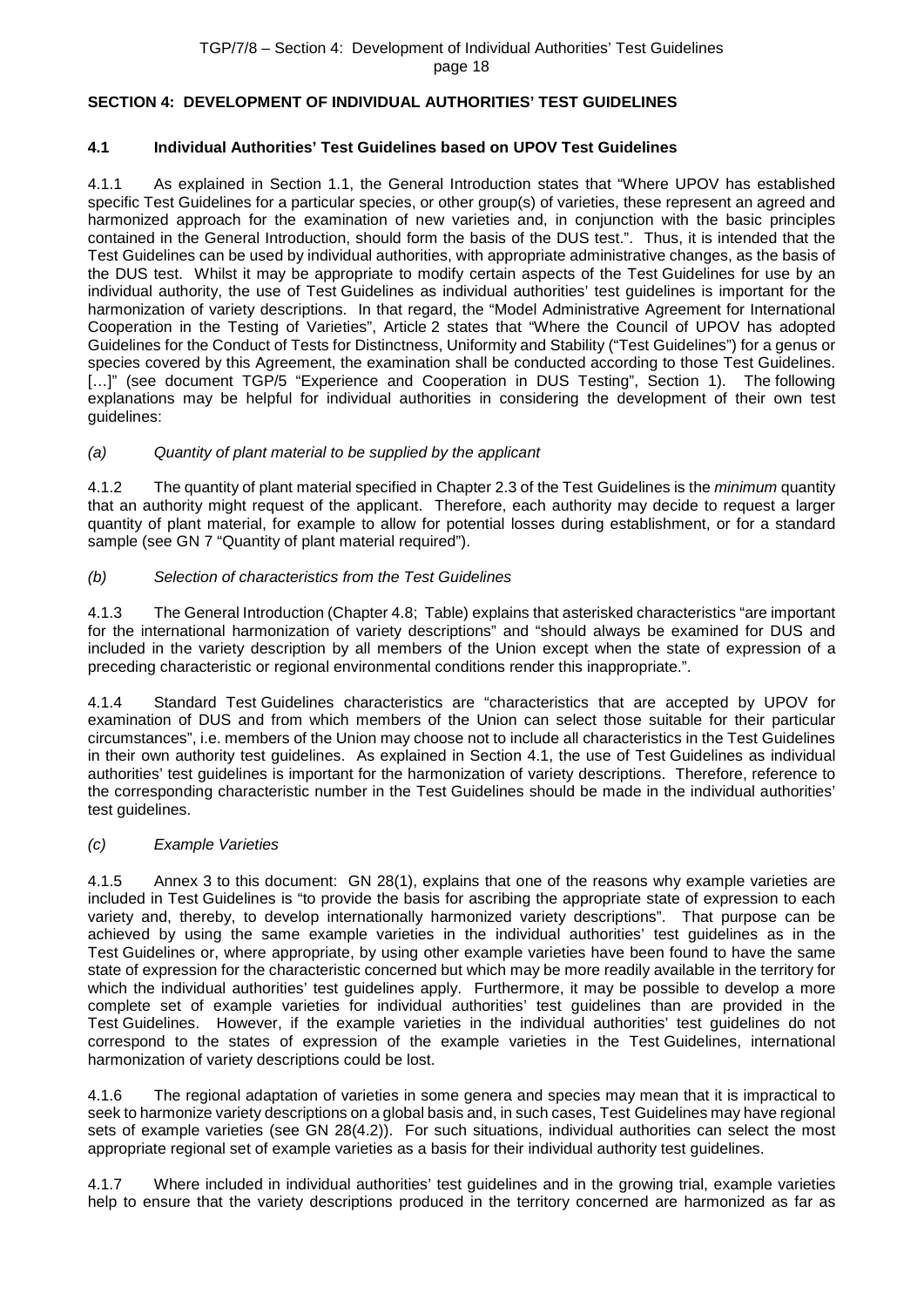#### TGP/7/8 – Section 4: Development of Individual Authorities' Test Guidelines page 19

possible. Such harmonization of variety descriptions is valuable for the selection of varieties for the growing trial and the organization of the growing trial (see document TGP/9/1: Section 2 "Selecting varieties for the growing trial"; and Section 3 "Growing trial organization", respectively). In addition, a comprehensive set of example varieties that are well known and readily available in the territory of the authority concerned, assists breeders to provide more precise information on their varieties in the Technical Questionnaire or application form.

# *(d) Additional characteristics*

4.1.8 The General Introduction (Chapter 4.8; Table) explains that "additional characteristics" are "characteristics, not included in the Test Guidelines, that have been used by members of the Union in the examination of DUS and which should be considered for inclusion in future Test Guidelines.". Additional characteristics must satisfy the criteria for use of any characteristic for DUS as set out in the General Introduction, Chapter 4.2 and must have been used to establish DUS in at least one member of the Union. Such characteristics should be reported at the relevant Technical Working Party and/or submitted to UPOV for inclusion in document TGP/5, Section 10 "Notification of Additional Characteristics". As appropriate, such additional characteristics might be included in individual authorities' test guidelines, or might be used by individual authorities on an *ad hoc* basis where appropriate for the examination of [a] particular variety[ies].

# *(e) Modification of Test Guidelines characteristics*

4.1.9 It may become necessary for a characteristic in individual authorities' test guidelines to be changed over time, e.g. to create new states of expression arising from breeding developments. Such changes would mean that the characteristic in the individual authorities' test guidelines would become different from that in the Test Guidelines. In order to retain internationally harmonized variety descriptions, in particular for asterisked characteristics, such changes should be reported at the relevant Technical Working Party and/or submitted to UPOV for inclusion in document TGP/5, Section 10 "Notification of Additional Characteristics". In the interim, members of the Union may indicate in DUS reports that the characteristic in the individual authorities' test guidelines has some differences to the characteristic in the Test Guidelines.

# *(f) Revision of Test Guidelines*

4.1.10 As explained in Section 4.1.1, the use of Test Guidelines as individual authorities' test guidelines is important for the harmonization of variety descriptions. Therefore, individual authorities' test guidelines should be reviewed following a revision of Test Guidelines.

# *(g) Technical Questionnaire characteristics*

4.1.11 The General Introduction (Chapter 5.3.1.4) explains that "To help in the process of examining varieties, certain information is requested from the breeder, usually through a Technical Questionnaire to be submitted with the application. The model Technical Questionnaire, included in the Test Guidelines, seeks information on specific characteristics of importance for distinguishing varieties, […]". Thus, the characteristics included in Chapter 10, Section 5 "Characteristics of the variety to be indicated" of the Test Guidelines are intended to provide guidance to authorities on characteristics for which information from the breeder would be particularly useful. The individual authorities' technical questionnaire may request additional information to that requested in the Technical Questionnaire of the Test Guidelines.

# <span id="page-18-0"></span>**4.2 Individual Authorities' Test Guidelines in the absence of UPOV Test Guidelines**

4.2.1 The General Introduction also states that "Where UPOV has not established individual Test Guidelines relevant to the variety to be examined, the examination should be carried out in accordance with the principles in this document [the General Introduction] and, in particular, the recommendations contained in Chapter 9, Conduct of DUS Testing in the Absence of Test Guidelines. In particular, the recommendations in Chapter 9 are based on the approach whereby, in the absence of Test Guidelines, the DUS examiner proceeds in the same general way as if developing new Test Guidelines." Thus, in the absence of Test Guidelines, this document is also aimed at the drafters of individual authorities' test guidelines.

4.2.2 As a first step, the GENIE database [\(http://www.upov.int/genie/en\)](http://www.upov.int/genie/en), or document TGP/5 "Experience and Cooperation in DUS testing": Section 9: List of Species in Which Practical Knowledge has Been Acquired or for Which National Test Guidelines Have Been Established (TGP/5/1 Section 9), can be used to identify members of the Union which have practical experience of DUS testing for the species concerned. In some cases, those members of the Union may already have prepared individual authorities' test guidelines which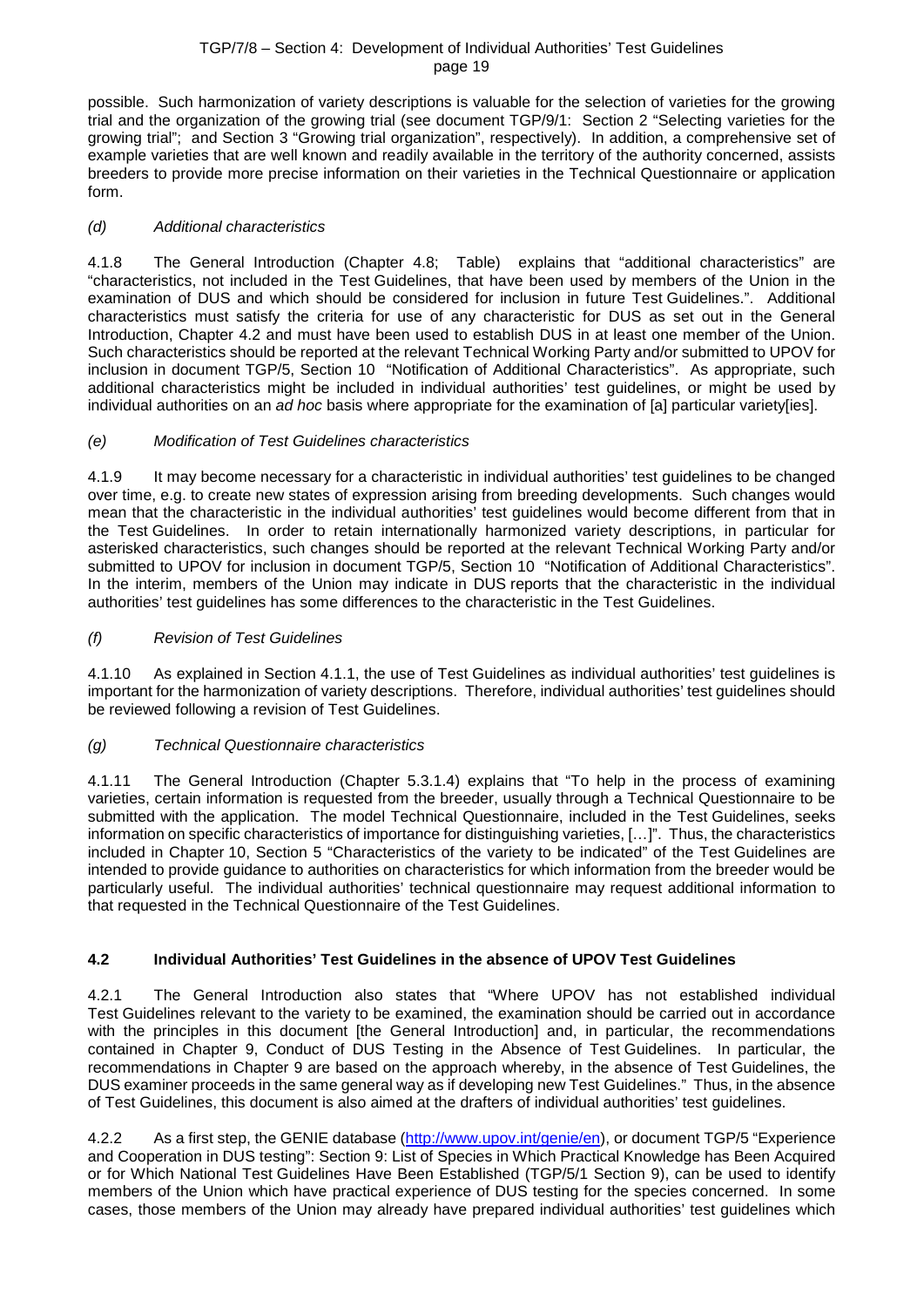can be used as a basis, thereby also helping to ensure international harmonization in DUS testing where Test Guidelines have not been developed.

4.2.3 In the case of authorities which require assistance in the development of individual authorities' test guidelines in the absence of Test Guidelines, the Office of the Union ("Office") can identify experienced UPOV DUS experts who will be able to provide assistance in that process.

4.2.4 Once an authority has acquired experience in testing a particular species, it should communicate this to the Office for updating of the GENIE database [\(http://www.upov.int/genie/en\)](http://www.upov.int/genie/en) and document TGP/5. Where considered appropriate, according to the factors for prioritizing the commissioning of Test Guidelines set out in TGP/7 "Development of Test Guidelines", Section 2, proposals may be made for the development of Test Guidelines.

# <span id="page-19-0"></span>**4.3 Guidance for Drafters of Individual Authorities' Test Guidelines**

To assist individual authorities' in the drafting of their test guidelines, UPOV has provided certain practical information on the UPOV website [\(http://www.upov.int/resource/en/dus\\_guidance.html\)](http://www.upov.int/resource/en/dus_guidance.html) including all adopted Test Guidelines in Word format. Additional characteristics and states of expression notified to the Office of the Union in accordance with document TGP/5 Section 10 "Notification of Additional Characteristics and States of Expression" are also provided.

[Annex 1 follows]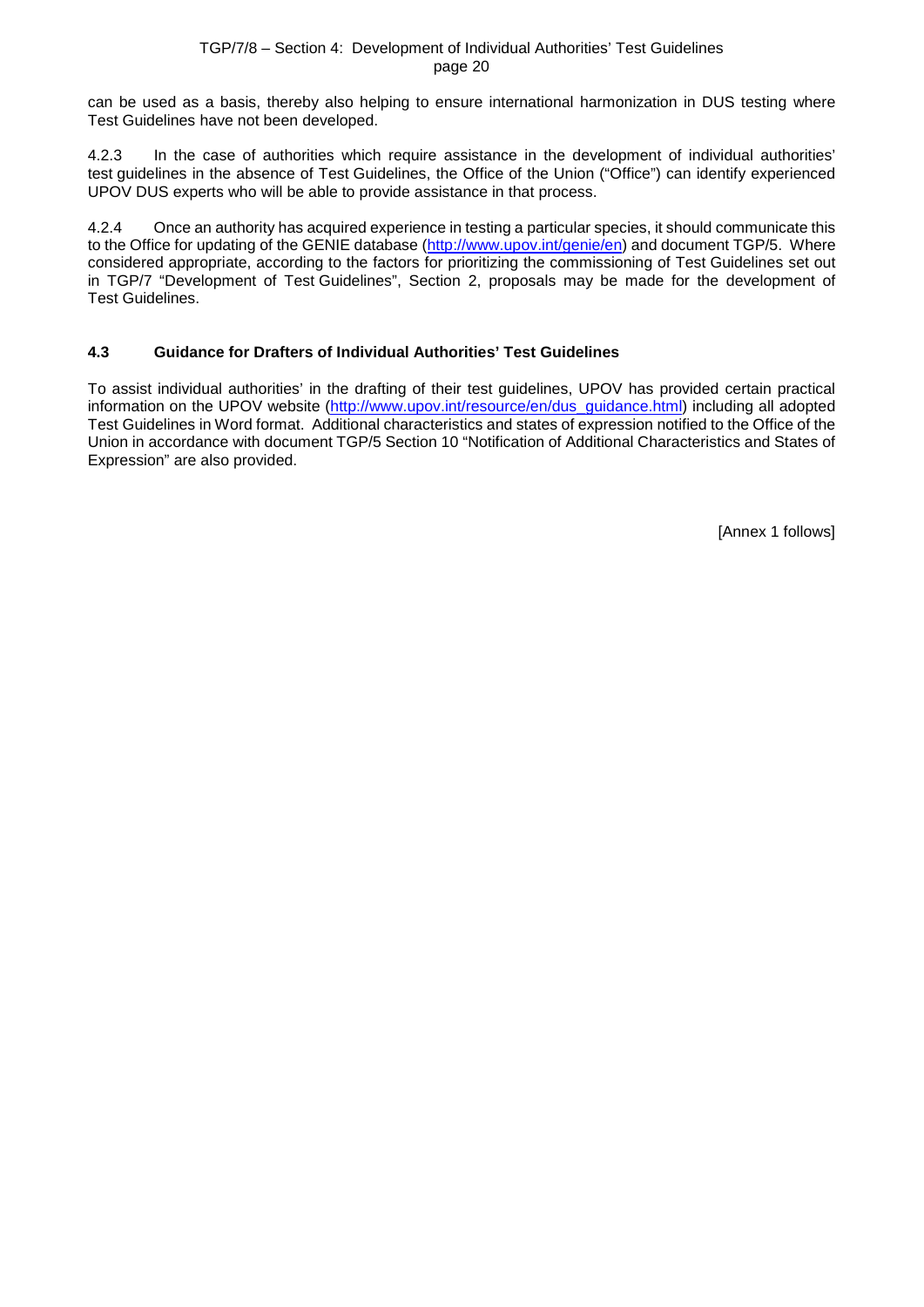# **ANNEX 1:**

# **TG STRUCTURE AND**

# <span id="page-20-0"></span>**UNIVERSAL STANDARD WORDING**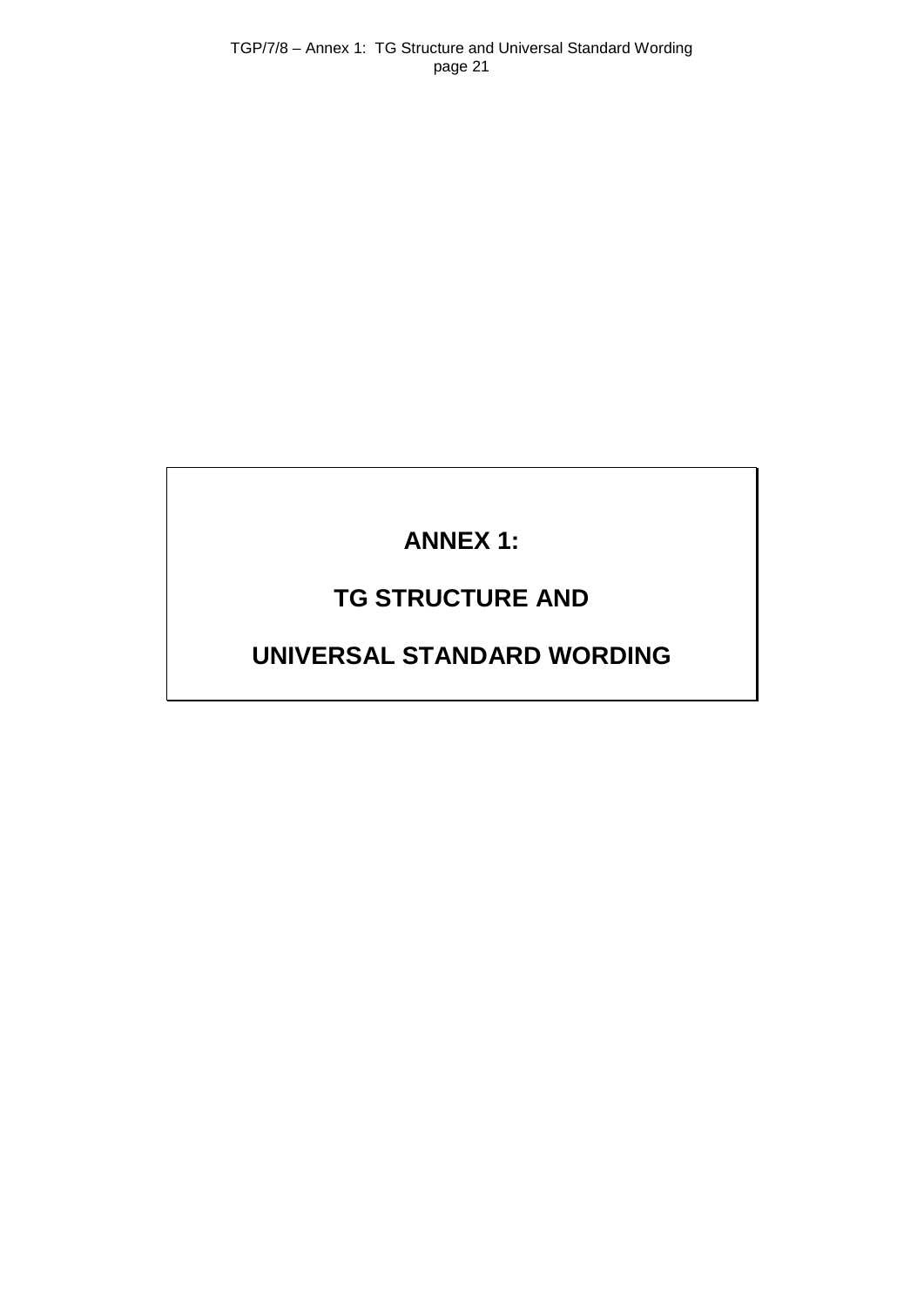

[\\*](#page-21-0)

# **INTERNATIONAL UNION FOR THE PROTECTION OF NEW VARIETIES OF PLANTS**

Geneva

# DRAFT

{ GN 0 (Cover page; Chapter 8) – Use of proprietary text, photographs and illustrations in Test Guidelines }

# **{MAIN COMMON NAME}**

([types of] botanical name)

(UPOV Code)

{ GN 1 (Cover page) – Botanical name }

# **GUIDELINES**

# **FOR THE CONDUCT OF TESTS**

# **FOR DISTINCTNESS, UNIFORMITY AND STABILITY**

*prepared by [an expert] / [experts] from [drafting country(ies) / organization(s)]* 

*to be considered by the Technical Working Party for [xxx] at its [xxx] session, to be held in [xxx] from [xxx}*

Alternative Names:

| Bota<br>name<br>$\cdots$<br>ш.аг | $\cdots$<br>$-$ nalic $-$<br>יש<br>-- | -rench | :arman<br>ча. | $-$ 0.000 $-$<br>. יוטוי |
|----------------------------------|---------------------------------------|--------|---------------|--------------------------|
|                                  |                                       |        |               |                          |

The purpose of these guidelines ("Test Guidelines") is to elaborate the principles contained in the General Introduction (document TG/1/3), and its associated TGP documents, into detailed practical guidance for the harmonized examination of distinctness, uniformity and stability (DUS) and, in particular, to identify appropriate characteristics for the examination of DUS and production of harmonized variety descriptions.

# **ASSOCIATED DOCUMENTS**

-

These Test Guidelines should be read in conjunction with the General Introduction and its associated TGP documents.

<span id="page-21-0"></span>These names were correct at the time of the introduction of these Test Guidelines but may be revised or updated. [Readers are advised to consult the UPOV Code, which can be found on the UPOV Website [\(www.upov.int\)](http://www.upov.int/), for the latest information.]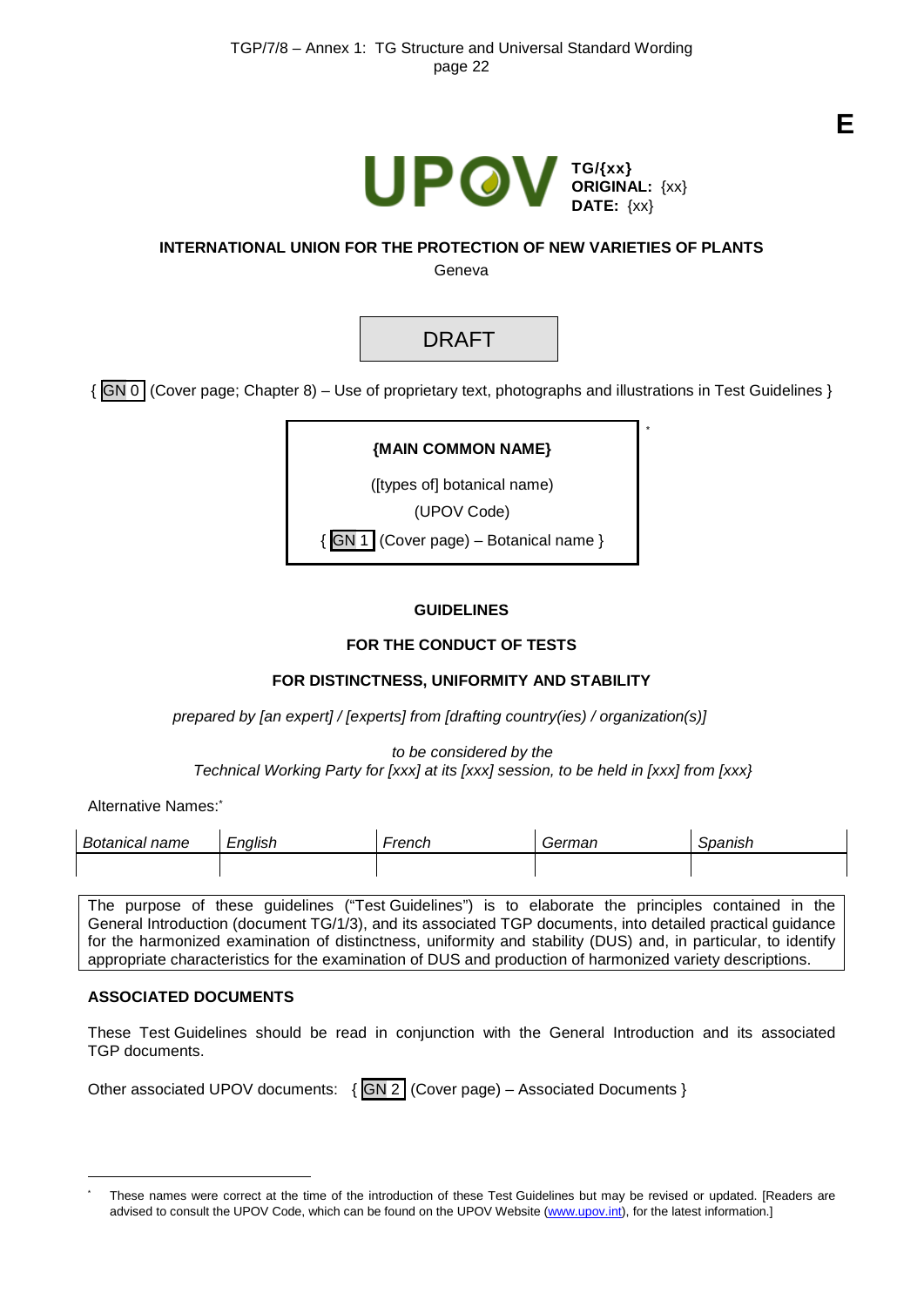# TABLE OF CONTENTS

# **PAGE**

| 1 <sub>1</sub> |                                                                          |  |  |  |  |  |
|----------------|--------------------------------------------------------------------------|--|--|--|--|--|
| 2.             |                                                                          |  |  |  |  |  |
| 3.             |                                                                          |  |  |  |  |  |
|                | 3.1<br>3.2<br>3.3<br>3.4<br>3.5                                          |  |  |  |  |  |
| 4.             |                                                                          |  |  |  |  |  |
|                | 4.1<br>4.2<br>4.3                                                        |  |  |  |  |  |
| 5.             |                                                                          |  |  |  |  |  |
| 6.             |                                                                          |  |  |  |  |  |
|                | 6.1<br>6.2<br>6.3<br>6.4<br>6.5                                          |  |  |  |  |  |
| 7 <sub>1</sub> | TABLE OF CHARACTERISTICS/TABLEAU DES CARACTÈRES/MERKMALSTABELLE/TABLA DE |  |  |  |  |  |
| 8.             |                                                                          |  |  |  |  |  |
| 9.             |                                                                          |  |  |  |  |  |
| 10.            |                                                                          |  |  |  |  |  |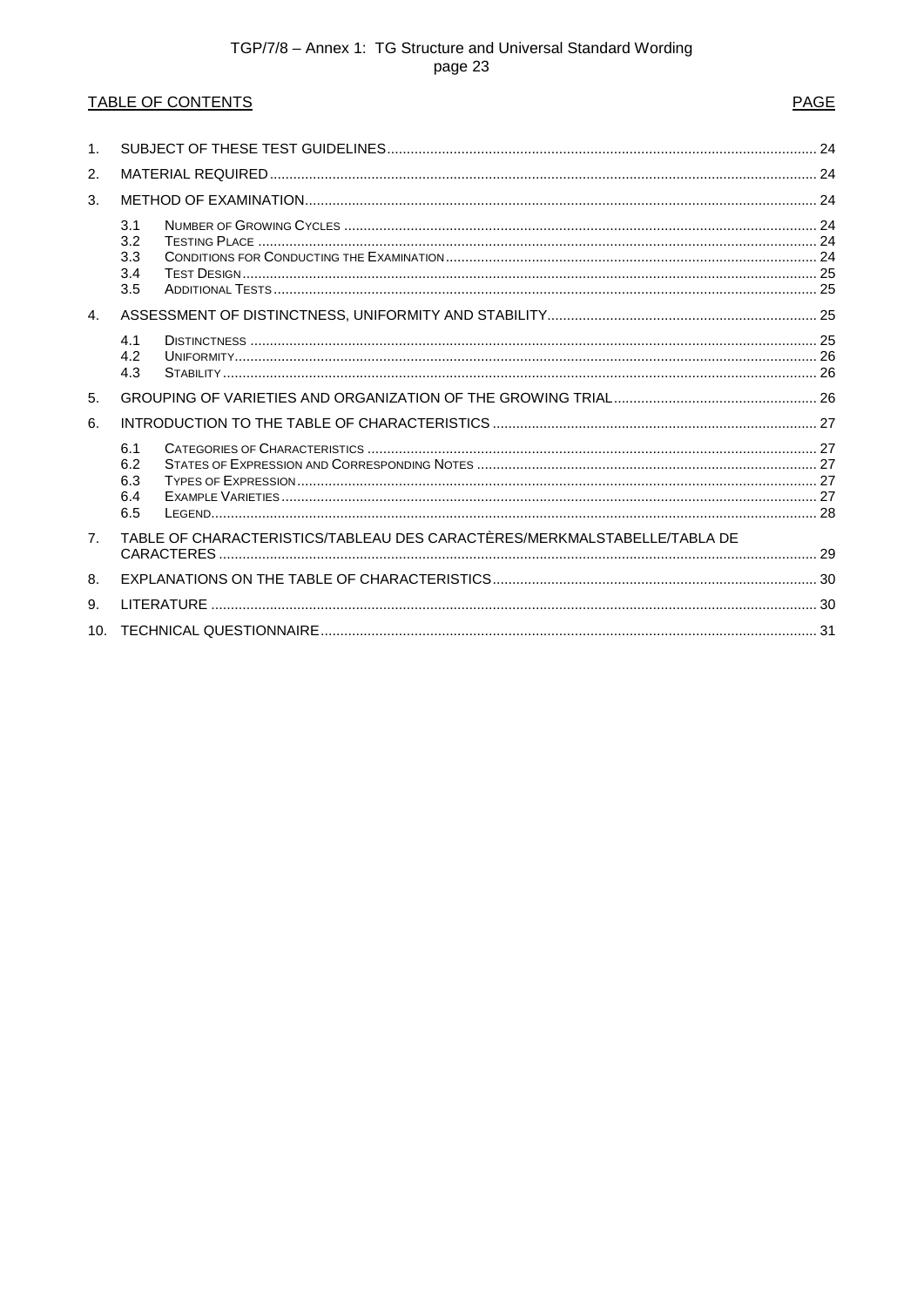#### <span id="page-23-0"></span>1. Subject of these Test Guidelines

These Test Guidelines apply to all varieties of

| $\{GN3$ (Chapter 1.1) –<br>$\sqrt{\text{GN }4}$ (Chapter 1.1) –   | Subject of the Test Guidelines: More than one species<br>Subject of the Test Guidelines: Different types or groups within a species |
|-------------------------------------------------------------------|-------------------------------------------------------------------------------------------------------------------------------------|
| $\{$ GN 5 (Chapter 1.1) –<br>$\sqrt{\text{GN }6}$ (Chapter 1.1) – | or genus<br>Subject of the Test Guidelines: Family name}<br>Guidance for New Types and Species}                                     |
|                                                                   | $\{$ ASW 0   (Chapter 1.1) – Coverage of types of varieties in Test Guidelines }                                                    |

#### <span id="page-23-1"></span>2. Material Required

2.1 The competent authorities decide on the quantity and quality of the plant material required for testing the variety and when and where it is to be delivered. Applicants submitting material from a State other than that in which the testing takes place must ensure that all customs formalities and phytosanitary requirements are complied with.

2.2 The material is to be supplied in the form of  $\{xx\}$ .

2.3 The minimum quantity of plant material, to be supplied by the applicant, should be:

 ${GN}$  7 (Chapter 2.3) – quantity of plant material required }  ${\bf ASW}$  **1** (Chapter 2.3) – seed quality requirements }

2.4 The plant material supplied should be visibly healthy, not lacking in vigor, nor affected by any important pest or disease.

2.5 The plant material should not have undergone any treatment which would affect the expression of the characteristics of the variety, unless the competent authorities allow or request such treatment. If it has been treated, full details of the treatment must be given.

# <span id="page-23-2"></span>3. Method of Examination

<span id="page-23-3"></span>*3.1 Number of Growing Cycles*

The minimum duration of tests should normally be:

 ${\bf ASW}$  **2** (Chapter 3.1(.1)) – number of growing cycles }  $\sqrt{GN8}$  (Chapter 3.1.2) – explanation of the growing cycle }  ${\bf ASW}$  **3** (Chapter 3.1.2) – explanation of the growing cycle }

The testing of a variety may be concluded when the competent authority can determine with certainty the outcome of the test.

# <span id="page-23-4"></span>*3.2 Testing Place*

Tests are normally conducted at one place. In the case of tests conducted at more than one place, guidance is provided in TGP/9 "Examining Distinctness".

#### <span id="page-23-5"></span>*3.3 Conditions for Conducting the Examination*

[3.3.1] The tests should be carried out under conditions ensuring satisfactory growth for the expression of the relevant characteristics of the variety and for the conduct of the examination.

{ **ASW 4** (Chapter 3.3) – conditions for conducting the examination }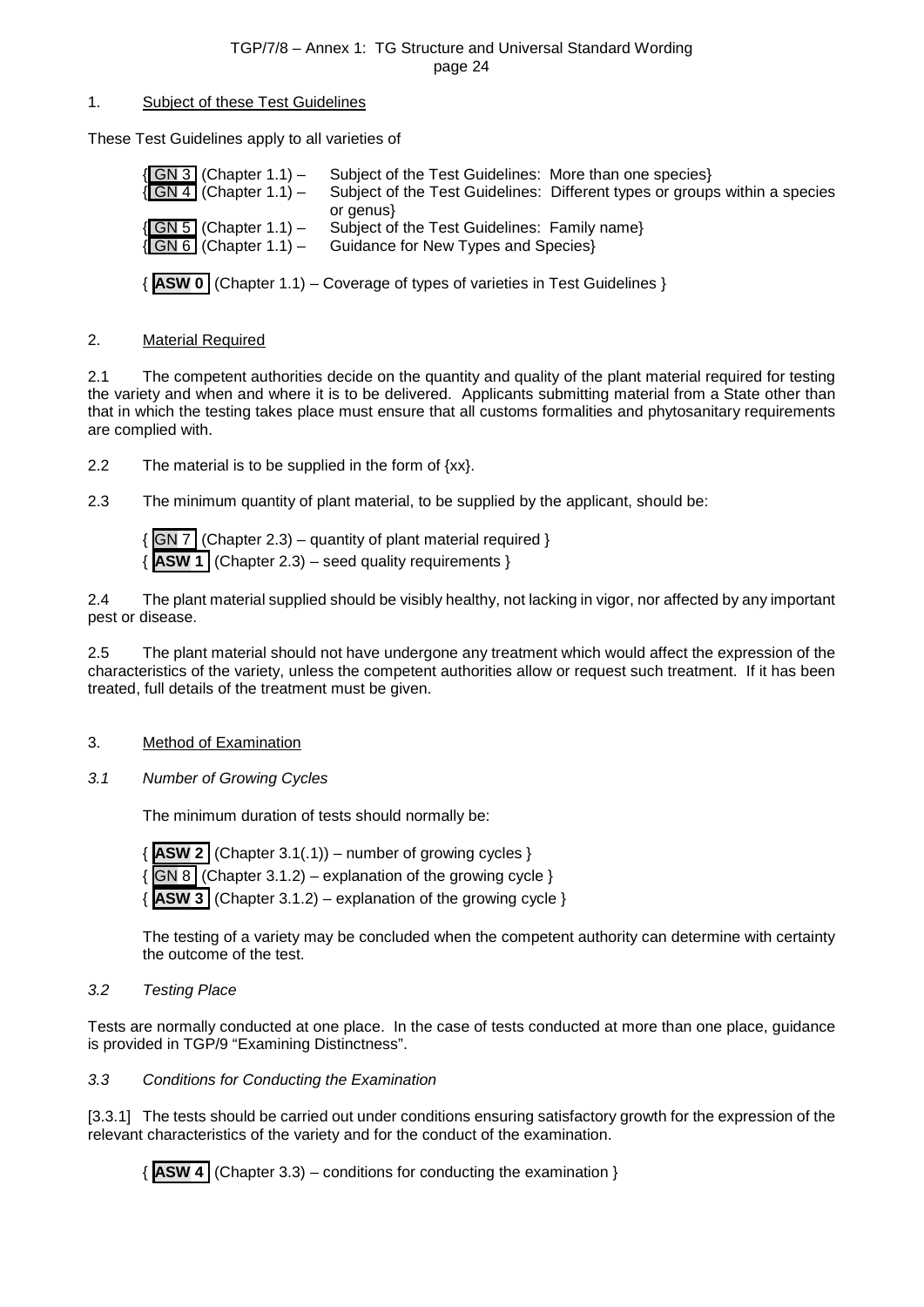${GN9}$  (Chapter 3.3) – growth stage key}

<span id="page-24-0"></span>*3.4 Test Design*

 $\{$  GN 10.1 (Chapter 3.4) – test design }

{ **ASW 5** (Chapter 3.4) – plot design }

{ **ASW 6** (Chapter 3.4) – removal of plants or parts of plants }

<span id="page-24-1"></span>*3.5 Additional Tests*

Additional tests, for examining relevant characteristics, may be established.

# <span id="page-24-2"></span>4. Assessment of Distinctness, Uniformity and Stability

- <span id="page-24-3"></span>*4.1 Distinctness* 
	- 4.1.1 General Recommendations

It is of particular importance for users of these Test Guidelines to consult the General Introduction prior to making decisions regarding distinctness. However, the following points are provided for elaboration or emphasis in these Test Guidelines.

{ **ASW 7(a)** (Chapter 4.1.1) – Distinctness: parent formula }

4.1.2 Consistent Differences

The differences observed between varieties may be so clear that more than one growing cycle is not necessary. In addition, in some circumstances, the influence of the environment is not such that more than a single growing cycle is required to provide assurance that the differences observed between varieties are sufficiently consistent. One means of ensuring that a difference in a characteristic, observed in a growing trial, is sufficiently consistent is to examine the characteristic in at least two independent growing cycles.

4.1.3 Clear Differences

Determining whether a difference between two varieties is clear depends on many factors, and should consider, in particular, the type of expression of the characteristic being examined, i.e. whether it is expressed in a qualitative, quantitative, or pseudo-qualitative manner. Therefore, it is important that users of these Test Guidelines are familiar with the recommendations contained in the General Introduction prior to making decisions regarding distinctness.

# 4.1.4 Number of Plants / Parts of Plants to be Examined

Unless otherwise indicated, for the purposes of distinctness, all observations on single plants should be made on  $\{x\}$  plants or parts taken from each of  $\{x\}$  plants and any other observations made on all plants in the test, disregarding any off-type plants.

{ **ASW 7(b)** (Chapter 4.1.4) – Number of Plants / Parts of Plants to be Examined }

 $|{\sf GN} 10.2|$  (Chapter 4.1.4) – Number of Plants / Parts of Plants to be Examined (for distinctness) }

4.1.5 Method of Observation

The recommended method of observing the characteristic for the purposes of distinctness is indicated by the following key in the Table of Characteristics (see document TGP/9 "Examining Distinctness", Section 4 "Observation of characteristics"):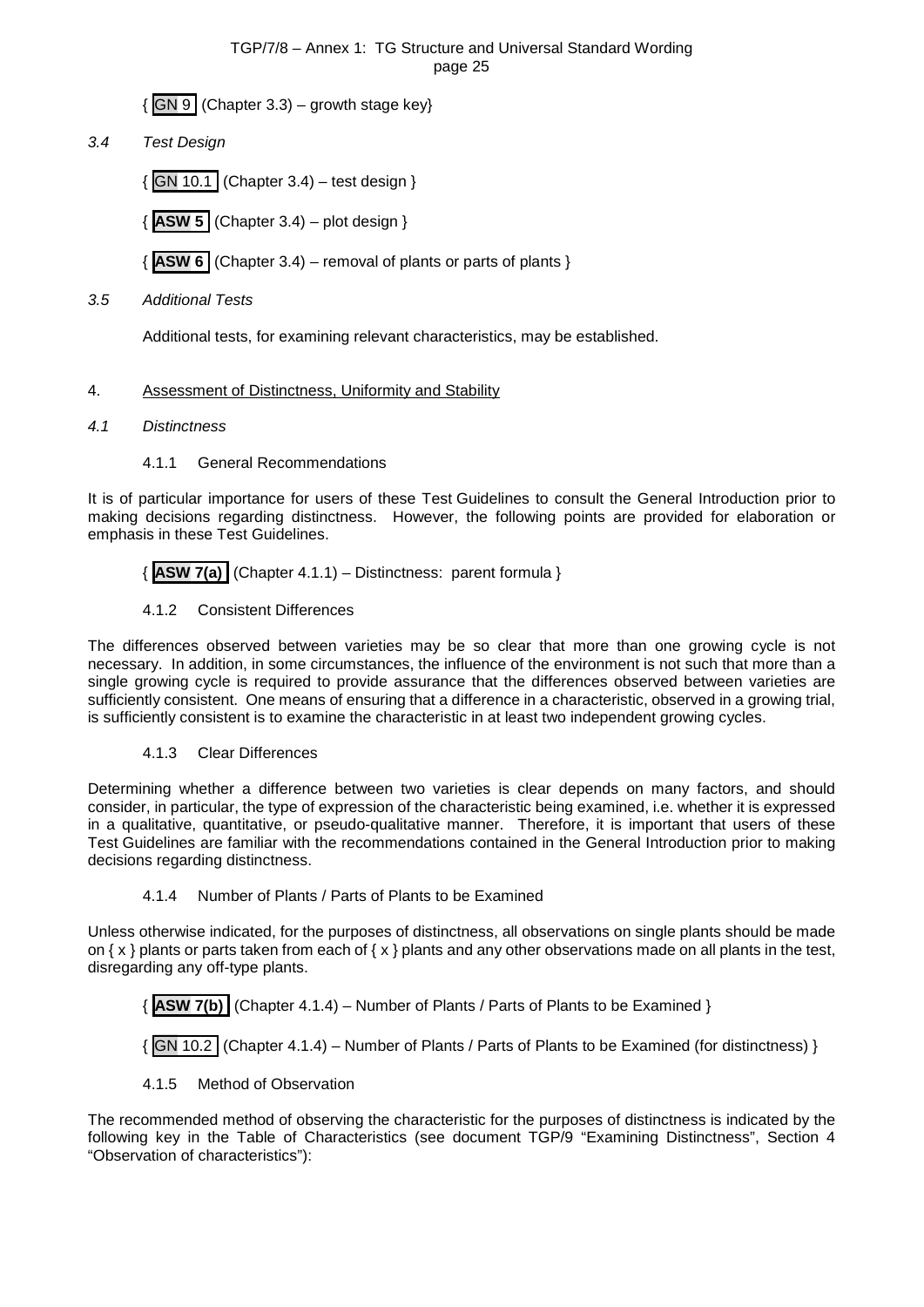- MG: single measurement of a group of plants or parts of plants
- MS: measurement of a number of individual plants or parts of plants<br>VG: visual assessment by a single observation of a group of plants of
- VG: visual assessment by a single observation of a group of plants or parts of plants<br>VS: visual assessment by observation of individual plants or parts of plants
- visual assessment by observation of individual plants or parts of plants

Type of observation: visual (V) or measurement (M)

"Visual" observation (V) is an observation made on the basis of the expert's judgment. For the purposes of this document, "visual" observation refers to the sensory observations of the experts and, therefore, also includes smell, taste and touch. Visual observation includes observations where the expert uses reference points (e.g. diagrams, example varieties, side-by-side comparison) or non-linear charts (e.g. color charts). Measurement (M) is an objective observation against a calibrated, linear scale e.g. using a ruler, weighing scales, colorimeter, dates, counts, etc.

Type of record: for a group of plants (G) or for single, individual plants (S)

For the purposes of distinctness, observations may be recorded as a single record for a group of plants or parts of plants (G), or may be recorded as records for a number of single, individual plants or parts of plants (S). In most cases, "G" provides a single record per variety and it is not possible or necessary to apply statistical methods in a plant-by-plant analysis for the assessment of distinctness."

In cases where more than one method of observing the characteristic is indicated in the Table of Characteristics (e.g. VG/MG), guidance on selecting an appropriate method is provided in document TGP/9, Section 4.2.

#### <span id="page-25-0"></span>*4.2 Uniformity*

4.2.1 It is of particular importance for users of these Test Guidelines to consult the General Introduction prior to making decisions regarding uniformity. However, the following points are provided for elaboration or emphasis in these Test Guidelines:

4.2.2 These Test Guidelines have been developed for the examination of [type or types of propagation] varieties. For varieties with other types of propagation the recommendations in the General Introduction and document TGP/13 "Guidance for new types and species", Section 4.5 "Testing Uniformity" should be followed.

 $|GN 11|$  (Chapter 4.2) – uniformity assessment } { **ASW 8** (Chapter 4.2) – uniformity assessment }

#### <span id="page-25-1"></span>*4.3 Stability*

4.3.1 In practice, it is not usual to perform tests of stability that produce results as certain as those of the testing of distinctness and uniformity. However, experience has demonstrated that, for many types of variety, when a variety has been shown to be uniform, it can also be considered to be stable.

- 4.3.2 { **ASW 9** (Chapter 4.3.2) stability assessment: general }
- 4.3.3 { **ASW 10** (Chapter 4.3.3) stability assessment: hybrid varieties }

# <span id="page-25-2"></span>5. Grouping of Varieties and Organization of the Growing Trial

5.1 The selection of varieties of common knowledge to be grown in the trial with the candidate varieties and the way in which these varieties are divided into groups to facilitate the assessment of distinctness are aided by the use of grouping characteristics.

5.2 Grouping characteristics are those in which the documented states of expression, even where produced at different locations, can be used, either individually or in combination with other such characteristics: (a) to select varieties of common knowledge that can be excluded from the growing trial used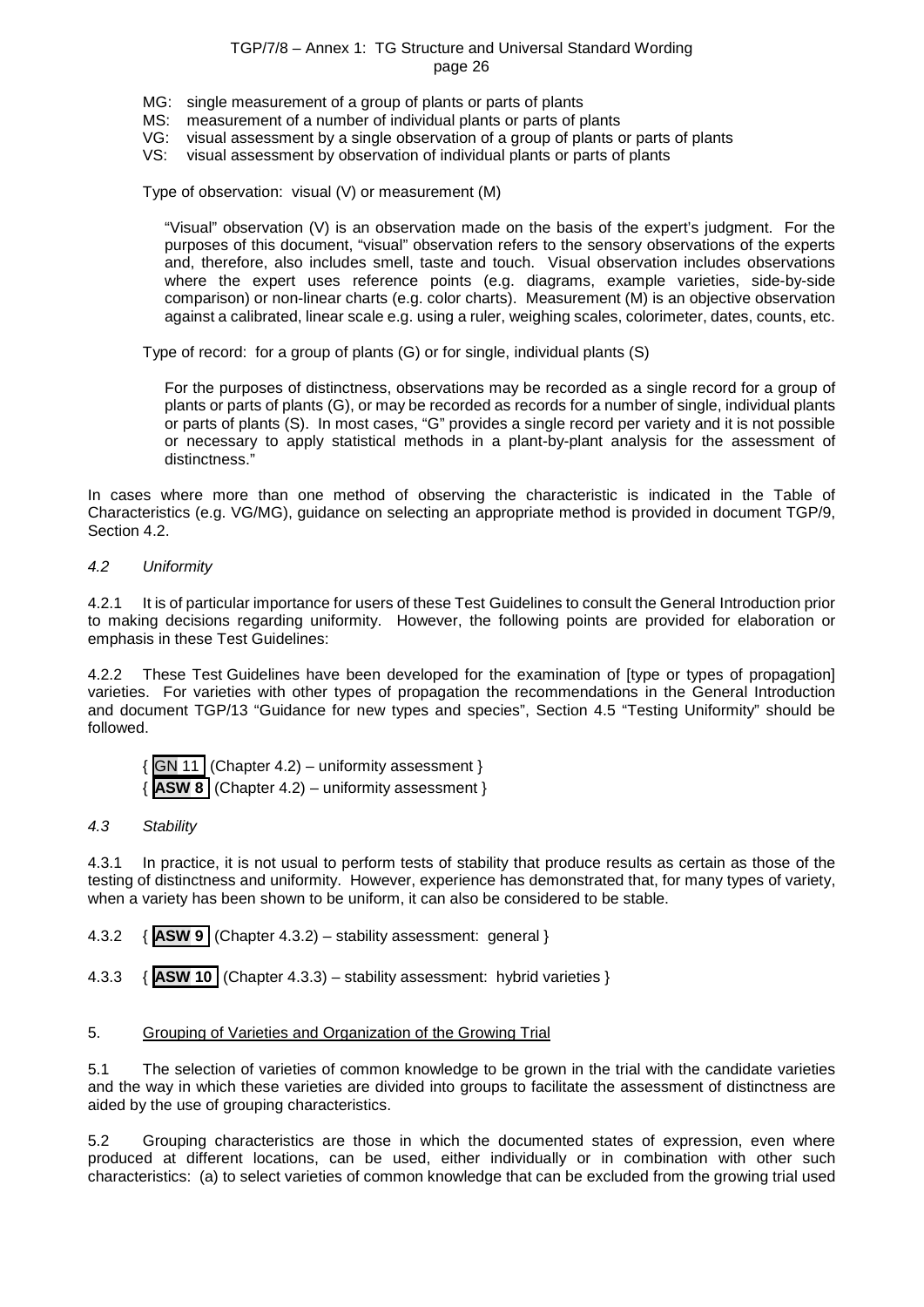for examination of distinctness; and (b) to organize the growing trial so that similar varieties are grouped together.

# 5.3 The following have been agreed as useful grouping characteristics:

 $\{$  GN 13.2, 13.4 (Chapter 5.3) – Grouping characteristics  $\}$ 

5.4 Guidance for the use of grouping characteristics, in the process of examining distinctness, is provided through the General Introduction and document TGP/9 "Examining Distinctness".

#### <span id="page-26-0"></span>6. Introduction to the Table of Characteristics

#### <span id="page-26-1"></span>*6.1 Categories of Characteristics*

#### 6.1.1 Standard Test Guidelines Characteristics

Standard Test Guidelines characteristics are those which are approved by UPOV for examination of DUS and from which members of the Union can select those suitable for their particular circumstances.

#### 6.1.2 Asterisked Characteristics

Asterisked characteristics (denoted by \*) are those included in the Test Guidelines which are important for the international harmonization of variety descriptions and should always be examined for DUS and included in the variety description by all members of the Union, except when the state of expression of a preceding characteristic or regional environmental conditions render this inappropriate.

#### <span id="page-26-2"></span>*6.2 States of Expression and Corresponding Notes*

6.2.1 States of expression are given for each characteristic to define the characteristic and to harmonize descriptions. Each state of expression is allocated a corresponding numerical note for ease of recording of data and for the production and exchange of the description.

6.2.2 All relevant states of expression are presented in the characteristic.

6.2.3 Further explanation of the presentation of states of expression and notes is provided in document TGP/7 "Development of Test Guidelines".

# <span id="page-26-3"></span>*6.3 Types of Expression*

An explanation of the types of expression of characteristics (qualitative, quantitative and pseudo-qualitative) is provided in the General Introduction.

#### <span id="page-26-4"></span>*6.4 Example Varieties*

Where appropriate, example varieties are provided to clarify the states of expression of each characteristic.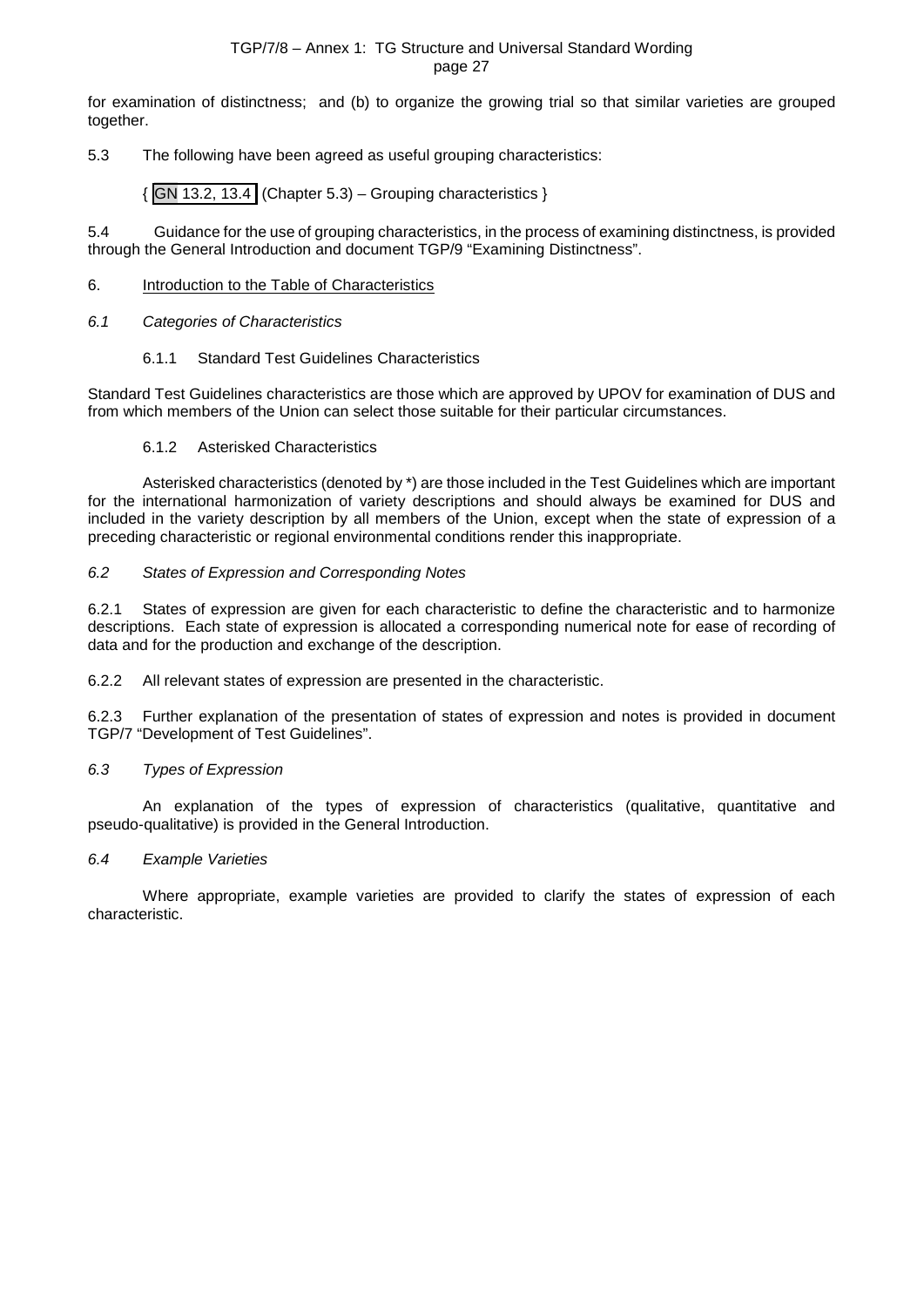# <span id="page-27-0"></span>*6.5 Legend*

|                                          | français<br>English |                      | deutsch                         | español                          | <b>Example Varieties</b><br>Exemples<br>Beispielssorten<br>Variedades ejemplo | Note/<br>Nota      |  |  |
|------------------------------------------|---------------------|----------------------|---------------------------------|----------------------------------|-------------------------------------------------------------------------------|--------------------|--|--|
|                                          | $2 \mid 3$          | 4                    | 5                               | -6                               |                                                                               |                    |  |  |
| Name of<br>characteristics in<br>English |                     |                      | Nom du caractère en<br>français | Name des Merkmals<br>auf Deutsch | Nombre del carácter en<br>español                                             |                    |  |  |
|                                          |                     | states of expression |                                 | types d'expression               | Ausprägungsstufen                                                             | tipos de expresión |  |  |

- 1 Characteristic number
- 2 (\*) Asterisked characteristic see Chapter 6.1.2
- 3 Type of expression

| QL | Qualitative characteristic | $-$ see Chapter 6.3 |
|----|----------------------------|---------------------|
|    |                            |                     |

- QN Quantitative characteristic see Chapter 6.3
- PQ Pseudo-qualitative characteristic see Chapter 6.3
- 4 Method of observation (and type of plot, if applicable)

- MG, MS, VG, VS
<br>  $-$  see Chapter 4.1.5
- 5 (+) See Explanations on the Table of Characteristics in Chapter 8.2
- 6 (a)-{x}See Explanations on the Table of Characteristics in Chapter 8.1
- 7 Growth stage key (if applicable)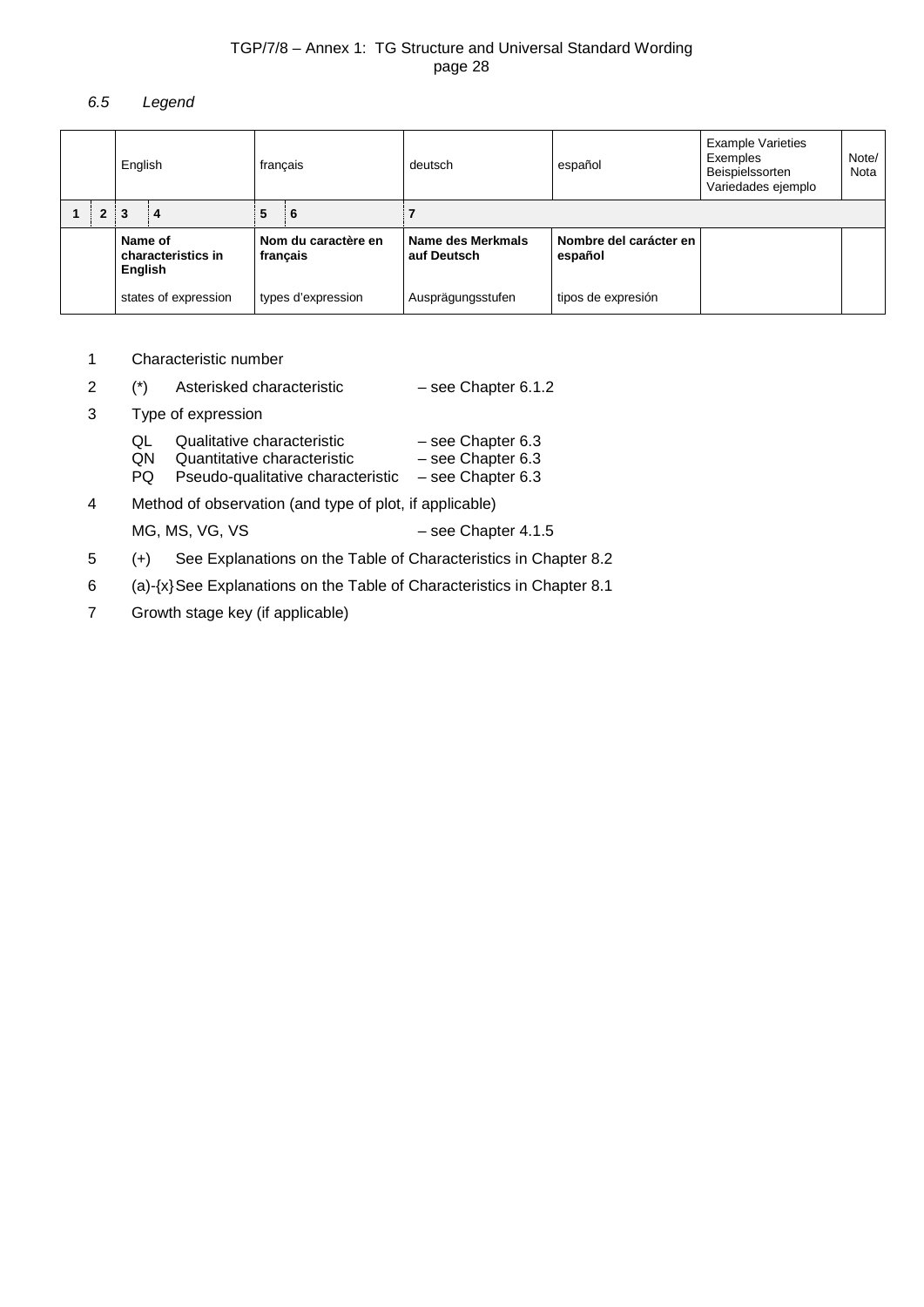- <span id="page-28-0"></span>7. Table of Characteristics/Tableau des caractères/Merkmalstabelle/Tabla de caracteres
- $\{$  GN 12 Selecting a characteristic for inclusion in the Table of Characteristics }
- { GN 14 Characteristics examined by patented methods }
- { GN 15 Physiological characteristics }
- { GN 16 New types of characteristics }
- { GN 17 Presentation of Characteristics: Approved characteristics }

|              |                | English                                                                                                                                               |                                                                                                                                       | français          |                     | deutsch                          | español                           | <b>Example Varieties</b><br>Exemples<br>Beispielssorten<br>Variedades ejemplo | Note/<br>Nota |
|--------------|----------------|-------------------------------------------------------------------------------------------------------------------------------------------------------|---------------------------------------------------------------------------------------------------------------------------------------|-------------------|---------------------|----------------------------------|-----------------------------------|-------------------------------------------------------------------------------|---------------|
| $\mathbf{1}$ | $\overline{2}$ | 3                                                                                                                                                     | $\overline{\mathbf{4}}$                                                                                                               | 5<br>6            |                     | $\overline{7}$                   |                                   |                                                                               |               |
|              |                | Name of<br>English                                                                                                                                    | characteristics in<br><b>GN 18</b><br>Presentation of<br>Characteristics:<br>Heading of a<br>characteristic}                          | français          | Nom du caractère en | Name des Merkmals<br>auf Deutsch | Nombre del carácter en<br>español |                                                                               |               |
|              |                | types d'expression<br>states of expression<br><b>GN 19</b> Presentation<br>of characteristics:<br>General presentation<br>of states of<br>expression} |                                                                                                                                       | Ausprägungsstufen | tipos de expresión  | { GN 28<br>Example<br>varieties} |                                   |                                                                               |               |
|              |                |                                                                                                                                                       | <b>GN 20</b> Presentation<br>of characteristics:<br>States of expression<br>according to type of<br>expression of a<br>characteristic |                   |                     |                                  |                                   |                                                                               |               |

- { GN 26 Order of characteristics in the Table of Characteristics }
- { GN 27 Handling a long list of characteristics in the Table of Characteristics }
- 2 { GN 13.1, 13.4 Asterisked characteristics}
- 3 { GN 21 Type of expression of the characteristic}
- 4 { GN 25 Recommendations for conducting the examination }
- 5 { GN 22 Explanation for individual characteristics}
- 6 { GN 23 Explanations covering several characteristics} { **ASW 11** (Chapter 6.5) – Legend: Explanations covering several characteristics }
- 7 { GN 24 Growth stage }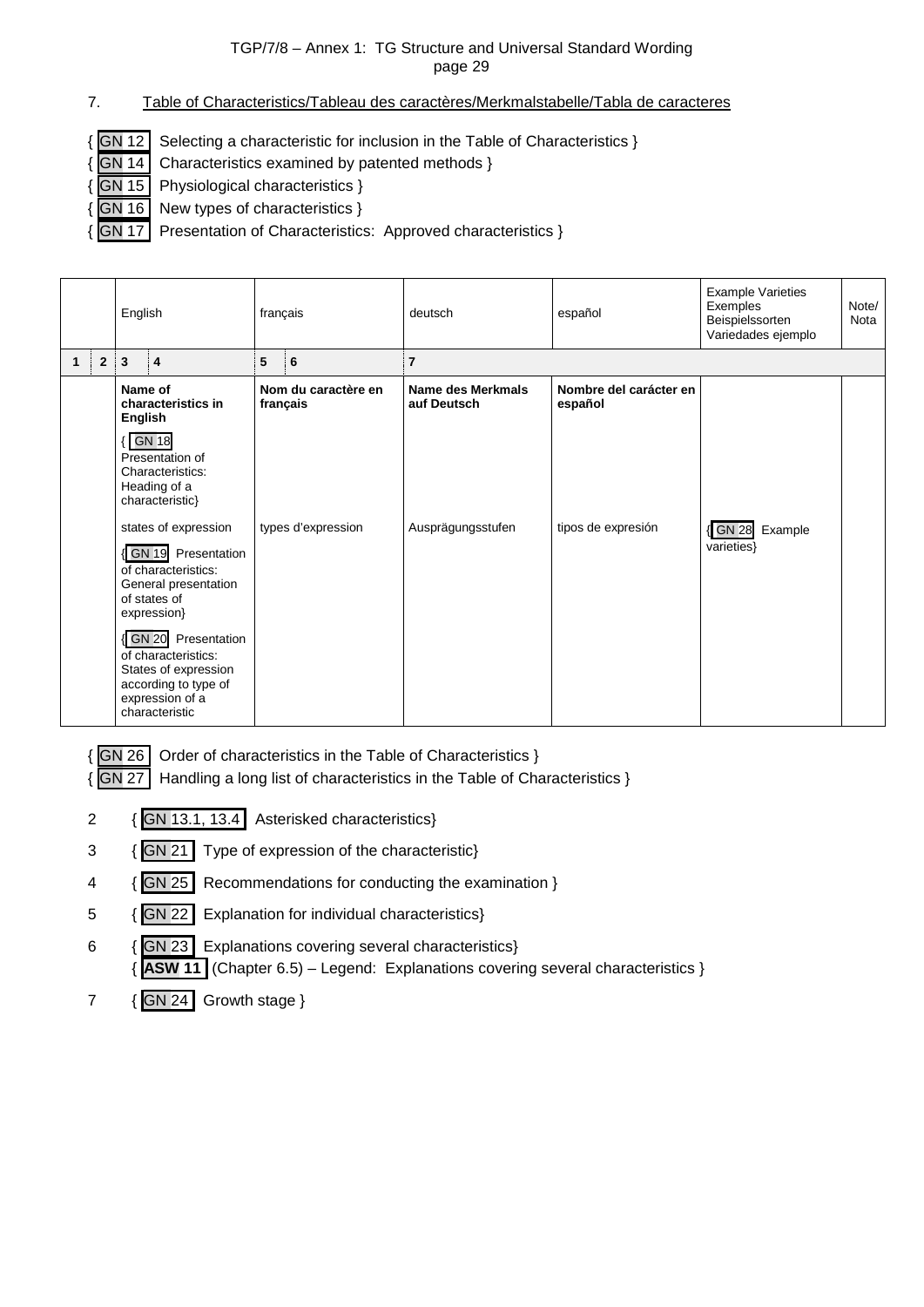# <span id="page-29-0"></span>8. Explanations on the Table of Characteristics

- { **ASW 12.1** (Chapter 8) Explanations covering several characteristics }
- { **ASW 12.2** (Chapter 8) Definition of time of eating maturity }
- { GN 0 (Cover page; Chapter 8) Use of proprietary text, photographs and illustrations in Test Guidelines }
- { GN 29 (Chapter 8) Example varieties: Names }
- { GN 36 (Chapter 8) Providing illustrations of color in Test Guidelines }

# <span id="page-29-1"></span>9. Literature

{ GN 30 (Chapter 9) - Literature }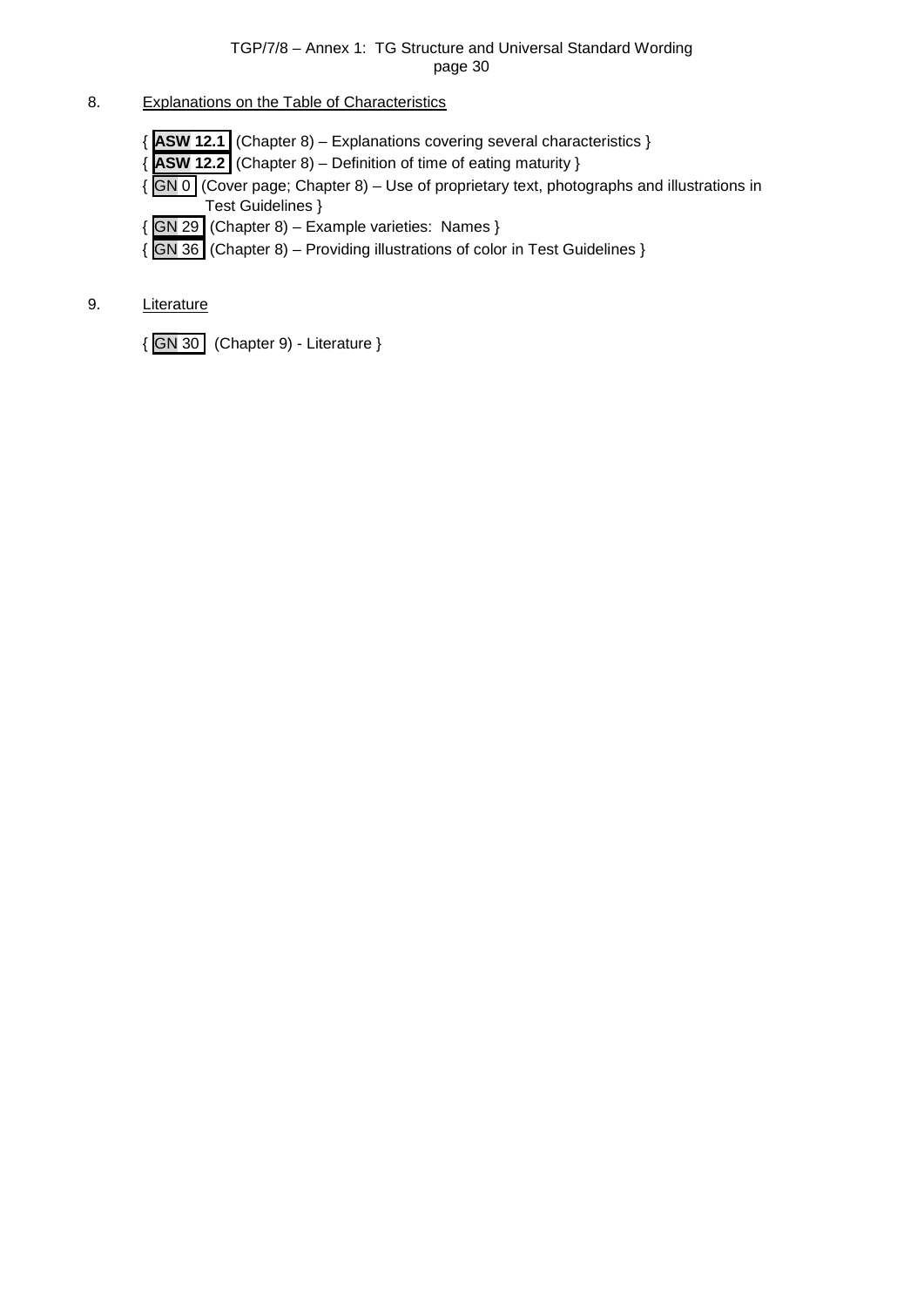# <span id="page-30-0"></span>10. Technical Questionnaire

|    | TECHNICAL QUESTIONNAIRE                       | Page $\{x\}$ of $\{y\}$                                                                                                                                                      | Reference Number:                                           |
|----|-----------------------------------------------|------------------------------------------------------------------------------------------------------------------------------------------------------------------------------|-------------------------------------------------------------|
|    |                                               |                                                                                                                                                                              | Application date:<br>(not to be filled in by the applicant) |
|    |                                               | <b>TECHNICAL QUESTIONNAIRE</b><br>to be completed in connection with an application for plant breeders' rights<br>{ ASW 13 (Chapter 10: TQ title) - TQ for hybrid varieties} |                                                             |
| 1. | Subject of the Technical Questionnaire        |                                                                                                                                                                              |                                                             |
|    | 1.1<br>Botanical name                         | { Botanical name }                                                                                                                                                           |                                                             |
|    | 1.2<br>Common name                            | { Common name }<br>{ ASW 14 (Chapter 10: TQ 1) - Subject of the TQ }                                                                                                         |                                                             |
| 2. | Applicant                                     |                                                                                                                                                                              |                                                             |
|    | Name                                          |                                                                                                                                                                              |                                                             |
|    | Address                                       |                                                                                                                                                                              |                                                             |
|    |                                               |                                                                                                                                                                              |                                                             |
|    | Telephone No.                                 |                                                                                                                                                                              |                                                             |
|    | Fax No.                                       |                                                                                                                                                                              |                                                             |
|    | E-mail address                                |                                                                                                                                                                              |                                                             |
|    | Breeder (if different from applicant)         |                                                                                                                                                                              |                                                             |
| 3. | Proposed denomination and breeder's reference |                                                                                                                                                                              |                                                             |
|    | Proposed denomination<br>(if available)       |                                                                                                                                                                              |                                                             |
|    | Breeder's reference                           |                                                                                                                                                                              |                                                             |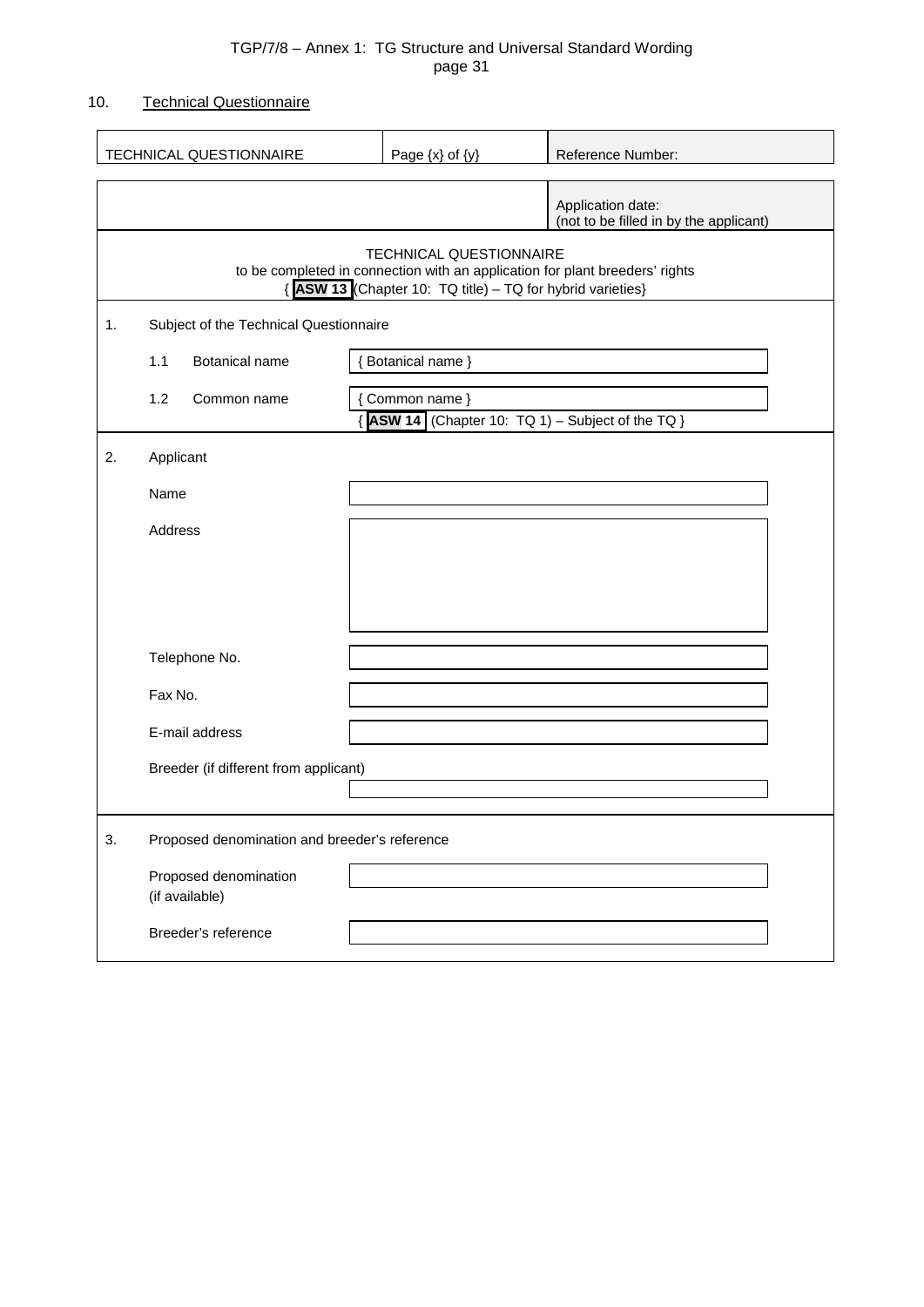| TECHNICAL QUESTIONNAIRE                                                  | Page $\{x\}$ of $\{y\}$                 | Reference Number:                                                                                                 |  |  |  |  |
|--------------------------------------------------------------------------|-----------------------------------------|-------------------------------------------------------------------------------------------------------------------|--|--|--|--|
| #4.<br>Information on the breeding scheme and propagation of the variety |                                         |                                                                                                                   |  |  |  |  |
| 4.1<br>Breeding scheme                                                   |                                         |                                                                                                                   |  |  |  |  |
| $\{$ ASW 15 (Chapter 10: TQ 4.1) – information on breeding scheme }      |                                         |                                                                                                                   |  |  |  |  |
| 4.2<br>Method of propagating the variety                                 |                                         |                                                                                                                   |  |  |  |  |
| GN 31 (Chapter 10: TQ 4.2) -                                             |                                         | information on method of propagating the variety }                                                                |  |  |  |  |
| GN 32 (Chapter 10: TQ 4.2) -                                             |                                         | information on method of propagation of hybrid varieties }                                                        |  |  |  |  |
| 5.<br>in Test Guidelines; please mark the note which best corresponds).  |                                         | Characteristics of the variety to be indicated (the number in brackets refers to the corresponding characteristic |  |  |  |  |
| Characteristics                                                          | <b>Example Varieties</b><br><b>Note</b> |                                                                                                                   |  |  |  |  |
|                                                                          |                                         |                                                                                                                   |  |  |  |  |
| GN 13.3, 13.4<br>(Chapter 10: TQ 5)<br>$-$ TQ characteristics $\}$       |                                         |                                                                                                                   |  |  |  |  |

<span id="page-31-0"></span> <sup>#</sup> Authorities may allow certain of this information to be provided in a confidential section of the Technical Questionnaire.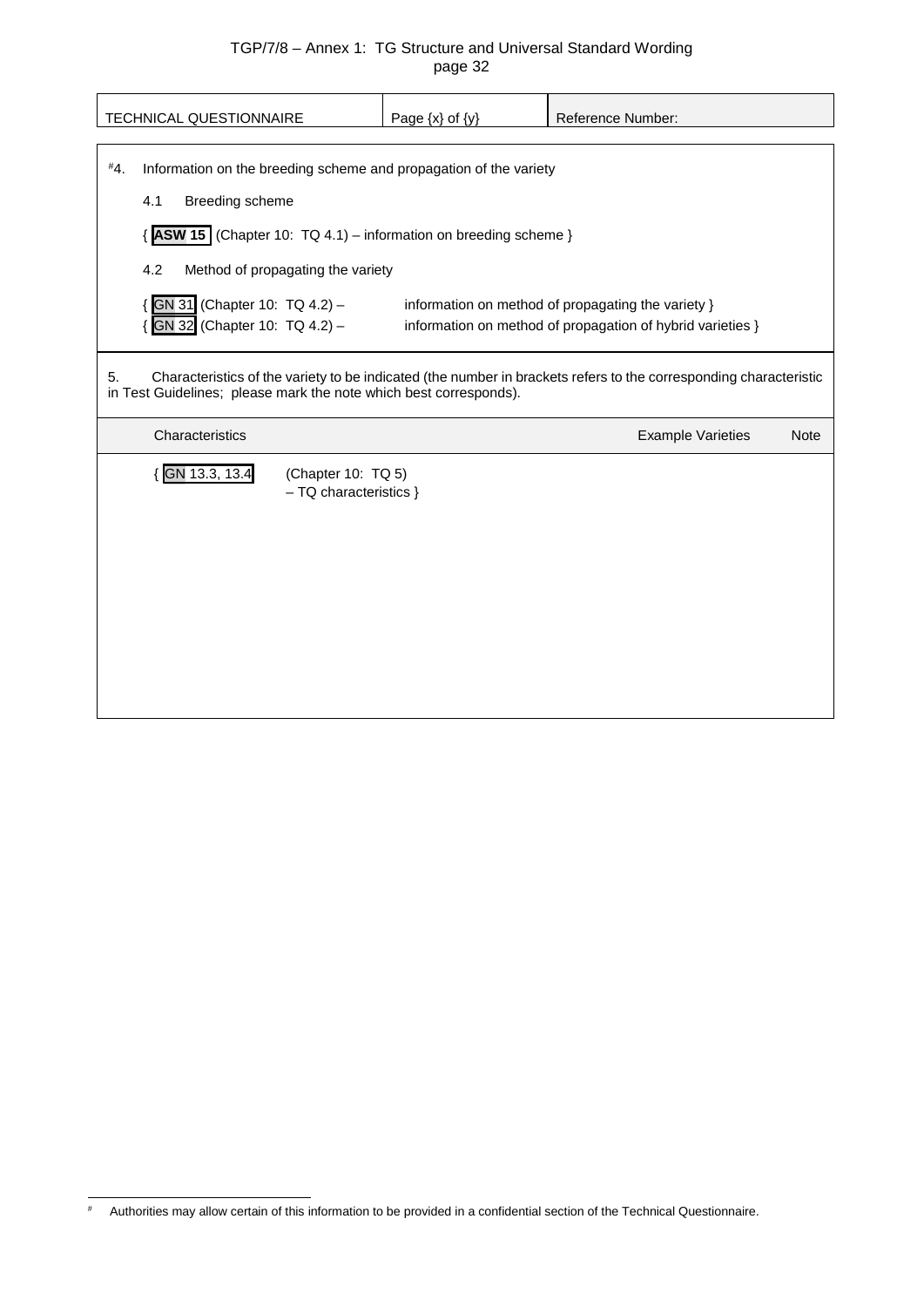| <b>TECHNICAL QUESTIONNAIRE</b>                                                                                                                                                                                                                                                                                                                                                                                 | Page $\{x\}$ of $\{y\}$                                                                       |  | <b>Reference Number:</b> |                                                                                     |                                                                                   |  |
|----------------------------------------------------------------------------------------------------------------------------------------------------------------------------------------------------------------------------------------------------------------------------------------------------------------------------------------------------------------------------------------------------------------|-----------------------------------------------------------------------------------------------|--|--------------------------|-------------------------------------------------------------------------------------|-----------------------------------------------------------------------------------|--|
| Similar varieties and differences from these varieties<br>6.<br>Please use the following table and box for comments to provide information on how your candidate variety differs<br>from the variety (or varieties) which, to the best of your knowledge, is (or are) most similar. This information may help<br>the examination authority to conduct its examination of distinctness in a more efficient way. |                                                                                               |  |                          |                                                                                     |                                                                                   |  |
| Denomination(s) of<br>variety(ies) similar to your<br>candidate variety                                                                                                                                                                                                                                                                                                                                        | Characteristic(s) in which<br>your candidate variety differs<br>from the similar variety(ies) |  |                          | Describe the expression of<br>the characteristic(s) for the<br>similar variety(ies) | Describe the expression of<br>the characteristic(s) for<br>your candidate variety |  |
| Example                                                                                                                                                                                                                                                                                                                                                                                                        | GN 33 }<br>(Chapter 10: TQ 6) -<br>similar varieties }                                        |  |                          |                                                                                     |                                                                                   |  |
|                                                                                                                                                                                                                                                                                                                                                                                                                |                                                                                               |  |                          |                                                                                     |                                                                                   |  |
| Comments:                                                                                                                                                                                                                                                                                                                                                                                                      |                                                                                               |  |                          |                                                                                     |                                                                                   |  |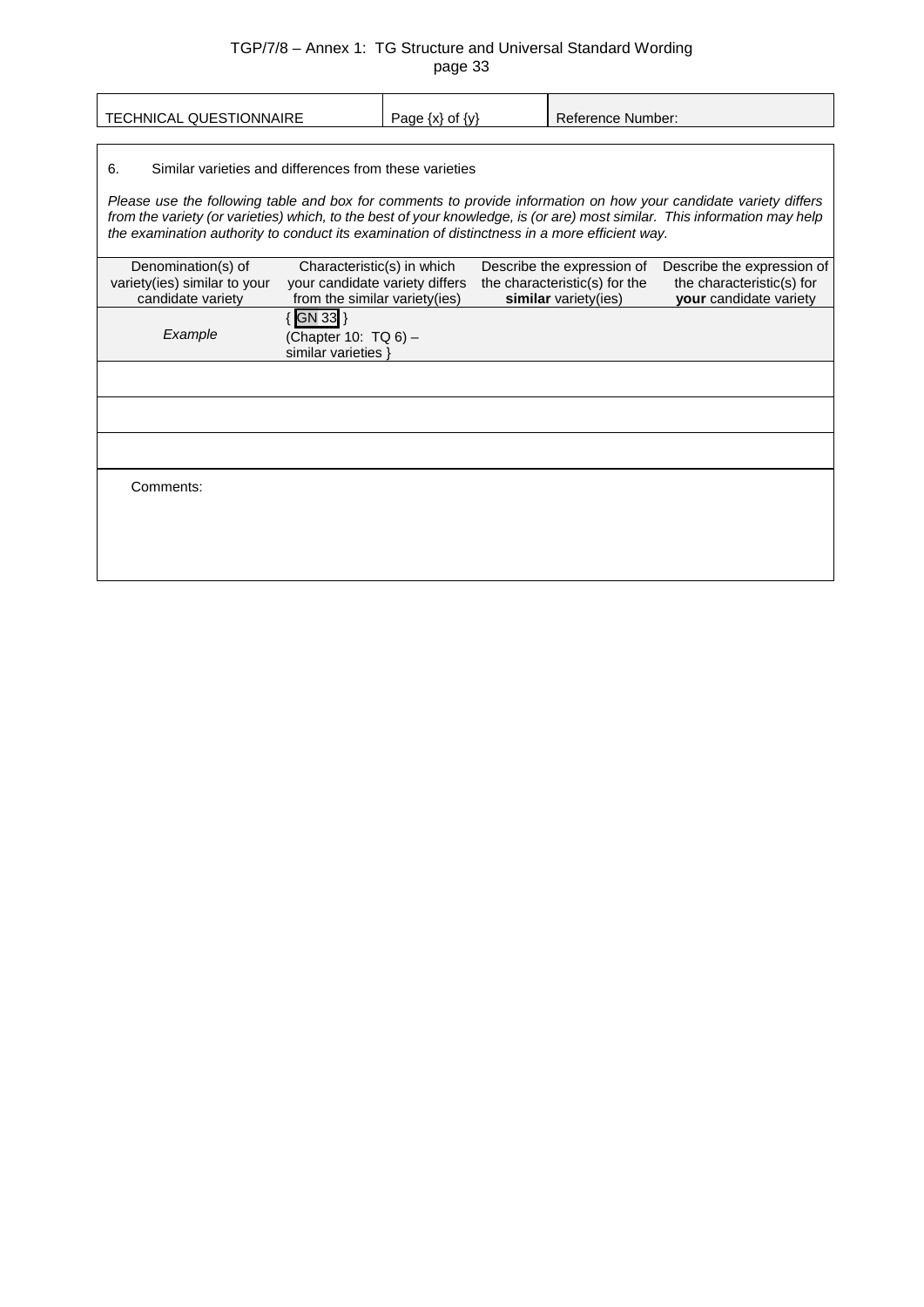|     |                                                                                         | TECHNICAL QUESTIONNAIRE                                                                                                                             |                                                                                          | Page $\{x\}$ of $\{y\}$ |                                   | Reference Number:                                                                                                 |  |  |  |
|-----|-----------------------------------------------------------------------------------------|-----------------------------------------------------------------------------------------------------------------------------------------------------|------------------------------------------------------------------------------------------|-------------------------|-----------------------------------|-------------------------------------------------------------------------------------------------------------------|--|--|--|
|     |                                                                                         |                                                                                                                                                     |                                                                                          |                         |                                   |                                                                                                                   |  |  |  |
| #7. |                                                                                         |                                                                                                                                                     | Additional information which may help in the examination of the variety                  |                         |                                   |                                                                                                                   |  |  |  |
| 7.1 |                                                                                         | In addition to the information provided in sections 5 and 6, are there any additional characteristics which may<br>help to distinguish the variety? |                                                                                          |                         |                                   |                                                                                                                   |  |  |  |
|     | Yes                                                                                     | $\begin{bmatrix} 1 \end{bmatrix}$                                                                                                                   |                                                                                          | No                      | $\begin{bmatrix} 1 \end{bmatrix}$ |                                                                                                                   |  |  |  |
|     |                                                                                         |                                                                                                                                                     | (If yes, please provide details)                                                         |                         |                                   |                                                                                                                   |  |  |  |
| 7.2 | Are there any special conditions for growing the variety or conducting the examination? |                                                                                                                                                     |                                                                                          |                         |                                   |                                                                                                                   |  |  |  |
|     | Yes                                                                                     | $\begin{bmatrix} \end{bmatrix}$                                                                                                                     |                                                                                          | No.                     | $\begin{bmatrix} \end{bmatrix}$   |                                                                                                                   |  |  |  |
|     |                                                                                         |                                                                                                                                                     | (If yes, please provide details)                                                         |                         |                                   |                                                                                                                   |  |  |  |
| 7.3 |                                                                                         | Other information                                                                                                                                   |                                                                                          |                         |                                   |                                                                                                                   |  |  |  |
|     |                                                                                         |                                                                                                                                                     | { GN 34 (Chapter 10: TQ 7.3) - variety use }                                             |                         |                                   |                                                                                                                   |  |  |  |
|     |                                                                                         |                                                                                                                                                     | $\{$ ASW 16 (Chapter 10: TQ 7.3) – where a photograph of the variety is to be provided } |                         |                                   |                                                                                                                   |  |  |  |
|     |                                                                                         |                                                                                                                                                     | as accompaniment to the Technical Questionnaire }                                        |                         |                                   | { GN 35 (Chapter 10: TQ 7.3) – guidance for applicants on providing suitable photographs of the candidate variety |  |  |  |
| 8.  |                                                                                         | Authorization for release                                                                                                                           |                                                                                          |                         |                                   |                                                                                                                   |  |  |  |
|     | (a)                                                                                     |                                                                                                                                                     | the environment, human and animal health?                                                |                         |                                   | Does the variety require prior authorization for release under legislation concerning the protection of           |  |  |  |
|     |                                                                                         | Yes                                                                                                                                                 | $\lceil$ $\rceil$                                                                        | No.                     | $\lceil$ $\rceil$                 |                                                                                                                   |  |  |  |
|     | (b)                                                                                     |                                                                                                                                                     | Has such authorization been obtained?                                                    |                         |                                   |                                                                                                                   |  |  |  |
|     |                                                                                         | Yes                                                                                                                                                 | $\begin{bmatrix} \end{bmatrix}$                                                          | No                      | $\begin{bmatrix} \end{bmatrix}$   |                                                                                                                   |  |  |  |
|     |                                                                                         |                                                                                                                                                     | If the answer to (b) is yes, please attach a copy of the authorization.                  |                         |                                   |                                                                                                                   |  |  |  |

-

<span id="page-33-0"></span><sup>#</sup> Authorities may allow certain of this information to be provided in a confidential section of the Technical Questionnaire.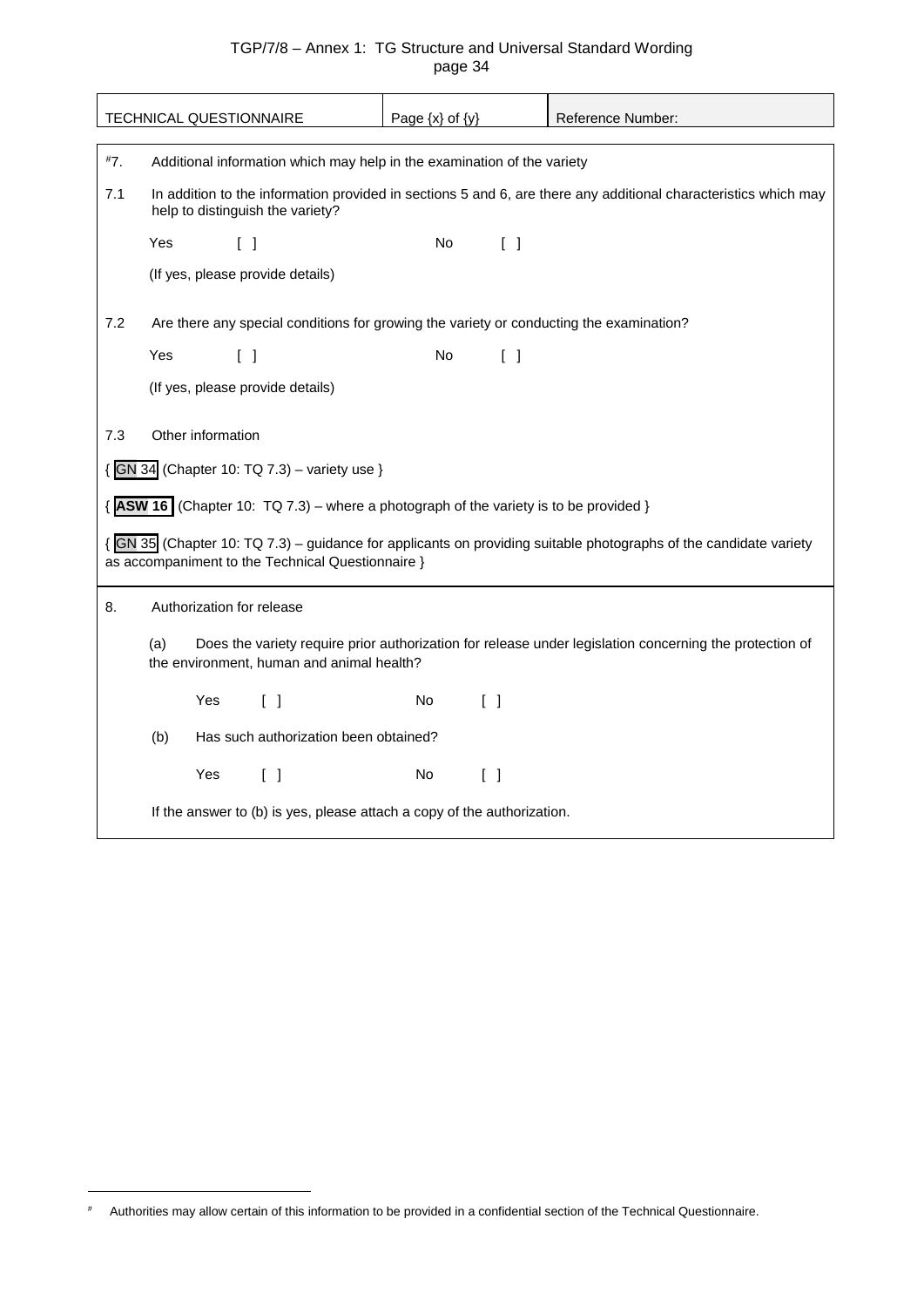| <b>TECHNICAL QUESTIONNAIRE</b>                                                                                                                                                                                                                                                                                                                                                                                                                            | Page $\{x\}$ of $\{y\}$                                                                               | <b>Reference Number:</b>          |  |  |  |  |  |
|-----------------------------------------------------------------------------------------------------------------------------------------------------------------------------------------------------------------------------------------------------------------------------------------------------------------------------------------------------------------------------------------------------------------------------------------------------------|-------------------------------------------------------------------------------------------------------|-----------------------------------|--|--|--|--|--|
| 9.<br>Information on plant material to be examined or submitted for examination.                                                                                                                                                                                                                                                                                                                                                                          |                                                                                                       |                                   |  |  |  |  |  |
| 9.1<br>The expression of a characteristic or several characteristics of a variety may be affected by factors, such as<br>pests and disease, chemical treatment (e.g. growth retardants or pesticides), effects of tissue culture, different<br>rootstocks, scions taken from different growth phases of a tree, etc.                                                                                                                                      |                                                                                                       |                                   |  |  |  |  |  |
| 9.2<br>The plant material should not have undergone any treatment which would affect the expression of the<br>characteristics of the variety, unless the competent authorities allow or request such treatment. If the plant material<br>has undergone such treatment, full details of the treatment must be given. In this respect, please indicate below, to<br>the best of your knowledge, if the plant material to be examined has been subjected to: |                                                                                                       |                                   |  |  |  |  |  |
| (a)                                                                                                                                                                                                                                                                                                                                                                                                                                                       | Yes $[ ]$<br>No [ ]<br>Microorganisms (e.g. virus, bacteria, phytoplasma)                             |                                   |  |  |  |  |  |
| (b)                                                                                                                                                                                                                                                                                                                                                                                                                                                       | Chemical treatment (e.g. growth retardant, pesticide)<br>Yes [ ]<br>$No$ $\lceil$ $\rceil$            |                                   |  |  |  |  |  |
| Tissue culture<br>(c)                                                                                                                                                                                                                                                                                                                                                                                                                                     | Yes $[ ]$<br>$No$ $\lceil$ $\rceil$                                                                   |                                   |  |  |  |  |  |
| (d)<br>Other factors                                                                                                                                                                                                                                                                                                                                                                                                                                      |                                                                                                       | Yes [ ]<br>$No$ $\lceil$ $\rceil$ |  |  |  |  |  |
| Please provide details for where you have indicated "yes".                                                                                                                                                                                                                                                                                                                                                                                                |                                                                                                       |                                   |  |  |  |  |  |
|                                                                                                                                                                                                                                                                                                                                                                                                                                                           |                                                                                                       |                                   |  |  |  |  |  |
| <b>ASW 17</b> (Chapter 10: $TQ$ 9.3) – tests for the presence of virus or other pathogens }                                                                                                                                                                                                                                                                                                                                                               |                                                                                                       |                                   |  |  |  |  |  |
| 10.                                                                                                                                                                                                                                                                                                                                                                                                                                                       | I hereby declare that, to the best of my knowledge, the information provided in this form is correct: |                                   |  |  |  |  |  |
| Applicant's name                                                                                                                                                                                                                                                                                                                                                                                                                                          |                                                                                                       |                                   |  |  |  |  |  |
|                                                                                                                                                                                                                                                                                                                                                                                                                                                           |                                                                                                       |                                   |  |  |  |  |  |
| Signature                                                                                                                                                                                                                                                                                                                                                                                                                                                 |                                                                                                       | Date                              |  |  |  |  |  |

[Annex 2 follows]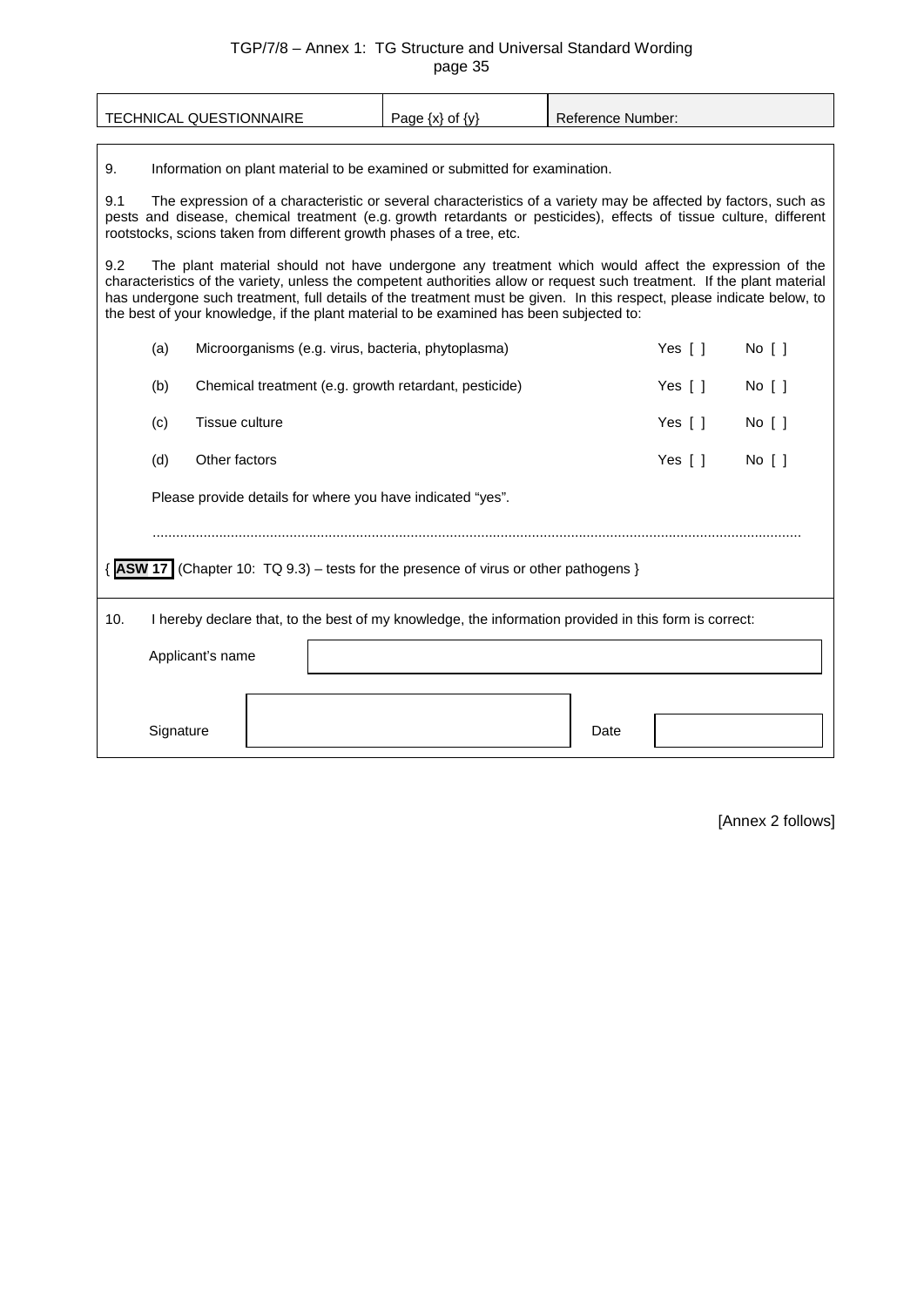TGP/7/8 – Annex 2: Additional Standard Wording (ASW) page 36

# **ANNEX 2:**

# <span id="page-35-0"></span>**ADDITIONAL STANDARD WORDING (ASW)**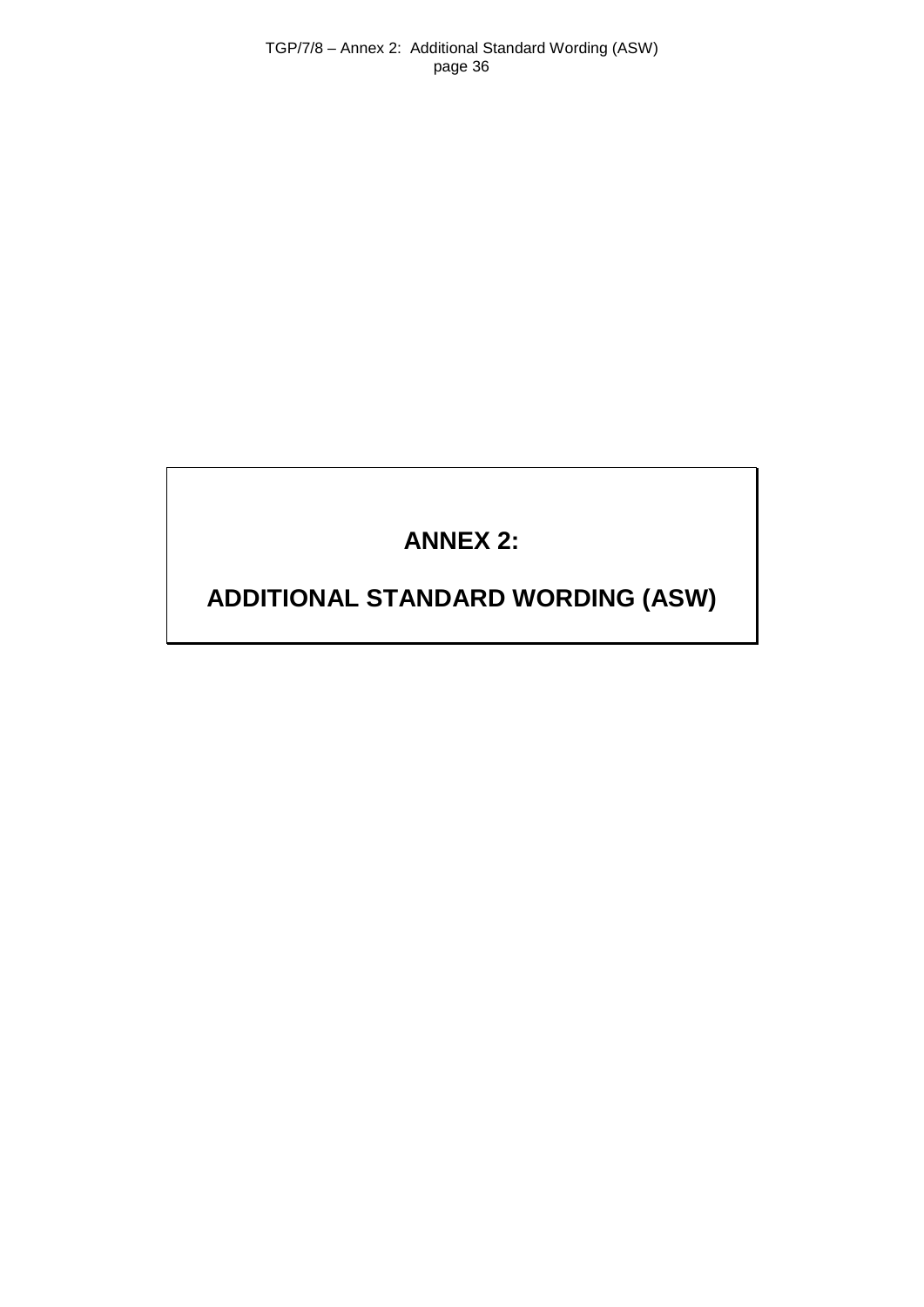This section presents the additional standard wording (ASW) which can be added to the universal standard wording within Annex 1. The numbering refers to the numbering in Annex 1.

*Key*

{…} Blank for the relevant information to be inserted by the drafter of the Test Guidelines.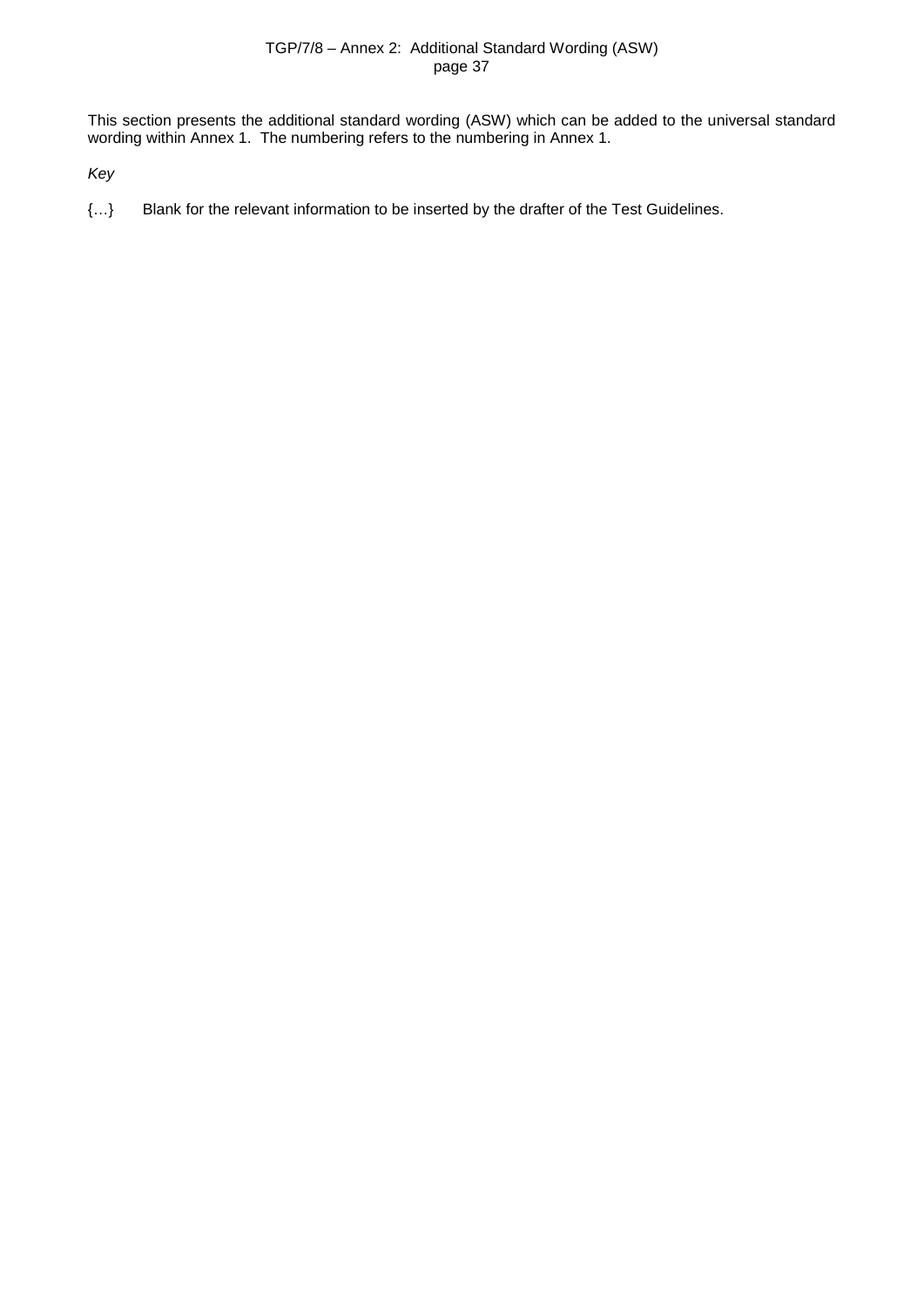#### ASW 0 (Chapter 1.1) – Coverage of types of varieties in Test Guidelines

Where appropriate, the following ASW may be included in Chapter 1.1. Such wording should not lead to any particular conclusions as to whether other types of varieties should or should not be covered by the development of separate Test Guidelines, since that would need to be considered on a case-by-case basis.

"In the case of [ornamental] [fruit] [industrial] [vegetable] [agricultural] [etc.] varieties, in particular, it may be necessary to use additional characteristics or additional states of expression to those included in the Table of Characteristics in order to examine Distinctness, Uniformity and Stability."

## ASW 1 (Chapter 2.3) – Seed quality requirements

## *(a) Test Guidelines which only apply to seed-propagated varieties*

Alternative 1: "The seed should meet the minimum requirements for germination, species and analytical purity, health and moisture content, specified by the competent authority. In cases where the seed is to be stored, the germination capacity should be as high as possible and should, be stated by the applicant."

Alternative 2: "The seed should meet the minimum requirements for germination, species and analytical purity, health and moisture content, specified by the competent authority."

## *(b) Test Guidelines which apply to seed-propagated as well as other types of varieties*

Alternative 1: "In the case of seed, the seed should meet the minimum requirements for germination, species and analytical purity, health and moisture content, specified by the competent authority. In cases where the seed is to be stored, the germination capacity should be as high as possible and should, be stated by the applicant."

Alternative 2: "In the case of seed, the seed should meet the minimum requirements for germination, species and analytical purity, health and moisture content, specified by the competent authority."

## ASW 2 (Chapter 3.1) – Number of growing cycles

*(a) Single growing cycle*

"The minimum duration of tests should normally be a single growing cycle."

*(b) Two independent growing cycles*

"The minimum duration of tests should normally be two independent growing cycles."

## ASW 3 (Chapter 3.1.2) – Explanation of the growing cycle

#### *(a) Fruit species with clearly defined dormant period*

"3.1.2 The growing cycle is considered to be the duration of a single growing season, beginning with bud burst (flowering and/or vegetative), flowering and fruit harvest and concluding when the following dormant period ends with the swelling of new season buds."

#### *(b) Fruit species with no clearly defined dormant period*

"3.1.2 The growing cycle is considered to be the period ranging from the beginning of active vegetative growth or flowering, continuing through active vegetative growth or flowering and fruit development and concluding with the harvesting of fruit."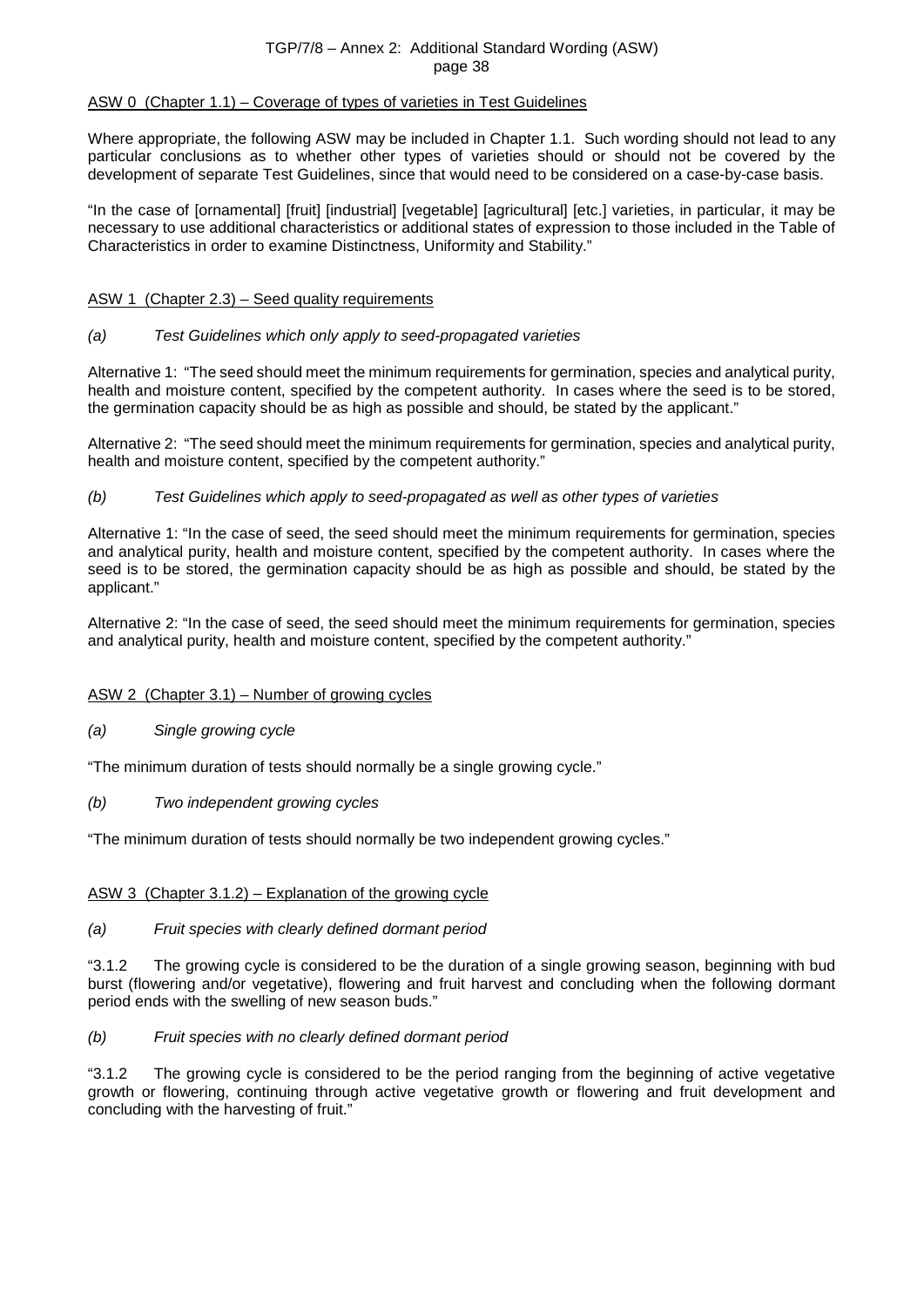## *(c) Evergreen species with indeterminate growth*

The growing cycle is considered to be the period ranging from the beginning of development of an individual flower or inflorescence, through fruit development and concluding with the harvesting of fruit from the corresponding individual flower or inflorescence.

## *(d) Fruit species*

In the case of Test Guidelines covering fruit species, the following sentence may be added in Chapter 3.1:

"In particular, it is essential that the [trees] / [plants] produce a satisfactory crop of fruit in each of the two growing cycles."

## *(e) Two independent cycles in the form of two separate plantings*

Where appropriate, the following sentence may be added in Chapter 3.1:

"The two independent growing cycles should be in the form of two separate plantings."

*(f) Two independent cycles from a single planting*

Where appropriate, the following sentence may be added in Chapter 3.1:

"The two independent growing cycles may be observed from a single planting, examined in two separate growing cycles."

## ASW 4 (Chapter 3.3) – Conditions for conducting the examination

*Information for conducting the examination of particular characteristics*

#### *(a) Stage of development for the assessment*

"The optimum stage of development for the assessment of each characteristic is indicated by a reference in the Table of Characteristics. The stages of development denoted by each reference are described in Chapter 8 […]."

#### *(b) Type of plot for observation*

The following text may, for example, be added to appropriate Test Guidelines:

"The recommended type of plot in which to observe the characteristic is indicated by the following key in the Table of Characteristics:

- A: spaced plants<br>B: row plot
- B: row plot<br>C: special t
- special test

"Other examples may also be developed, for example to refer to other types of plots (e.g. drilled plots)."

#### *(c) Observation of color by eye*

"Because daylight varies, color determinations made against a color chart should be made either in a suitable cabinet providing artificial daylight or in the middle of the day in a room without direct sunlight. The spectral distribution of the illuminant for artificial daylight should conform with the CIE Standard of Preferred Daylight D 6500 and should fall within the tolerances set out in the British Standard 950, Part I. These determinations should be made with the plant part placed against a white background. The color chart and version used should be specified in the variety description."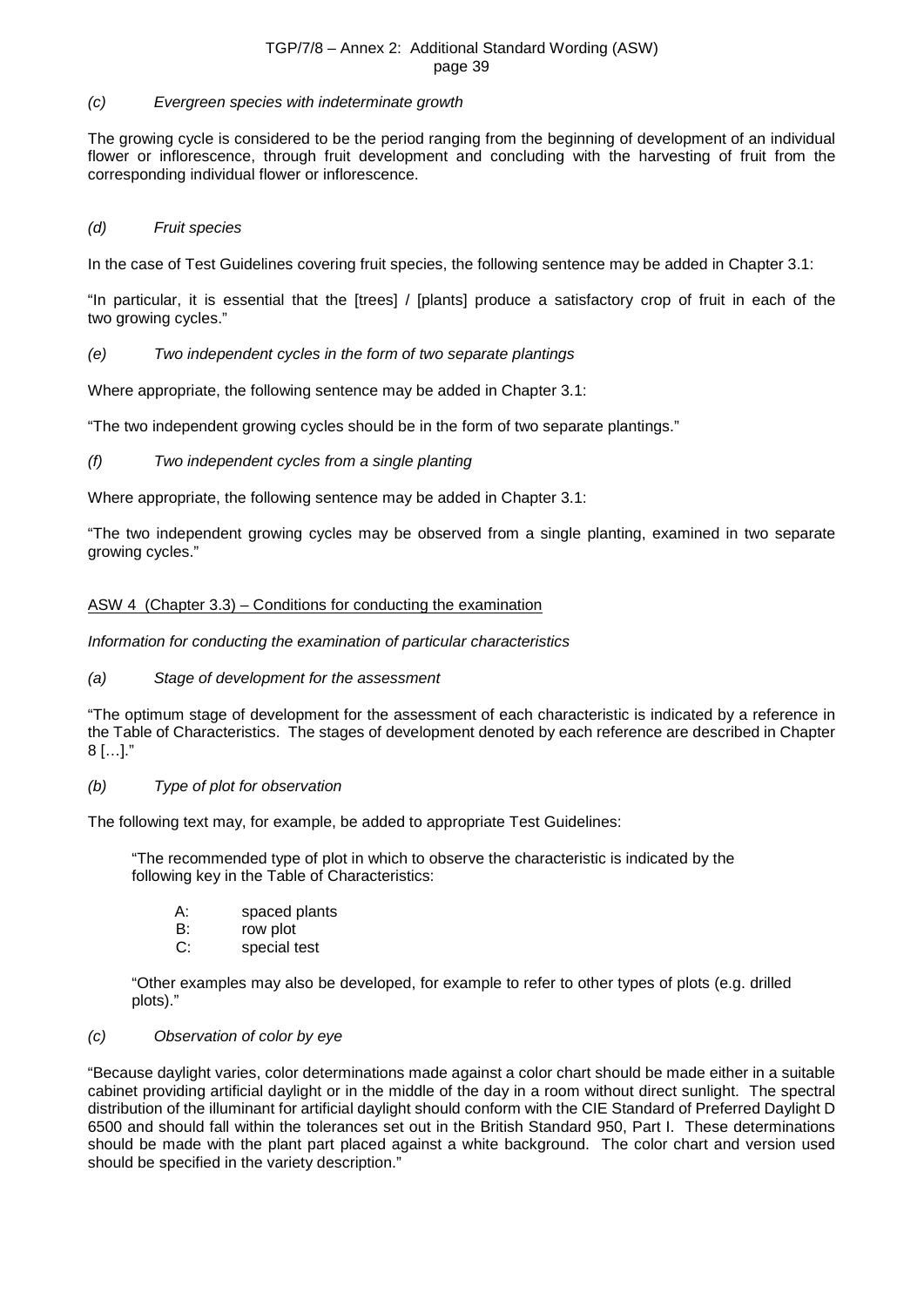#### ASW 5 (Chapter 3.4) – Plot design

## *(a) Single plots*

"Each test should be designed to result in a total of at least  $\{...\}$  [plants] / [trees]"

*(b) Spaced plants and row plots*

"Each test should be designed to result in a total of at least {…} spaced plants and {…} meters of row plot."

## *(c) Replicated plots*

"Each test should be designed to result in a total of at least {…} plants, which should be divided between at least {…} replicates."

## ASW 6 (Chapter 3.4) – Removal of plants or parts of plants

"The design of the tests should be such that plants or parts of plants may be removed for measurement or counting without prejudice to the observations which must be made up to the end of the growing cycle."

## ASW 7(a) (Chapter 4.1.1) – Distinctness: parent formula

To assess distinctness of hybrids, the parent lines and the formula may be used according to the following recommendations:

- (i) description of parent lines according to the Test Guidelines;
- (ii) check of the originality of the parent lines in comparison with the variety collection, based on the characteristics in Chapter 7, in order to identify similar parent lines;
- (iii) check of the originality of the hybrid formula in relation to the hybrids in the variety collection, taking into account the most similar lines; and
- (iv) assessment of the distinctness at the hybrid level for varieties with a similar formula.

Further guidance is provided in documents TGP/9 "Examining Distinctness" and TGP/8 "Trial Design and Techniques Used in the Examination of Distinctness, Uniformity and Stability".

#### ASW 7(b) (Chapter 4.1.4) – Number of plants / parts of plants to be examined

The following sentence may be added where appropriate:

"In the case of observations of parts taken from single plants, the number of parts to be taken from each of the plants should be { y }."

#### ASW 8 (Chapter 4.2) – Uniformity assessment

- *(a) Cross-pollinated varieties*
	- *(i) Test Guidelines covering only cross-pollinated varieties*

"The assessment of uniformity should be according to the recommendations for cross-pollinated varieties in the General Introduction."

*(ii) Test Guidelines covering cross-pollinated varieties and varieties with other forms of propagation*

"The assessment of uniformity for [cross-pollinated][seed-propagated] varieties should be according to the recommendations for cross-pollinated varieties in the General Introduction."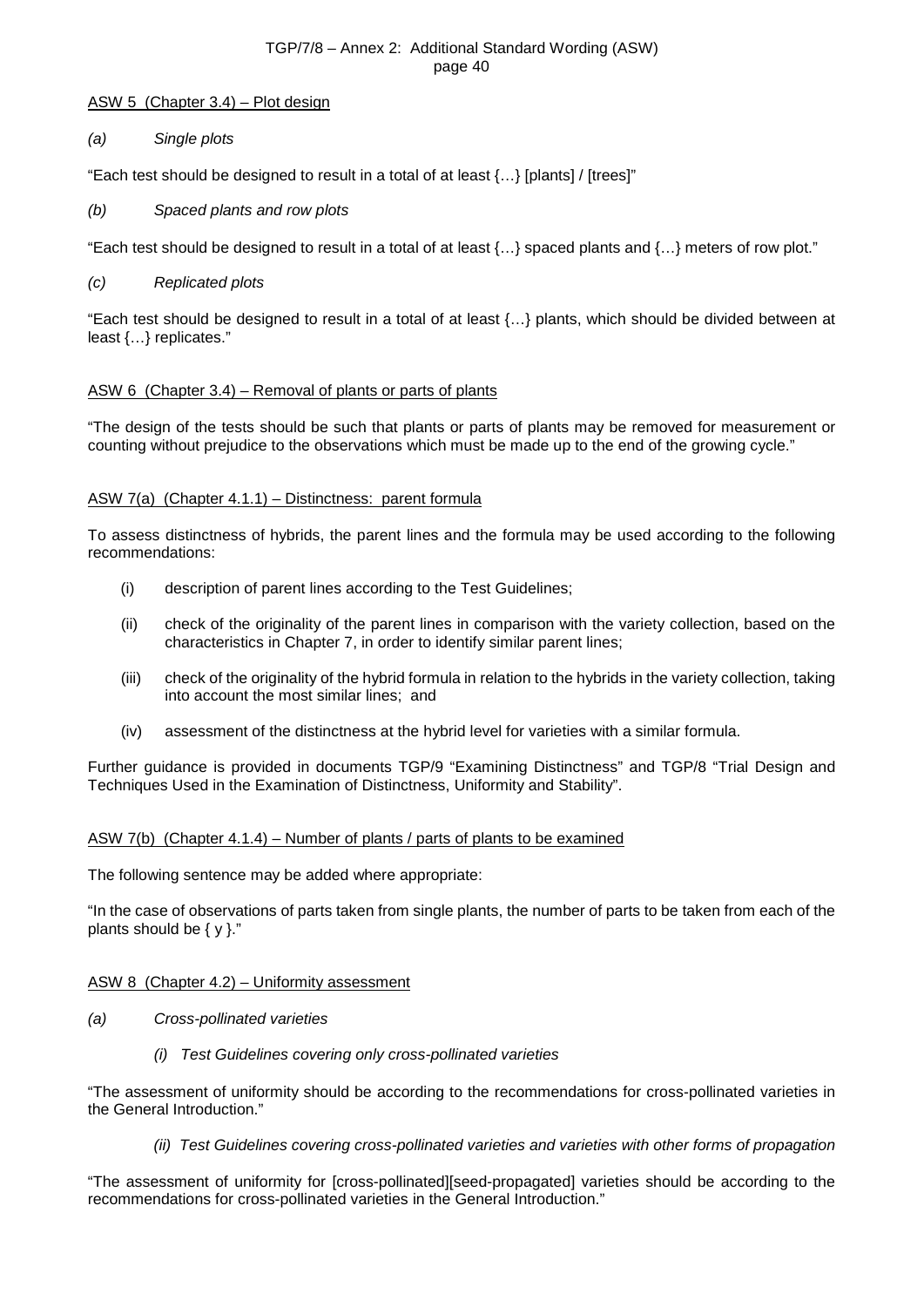## *(b) Hybrid varieties*

"The assessment of uniformity for hybrid varieties depends on the type of hybrid and should be according to the recommendations for hybrid varieties in the General Introduction."

## *(c) Uniformity assessment by off-types (all characteristics observed on the same sample size)*

"For the assessment of uniformity of [self-pollinated] [vegetatively propagated] [seed-propagated] varieties, a population standard of { $x$  } % and an acceptance probability of at least { $y$  } % should be applied. In the case of a sample size of  $\{a\}$  plants,  $\{S \}$  b  $\}$  of types are  $\}$   $\neq$  1 of type is allowed.

## *(d) Uniformity assessment by off-types (characteristics observed on different sample sizes)*

In cases where samples of different sizes are used for the assessment of uniformity of different characteristics, guidance should be given for all sample sizes. In such cases, the relevant sample size for each characteristic should be indicated in the Table of Characteristics.

## *(i) Uniformity assessment on all plants in the test*

"For the assessment of uniformity in a sample of  $\{a1\}$  plants, a population standard of  $\{x1\}$ % and an acceptance probability of at least { y } % should be applied. In the case of a sample size of { a1 } plants,  $[$  [ b1 } off-types are] / [1 off-type is] allowed."

## *(ii) Uniformity assessment on a sub-sample*

"For the assessment of uniformity of [plants, parts of plants] / [ear-rows] / [panicle-rows], a population standard of  $\{ x2 \}$ % and an acceptance probability of at least  $\{ y \}$ % should be applied. In the case of a sample size of { a2 } [plants, parts of plants] / [ear-rows] / [panicle rows], [{ b2 } off-types [plants, parts of plants] / [ear-rows] / [panicle-rows] are] / [1 off-type [ear-row] / [panicle-row] is] allowed."

"[An ear-row] / [A panicle-row] is considered to be an off-type [ear-row] / [panicle-row] if there is more than one off-type plant within that [ear-row] / [panicle-row]"

## *(iii) Indication of sample size in the Table of Characteristics*

"The recommended sample size for the assessment of uniformity is indicated by the following key in the table of characteristics:

- {A} sample size of {a1} plants
- {B} sample size of {a2} plants/parts of plants/ear-rows/panicle-rows"

## *(e) Uniformity assessment where the parent formula is used*

"Where the assessment of a hybrid variety involves the parent lines, the uniformity of the hybrid variety should, in addition to an examination of the hybrid variety itself, also be assessed by examination of the uniformity of its parent lines."

## ASW 9 (Chapter  $4.3.2$ ) – Stability assessment: general<sup>[1](#page-40-0)</sup>

-

## *(a) Test Guidelines covering seed-propagated and vegetatively propagated varieties*

"Where appropriate, or in cases of doubt, stability may be further examined by testing a new seed or plant stock to ensure that it exhibits the same characteristics as those shown by the initial material supplied."

<span id="page-40-0"></span><sup>1</sup> The General Introduction (Chapter 7.3.1.2) also explains that, where appropriate, or in cases of doubt, stability may also be tested by growing a further generation. However, where appropriate or in cases of doubt, in general, authorities test a new seed or plant stock. The term "initial material supplied" is considered to be more appropriate than the term "previous material supplied", which has been used in the General Introduction (see General Introduction, Chapter 7.3.1.2).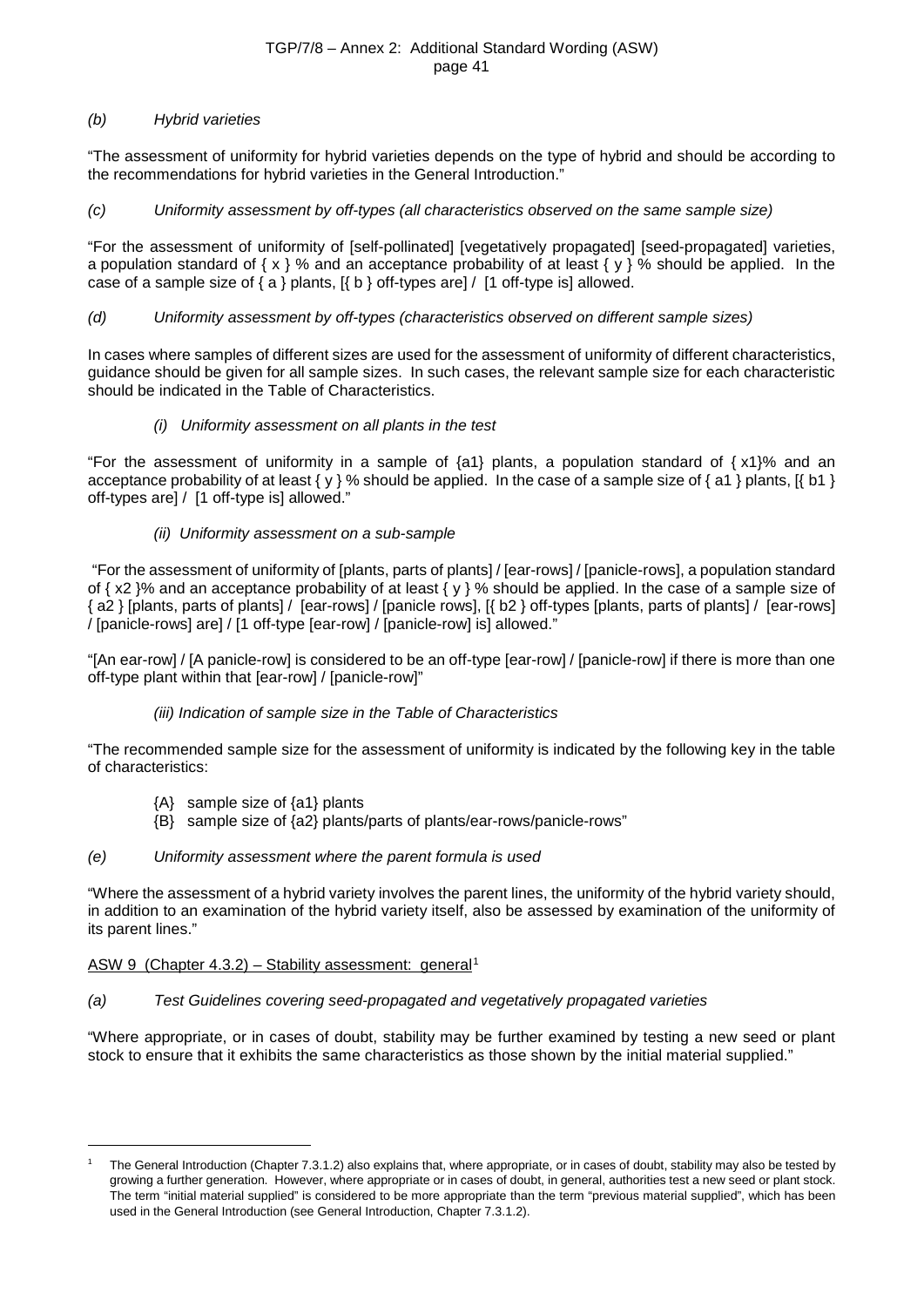#### *(b) Test Guidelines covering only seed-propagated varieties*

"Where appropriate, or in cases of doubt, stability may be further examined by testing a new seed stock to ensure that it exhibits the same characteristics as those shown by the initial material supplied."

#### *(c) Test Guidelines covering only vegetatively propagated varieties*

"Where appropriate, or in cases of doubt, stability may be further examined by testing a new plant stock to ensure that it exhibits the same characteristics as those shown by the initial material supplied."

## ASW 10 (Chapter 4.3.3) – Stability assessment: hybrid varieties

"Where appropriate, or in cases of doubt, the stability of a hybrid variety may, in addition to an examination of the hybrid variety itself, also be assessed by examination of the uniformity and stability of its parent lines."

## ASW 11 (Chapter 6.5) – Legend: Explanations covering several characteristics

" $(a)$ - $\{x\}$  See Explanations on the Table of Characteristics in Chapter 8.1"

## ASW 12.1 (Chapter 8) – Explanations covering several characteristics

"8.1 Explanations covering several characteristics

"Characteristics containing the following key should be examined as indicated below:

- $(a)$ <br>(b)
- "8.2 Explanations for individual characteristics

etc.

Ad. 1 etc."

## ASW 12.2 (Chapter 8) – Definition of time of eating maturity)

*(a) Test Guidelines covering varieties with non-climacteric fruit (e.g. cherry, strawberry)*

"The time of eating maturity is the time when the fruit has reached optimum color, firmness, texture, aroma and flavor for consumption."

*(b) Test Guidelines covering varieties with climacteric fruit (e.g. apple)*

"The time of eating maturity is the time when the fruit has reached optimum color, firmness, texture, aroma and flavor for consumption. Depending on the genotype, the eating maturity can occur directly after removal from the plant or after a period of storage or conditioning."

#### ASW 13 (Chapter 10: TQ Title) – TQ for hybrid varieties

In cases where the parent formula may be used for the assessment of distinctness (see ASW 7(a) (Chapter 4.1.1) – Distinctness: parent formula), the following wording may be added:

"In the case of hybrid varieties which are the subject of an application for plant breeders' rights, and where the parent lines are to be submitted as a part of the examination of the hybrid variety, this Technical Questionnaire should be completed for each of the parent lines, in addition to being completed for the hybrid variety."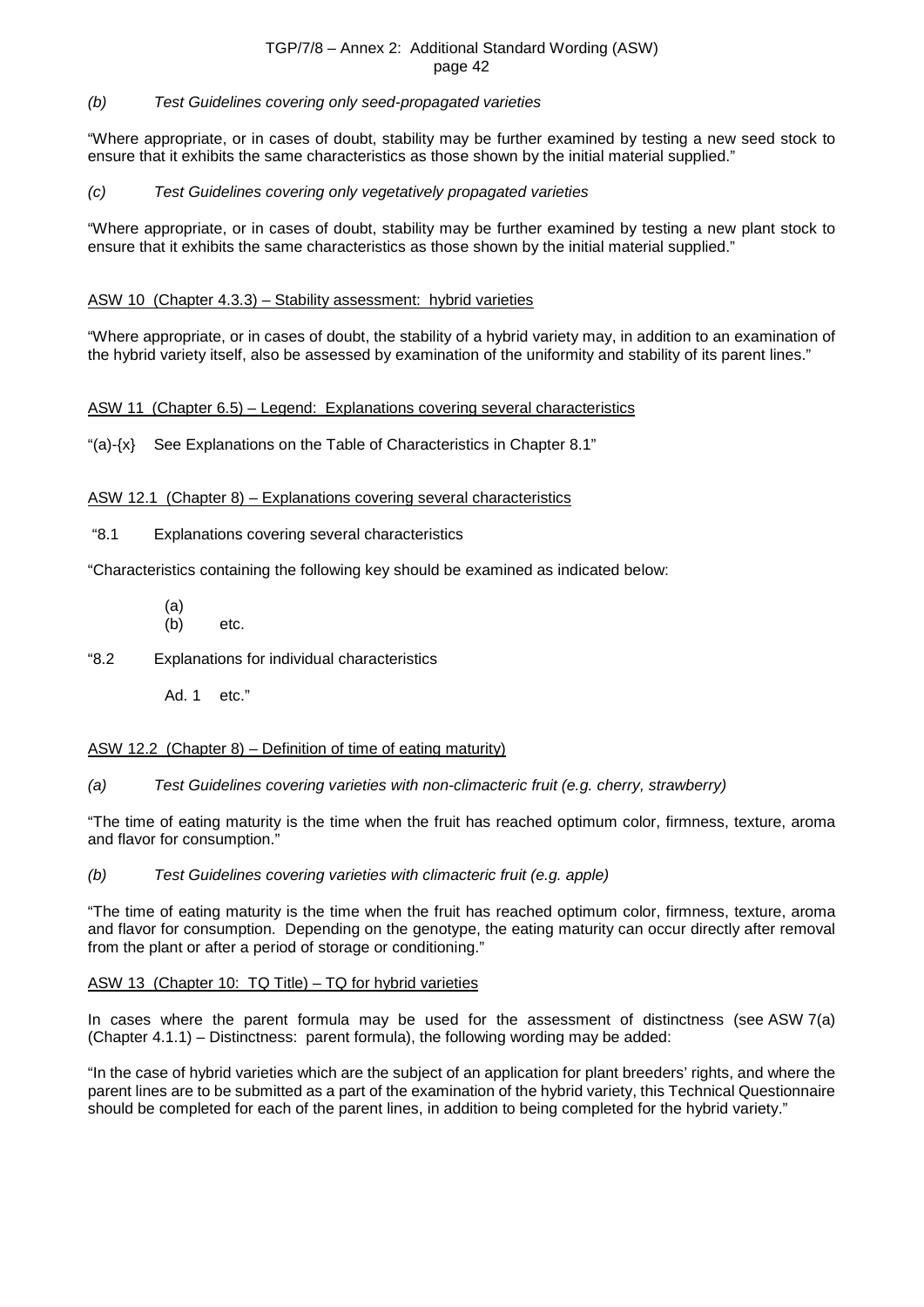## ASW 14 (Chapter 10: TQ 1) – Subject of the TQ

(a) In the case of Test Guidelines covering more than one species, additional boxes should be added in the following format:

"1. Subject of the Technical Questionnaire (please indicate the relevant species):

| 1.1.1<br>1.1.2 | Botanical name<br>Common Name | [species 1]<br>[species 1] | $\mathbf{1}$ |  |
|----------------|-------------------------------|----------------------------|--------------|--|
| 1.2.1<br>122   | Botanical name<br>Common Name | [species 2]<br>[species 2] |              |  |

etc.

(b) If the Test Guidelines cover a genus or a large number of species, question 1 should be presented as follows:

"1. Subject of the Technical Questionnaire (please complete):

- 1.1 Botanical name<br>1.2 Common Name
- Common Name"

with the boxes left blank for completion by the applicant.

## ASW 15 (Chapter 10: TQ 4.1) – Information on breeding scheme

"Variety resulting from:

- "4.1.1 Crossing
	- "(a) controlled cross [ ] (please state parent varieties)

|                 |         |                                                                        |             | x |                                                            |
|-----------------|---------|------------------------------------------------------------------------|-------------|---|------------------------------------------------------------|
| female parent   |         |                                                                        | male parent |   |                                                            |
|                 |         | "(b) partially known cross<br>(please state known parent variety(ies)) |             |   |                                                            |
|                 |         |                                                                        |             | x |                                                            |
|                 |         | female parent                                                          |             |   | male parent                                                |
|                 | $"$ (c) | unknown cross                                                          |             |   |                                                            |
| "4.1.2 Mutation |         | (please state parent variety)                                          |             |   |                                                            |
| "4.1.3          |         | Discovery and development                                              |             |   | (please state where and when discovered and how developed) |
| "4.1.4 Other    |         | (please provide details)"                                              |             |   | ייד                                                        |
|                 |         |                                                                        |             |   |                                                            |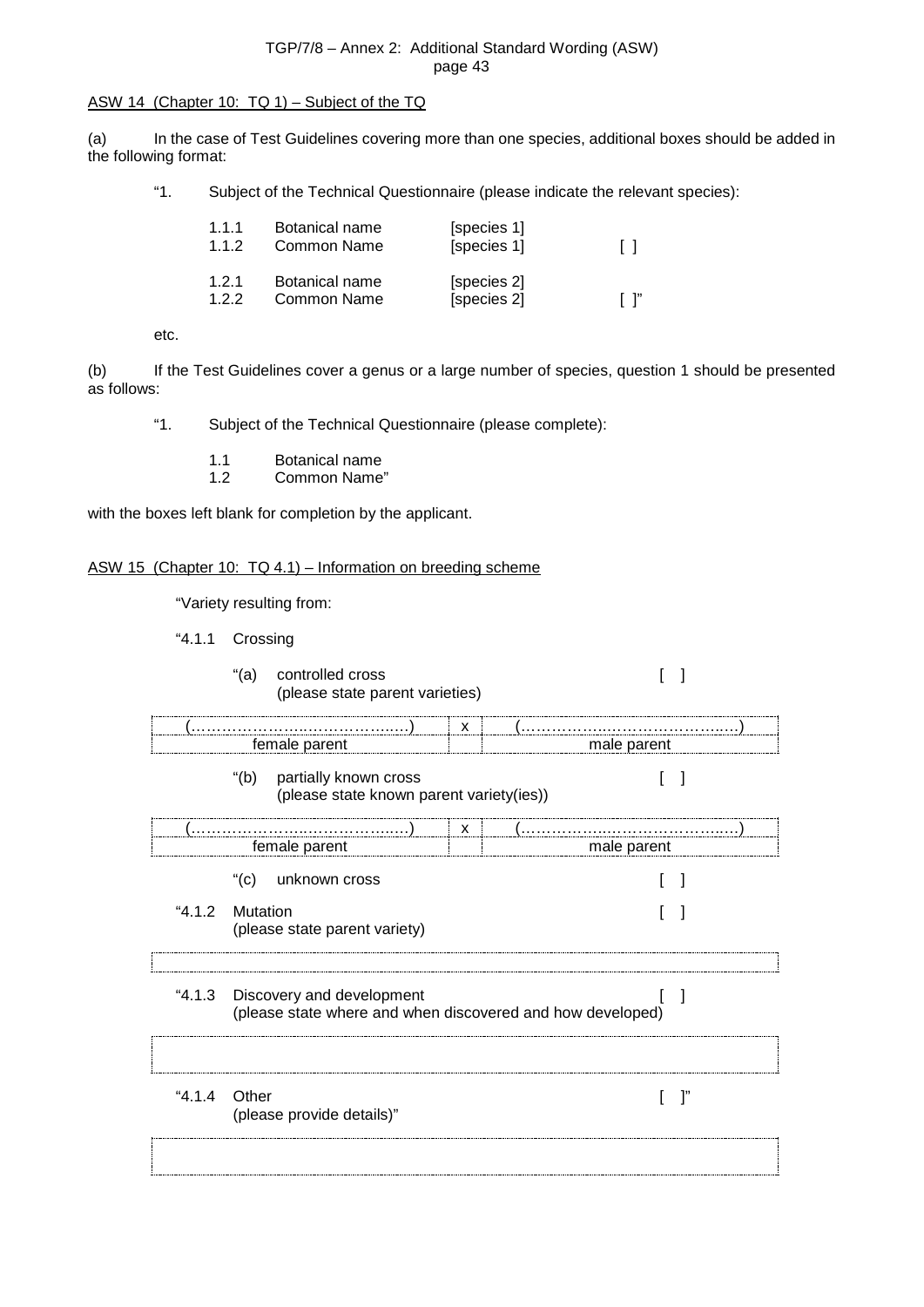## ASW 16 (Chapter 10: TQ 7.3) – Where an image of the variety is to be provided

"A representative color photograph of the variety displaying its main distinguishing feature(s), should accompany the Technical Questionnaire. The photograph will provide a visual illustration of the candidate variety which supplements the information provided in the Technical Questionnaire.

"The key points to consider when taking a photograph of the candidate variety are:

- Indication of the date and geographic location
- Correct labeling (breeder's reference)
- Good quality printed photograph (minimum 10 cm x 15 cm) and/or sufficient resolution electronic format version (minimum 960 x 1280 pixels)"

"Further guidance on providing photographs with the Technical Questionnaire is available in document TGP/7 'Development of Test Guidelines', Guidance Note 35 [\(http://www.upov.int/tgp/en/\)](http://www.upov.int/tgp/en/).

"[The link provided may be deleted by members of the Union when developing authorities' own test guidelines.]"

#### ASW 17 (Chapter 10: TQ 9.3) – Tests for the presence of virus or other pathogens

"9.3 Has the plant material to be examined been tested for the presence of virus or other pathogens?

Yes [ ] (please provide details as specified by the Authority)

No [ ]"

[Annex 3 follows]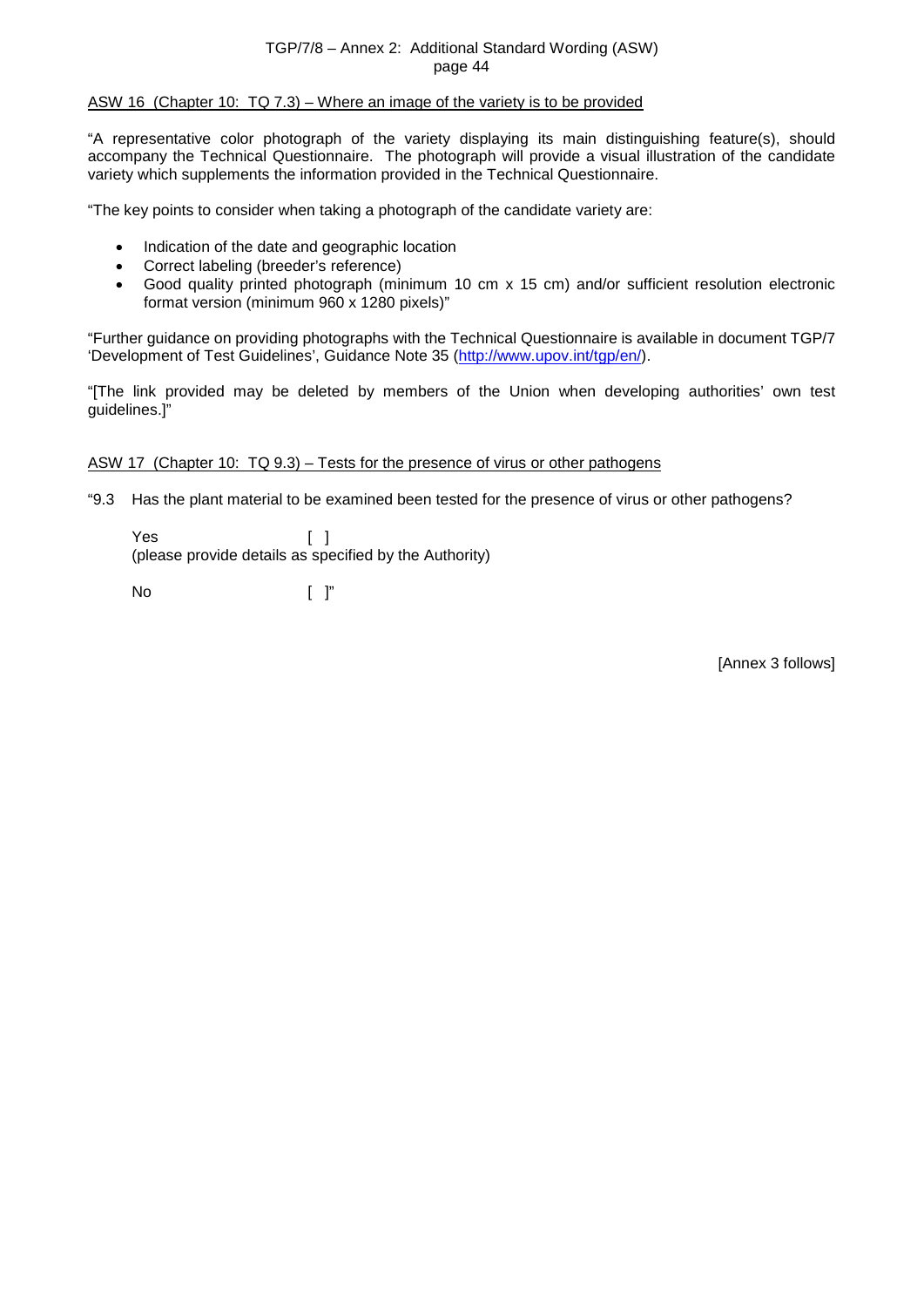## **ANNEX 3:**

# **GUIDANCE NOTES (GN)**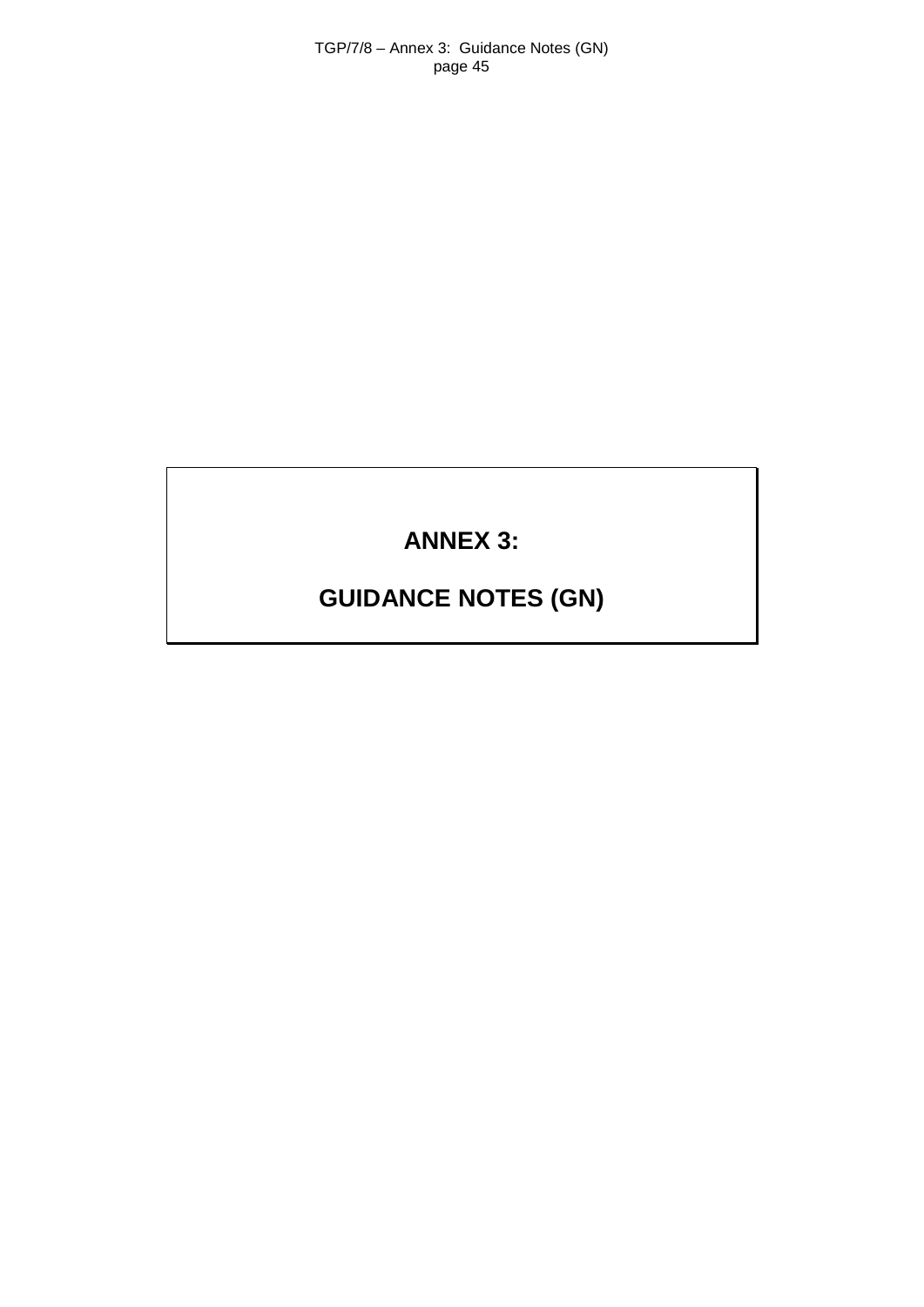This section presents guidance notes (GN) for drafters of Test Guidelines for use when developing specific Test Guidelines. The numbering refers to the numbering in Annex 1.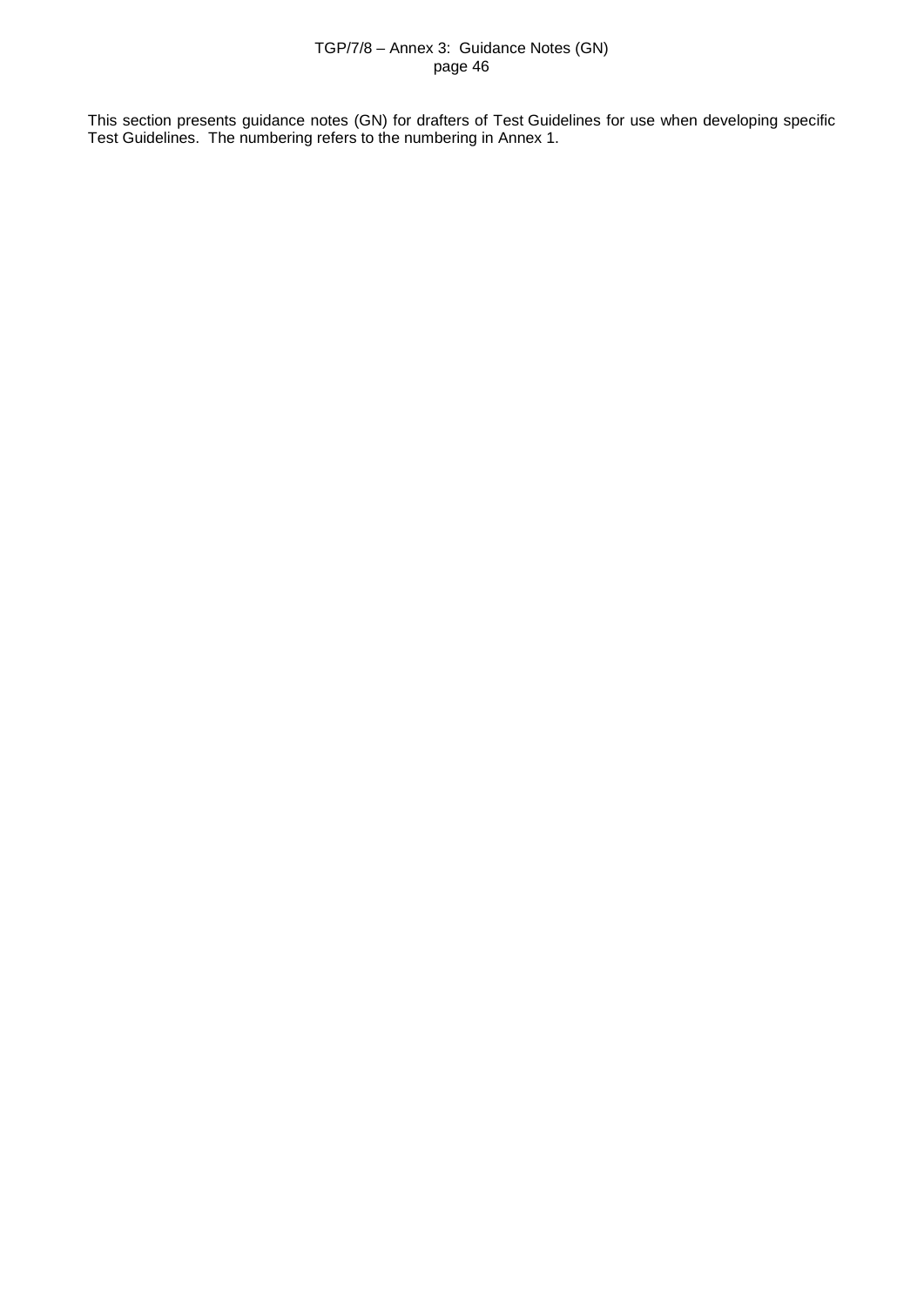## GN 0 (Cover page; Chapter 8) – Use of proprietary text, photographs and illustrations in Test Guidelines

In the case of text, photographs, illustrations or other material that is subject to third party rights, it is the responsibility of the author of the document, including Test Guidelines, to obtain the necessary permission of the third party. Material must not be included in documents where such permission is required but has not been obtained.

Where any text, photographs, illustrations or other material that are subject to third party rights are used in Test Guidelines it should be indicated that the third party has waived their rights for the purposes of DUS testing and development of variety descriptions (e.g. indicating 'Courtesy of [name of copyright owner]' alongside the image protected by copyright).

#### GN 1 (Cover page) – Botanical name

The elements of the botanical name, except for the elements denoting the author and classification, should be presented in italics, e.g.

| Allium L.                             | not Allium L.                             |
|---------------------------------------|-------------------------------------------|
| <i>Beta vulgaris</i> L.               | not Beta vulgaris L.                      |
| Beta vulgaris L. var. conditiva Alef. | not Beta vulgaris L. var. conditiva Alef. |

In general, the family name should not be indicated in Chapter 1. Where the family name is presented, except for the elements denoting the author and classification, it should be presented in italics (e.g. *Poaceae*).

## GN 2 (Cover page) – Associated Documents

"Other associated UPOV documents" seeks information on other UPOV documents which should be read in conjunction with the Test Guidelines concerned. In particular, it seeks information on other Test Guidelines which might be relevant, e.g. a user of the Field Bean Test Guidelines might wish to know that Test Guidelines also exist for Broad Bean and that, previously, these two crops were combined in a single set of Test Guidelines. Thus, the associated documents for the Field Bean Test Guidelines might be:

| $TG/08/4 + Corr.$ | Broad Bean, Field Bean (Replaced) |
|-------------------|-----------------------------------|
| TG/xx/1           | Broad Bean                        |

It is not necessary to make reference to the General Introduction or the TGP documents which are already referenced in the paragraph above.

#### GN 3 (Chapter 1.1) – Subject of the Test Guidelines: More than one species

Separate Test Guidelines are usually drawn up for each species. It may however be considered necessary to include two or more species, a whole genus or even a larger unit in one Test Guidelines document.

Reference should not be made to the potential usefulness of the Test Guidelines for species other than those explicitly included in the coverage of the Test Guidelines, nor to the potential usefulness for hybrids involving the species covered by the Test Guidelines. If considered appropriate, the following sentence may be added:

> "Guidance on the use of Test Guidelines for (e.g. [species in the same genus] / [interspecific hybrids] / [intergeneric hybrids]) that are not explicitly covered by Test Guidelines is provided in document TGP/13 "Guidance for New Types and Species".

## GN 4 (Chapter 1.1) – Subject of the Test Guidelines: Different types or groups within a species or genus

1. The General Introduction states that "Different groups of varieties within a species can be dealt with in separate or subdivided Test Guidelines if the categories can be reliably separated on the basis of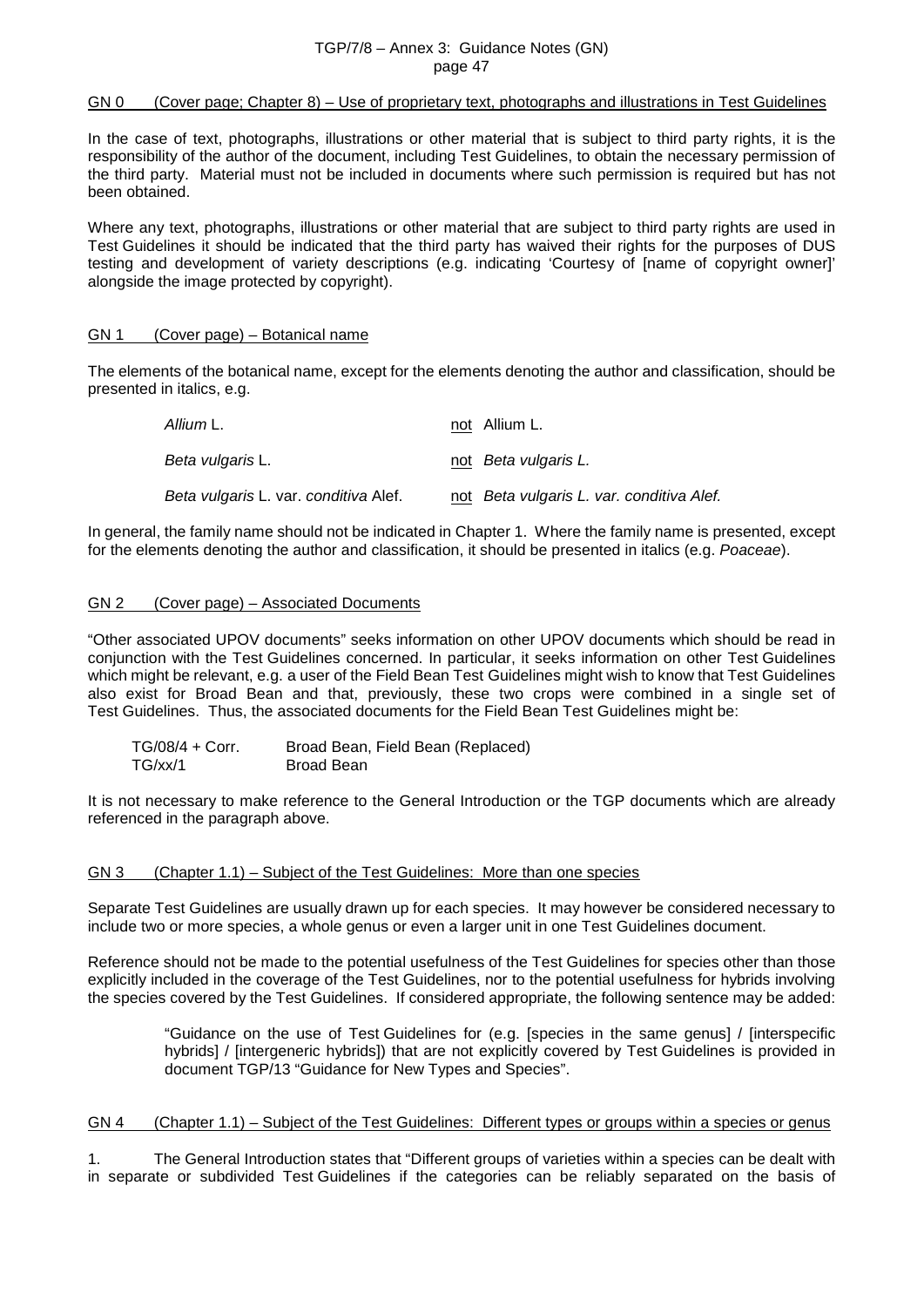characteristics suitable for distinctness, or where an appropriate procedure has been developed to ensure that all varieties of common knowledge will be adequately considered for distinctness".

2. This explanation is provided to ensure that groups or types of varieties are only created where it is possible to ensure that a variety will be clearly placed into the appropriate group, or if not, that other measures are taken to ensure that all varieties of common knowledge are considered for distinctness. Thus, if the Test Guidelines cover only a group, or type, within a species, this section should explain which characteristics, or what other basis, ensure distinctness of all the varieties covered by the Test Guidelines from all other varieties.

3. The Test Guidelines should also explain the characteristics, or other basis, which allow distinctness for types or groups of varieties covered by different sets of example varieties (e.g. Winter/Spring) or should explain what other basis ensures distinctness of all the varieties covered by one type or group, from all the varieties of another.

4. The following example is provided to illustrate how different types or groups might be presented in Chapter 1:

## *Example*

These Test Guidelines apply to all varieties used as rootstocks of all species of *Prunus* L. If characteristics of the flower, the fruit or the seed are necessary to examine the varieties, the Test Guidelines for Almond TG/56, Apricot TG/70, Cherry TG/35, European Plum TG/41, Japanese Plum TG/84, Mume (Japanese Apricot) TG/160 or Peach, Nectarine TG/53 should be used for those characteristics, as appropriate.

## GN 5 (Chapter 1.1) – Subject of the Test Guidelines: Family name

In some cases, it is also considered helpful to identify the family(ies), as indicated by the Germplasm Resources Information Network (GRIN) database [\(http://www.ars-grin.gov/](http://www.ars-grin.gov/)*).*

## GN 6 (Chapter 1.1) – Guidance for new types and species

Document TGP/13, Guidance for New Types and Species may provide useful information for drafters of Test Guidelines covering new types (e.g. multi- or interspecific hybrids) or species.

## GN 7 (Chapter 2.3) – Quantity of plant material required

The drafter of the Test Guidelines should consider the following factors when determining the quantity of material required:

- (i) Number of plants/ parts of plants to be examined<br>(ii) Number of growing cycles
- (ii) Number of growing cycles<br>(iii) Variability within the crop
- (iii) Variability within the crop<br>(iv) Additional tests (e.g. resis
- Additional tests (e.g. resistance tests, bolting trials)
- (v) Features of propagation (e.g. cross-pollination, self-pollination, vegetative propagation)
- (vi) Crop type (e.g. root crop, leaf crop, fruit crop, cut flower, cereal, etc.)
- (vii) Storage in variety collection
- (viii) Exchange between testing authorities<br>(ix) Seed quality (germination) requiremer
- (ix) Seed quality (germination) requirements<br>(x) Cultivation system (outdoor/glasshouse)
- Cultivation system (outdoor/glasshouse)
- (xi) Sowing system
- (xii) Predominant method of observation (e.g. MS, VG)

In general, in the case of *plants* required only for a single growing trial (e.g. no plants required for special tests or variety collections), the number of plants requested in Chapter 2.3 often corresponds to the number of plants specified in Chapters 3.4 "Test Design" and 4.2 "Uniformity". In that respect, it is recalled the quantity of plant material specified in Chapter 2.3 of the Test Guidelines is the minimum quantity that an authority might request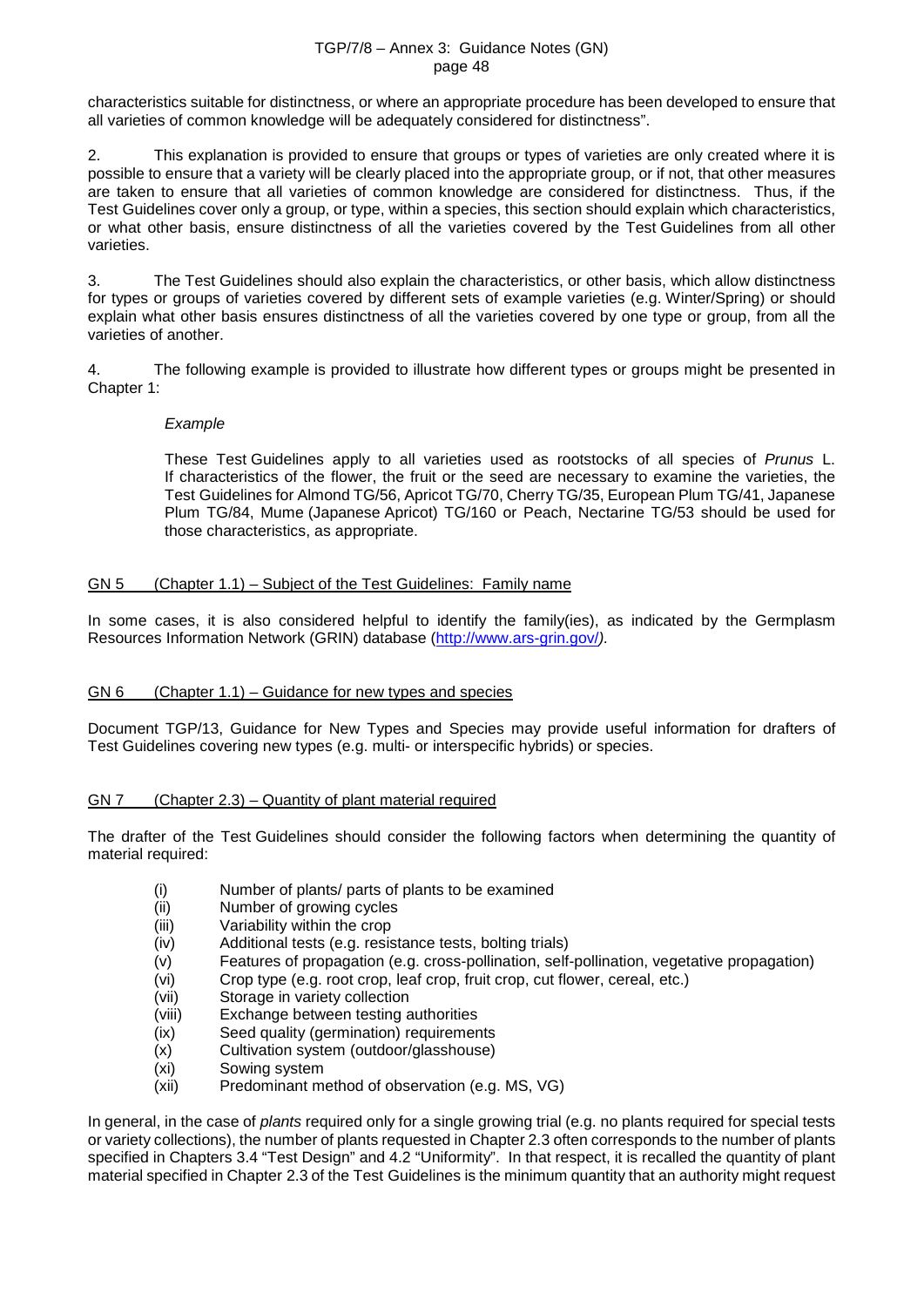of the applicant. Therefore, each authority may decide to request a larger quantity of plant material, for example to allow for potential losses during establishment (see GN 7 (a)).

#### GN 8 (Chapter 3.1.2) – Explanation of the growing cycle

Chapter 3.1 makes reference to the number of growing cycles. In some cases it may be necessary to clarify what is meant by a growing cycle. Additional standard wording has been developed for some situations (see ASW 3).

## GN 9 (Chapter 3.3) – Growth stage key

In some cases where it is appropriate to provide a growth stage key for the observation of characteristics, the following is a useful guide:

Growth stages of mono- and dicotyledonous plants – BBCH. Julius Kühn-Institut (JKI), Federal Biological Research Centre for Agriculture and Forestry

<http://pub.jki.bund.de/index.php/BBCH/issue/archive> (available in English, French or German)

In some other cases, a simplified growth stages key might be more appropriate, such as the example in the Test Guidelines for Potato (document TG/23/6):

## 8.3 Optimal Stage of Development for the Assessment of Characteristics

- $1 =$  bud stage
- $2 =$  flowering stage
- 3 = ripening stage of tubers
- $4 =$  after harvest

## GN 10.1 (Chapter 3.4) – Test design

Document TGP/8, "Trial Design and Techniques Used in the Examination of Distinctness", Uniformity and Stability contains guidance on experimental design.

## GN 10.2 (Chapter 4.1.4) – Number of Plants / Parts of Plants to be Examined (for distinctness)

1. The observation of the '*typical'* expression of characteristics of a variety in a given environment is essential for the assessment of distinctness. The precision of the observed (mean) expression of the varieties to be compared is a critical element for the consideration of whether a difference is a clear difference.

2. In the case of qualitative characteristics, a low number is sufficient to identify the expression of a variety. In general, the number of plants for the assessment of distinctness is not a limiting factor for the number of plants in the trial. Thus, the number of plants for the assessment of qualitative characteristics is not essential for harmonization.

3. In case of quantitative characteristics (and pseudo-qualitative characteristics), the variation within the variety has to be taken into account for defining a clear difference (by expert judgment or exact statistics). Due to the relation between variation within the varieties and the required difference to be considered as a clear difference for the establishment of distinctness the precision of records is important. The precision of records (mean values) is influenced by the sample size. Therefore, the appropriate sample size should be indicated in the Test Guidelines for the purpose of harmonization.

4. The following general principals should be taken into account:

*Considerations for the number of plants to be observed for distinctness in case of QN (in some cases PQ)*

(a) Observation on the plot as a whole (VG/MG) – the indicated number should be considered as minimum number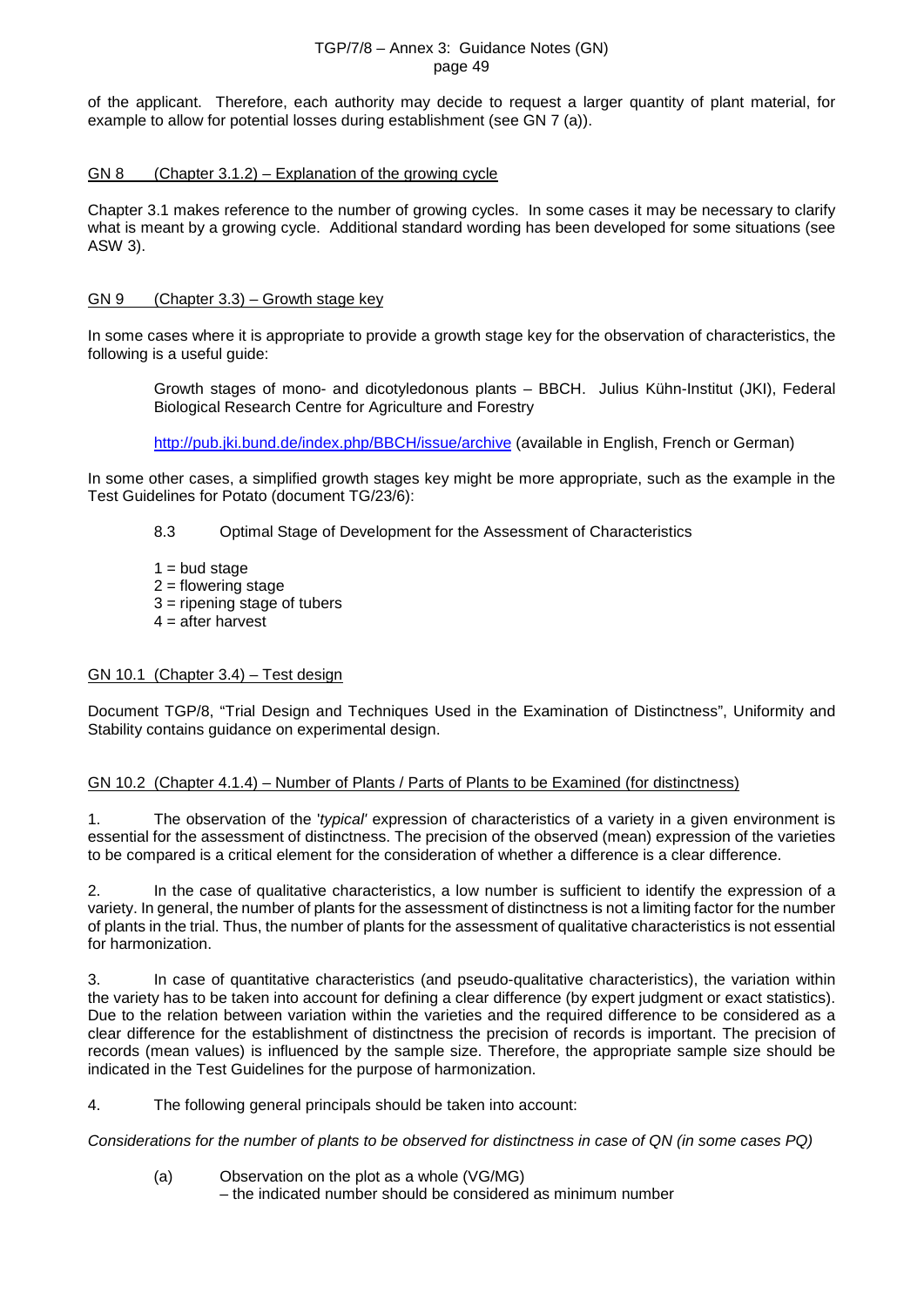- (b) Observation on subsample from plot (VG/MG) – the indicated number should be considered as minimum number
- (c) Observations on individual plants (VS/MS) – the number of plants is important for precision of record – the specific number should be indicated

#### *Considerations for the number of plants for candidate varieties and varieties to be compared with the candidate varieties*

5. The required precision of records depends on the size of the difference between the candidate variety and the varieties of common knowledge. If two varieties are very similar it is important to ensure the same precision of the records for both varieties. The number of plants indicated in the Test Guidelines applies to both the candidate variety and the similar variety of common knowledge. In other cases, it may be possible to include in the trial a lower number of plants for the variety of common knowledge, provided that uniformity does not have to be assessed for that variety, i.e. varieties in the variety collection.

## GN 11 (Chapter 4.2) – Uniformity assessment

## *(a) Test Guidelines covering varieties with different propagation types*

In the case of Test Guidelines which cover different types of variety, combinations of the individual wordings in ASW 8 can be used.

## *(b) Sample size for uniformity assessment by off-types*

In the case of uniformity assessment by off-types, the number of plants in the sample (see ASW 8 (c) " sample size of {a} plants") should, in general, be the same as the number of plants specified in Chapter 3.4 "Test Design".

## *(c) Combining observations*

Document TGP/10, Examining Uniformity, contains guidance on the development of appropriate uniformity standards. That document (see TGP/10, Section 6 "Combining all observations on a variety") explains that the uniformity of a variety is assessed by the observation of individual plants for all relevant characteristics. In some crops, all of those characteristics are observed on all plants in the test. In other crops, some of those characteristics are observed on different samples of the variety. Furthermore, for some crops the assessment of uniformity may be on the basis of off types for certain relevant characteristics and on the basis of standard deviations for other relevant characteristics. Therefore, specific guidance for the assessment of uniformity based on the observation of all the relevant characteristics need to be defined. Some of the possible situations include:

Off-types only: all characteristics observed on the same sample (see TGP/10, Section 6.2; Off-types only: characteristics observed on different samples (see TGP/10, Section 6.3); and Off-types and standard deviations (see TGP/10, Section 6.4)

In the case of Test Guidelines where uniformity is assessed by off-types and standard deviations, the following extract from the Test Guidelines for Carrot (TG/49/8) may provide a useful example of suitable wording:

## "4.2.2 Cross-pollinated varieties

"The assessment of uniformity for cross-pollinated varieties should be according to the recommendations for cross-pollinated varieties in the General Introduction. For the characteristics external color of root (characteristic 13) and color of core of root (characteristic 19), a population standard of 2% and an acceptance probability of 95% should be applied. In the case of a sample size of 200 plants, 7 off-types are allowed."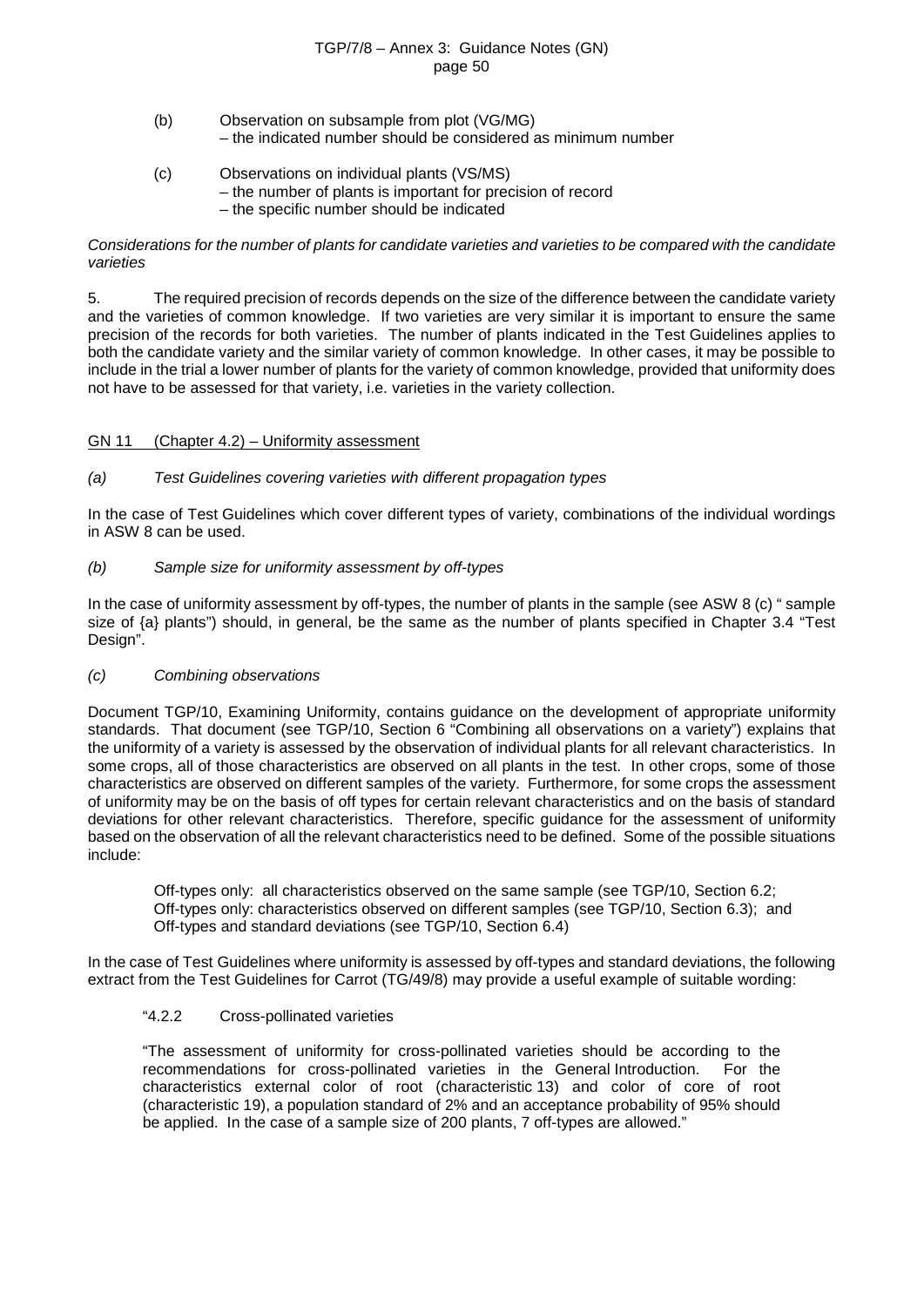#### GN 12 (Chapter 7) – Selecting a characteristic for inclusion in the Table of Characteristics

1. The characteristics included in the Table of Characteristics are called "Standard Test Guidelines Characteristics." The General Introduction (Chapter 4.8 Table) explains that such characteristics are those "characteristics that are accepted by UPOV for examination of DUS and from which members of the Union can select those suitable for their particular circumstances."

2. To be included in the Table of Characteristics, the characteristic must satisfy the criteria for a Standard Test Guidelines Characteristic, namely:

(a) it must satisfy the criteria for use of any characteristic for DUS as set out in the General Introduction (Chapter 4.2) which are that it:

- (i) results from a given genotype or combination of genotypes;
- (ii) is sufficiently consistent and repeatable in a particular environment;
- (iii) exhibits sufficient variation between varieties to be able to establish distinctness;
- (iv) is capable of precise definition and recognition;
- (v) allows uniformity requirements to be fulfilled;
- (vi) allows stability requirements to be fulfilled, meaning that it produces consistent and repeatable results after repeated propagation or, where appropriate, at the end of each cycle of propagation; and
- (b) it must have been used to develop a variety description by at least one member of the Union.

3. One of the most important functions of the TWPs, with respect to the development of Test Guidelines, is to ensure that these criteria are fulfilled before acceptance of a characteristic in the Test Guidelines.

4. Independent characteristics should be presented as separate characteristics where this improves clarity and always where it is possible to identify a separate qualitative characteristic (see GN 20.2). It is important that independent characteristics are split to avoid confusion. For example, in pea, marbling and anthocyanin spotting of the testa should be separated.

#### GN 13 Characteristics with specific functions

#### *1. Asterisked characteristics (Chapter 7)*

1.1 The General Introduction (Chapter 4.8: Table: Functional Categories of Characteristics) states that asterisked characteristics are "characteristics that are important for the international harmonization of variety descriptions." The criteria for selecting a characteristic as an asterisked characteristic are that:

(a) it must be a characteristic included in the Test Guidelines;

(b) it should always be examined for DUS and included in the variety description by all members of the Union except when the state of expression of a preceding characteristic or regional environmental conditions render this inappropriate;

- (c) it must be useful for the international harmonization of variety descriptions;
- (d) particular care should be taken before selection of disease resistance characteristics.

1.2 It should be clarified that criterion (b) is worded to ensure that members of the Union which are not able to examine the characteristic do not use this as a reason to object to the characteristic being agreed as an asterisked characteristic. Thus, any characteristic which satisfies the criteria and, in particular, is useful for the international harmonization of variety descriptions should be selected as an asterisked characteristic, even if it cannot be examined for all varieties or by all members of the Union. The number of asterisked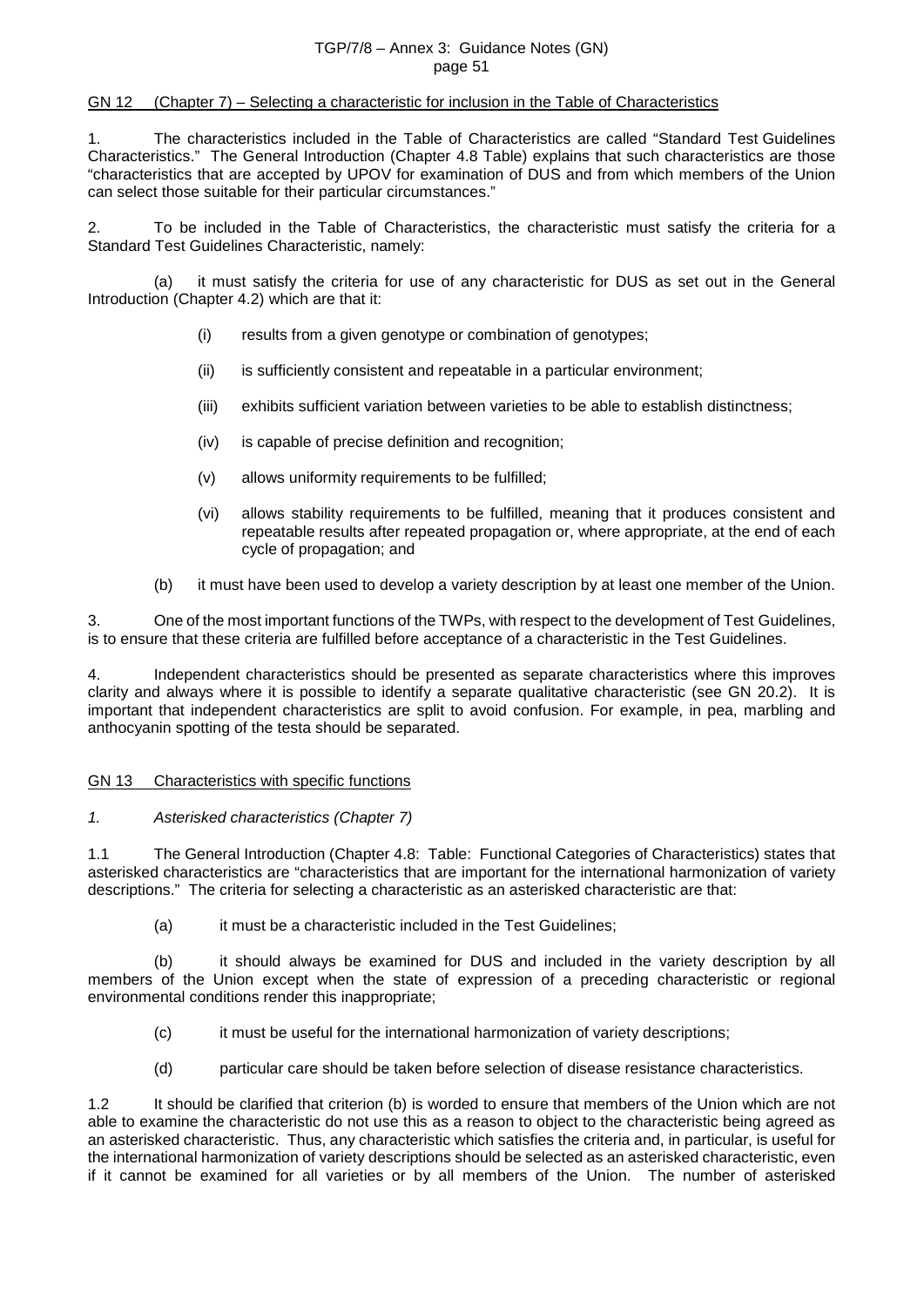characteristics should, therefore, be determined by the characteristics which are required to achieve useful internationally harmonized variety descriptions.

- *2. Grouping characteristics (Chapter 5.3)*
- *2.1 Selection*

The General Introduction (Chapter 4.8: Table: Functional Categories of Characteristics) explains that grouping characteristics are characteristics in which the documented states of expression, even where recorded at different locations, can be used either individually or in combination with other such characteristics: to select varieties of common knowledge that can be excluded from the growing trial used for examination of distinctness, and/or to organize the growing trial so that similar varieties are grouped together.

Thus, the General Introduction specifies that grouping characteristics:

- 1. Must be:
	- (a) qualitative characteristics or,
	- (b) quantitative or pseudo-qualitative characteristics which provide useful discrimination between the varieties of common knowledge from documented states of expression recorded at different locations.
- 2. Must be useful for:
	- (a) selecting varieties of common knowledge that can be excluded from the growing trial used for examination of distinctness and/or,
	- (b) organizing the growing trial so that similar varieties are grouped together.
- 3. Should be:
	- (a) an asterisked characteristic and/or, (see also GN 13.4)<br>(b) included in the Technical Questionnaire or application fo
	- included in the Technical Questionnaire or application form.

The number of grouping characteristics is not fixed. If there are only a few characteristics which satisfy the criteria these are all likely to be selected as grouping characteristics. However, if there are many characteristics which fulfill the criteria these might not all be selected as grouping characteristics in the Test Guidelines. In the latter case, a selection of the most efficient characteristics for the uses set out in 2(a) and 2(b) might be made.

*2.2 Color*

In the case of color characteristics, where the states of expression in the Table of Characteristics are represented by the RHS Colour Chart number, color groups should be created for use of these characteristics as grouping characteristics. If the characteristic is included in the Technical Questionnaire, the color groups created for the characteristic for grouping purposes and for presenting the characteristic in the Technical Questionnaire should be the same.

*3. Technical Questionnaire (TQ) characteristics (Chapter 10: TQ 5)*

3.1 The model Technical Questionnaire included in the Test Guidelines seeks information on specific characteristics of importance for distinguishing varieties.

- 3.2 Characteristics to be included in the Technical Questionnaire should comprise:
	- (a) the grouping characteristics and
	- (b) the most discriminating characteristics,

unless it is considered unrealistic to expect breeders to describe these characteristics.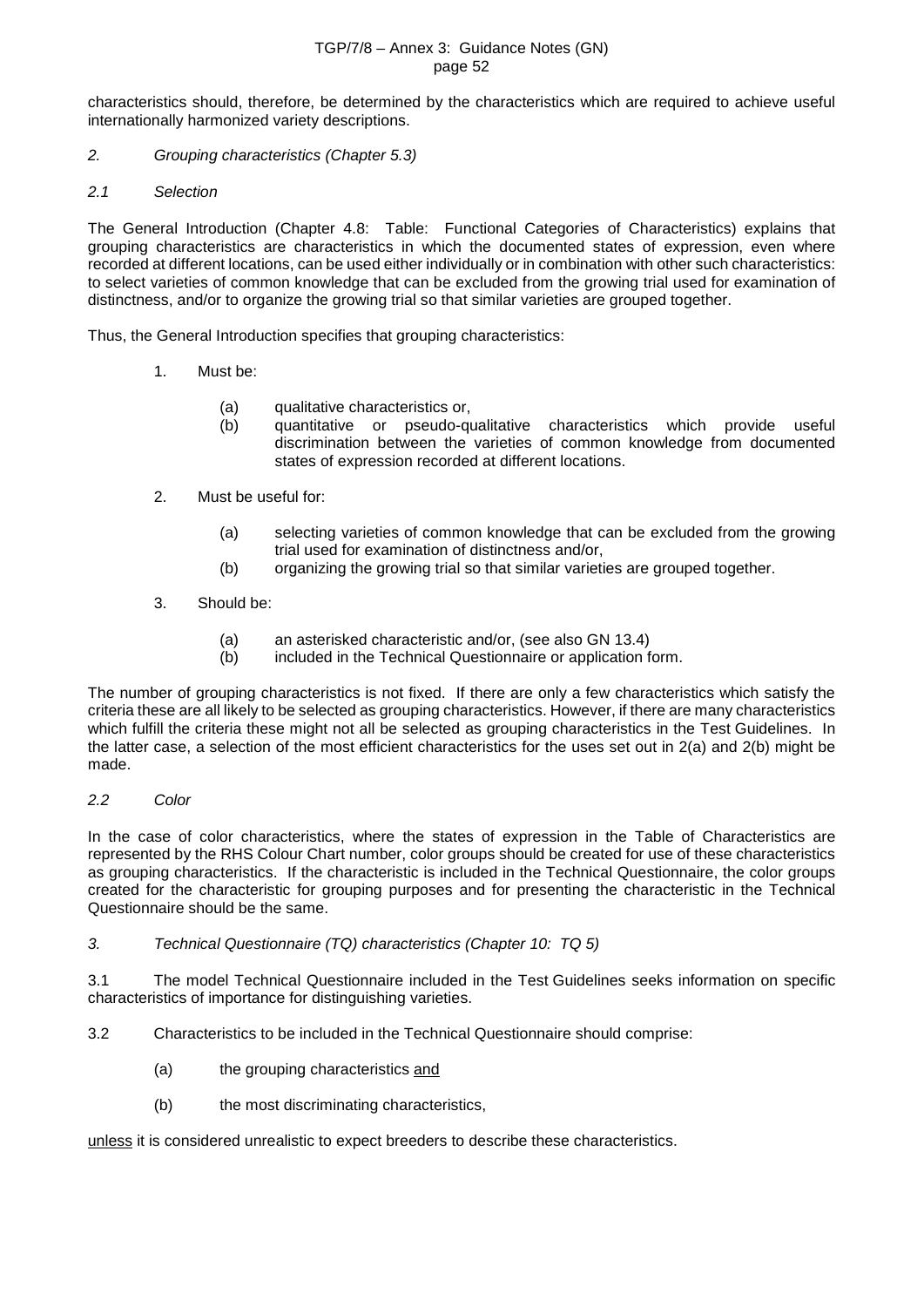3.3 In addition to the characteristics identified in Section 3.2, the Technical Questionnaire may also include characteristics that are agreed to be important for the management of the trial and the planning of observations.

3.4 Where necessary, characteristics in the Test Guidelines can be simplified (e.g. color groups can be created rather than requesting an RHS Colour Chart reference) for inclusion in the Technical Questionnaire (TQ), if this would be of assistance for the breeder completing the TQ. Furthermore, the characteristics contained in the Test Guidelines can be formulated in a different way, if breeders would then be able to describe them more precisely and the information would be useful for performing the test. For example, the TQ for peach may request information on whether the variety is a "melting" or "non-melting" type, which although not a characteristic in the Table of Characteristics would provide information on the states of expression of certain characteristics included in the Table of Characteristics.

3.5 In the case of quantitative characteristics for which an abbreviated scale is used in the Table of Characteristics (e.g. use of 3, 5, 7 for characteristics with notes 1-9), *all* states of expression should be presented in the Technical Questionnaire (e.g. notes 1, 2, etc. to 9).

3.6 GN 13(4)(b) explains that "TQ characteristics selected from the Table of Characteristics should, in general, receive an asterisk in the Table of Characteristics". Certain characteristics, particularly disease resistance characteristics, which are potentially useful as grouping characteristics might not be indicated with an asterisk in the Table of Characteristics. In the case of disease resistance characteristics, for example, there may be obstacles to the use of the characteristic for a number of members of the Union because of technical or quarantine requirements. Those same obstacles might also make it difficult for applicants to provide information on those characteristics if they were included in the Technical Questionnaire, Section 5 "Characteristics of the variety to be indicated". Therefore, for such characteristics, information should be sought in Section 7 "Additional information which may help in the examination of the variety" of the Technical Questionnaire. The guidance on the presentation of the characteristics for Section 5 (see GN 13.3 & 13.4 above would also apply for the presentation of characteristics in Section 7.

## *4. Relationship between Asterisked, Grouping and TQ characteristics*

The relationship between grouping, asterisked and TQ characteristics can be summarized as follows:

(a) Grouping characteristics selected from the Table of Characteristics should, in general, receive an asterisk in the Table of Characteristics and be included in the Technical Questionnaire.

(b) TQ characteristics selected from the Table of Characteristics should, in general, receive an asterisk in the Table of Characteristics and be used as grouping characteristics. TQ characteristics are not restricted to those characteristics used as grouping characteristics;

(c) Asterisked characteristics are not restricted to those characteristics selected as grouping or TQ characteristics.

## GN 14 (Chapter 7) – Characteristics examined by patented methods

(a) In the case of a characteristic which can be examined by a patented method, the Leading Expert should disclose any known information on the patent, or patent applications pending, that may relate to the assessment of the expression of the characteristic concerned. The information on known patents should include the name and contact details of the patent holder, patent registration number, and countries where the patent has been granted (or patent applications pending, if applicable).

(b) The Leading Expert should assess the importance of the patented method concerning the assessment of the expression of a characteristic and the suitability of alternative, non-patented methods, if available. The Leading Expert and relevant TWP should then decide whether it would be better to revisit the issue at a later stage or if it would be appropriate to contact the patent holder to find a suitable arrangement for utilization of the patented method. The TWP may decide to seek the advice of the Technical Committee and, if appropriate, the Technical Committee may also seek the advice of the Administrative and Legal Committee.

(c) If a decision to contact the patent holder is taken, three situations may arise: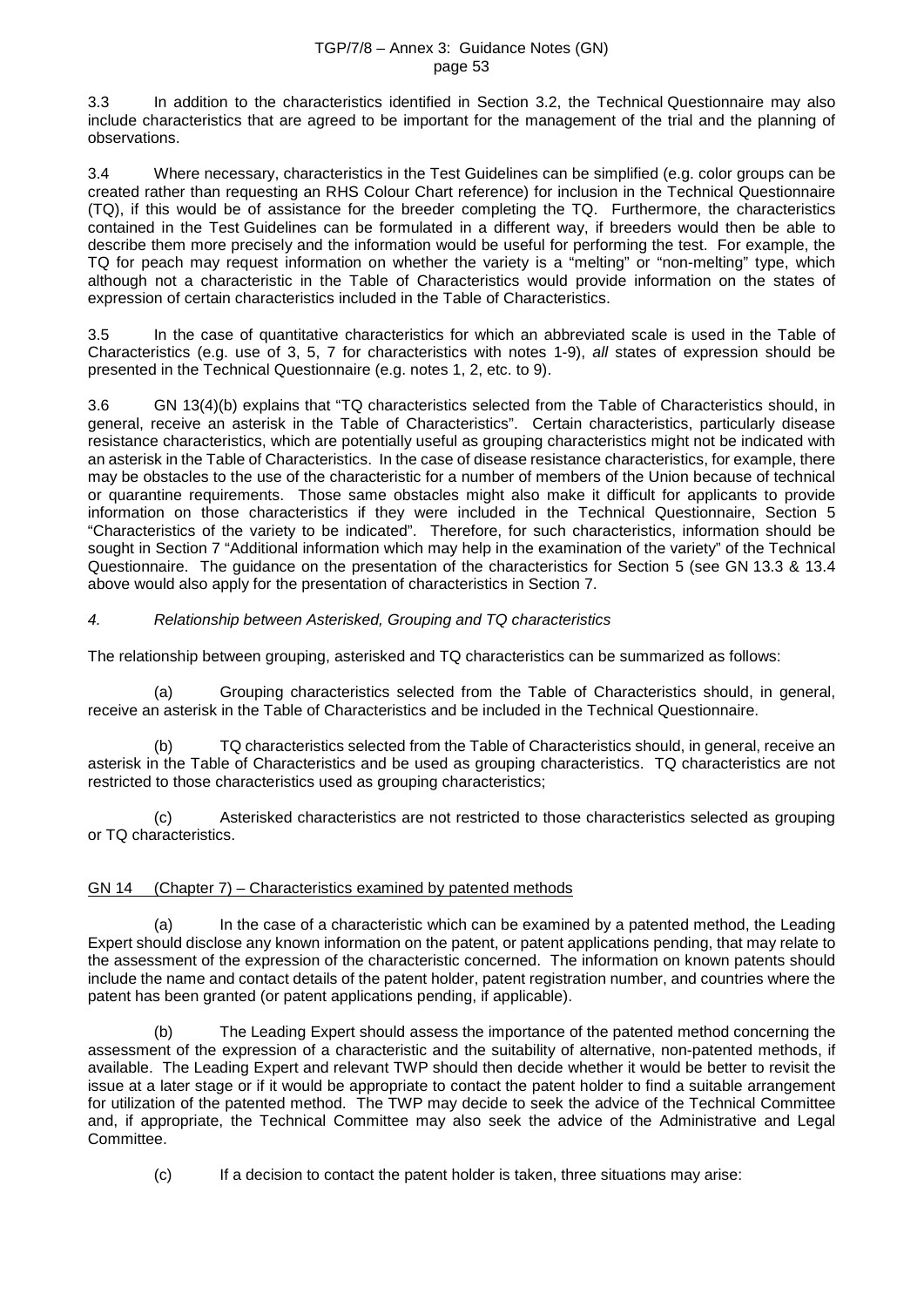- (i) the patent holder waives his/her rights for the particular use of the patented method concerning the assessment of the expression of a characteristic for DUS testing and development of variety descriptions;
- (ii) the patent holder is willing to negotiate licenses with other parties on a nondiscriminatory basis and on reasonable terms and conditions;
- (iii) the patent holder is not willing to cooperate with the solutions in (i) or (ii).

(d) If (c) (i) is applicable, a footnote in the corresponding characteristic(s) of the Test Guidelines should indicate that the method for assessing the expression of this characteristic is protected by patent, but that the patent holder has waived his/her rights for the purpose of DUS testing and development of variety descriptions. The members of the TWP may decide, considering the importance of the characteristic, if it will be appropriate to select it as an asterisked characteristic.

(e) If (c) (ii) is applicable, it is recommended that the characteristic(s) concerned will not be selected as an asterisked characteristic as it will not satisfy the requirement for accessibility that enables harmonization of variety description using asterisked characteristics. The members of the TWP may decide whether interested parties would like to retain the characteristic related to the method protected by patent as a standard Test Guidelines characteristic. Interested parties may decide to start negotiations with the patent holder for licenses on a non-discriminatory basis and on reasonable terms and conditions. Such negotiations are left to the interested parties and would take place outside UPOV. An appropriate note indicating that the method concerning the assessment of the expression of the characteristic is protected by patent and that the patent holder provides for licenses on a non-discriminatory basis and on reasonable terms and conditions should be provided.

(f) If (c) (iii) is applicable, it is recommended that the characteristic(s) concerned with the method protected by patent will not be selected as an asterisked characteristic. The experts of the relevant TWP may decide, in light of the information available, e.g. experience of a member of the Union that has used the characteristic to develop a variety description, whether the characteristic should or should not be selected as a standard Test Guidelines characteristic. An appropriate note indicating that the method concerning the assessment of the expression of the characteristic is protected by patent should be provided.

#### GN 15 (Chapter 7) – Physiological characteristics

Document TGP/12, Guidance on Certain Physiological Characteristics, provides guidance on the use of certain physiological characteristics, e.g. resistance to diseases, insects and chemicals and chemical constituents examined by protein electrophoresis.

#### GN 16 (Chapter 7) – New types of characteristics

Document TGP/15, New Types of Characteristics, provides guidance on the possible use of new types of characteristics.

#### GN 17 (Chapter 7) – Presentation of Characteristics: Approved characteristics

A collection of characteristics, with their corresponding states of expression, which have already been approved for inclusion in existing Test Guidelines after the adoption of document TGP/7 ("approved characteristics"), is provided in the web-based TG template. There are two main purposes for developing this collection: firstly, it helps to ensure that the states of expression used for the same or similar characteristics included in Test Guidelines, are harmonized as far as possible; secondly, the characteristics presented in the collection have already been translated into the UPOV languages. Thus, Test Guidelines utilizing approved characteristics will cost UPOV less and are less likely to experience delays in presentation for adoption.

Drafters of Test Guidelines are invited to search the approved characteristic which they wish to use. If the appropriate characteristic, and its corresponding states of expression, are found this can be selected for the new Test Guidelines. However, it should be remembered that what may appear to be very similar characteristics in different types of plant, or different organs of the same plant, may in fact be under different types of genetic control. Thus, for example, in one type of plant, or one organ, the characteristic "profile"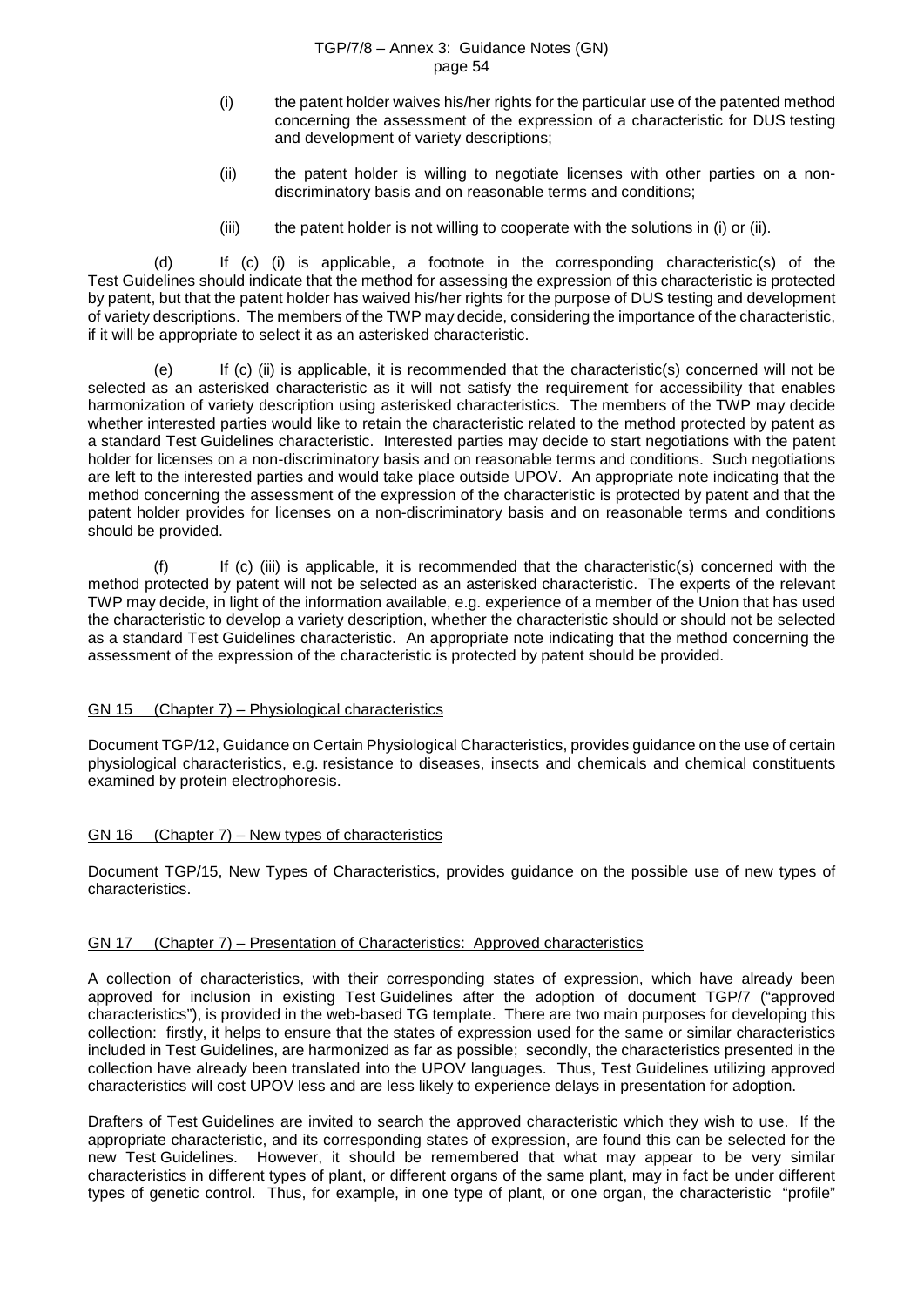might be a qualitative characteristic e.g. straight (1), curved (2) but in another type of plant, or organ, it might be a quantitative characteristic e.g. straight or slightly curved (1), moderately curved (2), strongly curved (3).

In cases where the required characteristic is not an approved characteristic, guidance is provided in GN 18, GN 19 and GN 20.

## GN 18 (Chapter 7) – Presentation of Characteristics: Heading of a characteristic

#### *1. General*

A characteristic normally starts by identifying the:

• plant or, alternatively, the plant part (organ) concerned,

followed, after a colon, by the

- organ or, alternatively, the sub-organ or the specialty to be observed
- e.g. "Plant: number of flowers" or "Flower: width of petal" or "Petal: color of margin".

The heading of a characteristic should be worded precisely and, if possible, be self-contained to be understood and clear without the knowledge of the states. The states should also be easily understood without the full text of the characteristic, irrespective of whether the overall text of the characteristic may appear repetitive. For example, the word "presence of" or "intensity of" could be added, even if the first state would read "absent" or "absent or very weak." This applies particularly to cases where not only the absence/presence is to be listed as a characteristic but where a number of criteria are of importance with regard to a single organ, such as number, size, length, width, density, color, etc.

#### *2. Clarifying similar characteristics*

In the case of two or more characteristics where there is only one difference between the characteristics (e.g. lower or upper side of blade) to be observed, the part that differs should be underlined e.g.

- "lower side", or "upper side"
- *3. Characteristics which only apply to certain varieties*

In some cases, the state of expression of a preceding characteristic determines that a subsequent characteristic is not applicable e.g. it would not be possible to describe the shape of leaf lobes for a variety which did not have leaf lobes.

In cases where this is not obvious, or where the characteristics are separated in the Table of Characteristics, the heading of the subsequent characteristic is preceded by an underlined reference to the types of varieties to which it applies, on the basis of the preceding characteristic.

The following examples demonstrate how the proposed approach might be used for QL, PQ and QN characteristics:

- (QL) Flower: type: single (1); double (2)
- (PQ) Only varieties with: Flower: type: single: Flower: shape
- (PQ) Flower head: type: single (1); semi-double (2); daisy-eyed double (3); double (4)
- (QN) Only varieties with: Flower head: type: daisy-eyed double or double: Flower head: height: short (3); medium (5); tall (7)
- (PQ) Plant: head formation: absent (1); open (2); closed (3)
- (QN) Only varieties with: Plant: head formation: open or closed: Time of head formation: very early (1); early (3); medium (5); late (7); very late (9)
- (QN) Presence of hairs: absent or very weak (1)
- (PQ) Only varieties with: Presence of hairs: Other than "absent or very weak" (1): Hair: color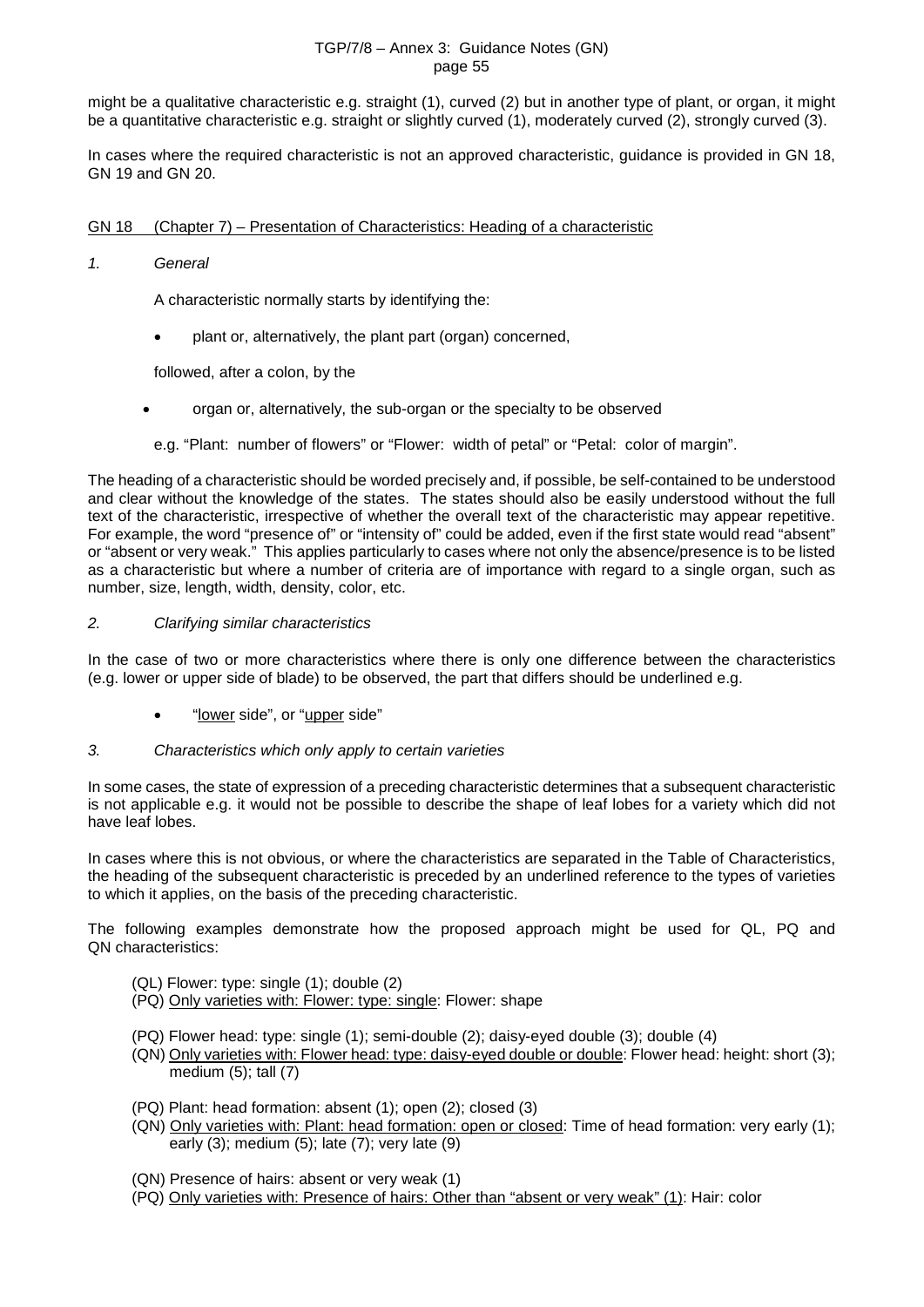The exclusion of characteristics from observation on the basis of a preceding pseudo-qualitative (PQ) or quantitative (QN) characteristic should be used with caution, taking into account the consequences for the examination of distinctness.

## GN 19 (Chapter 7) – Presentation of characteristics: General presentation of states of expression

- *1. Order of states of expression*
- *1.1 General*

Insofar as it is possible to impose an order on the expressions inside a characteristic, the smaller, lesser or lower expressions should be assigned the lower Note. The order of states should as far as possible be:

- from weak to strong,
- from light to dark,
- from low to high,
- from narrow to broad.

## *1.2 Color*

In the case of colors, in addition to the spectral order, the chronological appearance of the color (e.g. as the fruit ripens) may also be used (see also document TGP/14, Glossary of Terms Used in UPOV Documents: Section 2 "Botanical Terms"). The same sequence should be used for organs with similar states within a single document (e.g. color of leaf and color of stem).

## *1.3 Shape*

Shapes of base and apex should go from pointed to rounded or from raised to depressed (see also document TGP/14, Glossary of Used in UPOV Documents: Section 2 "Botanical Terms").

## *1.4 Attitude / Growth Habit*

When presenting attitude / growth habit using the: erect to horizontal; upright to prostrate; or erect to reflexed range, the state "erect / upright" is always presented as state 1. This is because the "erect / upright" state is the only fixed state for all versions of this characteristic, whilst the other end of the scale might end with "prostrate", "reflexed," etc. according to the individual circumstances.

## *2. Hyphen (-)*

In the English wording, there should be no hyphen for the connection of the words (narrow acute, yellow green, green yellow, etc.). In English, yellow - green with a space before and after the hyphen would mean yellow to green while yellow-green without spaces would mean yellowish green. This differentiation cannot be made in other languages and, to avoid confusion for translation into other languages, hyphens should not be used.

#### *3. Numbers*

In general, all numbers should be indicated numerically (1, 2, 3, etc.) except, for example, for the states of expression in Table of Characteristics, where numerical notes are provided.

e.g.

| Leaf: predominant<br>number of leaflets | <b>Feuilles: nombre</b><br>prédominant de<br>folioles | <b>Blatt: vorwiegende</b><br><b>Anzahl Blattfiedern</b> | Hoja: número<br>predominante de<br>folíolos |   |
|-----------------------------------------|-------------------------------------------------------|---------------------------------------------------------|---------------------------------------------|---|
| three                                   | trois                                                 | drei                                                    | tres                                        | 1 |
| five                                    | cing                                                  | fünf                                                    | cinco                                       | 2 |
| seven                                   | sept                                                  | sieben                                                  | siete                                       | 3 |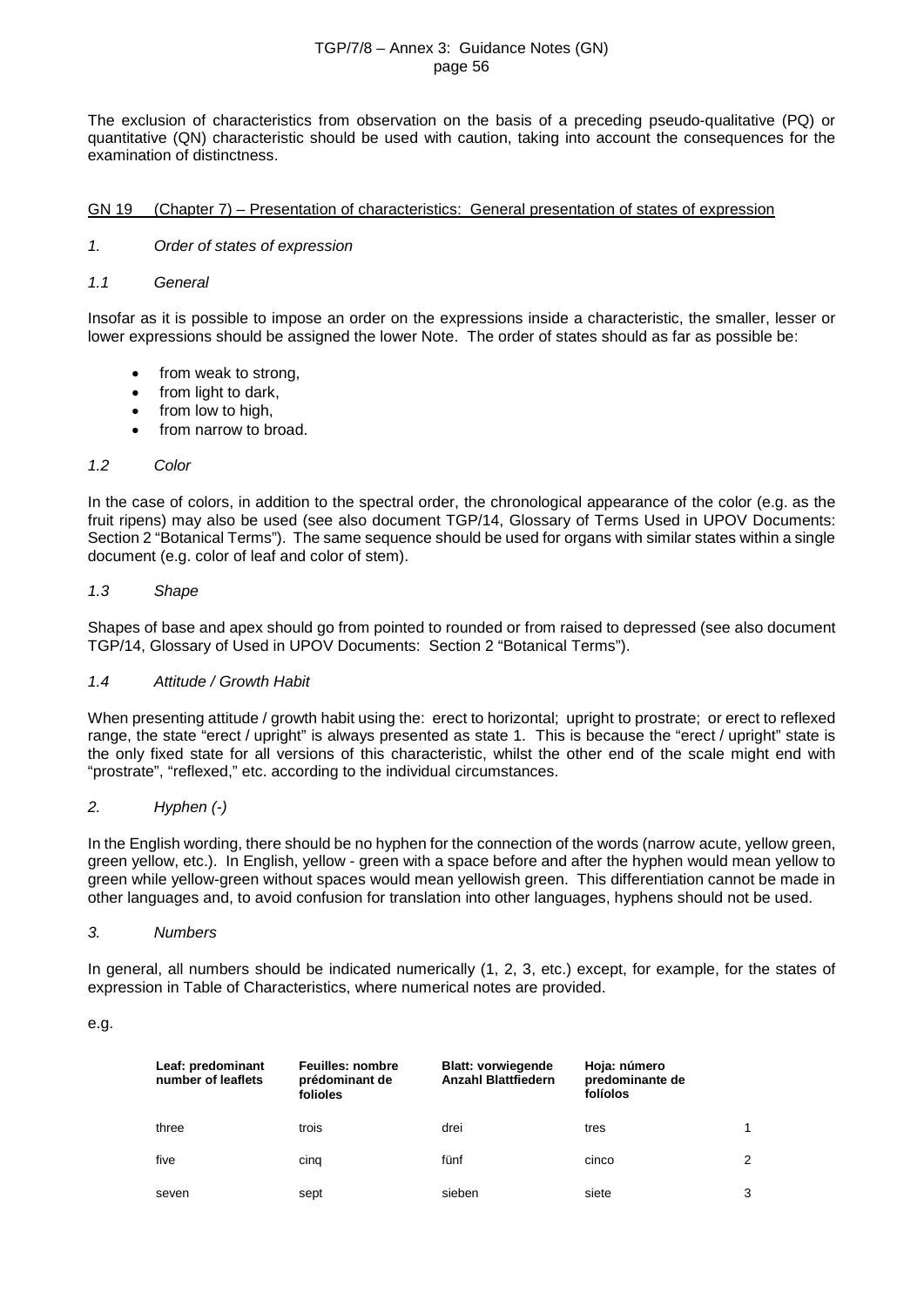#### *4. Figures and Ranges*

The wording of states should take account of how the wording of the variety description would appear. Thus, it is not appropriate to use states such as "10 to 15%", or "20 to 25 g", but rather, for example, low/medium/high. Where such figures are useful for illustrating the states, they should be provided in Chapter 8 of the Test Guidelines (Explanations on the Table of Characteristics).

GN 20 (Chapter 7) – Presentation of characteristics: States of expression according to type of expression of a characteristic

## *1. Introduction*

1.1 The General Introduction (Chapter 4, Section 4.3) states that "To enable varieties to be tested and a variety description to be established, the range of expression of each characteristic in the Test Guidelines is divided into a number of states for the purpose of description, and the wording of each state is attributed a numerical 'Note'. The division into states of expression is influenced by the type of expression of the characteristic …" The General Introduction establishes that there are three basic types of expression of characteristic, namely, qualitative, quantitative and pseudo-qualitative. Whether the expression of a characteristic is qualitative, quantitative or pseudo-qualitative will depend on the genetic control of the characteristic.

1.2 When deciding on characteristics and their states of expression to be used for plant variety testing, it is important always to first observe the range of expression exhibited across varieties, note down the most appropriate wording, compare the wording with examples under the different types of expression, and to then decide whether the wording is suitable, or whether a different wording should be chosen. Throughout the process, the applicability of the wording to the particular situation in the given plant group should be ensured. However, it is useful to have some harmonized principles to ensure that similar characteristics are treated in a similar fashion.

1.3 In this section the different types of expression of characteristics, and ways of presenting these in the Table of Characteristics, are explained.

#### *2. Qualitative characteristics*

#### *2.1 Explanation*

The General Introduction states that "Qualitative characteristics are those that are expressed in discontinuous states (e.g. sex of plant: dioecious female (1), dioecious male (2), monoecious unisexual (3), monoecious hermaphrodite (4)). These states are self-explanatory and independently meaningful. All states are necessary to describe the full range of the characteristic, and every form of expression can be described by a single state. The order of states is not important. As a rule, the characteristics are not influenced by environment."

## *2.2 Separating Qualitative Characteristics*

2.2.1 The General Introduction states (Chapter 5, Section 5.3.3.2.1) that "In qualitative characteristics, the difference between two varieties may be considered clear if one or more characteristics have expressions that fall into two different states in the Test Guidelines. Varieties should not be considered distinct for a qualitative characteristic if they have the same state of expression". These guidelines for distinctness are different from the approach for quantitative characteristics and pseudo-qualitative characteristics and, therefore, it is very important that qualitative characteristics are correctly identified for the examination of distinctness.

2.2.2 As explained in Section 1.1, whether the expression of a characteristic is qualitative, quantitative or pseudo-qualitative will depend on the genetic control of the characteristic.

2.2.3 The relative clarity of the guidelines on distinctness for qualitative characteristics means that it can be useful to seek to identify all qualitative characteristics, even where these might be contained within a wider range of expression. For example, in cases where there is discontinuous separation between complete absence and different degrees of presence the characteristic should be split into a qualitative characteristic with the states "absent (1)" and "present (9)" and a quantitative characteristic with the appropriate notes for degrees of presence (see Section 3). In such cases, it is very important that the "absent" state has a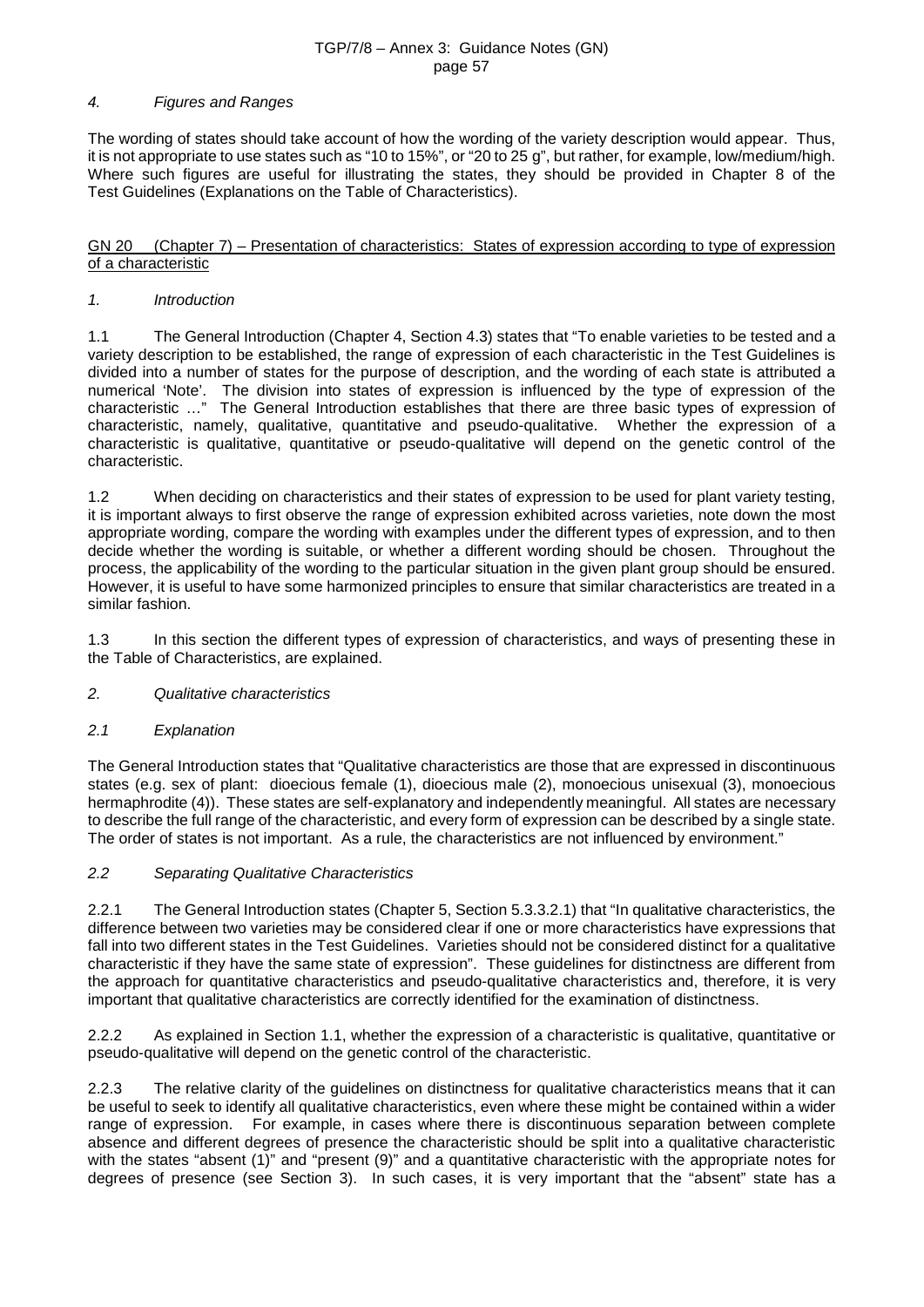discontinuous separation from the "weak", or "very weak" state, and that this is unlikely to be masked by environmental effects, to avoid incorrect decisions on distinctness.

2.2.4 In the case of pseudo-qualitative characteristics it may also be possible to split the characteristic into a qualitative characteristic and a quantitative or another pseudo-qualitative characteristic. For example, the pseudo-qualitative characteristic "color: light yellow (1); medium yellow (2); dark yellow (3); green (4); light pink (5); medium pink (6); dark pink (7);" might be split into the following characteristics:

*Qualitative characteristic*

1. Color: yellow (1); green (2); pink (3)

*Quantitative characteristic*

2. Only yellow and pink varieties: Intensity of color: weak (3); medium (5); strong (7)

2.2.5 However, as explained above, it is very important that there is a discontinuous separation between, for example, dark yellow and green. It would also be necessary to consider the likelihood of breeding techniques producing new types of varieties which would bridge the discontinuous separation.

*2.3 Division of Range of Expression into States and Notes*

## *2.3.1 General Rule*

In general, the states of expression of qualitative characteristics are given consecutive numbers starting with Note 1 and often have no upper limit.

## *2.3.2 Exceptions to the General Rule*

#### 2.3.2.1 Ploidy

In the case of ploidy, to avoid confusion, the number of chromosome sets is accepted as the Note (e.g. diploid (2), tetraploid (4)).

#### 2.3.2.2 Absence/Presence

Where there is discontinuous separation between absence and presence, the characteristic should have the states:

| absent  | (note 1) and |
|---------|--------------|
| present | (note 9)     |

- *3. Quantitative characteristics*
- *3.1 Explanation*

The General Introduction states that "Quantitative characteristics are those where the expression covers the full range of variation from one extreme to the other. The expression can be recorded on a one-dimensional, continuous or discrete, linear scale. The range of expression is divided into a number of states for the purpose of description (e.g. length of stem: very short (1), very short to short (2), short (3), short to medium (4), medium (5), medium to long (6), long (7), long to very long (8), very long (9)). The division seeks to provide, as far as is practical, an even distribution across the scale. The Test Guidelines do not specify the difference needed for distinctness. The states of expression should, however, be meaningful for DUS assessment."

## *3.2 Division of Range of Expression into States and Notes*

3.2.1 In the case of quantitative characteristics, it is first necessary to determine the appropriate range to describe the characteristic.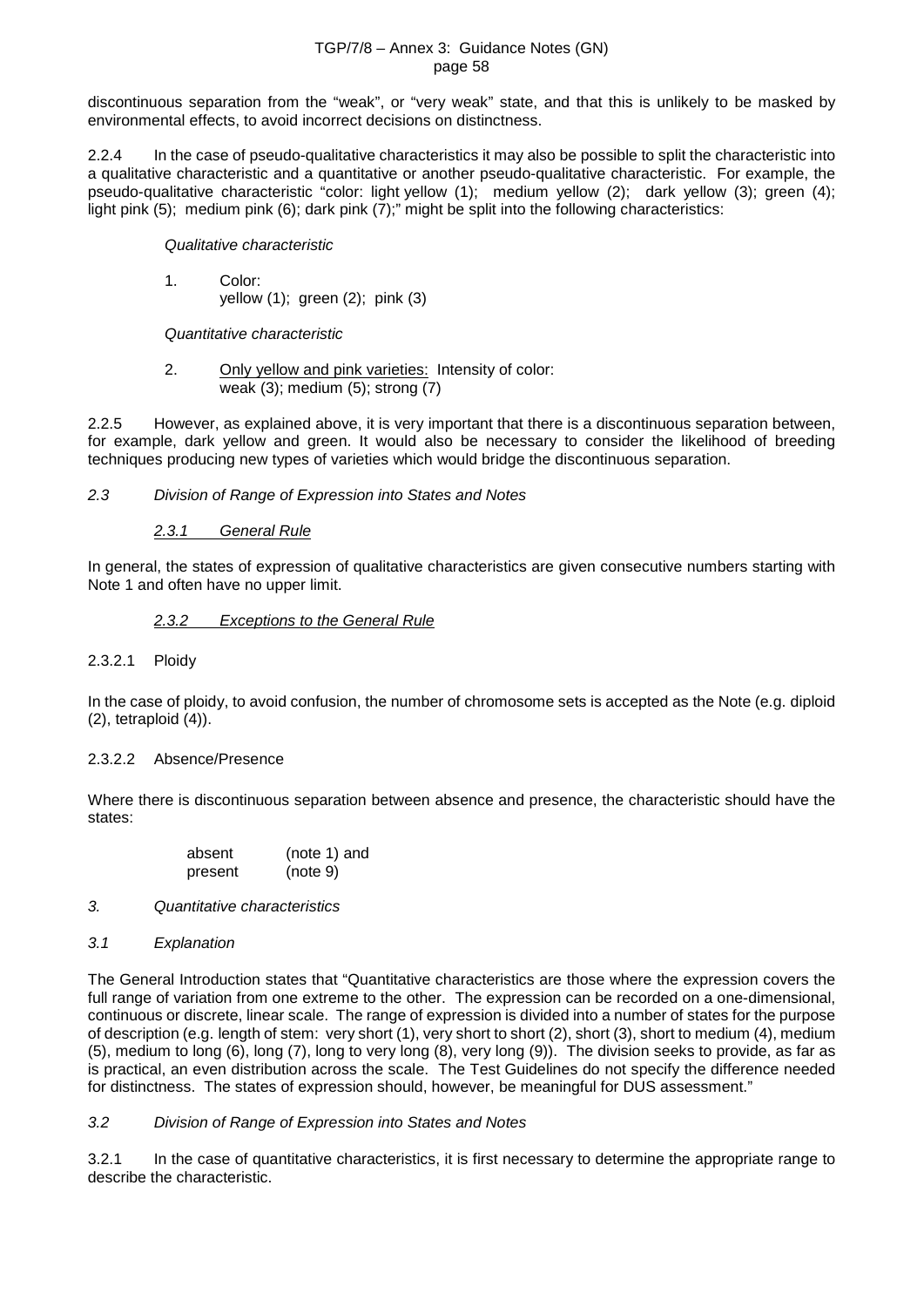The following extract from document TGP/9/1 explains that, for characteristics for which the comparison between two varieties is performed at the level of Notes (VG, mean of VS), a difference of two notes in the Test Guidelines should represent a clear difference:

#### [Extract from document TGP/9/1]

*"5.2.3.2.3 Quantitative (QN) characteristics: vegetatively propagated and self-pollinated varieties*

[…]

"5.2.3.2.3.2 […] it is the intention that the states and Notes in the UPOV Test Guidelines are useful for the assessment of distinctness. It is recalled that this section considers the assessment of distinctness based on the information obtained from the growing trial and, therefore, refers to a situation where the states of expression and Notes are obtained for all varieties from the same growing trial in the same year. That situation is, in particular, reflected when the General Introduction states that:

"5.4.3 For quantitative characteristics, a difference of two Notes often represents a clear difference, but that is not an absolute standard for assessment of distinctness. Depending on factors, such as the testing place, the year, environmental variation or range of expression in the variety collection, a clear difference may be more or less than two Notes. Guidance is provided in document TGP/9, 'Examining Distinctness'."

"5.2.3.2.3.3 A difference of two Notes is appropriate if the comparison between two varieties is performed at the level of Notes (VG, mean of VS). If the difference is only one Note, both varieties could be very close to the same border line (e.g. high end of Note 6 and low end of Note 7) and the difference might not be clear. When the comparison is performed at the level of measured values (MG, mean of MS) (see Section 5.2.3.3) a difference smaller that two Notes might represent a clear difference.

"5.2.3.2.3.4 Document TGP/7/1, Annex 3: GN 20, explains that, in the case of quantitative characteristics, it is necessary to determine the appropriate range to describe the characteristic. In general, a standard "1-9" scale is used, but a "limited" range (Notes 1-5) and a "condensed" range (Notes 1-3) have also been accepted. Thus, when deciding on the number of Notes required to establish distinctness, the range of the scale needs to be taken into account."

In that respect, since the adoption of document TGP/9/1, document TGP/7 has been revised to remove the restriction on the scales that may be used for quantitative characteristic (see below). The number of Notes in the scale of a quantitative characteristic should be determined by the need for a difference of two Notes to represent a clear difference if the comparison between two varieties is performed at the level of Notes (VG, mean of VS) (see document TGP/9/1, Section 5.2.3.2.3.3 (reproduced above)). Thus, in the case of such a quantitative characteristic with 3 notes, only the varieties with notes 1 and 3 would be considered to have a clear difference at the level of Notes: no varieties with Note 2 would be considered to have a clear difference from any other varieties (Notes 1, 2 or 3) at the level of Notes.

3.2.2 Some examples of common ranges are explained in the following sections. However, beyond a minimum of 3 states, a quantitative characteristic may have any number of states, including more than 9 states, provided that the states are meaningful for DUS assessment.

*3.3 The "1-9" scale*

*3.3.1 Introduction*

3.3.1.1 As a general rule, states are formed in such a way that for the weak and strong expressions a reasonable word pair is chosen, for example:

weak/strong short/long small/large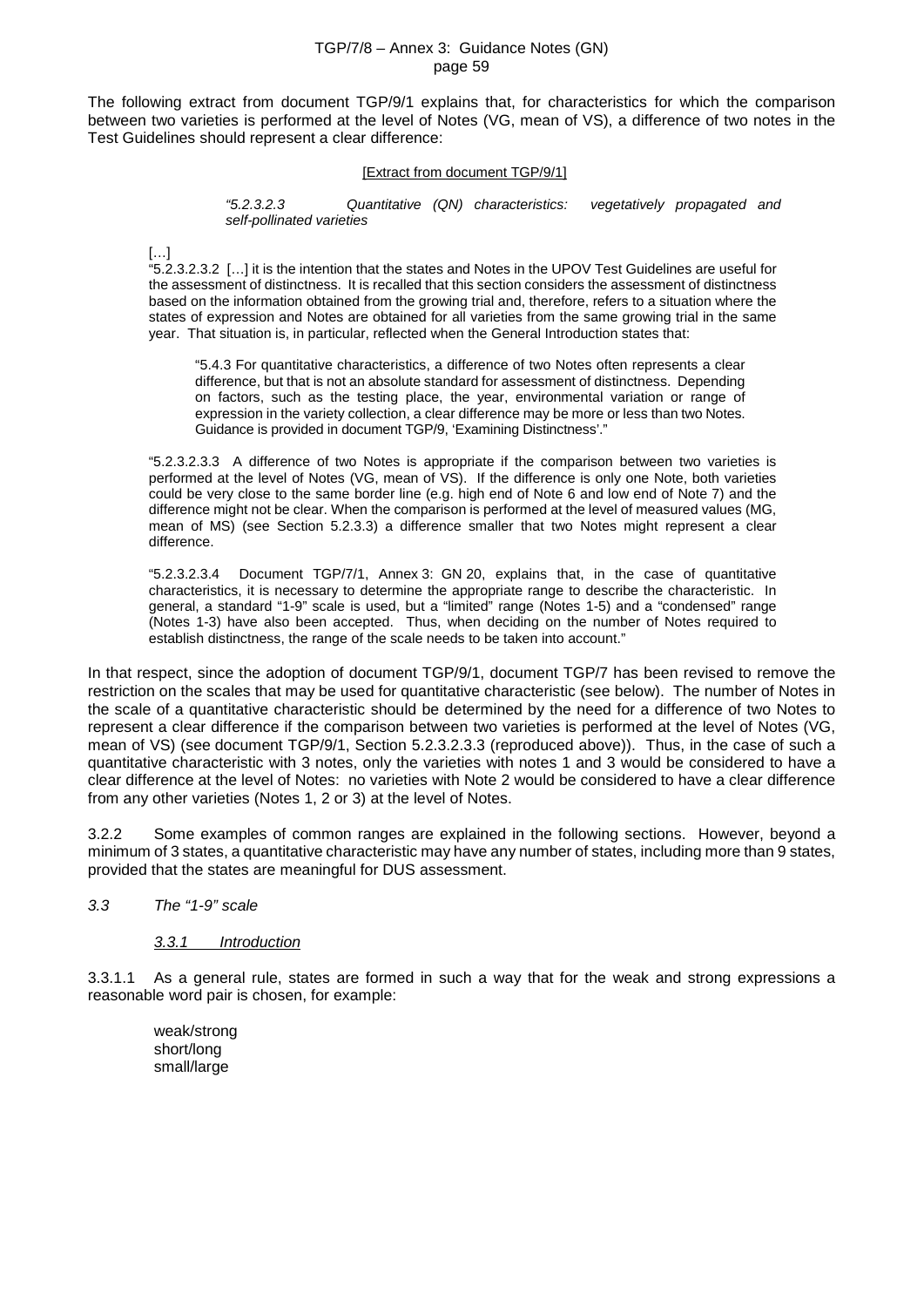3.3.1.2 These word pairs are given Notes 3 and 7 and the intermediate state Note 5. The remaining states of the scale using Notes 1 to 9 are formed according to the following examples:

| Note | <b>State</b>              | Note | <b>State</b>        |
|------|---------------------------|------|---------------------|
|      |                           |      |                     |
|      | very weak                 |      | very small          |
|      | (or: absent or very weak) |      | (or: absent or very |
| 2    | very weak to weak         | 2    | very small to small |
| 3    | weak                      | 3    | small               |
| 4    | weak to medium            | 4    | small to medium     |
| 5    | medium                    | 5    | medium              |
| 6    | medium to strong          | 6    | medium to large     |
|      | strong                    |      | large               |
| 8    | strong to very strong     | 8    | large to very large |
| 9    | very strong               | 9    | very large          |

| Note           | <b>State</b>               |
|----------------|----------------------------|
|                |                            |
|                | very small                 |
|                | (or: absent or very small) |
| $\overline{2}$ | very small to small        |
| 3              | small                      |
|                | small to medium            |
| 5              | medium                     |
| 6              | medium to large            |
|                | large                      |
| 8              | large to very large        |
|                | very large                 |

3.3.1.3 The full range of states is equally spaced along the total scale, with the "mid-point" ("medium") state in the middle. The states 3, 5, 7 should, as a minimum, be indicated in the Test Guidelines, but if it is necessary to list example varieties for one or both extremes, then states 1 and/or 9 should also indicated, as appropriate. In the case of the "absence/degrees of presence" range where the state 1 is, for example, "absent or very weak" (rather than "very weak") or "absent or very small" (rather than very small), state 1 should be indicated even if example varieties cannot be provided. Experts very seldom decide to list example varieties for even states, but in this case the full range of states, 1, 2, 3, 4, 5, 6, 7, 8, 9, is listed.

## *3.3.2 Wording of States*

3.3.2.1 The "Typical Example" (e.g. weak/strong; short/long)

## *3.3.2.1.1 Wording of uneven states*

In the typical example of a quantitative characteristic with a "1-9" scale (see Section 3.3.1.2), states 3 and 7 are worded by using only the basic weak and strong expressions, e.g. "weak (3)," "strong (7)," or "weakly curved (3)," "strongly curved (7)." States 1 and 9 are worded by adding "very" to the wording of states 3 and 7 respectively, ("very weak (1)", "very strong (9)" or "very weakly curved (1)", "very strongly curved (9)").

#### *3.3.2.1.2 Wording of even states*

Even states are seldom indicated in the Test Guidelines. However, where required, the even states should be worded by combining the wording of the preceding and following states, in that order, by using the word "to", e.g. "very weak to weak (2)" (see Section 3.3.1.2).

#### 3.3.2.2 Other examples

3.3.2.2.1 Quantitative characteristics do not always relate to the typical weak / strong scale. However, the same approach of describing the intensifying degrees, either side of the "mid-point" state 5, should be followed. It should be noted that state 5 is always the "mid-point" in the range of a "1-9"scale and normally worded "medium" or "intermediate," but may also be, for example, "moderately curved" or "moderately shorter" (see example 4 below) if this is the "mid-point" of the full range of expression. The following examples are provided to indicate the type of ranges for some quantitative characteristics.

| <b>State</b>   | Example 1<br>Size relative to:        | Example 2<br>Angle:                | Example 3<br>Position:                | Example 4<br>Length in relation to:       | Example 5<br>Profile:                     |
|----------------|---------------------------------------|------------------------------------|---------------------------------------|-------------------------------------------|-------------------------------------------|
|                | much smaller                          | very acute                         | at base                               | equal                                     | strongly concave                          |
| $\overline{2}$ | much smaller to<br>moderately smaller | very acute to<br>moderately acute  | at base to one quarter<br>from base   | equal to slightly shorter                 | strongly concave to<br>moderately concave |
| 3              | moderately smaller                    | moderately acute                   | one quarter from base                 | slightly shorter                          | moderately concave                        |
| $\overline{4}$ | moderately smaller to<br>same size    | moderately acute to<br>right angle | one quarter from base to<br>in middle | slightly shorter to<br>moderately shorter | moderately concave to<br>flat             |
| 5              | same size                             | right angle                        | in middle                             | moderately shorter                        | flat                                      |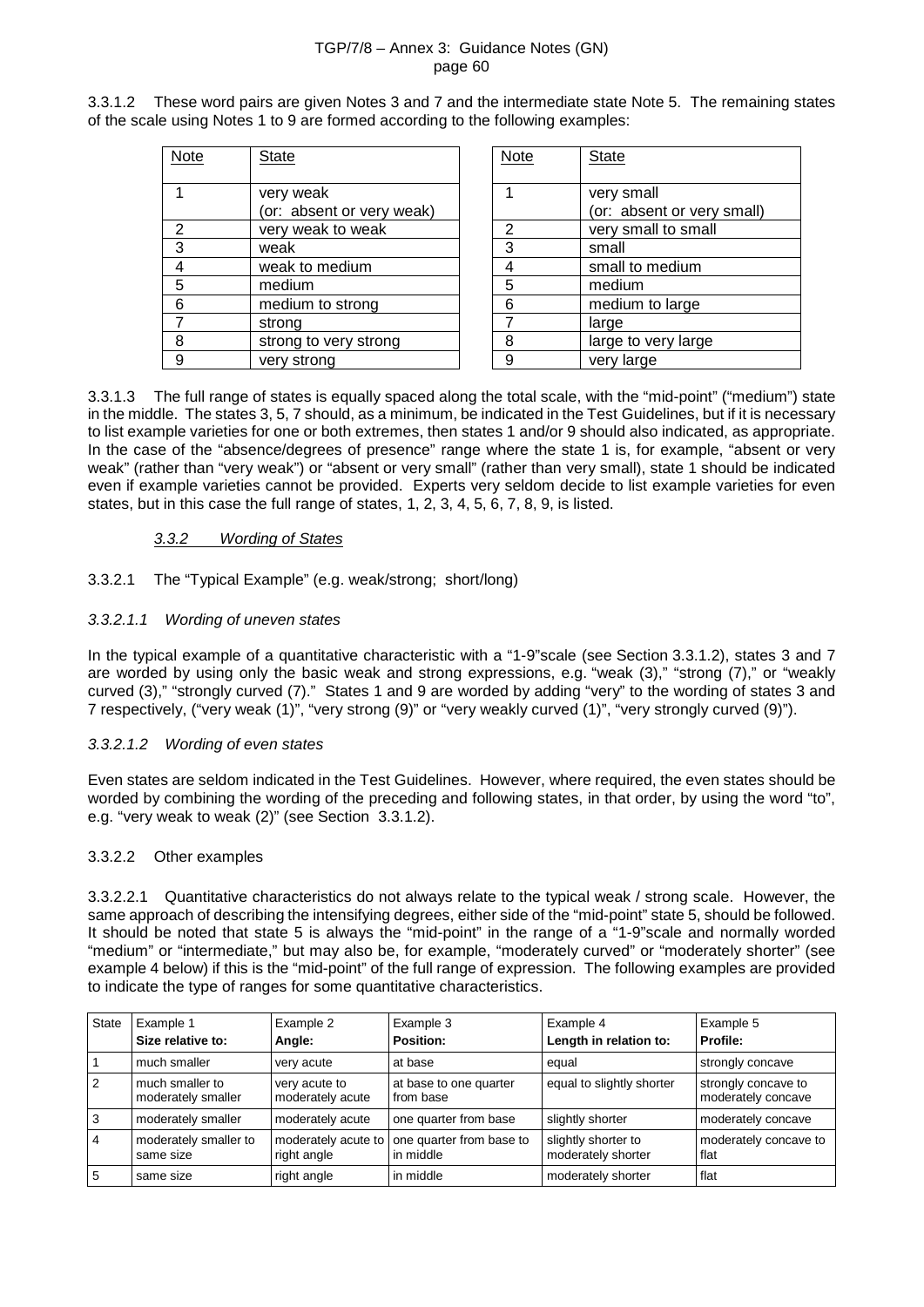| <b>6</b> | same size to<br>moderately larger   | right angle to<br>moderately obtuse | in middle to one quarter<br>from apex end | moderately shorter to<br>much shorter | flat to moderately convex               |
|----------|-------------------------------------|-------------------------------------|-------------------------------------------|---------------------------------------|-----------------------------------------|
|          | moderately larger                   | moderately obtuse                   | one quarter from apex<br>end              | much shorter                          | moderately convex                       |
| 8        | moderately larger to<br>much larger | moderately obtuse<br>to very obtuse | one quarter from apex<br>end to at apex   | much shorter to very<br>much shorter  | moderately convex to<br>strongly convex |
|          | much larger                         | very obtuse                         | at apex                                   | very much shorter                     | strongly convex                         |

3.3.2.2.2 Except for characteristics with no fixed points on the scale (e.g. weak/strong, short/long, small/large etc.: see GN 20: 3.3.1.2 for wording of states), the wording of the states should be mutually exclusive, to avoid confusion. Thus, in Example 1 above (for which the fixed points are "smaller", "same size", "larger"), state 3 should not read "smaller" because this term would apply to all states from 1 to 4. Similarly, in Example 2 (for which the fixed points are "acute", "right angle", "obtuse") it is necessary to word state 7 as "moderately obtuse" and not just "obtuse"—since all states 6 to 9 are obtuse.

#### *3.4 "Limited" range 1-5 scale*

The 1-5 scale is often used where the range of expression of a characteristic is physically limited at both ends and it is not appropriate to divide the expression into more than three intermediate states. For example:

| <b>State</b> | Example 1<br>Stem: attitude |
|--------------|-----------------------------|
|              | erect                       |
| 2            | erect to semi-erect         |
| 3            | semi-erect                  |
|              | semi-erect to prostrate     |
|              | prostrate                   |

The wording for states 2 and 4 is formulated in the same way as for the even states in the 1-9 scale (see Section 3.3.2.1.2).

#### *3.5 The "1-3" scale*

3.5.1 Two examples of the "1-3" scale, for absence / degrees of presence (fixed state 1), are as follows:

| <b>Example 1</b> |                      |  | <b>Example 2</b>    |
|------------------|----------------------|--|---------------------|
|                  | absent or weak       |  | absent or very weak |
|                  | moderate (or medium) |  | weak                |
| ◠                | strong               |  | ◠<br>strong<br>×.   |

3.5.2 The following is an example of the "1-3" scale for a characteristic without a fixed state:

| <b>Example</b> |
|----------------|
| weak           |
| intermediate   |
| strong         |

3.5.3 Other examples of the "1-3" scale, are as follows:

| <b>State</b> | Example 1<br>Size relative to: | Example 2<br>Angle: | Example 3<br><b>Position:</b> | Example 4<br>Length in relation to: |
|--------------|--------------------------------|---------------------|-------------------------------|-------------------------------------|
|              | smaller                        | acute               | at base                       | equal                               |
|              | same size                      | right angle         | in middle                     | slightly shorter                    |
| 3            | larger                         | obtuse              | at apex                       | moderately shorter                  |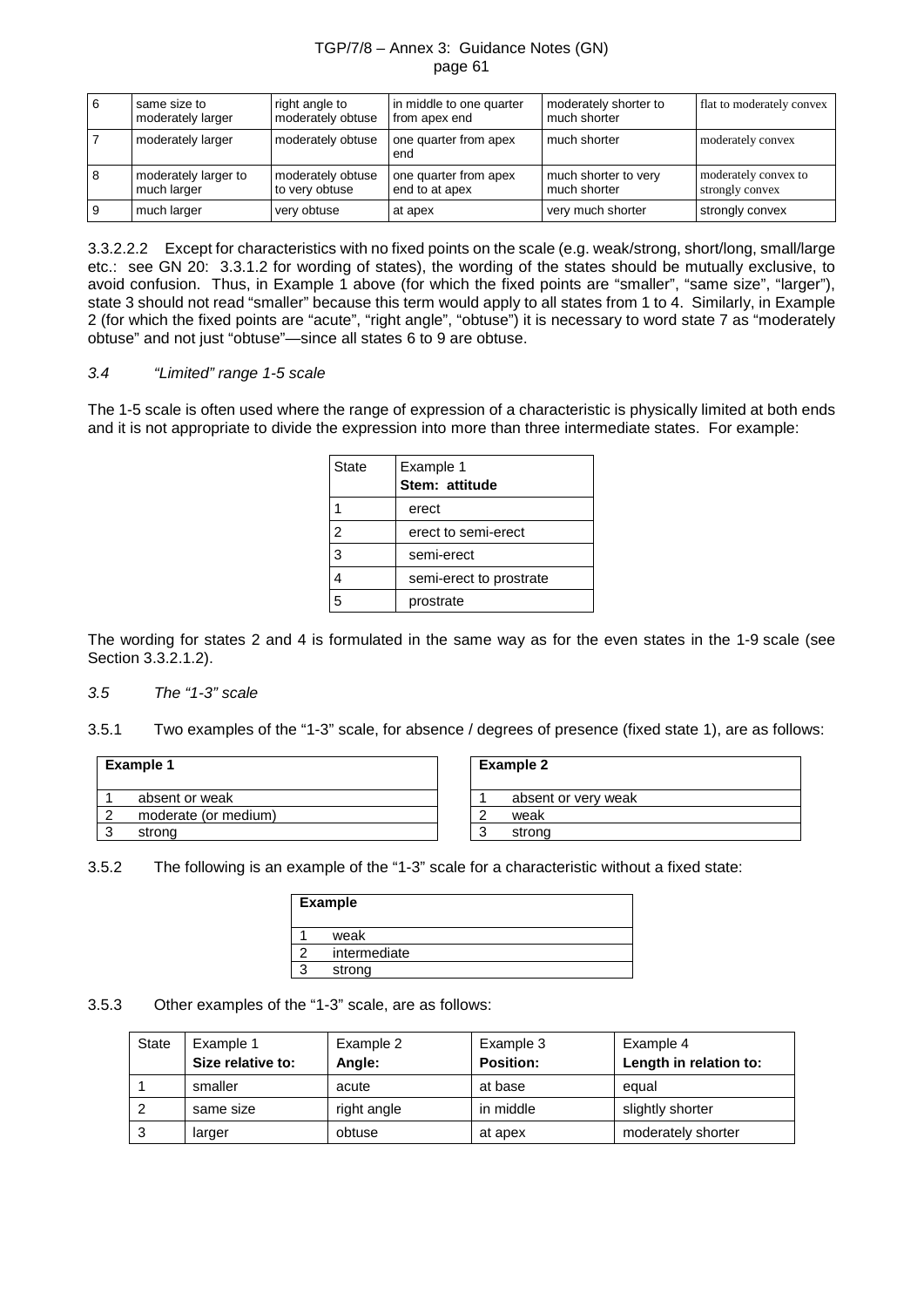#### *3.6 The "1-4" scale*

The "1-4" scale is often used when there is a fixed state at one point in the scale and an asymmetric distribution of states around this state. For example:

| <b>State</b> | Example 1<br>Angle | Example 2<br><b>Profile</b> | Example 3<br><b>Relative position</b> |
|--------------|--------------------|-----------------------------|---------------------------------------|
|              | acute              | convex                      | below                                 |
|              | right-angle        | plane                       | same level                            |
| 3            | moderately obtuse  | moderately concave          | moderately above                      |
| 4            | strongly obtuse    | strongly concave            | greatly above                         |

## *3.7 The ">9" scale*

The following examples are provided to illustrate wording possibilities for scales with more than 9 notes:

| <b>Example 2</b><br>(Test Guidelines for Cauliflower:<br>document TG/45/7 Rev.) |    |
|---------------------------------------------------------------------------------|----|
| <b>Earliness in summer planting</b>                                             |    |
| very early autumn type                                                          | 1  |
| very early to early autumn type                                                 | 2  |
| early autumn type                                                               | 3  |
| early to medium autumn type                                                     | 4  |
| medium autumn type                                                              | 5  |
| medium to late autumn type                                                      | 6  |
| late autumn type                                                                | 7  |
| late to very late autumn type                                                   | 8  |
| very late autumn type                                                           | 9  |
| very early winter type                                                          | 10 |
| very early to early winter type                                                 | 11 |
| early winter type                                                               | 12 |
| early to medium winter type                                                     | 13 |
| medium winter type                                                              | 14 |
| medium to late winter type                                                      | 15 |
| late winter type                                                                | 16 |
| late to very late winter type                                                   | 17 |
| very late winter type                                                           | 18 |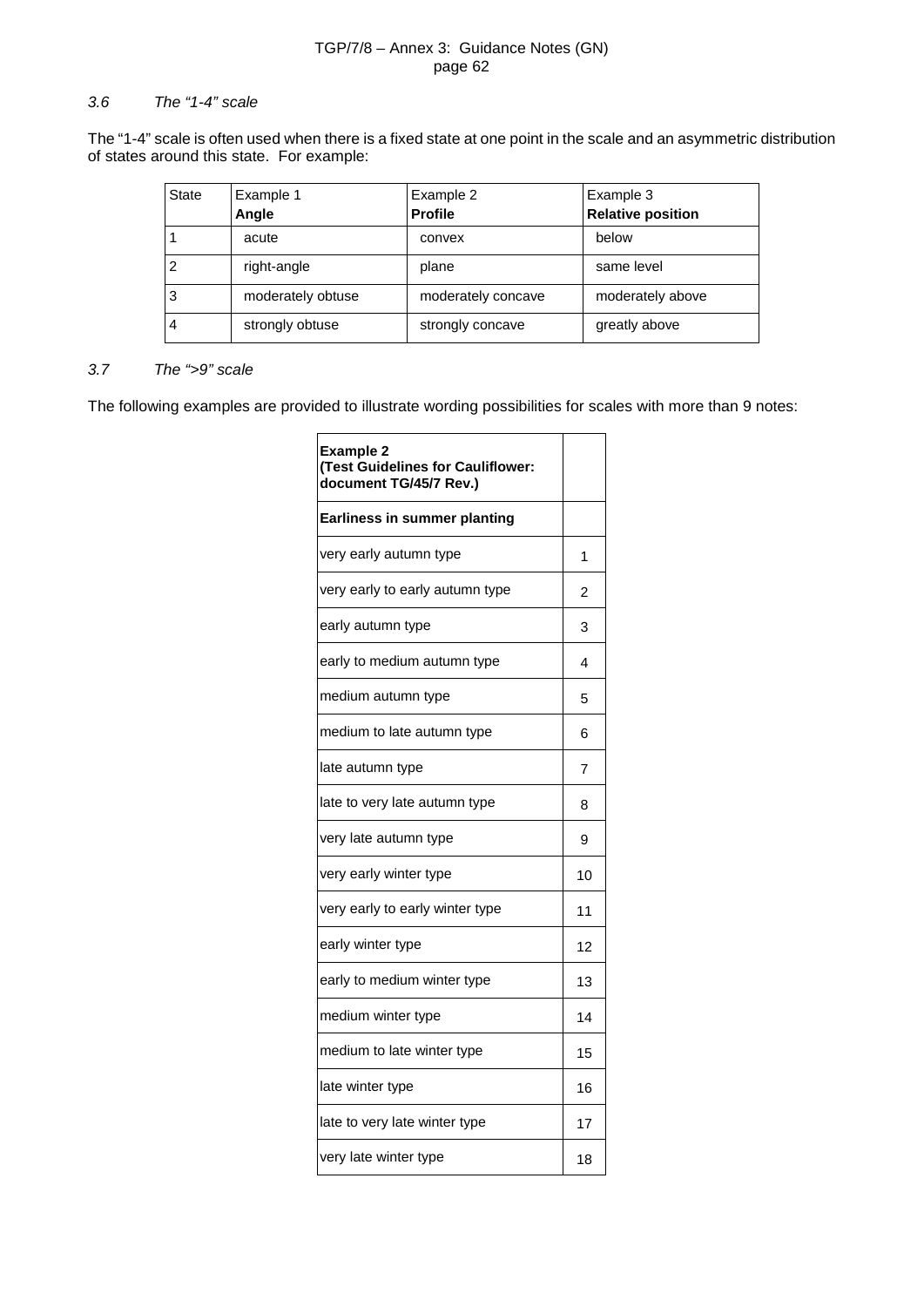#### *3.8 Wording of States*

Whereas, in the wording of a state in the "1-9 scale" (see Section 3.3.2.2) the use of simple terms such as "smaller" or "acute" is often inappropriate, such simple terms are often appropriate in the "1-3" scale (see section 3.5.3: Examples 1 and 2: states 1 and 3) and the "1-4" scale (see section 3.6: Examples 1 to 3: state 1), since they are mutually exclusive. However, it is also possible that different degrees of intensity (e.g. slightly, moderately etc.) can also be identified, in which case the use of simple terms, such as "shorter", is inappropriate because they are not mutually exclusive (see section 3.5.3: Example 4: states 2 and 3; and section 3.6: Examples 1 to 3: states 3 and 4).

#### *3.9 Color*

3.9.1 Different intensities of the same color hue may be presented as quantitative characteristics, if they fulfil the requirements for a quantitative characteristic. For example:

| (a) | Intensity of green color:            | light $(3)$ , medium $(5)$ , dark $(7)$  |
|-----|--------------------------------------|------------------------------------------|
| (b) | Intensity of anthocyanin coloration: | weak $(3)$ , medium $(5)$ , strong $(7)$ |

3.9.2 The typical wording of quantitative characteristics should not be used to present characteristics with different hues of color, even if they appear to form a linear range with continuous variation (see Section 4.4).

#### *4. Pseudo-Qualitative characteristics*

#### *4.1 Explanation*

The General Introduction states that "In the case of 'pseudo-qualitative characteristics,' the range of expression is at least partly continuous, but varies in more than one dimension (e.g. shape: ovate (1), elliptic (2), circular (3), obovate (4)) and cannot be adequately described by just defining two ends of a linear range. In a similar way to qualitative (discontinuous) characteristics – hence the term 'pseudo-qualitative' – each individual state of expression needs to be identified to adequately describe the range of the characteristic."

#### *4.2 Division of Range of Expression into States and Notes*

4.2.1 Unless it is clear that no intermediates exist between states (i.e. they are qualitative characteristics see Section 2.2, suitably worded intermediate states should be included. For example:

*Qualitative characteristic:*

Color: green (1), red (2)

*Pseudo-qualitative characteristic:*

Color: green (1), yellow green (2), green yellow (3), yellow (4), orange (5), red (6)

4.2.2 Words such as "intermediate" should preferably not be used, and should definitely not be used more than once in a single characteristic:

Shape: round (1), broad elliptic (2), elliptic (3), elliptic to ovate (4), ovate (5) *Not:* Shape: round (1), intermediate (2), elliptic (3), intermediate (4), ovate (5)

4.2.3 Where there are intermediate states, each degree of expression should have a qualifying adjective in order to make all states mutually exclusive. For example:

| <u>Not:</u> | Color: light green (1), medium green (2), dark green (3), purple green (4)<br>Color: light green (1), <i>green</i> (2), dark green (3), purple green (4) |
|-------------|----------------------------------------------------------------------------------------------------------------------------------------------------------|
|             | $\bigcap_{i=1}^n$ , and the set of $\{A\}$ and $P$ are set of $\{O\}$ and $\{P_1, P_2, P_3, P_4\}$ and $\{A\}$                                           |

Shape: broad elliptic (1), *medium elliptic* (2), narrow elliptic (3), ovate (4) *Not:* Shape: broad elliptic (1), *elliptic* (2), narrow elliptic (3), ovate (4)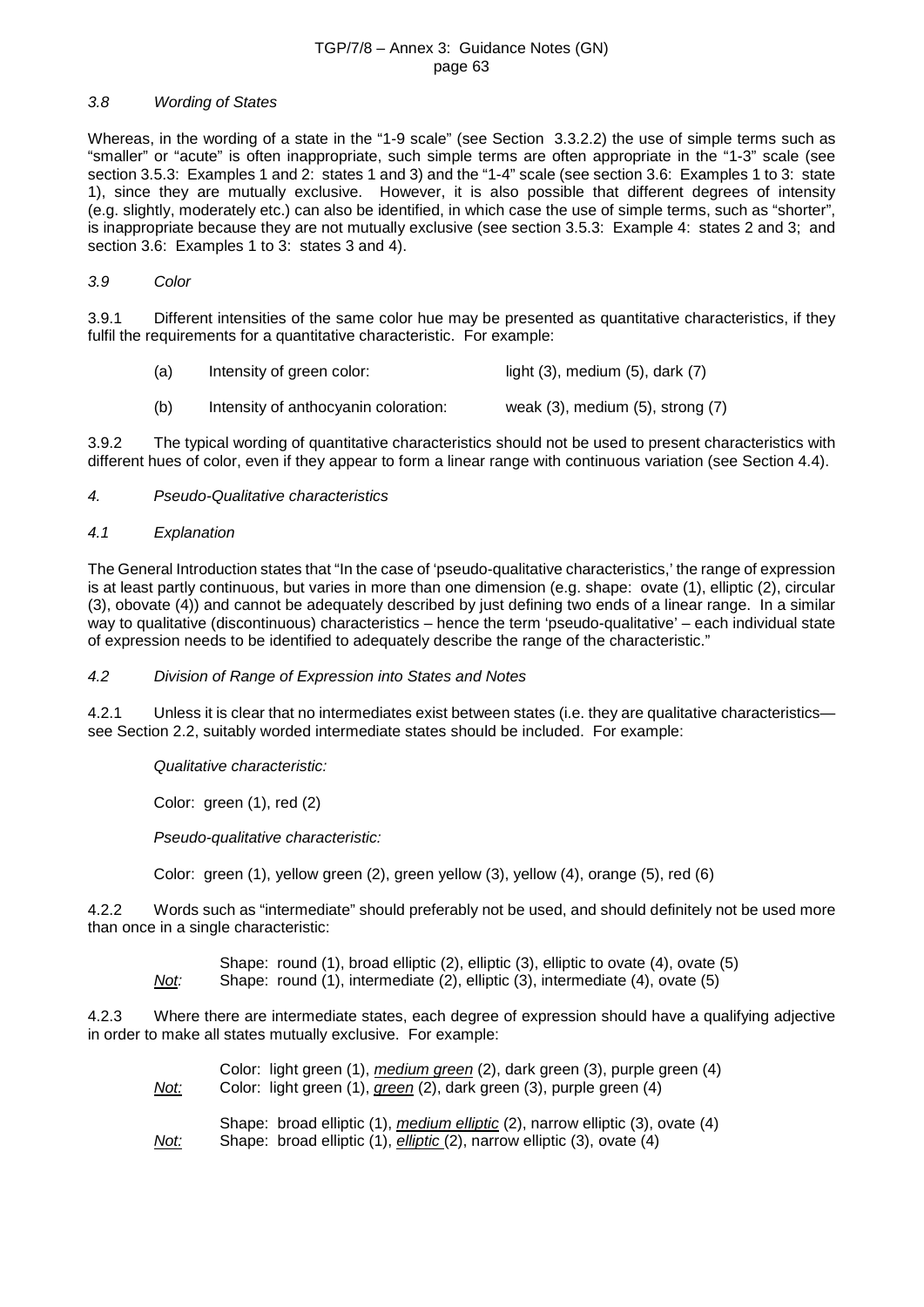#### *4.3 Individual and Combined States of Expression*

#### *4.3.1 Explanation*

Some pseudo-qualitative characteristics contain two or more individual expressions and one or more combinations.

#### *4.3.2 Order of states*

The order of the states is such that the combinations are listed between the alternatives. For example:

| Color of spots:   | only green (1); green and purple (2); only purple (3)                                                                             |
|-------------------|-----------------------------------------------------------------------------------------------------------------------------------|
| Tvpe of mottlina: | only diffuse (1); diffuse and in patches (2); diffuse, in patches and linear bands<br>$(3)$ ; diffuse and in linear bands $(4)$ . |

#### *4.4 Color*

Characteristics combining different color hues (e.g. red, green, blue etc.) with brightness (e.g. light, medium, dark) or saturation (e.g. whitish, grayish) are normally pseudo-qualitative characteristics. More guidance on color terms can be found in TGP/14, Glossary of Terms Used in UPOV Documents.

#### *4.5 Shape*

4.5.1 Characteristics containing different shapes (e.g. ovate, obovate, triangular etc.) are often pseudo-qualitative characteristics. However, characteristics concerning different sizes of the same shape should not refer to the shape in the states of expression and should be presented as quantitative characteristics. For example:

Width: narrow (3), medium (5), broad (7) *Not:* Shape: narrow ovate (1), ovate (2), broad ovate (3)

4.5.2 More guidance on shape terms can be found in TGP/14, Glossary of Terms Used in UPOV Documents: Section 2 "Botanical Terms".

#### GN 21 (Chapter 7) – Type of expression of the characteristic

In cases where the required characteristic, with a suitable scale, is not present in the Collection of Approved Characteristics (see GN 17), GN 20: Presentation of Characteristics: States of Expression According to Type of Expression of a Characteristic, provides guidance on developing an appropriate scale according to the type of expression i.e. qualitative, quantitative and pseudo-qualitative.

#### GN 22 (Chapter 7) – Explanations for individual characteristics

A plus "(+)" is indicated in the Table of Characteristics where an explanation concerning the characteristic is provided in Chapter 8, Explanations on the Table of Characteristics. In particular, such explanations include, where necessary, an illustration of the characteristic and/or its states of expression.

#### GN 23 (Chapter 7) – Explanations covering several characteristics

In cases where an explanation applies to several characteristics (e.g. part of the plant on which to observe particular characteristics, illustration of plant parts, etc.), particularly for characteristics that are not immediately consecutive in the Table of Characteristics, a note is placed above the characteristic header and the explanation provided in Chapter 8.1, according to ASW 11. In the case of indications of the stage of observation, those indications should be made according to GN 24 "Growth stage".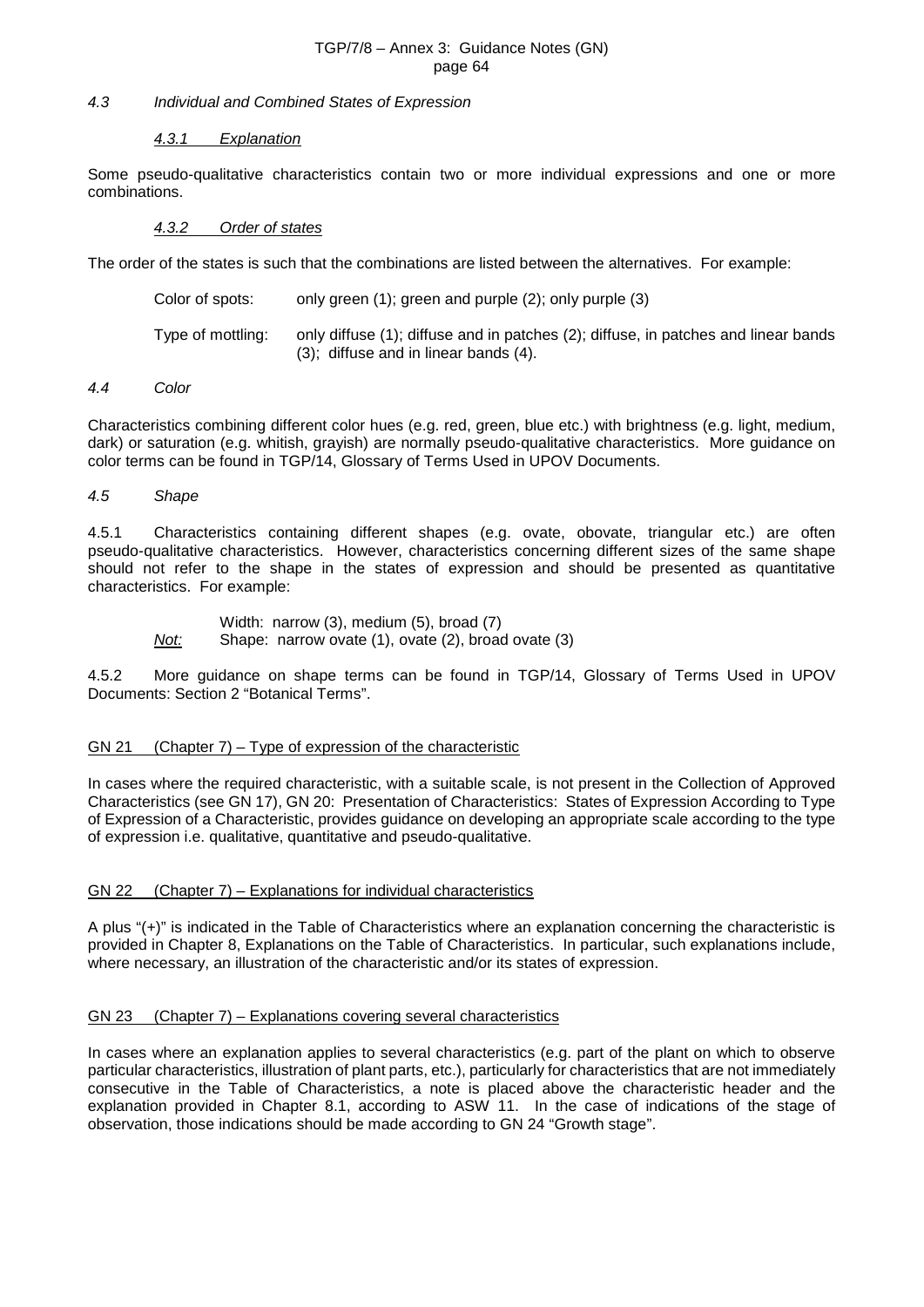#### GN 24 (Chapter 7) – Growth stage

In some Test Guidelines, the growth stage at which the examination of the characteristic should be done is provided here. In such cases, the stages of development denoted by each reference are described in a section within Chapter 8, according to ASW 4(a).

#### GN 25 (Chapter 7) – Recommendations for conducting the examination

This box provides the key for guidance on conducting the examination. For example, recommendations on the method of observation (e.g.: visual assessment or measurement; observation of single plants or a group of plants) and type of plot (e.g.: spaced plants; row plot; drilled plot; special test) may be provided. ASW 4(b) provides possible standard wording.

Method of observation (visual or measurement)

1. Document TGP/9 "Examining Distinctness" explains the following with regard to method of observation:

"4.2 Method of observation (visual or measurement)

"The expression of characteristics can be observed visually (V) or by measurement (M).

"4.2.1 Visual observation (V)

"4.2.1.1 'Visual' observation (V) is an observation made on the basis of the expert's judgment. For the purposes of this document, "visual" observation refers to the sensory observations of the experts and, therefore, also includes smell, taste and touch. Visual observation includes observations where the expert uses reference points (e.g. diagrams, example varieties, side-by-side comparison) or nonlinear charts (e.g. color charts).

[…]

"4.2.2 Measurement (M)

"Measurement (M) is an objective observation against a calibrated, linear scale e.g. using a ruler, weighing scales, colorimeter, dates, counts, etc.'

2. The following examples are intended to illustrate the ways of considering the method of observation for characteristics such as time of flowering and counts.

#### (a) Time of Flowering

|    | Time of flowering   |                |  |
|----|---------------------|----------------|--|
|    | very early          | 1              |  |
|    | very early to early | $\overline{2}$ |  |
| QΝ | early               |                |  |
|    | early to medium     | 4              |  |
|    | medium              | 5              |  |
|    | medium to late      | 6              |  |
|    | late                | 7              |  |
|    | late to very late   | 8              |  |
|    | very late           | 9              |  |

*Scenario A (Explanation: the time of flowering is assessed by date)*

3. The DUS trial is visited on various dates to assess whether each variety has reached the time of flowering. The assessment of whether 50% of plants have emitted the stigma in the main panicle is made by counting the number of plants that have emitted their stigmas to determine the percentage, or by an overall assessment of the percentage.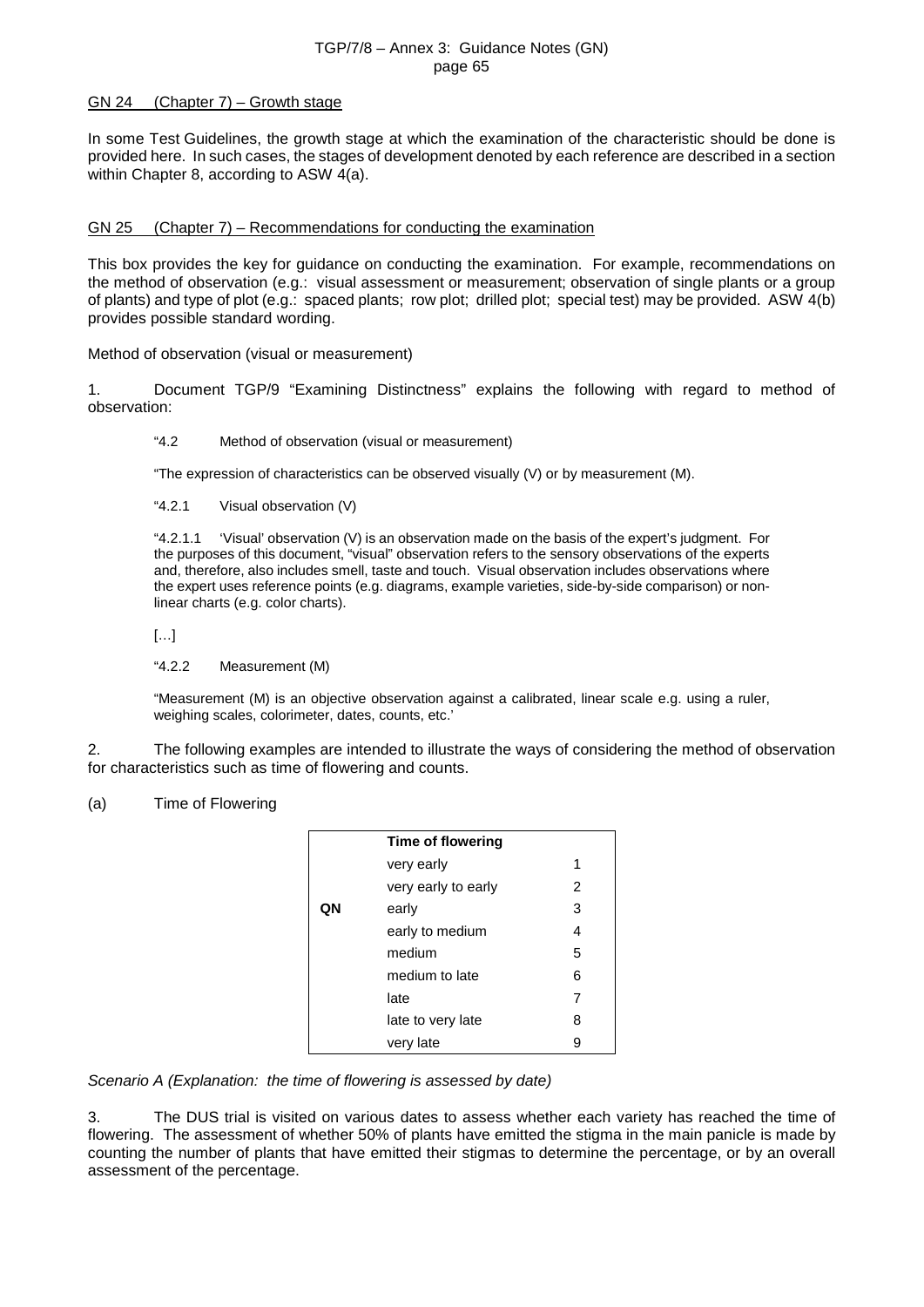4. In this case, the method of observation would be measurement (M), because the determination of the state of expression will be according to the date (= measurement on a time scale) at which a variety was found to have reached the time of flowering. A date is recorded for each variety, which is transformed into notes after assessment of all varieties.

*Scenario B (Explanation: the time of flowering is assessed by comparison with other varieties)*

5. The DUS trial is visited on one or more occasions to assess the time of flowering by reference to example varieties.

6. In this scenario, the time of flowering is a visual (V) observation because an overall visual observation is made as to the time of flowering for a particular variety by reference to the state of flowering of example varieties, without reference to a date of visit. A note is recorded for each variety in relation to the variation between varieties (e.g. early, medium, late).

(b) Number

7. If a characteristic is observed by counting (for example "Number of lobes" observed by counting), the assessment is a measurement (M). If a characteristic is observed by estimation (for example "Number of lobes" observed by estimation), the assessment is a visual observation (V).

## GN 26 (Chapter 7) – Order of characteristics in the Table of Characteristics

## 1. The order of characteristics should, in general, follow:

## **(a) BOTANICAL ORDER**

(i) The botanical order is as follows:

- seed (for characteristics examined on seed submitted)
- seedling
- plant (e.g. growth habit)
- root
- root system or other subterranean organs,
- stem
- leaf (blade, petiole, stipule)
- **inflorescence**
- flower (calyx, sepal, corolla, petal, stamen, pistil)
- fruit
- seed (for characteristics examined on seed harvested from the growing trial).

(ii) with the characteristics of the whole organ followed by those of its parts, from large to small, outer/lower parts to inner/higher parts

(iii) subject to the following exceptions:

In cases where the characteristics of a sub-organ are units of the higher organ (e.g.: Flower: arrangement of petals; flower: number of styles), these would normally be placed with the characteristics of the higher organ. However, where more practical, these can be kept together with the characteristics of the sub-organ concerned (e.g.: "Flower: arrangement of petals" could remain together with the other characteristics on the petal and "Flower: number of styles" could remain together with the other characteristics on the styles).

In general, the shape of base and apex are grouped together with the shape of the whole organ since, for practical reasons, these shapes are recorded at the same time.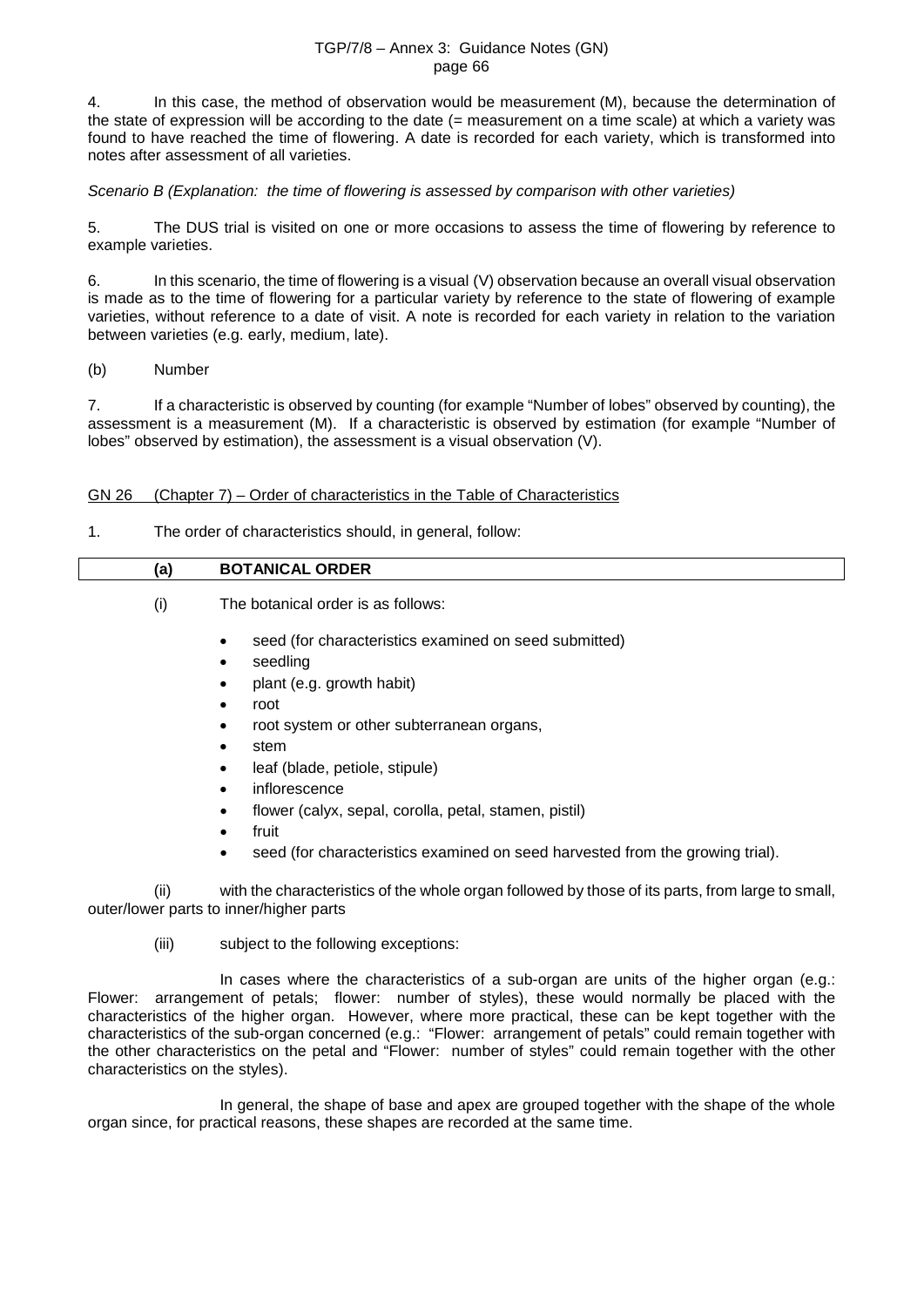#### **OR** (particularly if groups of characteristics are to be observed at the same time)**:**

#### **(b) CHRONOLOGICAL ORDER**

#### followed by:

(c) Characteristic order

with the following ranking:

- attitude
- height
- **length**
- width
- size
- shape
- color
- other details (such as surface, etc., and individual parts of the organ such as base, apex and margin).

#### GN 27 (Chapter 7) – Handling a long list of characteristics in the Table of Characteristics

1. The General Introduction (Chapter 4.8, Functional Categorization of Characteristics) clarifies that the function of characteristics included in the Test Guidelines is to provide a list of UPOV accepted characteristics from which users can select those suitable for their particular circumstances. The criteria for inclusion in the Test Guidelines are that they must satisfy the basic requirements for a characteristic set out in the General Introduction (Chapter 4.2, Selection of Characteristics) and must have been used to develop a variety description by at least one member of the Union. Through the work of its TWPs, UPOV provides a system of "quality control" by ensuring that any characteristics included in the Test Guidelines meet these criteria.

2. The purpose and criteria set out above demonstrate the intention that the Test Guidelines should contain all characteristics which are suitable for examination of DUS and that there should be no restriction, on the inclusion of characteristics in Test Guidelines, on the basis of the degree of use. This intention is confirmed by recognition that, in the case of a long list of characteristics, an indication of the extent of use of each characteristic might be considered.

3. In cases where certain characteristics are most useful in certain environments (e.g. cooler climates), the TWP may decide to indicate this in the Table of Characteristics to help users to select the most suitable characteristics for their circumstances. Furthermore, in some circumstances the TWP may consider that it is unhelpful to include all those characteristics which fulfill the criteria for inclusion and, if there is a full consensus amongst all interested experts, may agree to omit certain characteristics. Such omitted characteristics would then be included in document TGP/5, Experience and Cooperation in DUS Testing, in the section on "Notification of Additional Characteristics".

#### GN 28 (Chapter 6.4) – Example varieties

#### *1. Deciding where example varieties are needed for a characteristic*

1.1 The General Introduction (Chapter 4.3) states that "example varieties are provided in the Test Guidelines to clarify the states of expression of a characteristic." This clarification of the states of expression is required with respect to two aspects:

(a) to illustrate the characteristic and/or

(b) to provide the basis for ascribing the appropriate state of expression to each variety and, thereby, to develop internationally harmonized variety descriptions. (Further information on these two aspects is provided in Section 4 "Purpose of Example Varieties").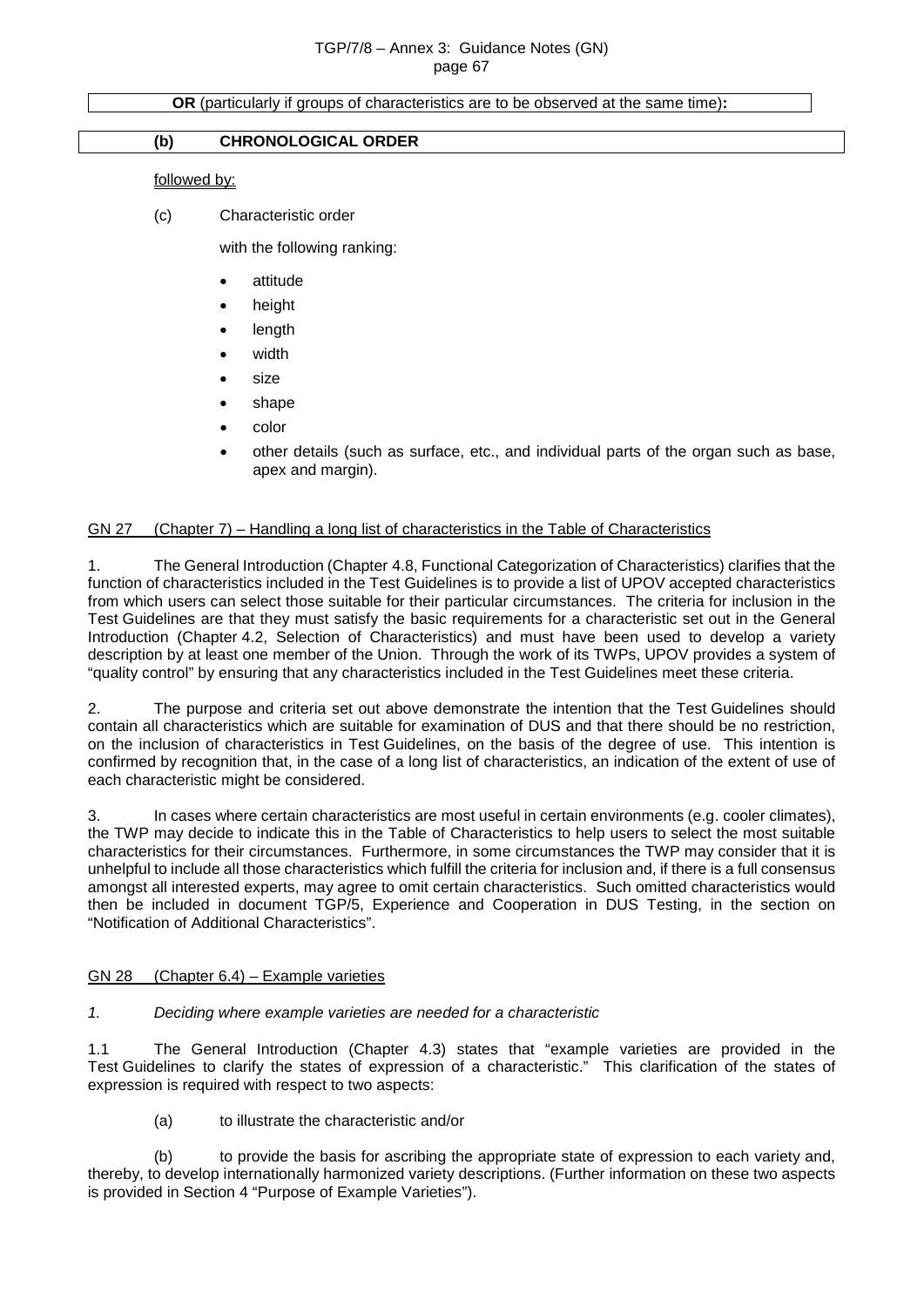1.2 UPOV has, in particular, identified "Asterisked Characteristics" as those which are important for the international harmonization of variety descriptions.

1.3 The decision on whether example varieties are required for a characteristic can be summarized as follows:

(i) If a characteristic is not important for the international harmonization of variety descriptions (non-asterisked characteristic) and example varieties are not necessary for illustration of the characteristic (see Section 3.1), there is no requirement for example varieties to be provided.

(ii) If a characteristic which is important for the international harmonization of variety descriptions (asterisked characteristic) is not influenced by the year or environment (e.g. qualitative characteristics) and example varieties are not necessary for illustration of the characteristic (see Section 1.1), it may not be necessary to provide example varieties.

(iii) If a characteristic is important for the international harmonization of variety descriptions (asterisked characteristics) and is influenced by the environment (most quantitative and pseudo-qualitative characteristics) or example varieties are necessary for illustration of the characteristic (see Section 3.1) it is necessary to provide example varieties.

(iv) If example varieties are considered necessary according to (i) to (iii) above, but it is not appropriate to seek to develop a universal set of example varieties that is applicable for all UPOV members, the development of regional sets of example varieties should be considered.

1.4 The process for deciding if example varieties need to be provided for a characteristic is illustrated in the following Flow Diagram 1. Flow Diagram 2 indicates where example varieties should be provided in the case of regional sets of example varieties (see Section 4).

*2. Criteria for Example Varieties*

## *2.1 Availability*

Authorities responsible for DUS testing and breeders need to be able to obtain plant material of example varieties and therefore, in general, example varieties should be widely and readily available for the coverage of the Test Guidelines or, in case of regional sets of example varieties, for the region concerned. For this reason, at the point of starting to draft Test Guidelines, drafters are encouraged to seek lists of varieties from interested parties in order to identify example varieties with the widest availability.

## *2.2 Minimizing the number*

"For practical reasons it is recommended to choose the overall set of example varieties for the Test Guidelines in a way that all the desired characteristics and states of expression are covered by the minimum total number of example varieties. This means that, if possible, each example variety should be used for as many characteristics as possible and example varieties should not be used only for one or very few characteristics.

## *2.3 Agreement of interested experts*

2.3.1 The set of example varieties proposed by the Leading Expert in the preparation of the Test Guidelines should be prepared in cooperation with all the interested experts. If one or more expert(s) consider(s) that certain example varieties are not suitable for their conditions, a new example variety should, if possible, be found (see also Section 3 "Multiple sets of example varieties").

2.3.2 It is important that the set of example varieties for a particular characteristic is developed by one expert in order to ensure that the set of example varieties for that characteristic represents the same scale. Example varieties proposed by other experts, for the same characteristic, should be known to represent the same scale before they are accepted in Test Guidelines. In cases where it is necessary to develop a separate scale for different types of variety, or different regions, multiple sets of example varieties may need to be developed (see Section 3 "Multiple sets of example varieties").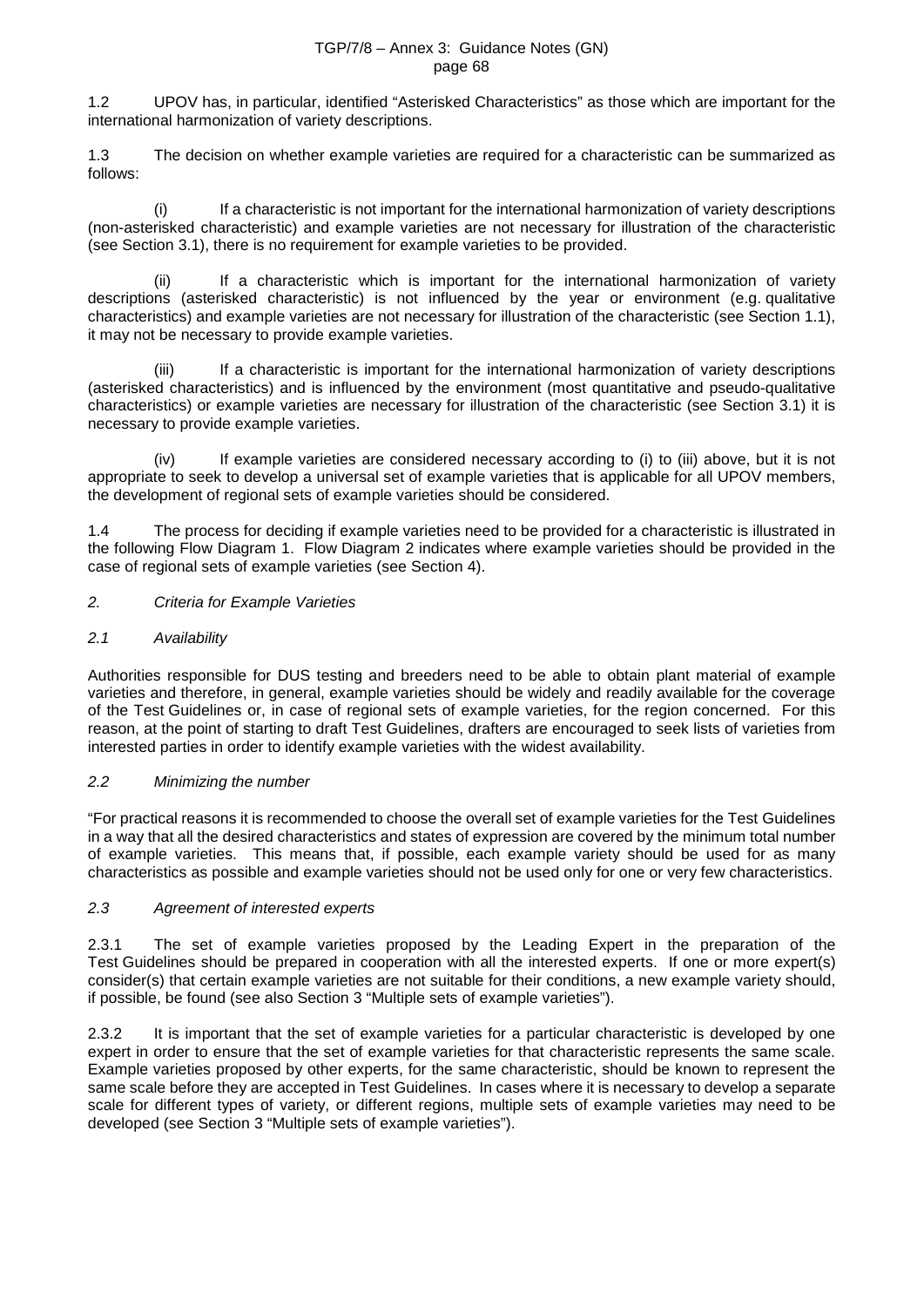#### *2.4 Illustration of the range of expression within the variety collection*

The set of example varieties for a given characteristic should provide information on the range of expression of the characteristic in the collection of varieties covered by the Test Guidelines. Thus, in general, it is necessary to provide example varieties for more than one state of expression and in the case of:

Quantitative characteristics:

(i) "1-9" scale: to provide example varieties for at least three states of expression (e.g. (3), (5) and (7)), although, in exceptional cases, example varieties for only two states of expression may be accepted;

(ii) "1-5" / "1-4" / "1-3" scales: to provide example varieties for at least two states of expression.

Pseudo-qualitative characteristics: to provide a set of example varieties to cover the different types of variation within the range of expression of the characteristics.

*2.5 Regional sets of example varieties*

2.5.1 Basis for regional sets of example varieties

UPOV Test Guidelines need to cover all the different countries, regions and environments where the DUS examinations are conducted and, as far as possible, they provide universal sets of example varieties in order to maximize harmonization of variety descriptions. However, the regional adaptation of varieties in some genera and species may mean that it is inappropriate to seek to harmonize variety descriptions on a global basis and, therefore, inappropriate to seek to develop a universal set of example varieties. Nevertheless, in such cases, regional harmonization is important and is facilitated by providing regional sets of example varieties as summarized in Flow Diagram 2 in section 3.4. The rationale for identifying regional types will be explained in the Test Guidelines and, where appropriate, correlation between the different regional sets of example varieties may be established.

2.5.2 Procedure for developing regional sets

For the purposes of developing regional sets of example varieties for Test Guidelines:

(a) a "region" should be comprised of more than one country;

(b) the TWP responsible for the Test Guidelines should decide on the need and determine the basis on which the region would be established for a regional set of example varieties;

(c) the procedure for the development of sets of example varieties for a region would be determined by the TWP concerned and could, for example, be coordinated by a leading expert for the region concerned; and

(d) example varieties would need to be agreed by all UPOV members in the region concerned.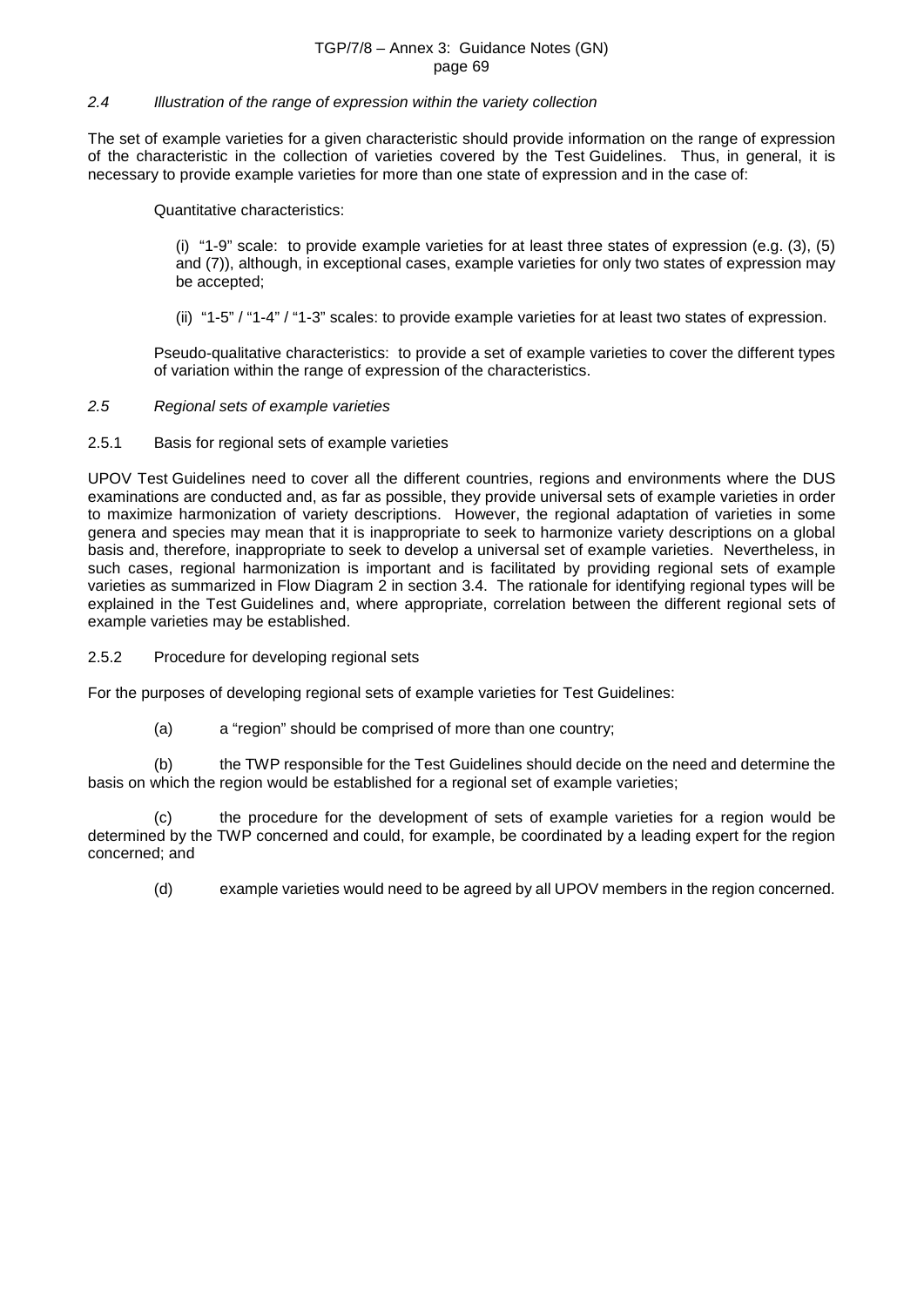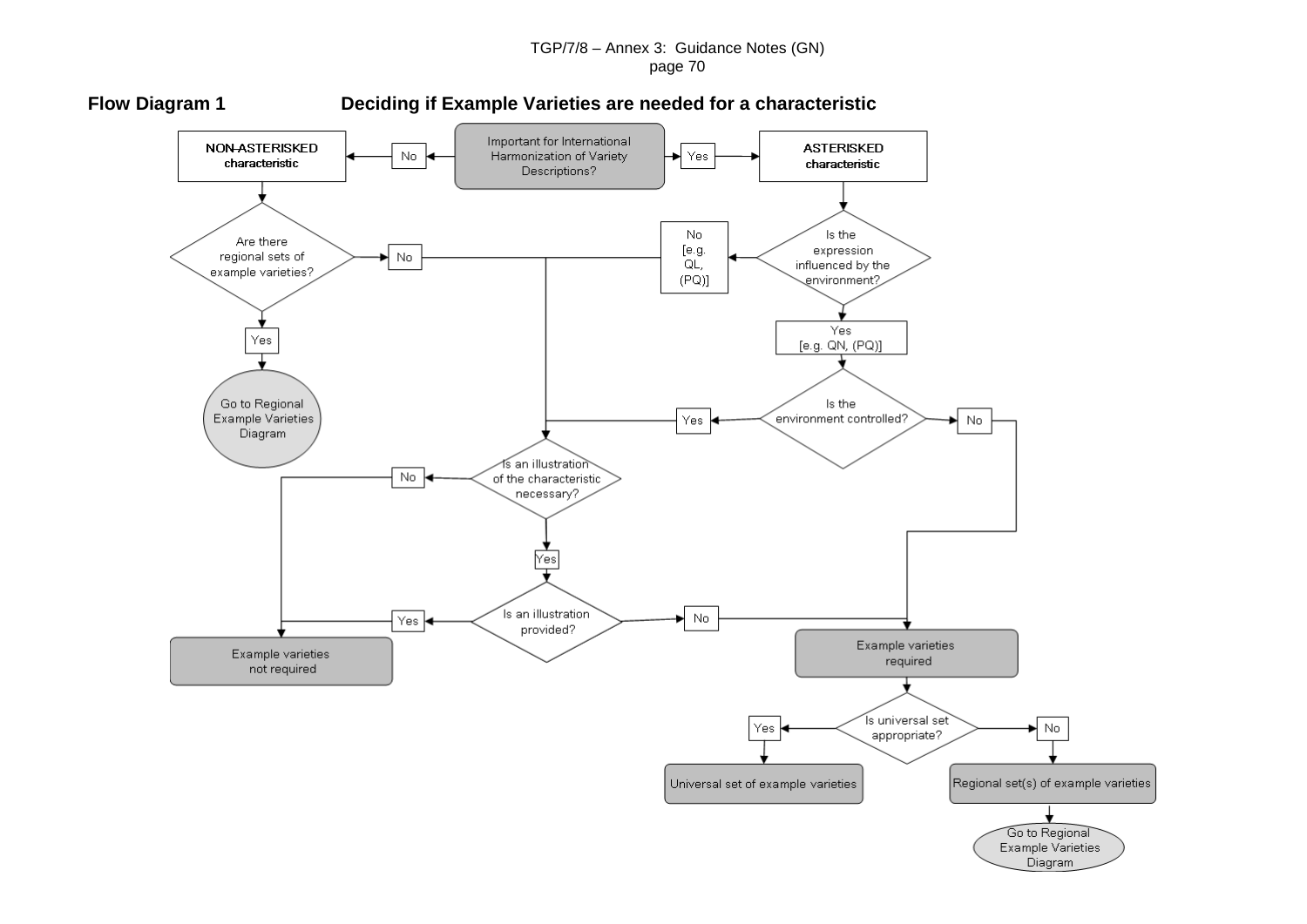**Flow Diagram 2**Deciding if Example Varieties are needed for a characteristic: Regional Sets of Example

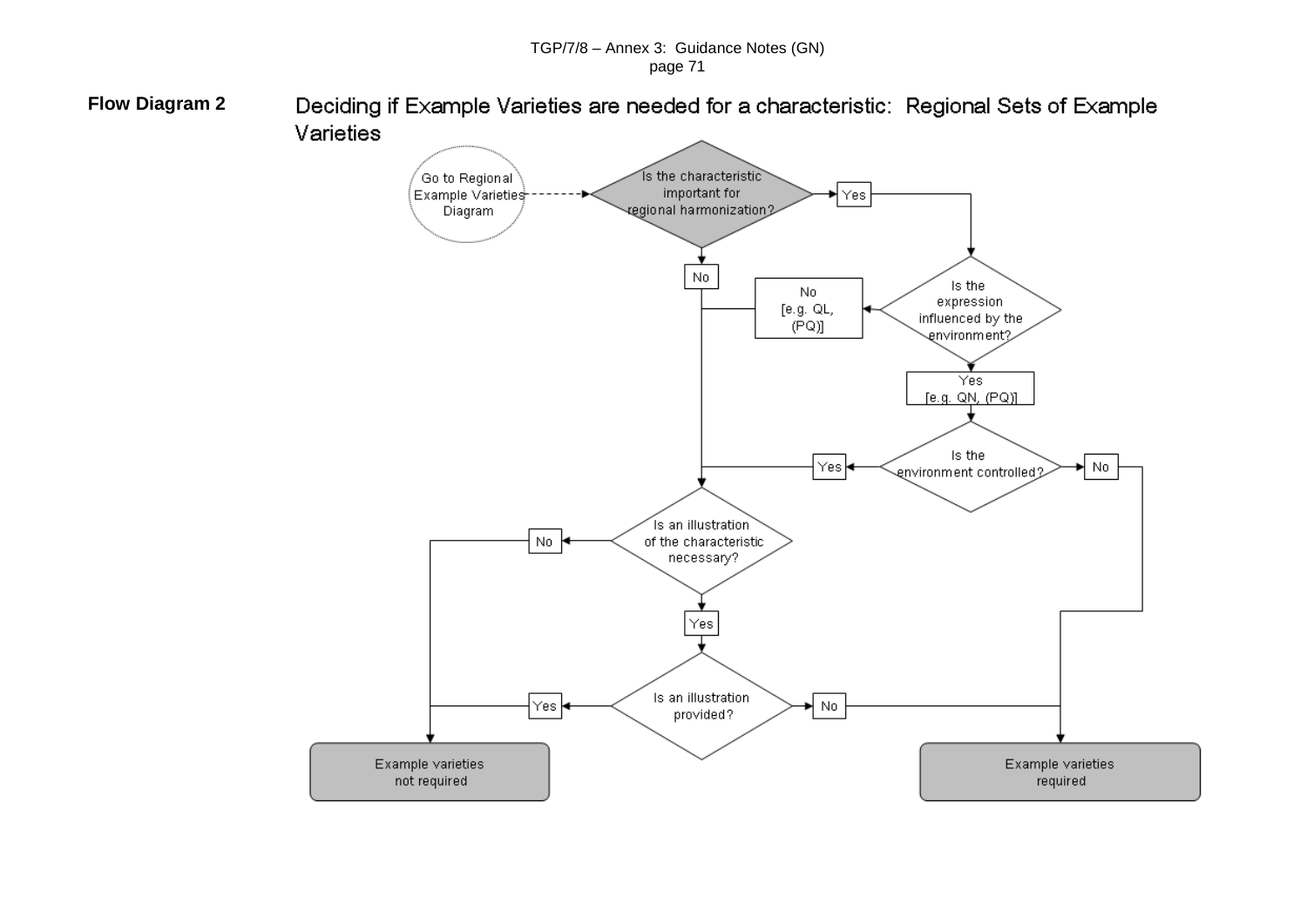#### *3. Multiple sets of example varieties*

#### *3.1 Presentation of Regional Sets of Example Varieties*

3.1.1 The existence of multiple sets of example varieties means that, for some or all characteristics, no example varieties are presented in the Table of Characteristics and the multiple sets of example varieties are presented in an annex available on the UPOV Website which is presented as follows:

|                      | Region A |       |      |      |                |      |  |
|----------------------|----------|-------|------|------|----------------|------|--|
| Example<br>varieties | Ch. 1    | Ch. 2 | Ch.3 | Ch.4 | Ch.5           | etc. |  |
| Variety A            | 3        | 1     | 3    |      | 3              |      |  |
| Variety B            | 5        | 2     | 7    | 1    |                |      |  |
| Variety C            | 7        | 3     | 5    | 9    | $\overline{2}$ |      |  |
| Variety D            |          | 4     |      |      | 4              |      |  |
| etc.                 |          |       |      |      |                |      |  |

|                      | Region B |       |      |       |       |      |  |
|----------------------|----------|-------|------|-------|-------|------|--|
| Example<br>varieties | Ch. 1    | Ch. 2 | Ch.3 | Ch. 4 | Ch. 5 | etc. |  |
| Variety I            | 3        | 4     | 5    |       | 1     |      |  |
| Variety II           | 5        | 2     | 3    | 1     | 2     |      |  |
| Variety III          | 7        | 1     | 7    | 9     | 3     |      |  |
| Variety IV           |          | 3     |      |       | 4     |      |  |
| etc.                 |          |       |      |       |       |      |  |

3.1.2 Even where the "example variety" column is empty (i.e. there are no universal example varieties for any characteristic), the column is retained in the Table of Characteristics to allow users to complete this with the appropriate example varieties.

#### *3.2 Different types of variety*

3.2.1 If it is not possible, with a single set of example varieties, to describe all the types of varieties (e.g. winter-types and spring-types) covered by the same Test Guidelines, they may be subdivided to create different sets of example varieties.

3.2.2 Where different sets of example varieties are provided for different types of varieties covered by the same Test Guidelines, they are placed in the Table of Characteristics in the same column as normal. The sets of example varieties (e.g. winter and spring) are indicated by a key which is provided for each set and an explanation for the option chosen should be included in the legend of Chapter 6 of the Test Guidelines.

Example: For certain characteristics, different example varieties are indicated for winter type and spring type varieties. The winter type varieties are prefixed by "(w)" and the spring type varieties by "(s)".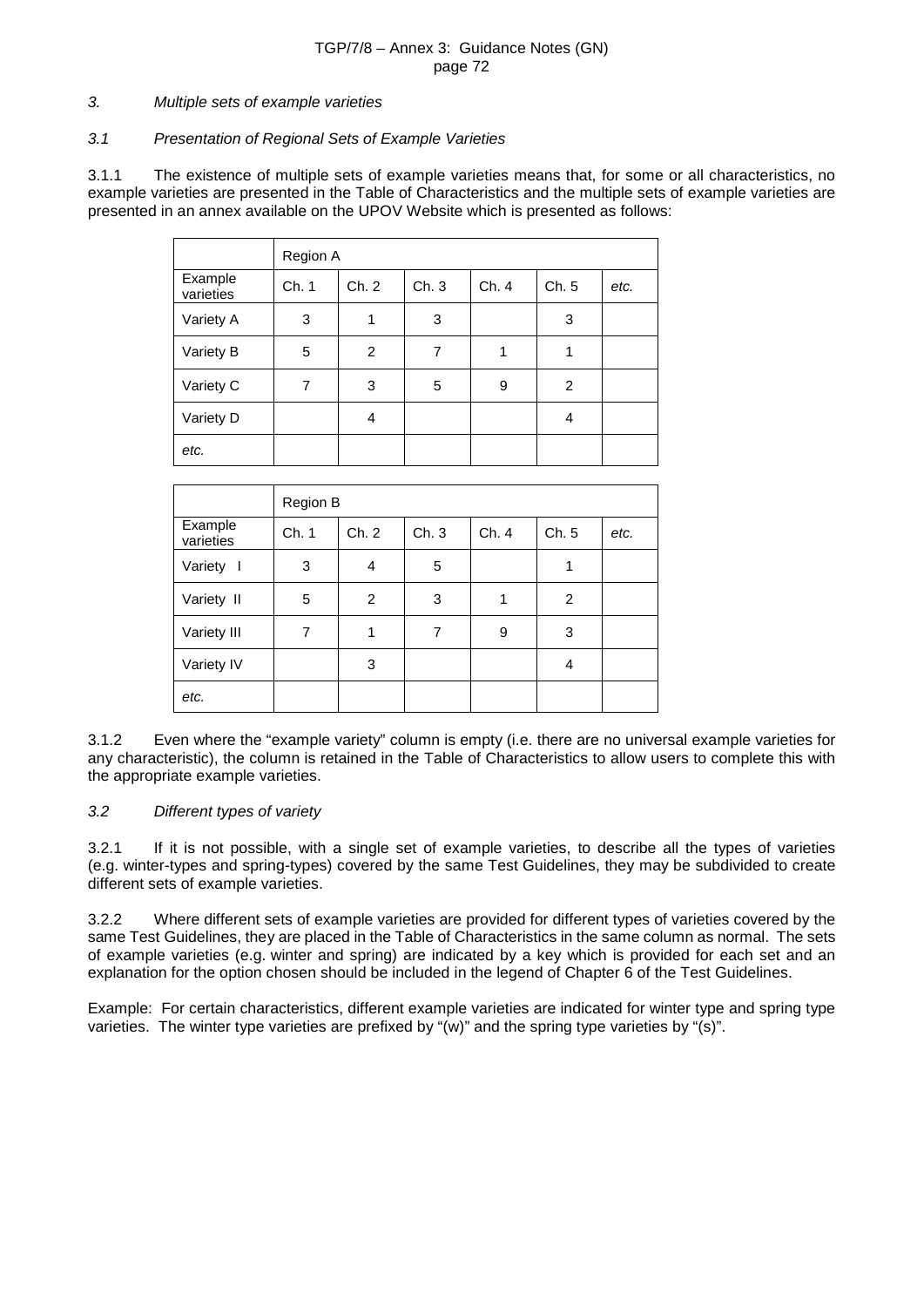| 13. $(*)$ QN | <b>MGIB</b>          | $(+)$            | 75-92          |                  |                                            |    |
|--------------|----------------------|------------------|----------------|------------------|--------------------------------------------|----|
|              | <b>Plant: length</b> | Plante: longueur | Pflanze: Länge | Planta: longitud |                                            |    |
|              | short                | courte           | kurz<br>corta  |                  | (w) Variety A, (w) Variety B,<br>(s) Alpha | -3 |
|              | medium               | movenne          |                | media            | (w) Variety C, (s) Beta                    |    |
|              | long                 | Ionque           | lang           | larga            | (w) Variety D                              |    |

# *4. Purpose of example varieties*

The General Introduction (Chapter 4.3) states that "example varieties are provided in the Test Guidelines to clarify the states of expression of a characteristic." This clarification of the states of expression is required with respect to two aspects:

## (a) to illustrate the characteristic and/or

(b) to provide the basis for ascribing the appropriate state of expression to each variety and, thereby, to develop internationally harmonized variety descriptions.

### *4.1 Illustration of a characteristic*

Although example varieties have the benefit of enabling examiners to see a characteristic in "real life", in many cases, the illustration of a characteristic by photographs or drawings (to be provided in chapter 8 of the Test Guidelines) may provide a clearer illustration of the characteristic. Furthermore, the difficulty in selecting suitable example varieties, which satisfy all the requirements in Section 4.2 below, means that photographs or drawings are an important alternative or addition to example varieties as a means of illustrating characteristics.

### *4.2 International Harmonization of Variety Descriptions*

4.2.1 The main reason why example varieties are used in place of, for example, actual measurements is that measurements can be influenced by the environment.

# (a) Example varieties in the Test Guidelines

4.2.2 Example varieties are important to adjust the description of the characteristics for the year and location effects, as far as possible. Thus, using the relative scale provided by the example varieties, it can be seen that the example variety Beta measured 10 cm in Country A and 15 cm in Country B, but in both locations demonstrates the state of expression "medium". On this basis, candidate variety X would be considered to have a medium length leaf in both Countries A and B.

|                       | <b>Example Varieties</b> | Note |
|-----------------------|--------------------------|------|
| Leaf: length of blade |                          |      |
| short                 | Alpha                    | 3    |
| medium                | <b>Beta</b>              | 5    |
| long                  | Gamma                    |      |

(b) Fixed measurements in the Test Guidelines

4.2.3 If absolute measurements were to be indicated in the Test Guidelines and the Test Guidelines were drafted in Country A on the basis of the data from section 4.2.2, the Table of Characteristics would show the following: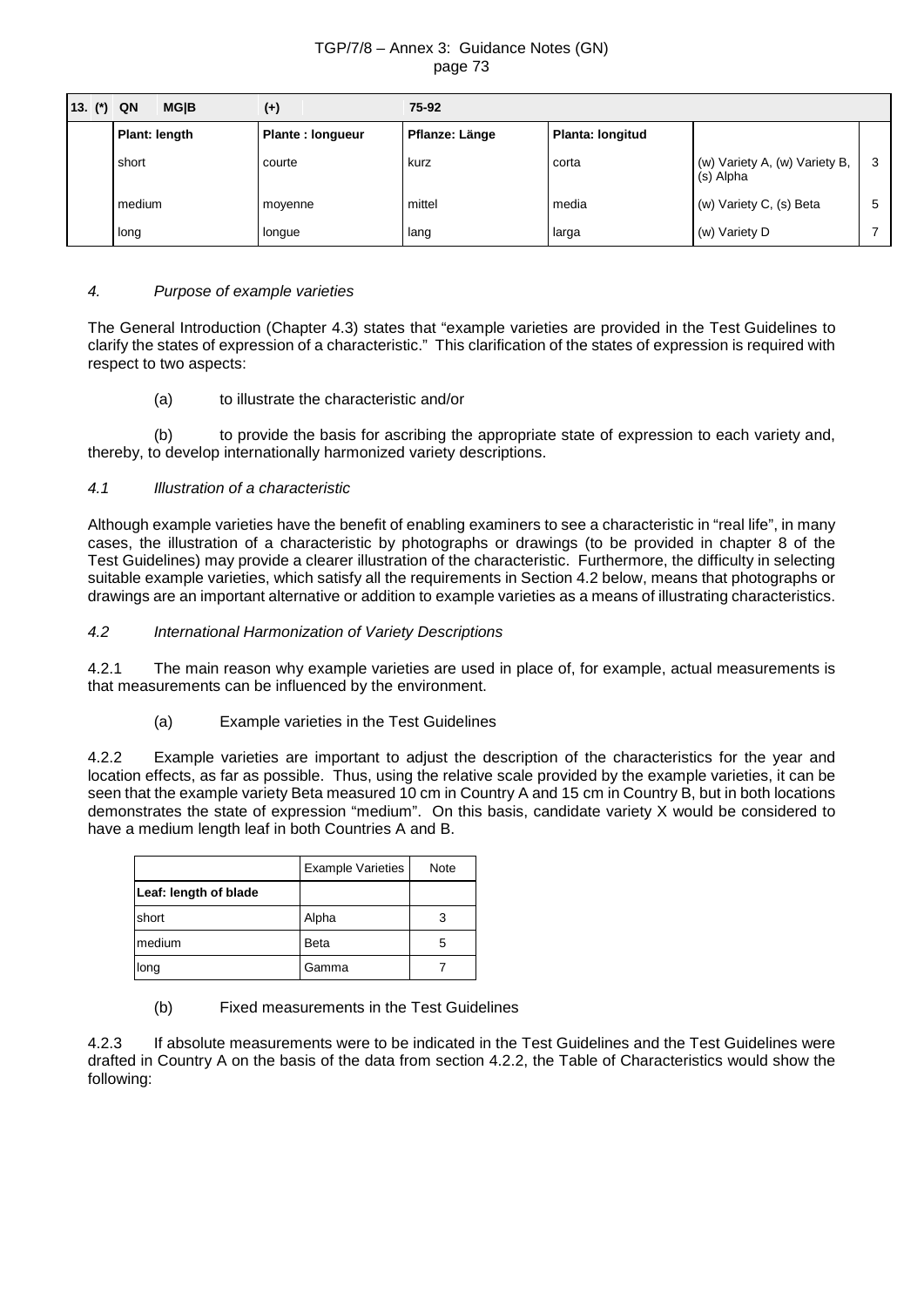|                       | Length          | Note |
|-----------------------|-----------------|------|
| Leaf: length of blade |                 |      |
| short                 | 5 cm            | 3    |
| medium                | $10 \text{ cm}$ | 5    |
| long                  | 15 cm           |      |

4.2.4 Because there is no "relative scale" provided by the example varieties, the same data would lead to the following descriptions:

|           | Country A                 | Country B               |
|-----------|---------------------------|-------------------------|
| Variety X | 10 cm<br>(medium: note 5) | 15 cm<br>(long: note 7) |

4.2.5 Thus, if absolute measurements were used in the Test Guidelines, variety X, when grown in Country A, would be described as "medium (note 5)", but if grown in Country B, would be described as "long (note 7)". This demonstrates that it could be very misleading to compare descriptions from different locations on the basis of absolute measurements, without the adjustment for year or location effects provided by example varieties.

4.2.6 Nevertheless, because of the possibility of particular interactions between the variety genotype and location (e.g. influence of photoperiod), it should not be assumed that descriptions developed in different countries or locations using the same set of example varieties will be the same (see also section 2.2). Guidance on the scope for comparison of varieties on the basis of descriptions produced in different locations is provided in document TGP/9, Examining Distinctness.

# GN 29 (Chapter 8) – Example varieties: names

# *1. Presentation of variety names*

The recommendation of the International Code for the Nomenclature of Cultivated Plants (ICNCP), that variety names should be presented in single citation marks (e.g. 'Apex') when presented in text, should be followed.

- *2. Synonyms*
- 2.1 Example varieties which are, or have been, protected or officially registered:

Where such a variety is used as an example variety and has been registered with a different denomination by some members of the Union, the denomination used in the Table of Characteristics should be the denomination by which it was registered by the first member of the Union granting protection to that variety. Other denominations may be presented in Chapter 8, but only where the alternative denominations clearly, and exclusively, identify the variety concerned.

2.2 Example varieties which have not been protected or officially registered:

In the case of a variety, used as an example variety, which has not been protected or officially registered, the denomination used in the Table of Characteristics should be that by which the variety is most widely known by members of the Union. Where necessary, any alternative names (synonyms) may be presented in Chapter 8, but only where the alternative names clearly, and exclusively, identify the variety concerned.

2.3 Where synonyms of example varieties are presented in Chapter 8 of the Test Guidelines, this should be indicated in Chapter 6: Section 6.4 "Example Varieties" of the Test Guidelines concerned.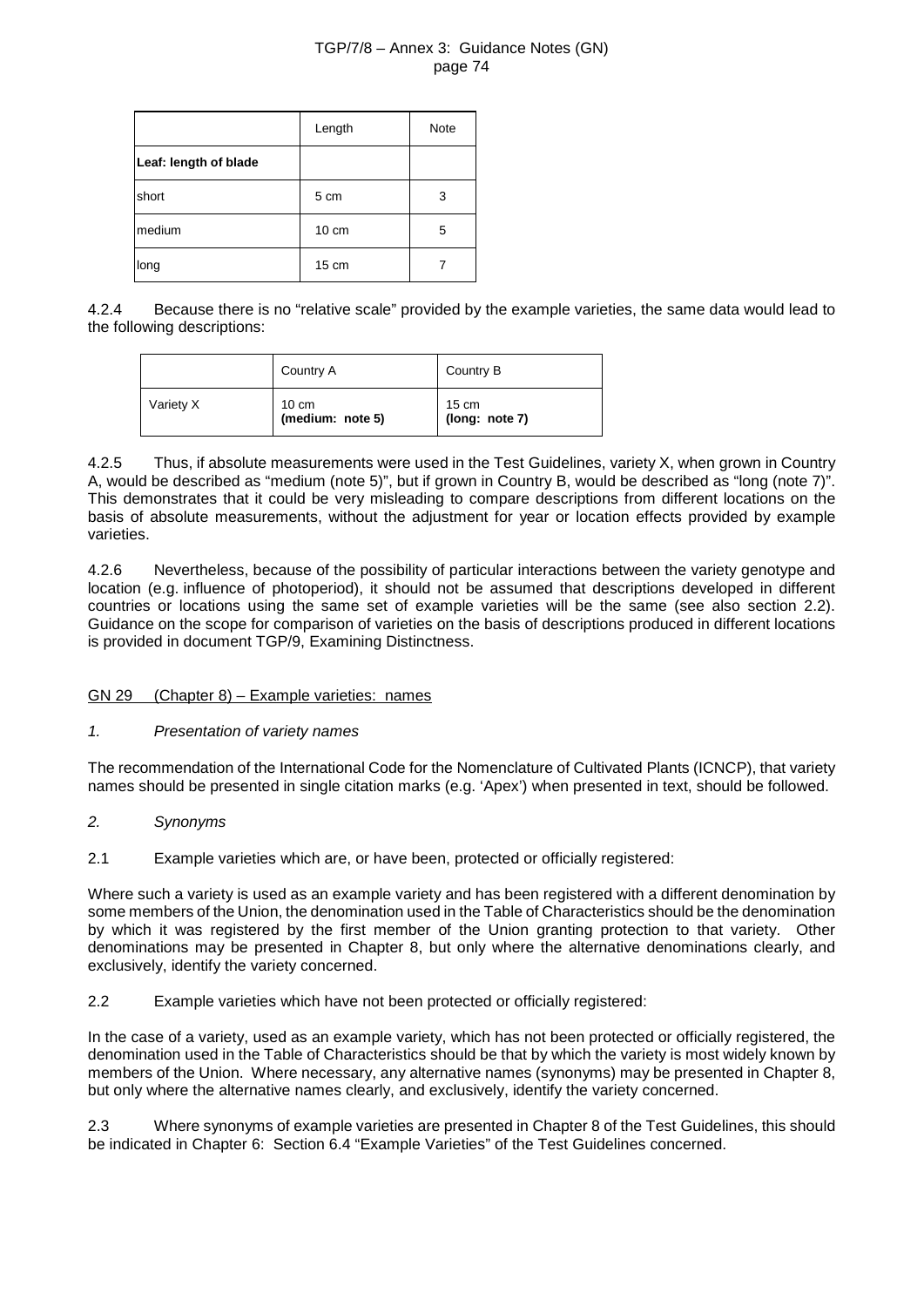#### GN 30 (Chapter 9) – Literature

## *1. Format*

Literature should be presented as follows: [Surname 1], [Initials 1]., [Surname 2], [Initials 2] *etc.* ., [Year]: [Title]. [Publication]. [Town], [City / Region], [Country\*], [pp.  $n_1$  to  $n_2$  or  $x$  pp.]

> \* presented as two-letter country code according to WIPO Standard ST.3 and International Standard ISO 3166.

## Example:

Reid, C., Dyer, R.A., 1984: A review of the South African species of Cyrtanthus. The American Plant Life Society. California, US, 68 pp.

### *2. Languages*

Literature will be presented in the language of the publication, with no translation.

## *3. Relevant literature*

All relevant UPOV documents should be mentioned as associated documents on the cover page of the Test Guidelines (see GN 2) and not in Chapter 9. Chapter 9 should include reference to publications concerned with the characterization of varieties which have been produced by organizations other than UPOV, where these have been used in the development of the Test Guidelines.

## GN 31 (Chapter 10: TQ 4.2) – Information on method of propagating the variety

The examples below indicate how this section can be formatted and some appropriate terms which can be used:

### *Example 1*

### "4.2.1 Seed-propagated varieties

| "(a)    | Self-pollination                |  |
|---------|---------------------------------|--|
| " $(b)$ | Cross-pollination               |  |
|         | population<br>(1)               |  |
|         | synthetic variety<br>(ii)       |  |
| $"$ (c) | Hybrid                          |  |
|         | $\{$ see GN 32 for example $\}$ |  |
| "(d)    | Other                           |  |
|         | (please provide details)"       |  |
|         |                                 |  |

"4.2.2 Vegetatively propagated varieties

| $\{$ see Example 2 $\}$                   |        | $\left[\ldots \ldots \ldots\right]$ |
|-------------------------------------------|--------|-------------------------------------|
| "4.2.3 Other<br>(please provide details)" | $\Box$ |                                     |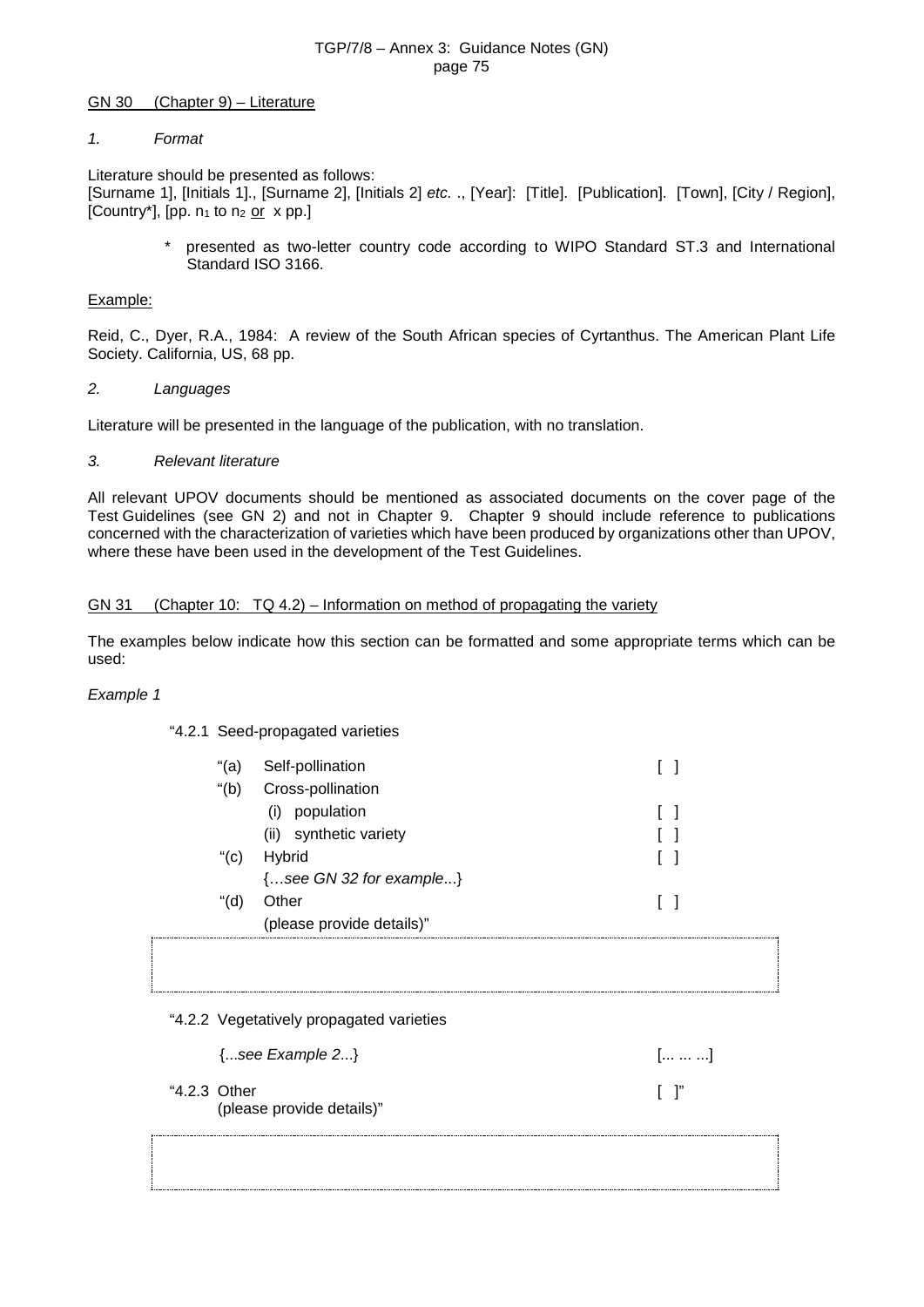# *Example 2*

|              | "4.2.1 Vegetative propagation    |  |    |
|--------------|----------------------------------|--|----|
|              | "(a) cuttings                    |  |    |
|              | "(b) <i>in vitro</i> propagation |  |    |
|              | "(c) other (state method)        |  |    |
|              |                                  |  |    |
| "4.2.2 Seed  |                                  |  |    |
| "4.2.3 Other | (please provide details)"        |  | ľ, |
|              |                                  |  |    |

# GN 32 (Chapter 10: TQ 4.2) – Information on method of propagation of hybrid varieties

"In the case of hybrid varieties the production scheme for the hybrid should be provided on a separate sheet. This should provide details of all the parent lines required for propagating the hybrid e.g.

"*Single Hybrid*

"*Three-Way Hybrid*

| female line                         |   | male line   |
|-------------------------------------|---|-------------|
|                                     |   |             |
|                                     |   |             |
|                                     | х |             |
| single hybrid used as female parent |   | male parent |

"and should identify in particular:

- "(a) any male sterile lines
- "(b) maintenance system of male sterile lines."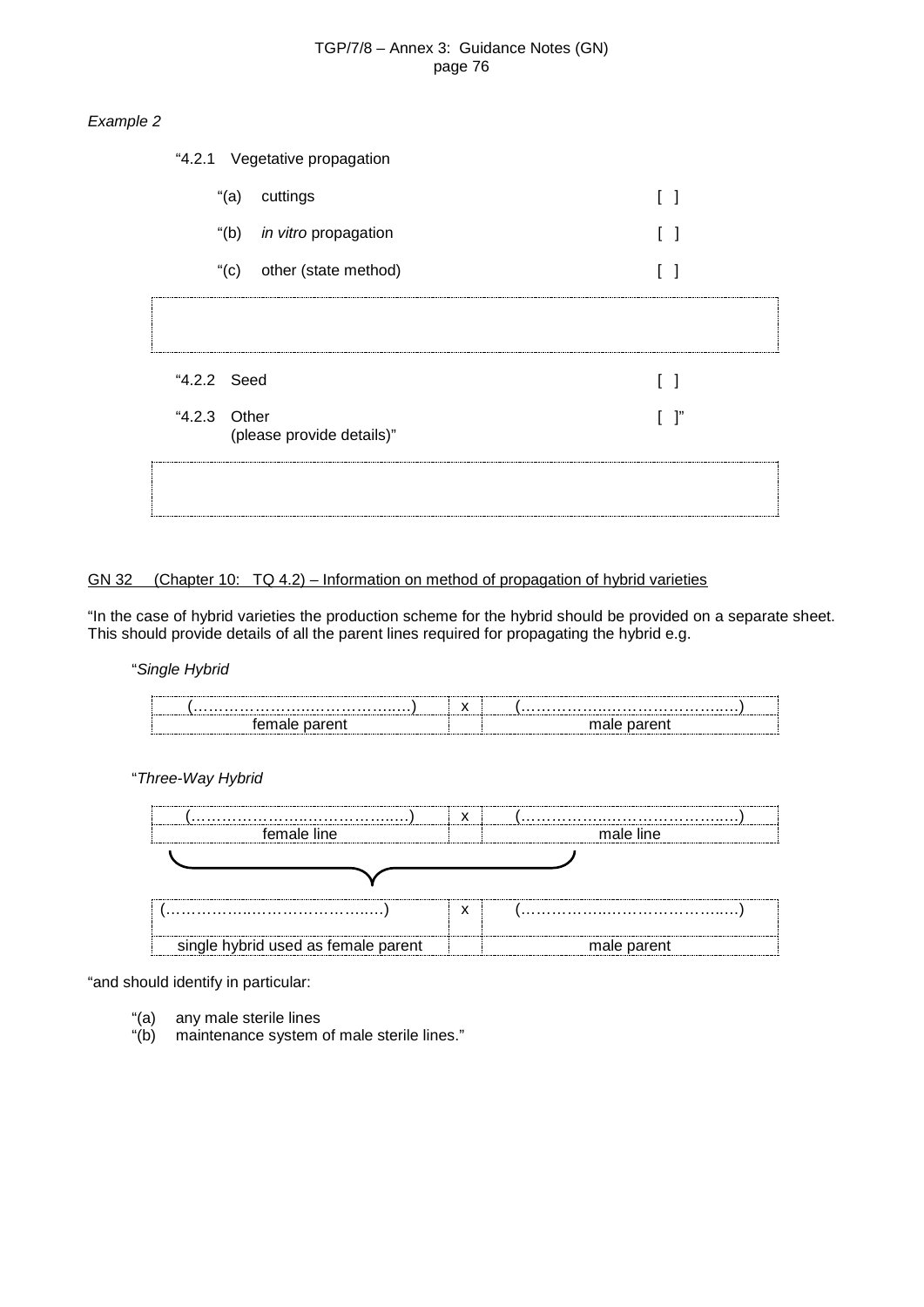#### GN 33 (Chapter 10: TQ 6) – Similar varieties

Drafters of Test Guidelines should provide a suitable example for the individual Test Guidelines concerned e.g.

| Denomination(s) of<br>variety(ies) similar to your<br>candidate variety | Characteristic(s) in<br>which your candidate<br>variety differs from the<br>similar variety(ies) | Describe the expression<br>of the characteristic(s) for<br>the similar variety (ies) | Describe the expression<br>of the characteristic(s) for<br>your candidate variety |
|-------------------------------------------------------------------------|--------------------------------------------------------------------------------------------------|--------------------------------------------------------------------------------------|-----------------------------------------------------------------------------------|
| Example                                                                 | Flower color                                                                                     | orange                                                                               | orange red                                                                        |

#### GN 34 (Chapter 10: TQ 7.3) – Variety use

Drafters of Test Guidelines may introduce a request for information concerning the main use of the variety where this might help in the examination. The following examples illustrate how this section should be presented:

#### Example 1

7.3.1 Main use

- (a) seed [ ]
- (b) forage [ ]
- (c) other [ ]
	- (please provide details)

| Example 2 |
|-----------|
|           |
|           |

## 7.3.1 Main use

| a<br>C) | garden plant<br>pot plant<br>cut-flower<br>other<br>(please provide details) |  |  |
|---------|------------------------------------------------------------------------------|--|--|
|         |                                                                              |  |  |

GN 35 (Chapter 10: TQ 7.3) – Guidance for applicants on providing suitable photographs of the candidate variety as accompaniment to the Technical Questionnaire

#### Introduction

The taking of photographs is influenced by factors, such as light conditions, quality and setting of the camera, and the background. The perception of the photograph can also be affected by the quality, settings and resolution of the screen and printout or developed photographs. It is not possible to standardize all conditions when photos are taken in different premises but this document aims to provide guidance in order to provide meaningful and coherent information on the candidate variety, while on the one side decreasing the influence of the origin of the photograph (location, equipment, etc), and on the other side making the relevant authorities aware of possible influences to be taken into account when making use of the photographs provided. By decreasing the influence of these external factors on the taking of photographs, it will in particular help to ensure that "color", the trait most liable to be affected by such factors, will be reliably represented in photographs provided by applicants.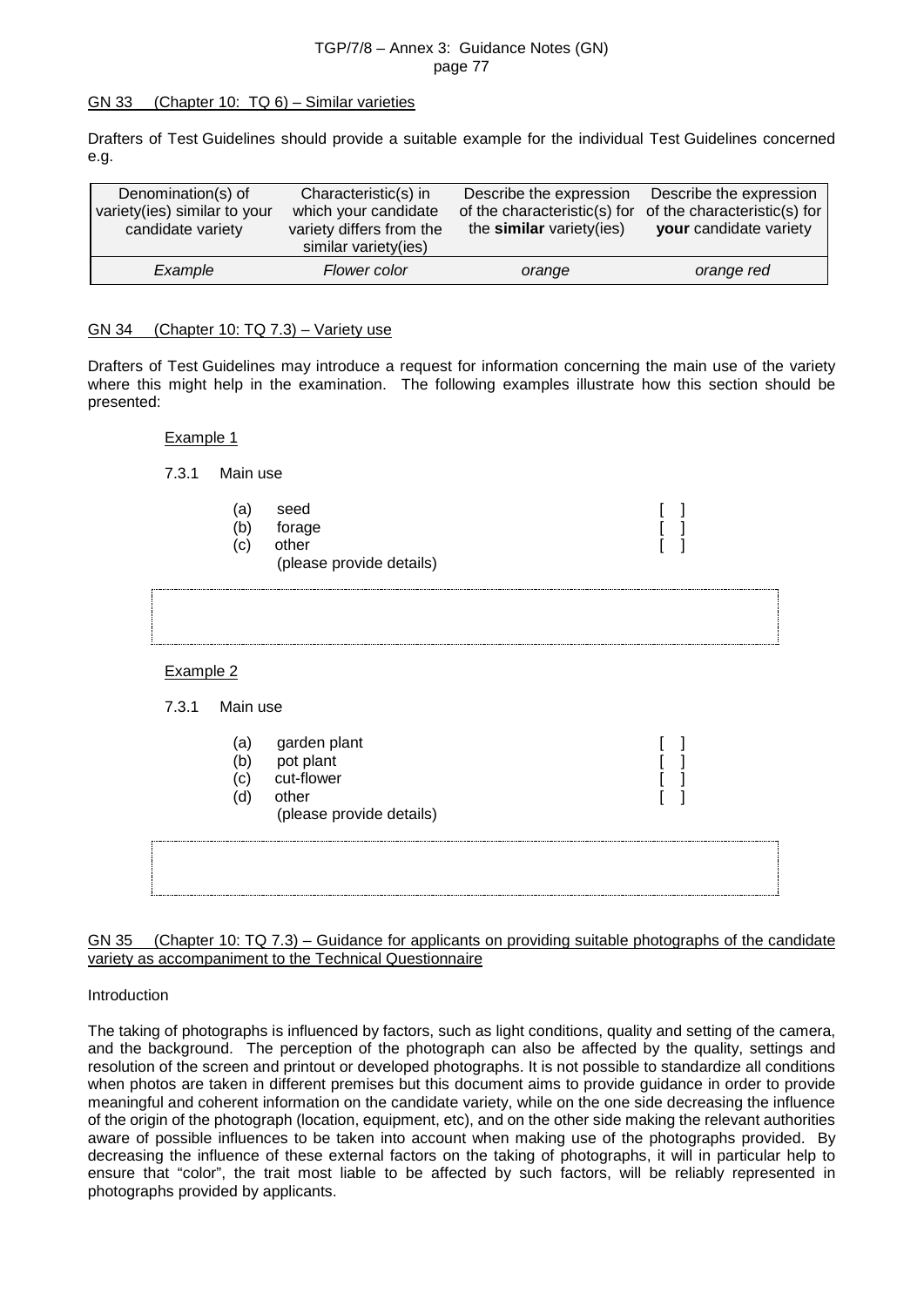#### Criteria for taking photographs

## *Format*

Photographs must be in color and submitted either in print form of at least 10 cm x 15 cm, and/or as an electronic photo in a frequently used format such as jpeg (minimum 960 x 1280 pixels). The photograph must be well focused and aim to have the plants or plant parts occupy as much of the frame of the photograph as possible. It should be noted that different makes/models of computer screens can influence the expression of the color and the advantage of a printout is that the applicant can make a comment, e.g. actual color darker, and the examination authority would see exactly the same printout. Conversely, the advantages of having an image in an electronic format are that this could display the camera type and settings, date and GPS location of the taken photo, the possibility to exchange the image instantaneously via electronic means, and the possibility to store the image indefinitely electronically without a reduction in quality.

### *Best time for taking photographs*

Photographs must illustrate plants of the candidate variety at the stage when the distinguishing features of the variety are most apparent. Often this is when the plants are fully developed and at the stage when they are of commercial value (e.g. flowering for many ornamentals, fruiting for many fruit species), which usually corresponds to the most numerous set of characteristics in the corresponding UPOV guideline for the species in question.

## *Photographic environment*

Photographs should be taken under adequate light conditions and with an appropriate background. It is preferable to have photographs taken indoors, since one can ensure homogenous photographic conditions irrespective of the type of photographs and number of candidate varieties supplied by the same applicant. The background of the photograph should be neutral (e.g. off-white in case of dark colors or grey in case of light colors) and should not have a shiny surface. If the photograph is taken indoors, then this should preferably be done in the same room and under artificial light conditions which will ensure identical and ample luminosity on repeated occasions over time. If a photograph has to be taken outdoors, then this should not be in direct sunlight but in a shaded area with as much indirect natural light as possible or on a cloudy day.

### *Specification of growing conditions*

The applicant should provide information on the date and location of the photograph taken. The plants of the candidate variety appearing in the photographs should have been grown under standard growing conditions for the crop in question, or under any specific conditions as may have been indicated for the candidate variety in the Technical Questionnaire (e.g. indoor, outdoor, season of the year). If this is not the case, then any possible alteration in the expression of the characteristic(s) appearing in the photographs must be specified (e.g. seasonal conditions may influence the color and pattern of fruit and flowers, such as over coloring in apple according to outdoor light intensity and night temperatures, delphinium grown either outdoors or indoors).

### *Plant organs to be displayed*

The photographs should show the plant parts which are a distinguishing feature of the candidate variety, as well as those of the whole plant and the most important commercial organs (flower, fruit, etc.). If the distinguishing features of the candidate variety are very specific (e.g. seed size, shape of leaf/flower/fruit, length of awns, color pattern of flower/fruit, etc.) it is recommended to remove these plant parts from the plant and take a well-focused close-up photograph of them. For some crops (e.g. peach, tomato), a photograph of a mass view of several harvested fruit in an industry-standard tray can provide a valuable illustration of the candidate variety.

### *Similar varieties*

Although not a requirement, the applicant may wish to illustrate differences between the candidate variety and the variety thought to be the most similar as nominated by him/her under point 6 of the Technical Questionnaire, by providing photographs of the candidate variety alongside the aforesaid similar variety. In such photographs, the distinguishing plant parts of the candidate variety should be photographed alongside the same plant parts of the nominated similar variety(ies). Where there is more than one similar variety named by the applicant, a separate photograph of the relevant plant parts of the candidate variety and each of those of the similar varieties could be provided.